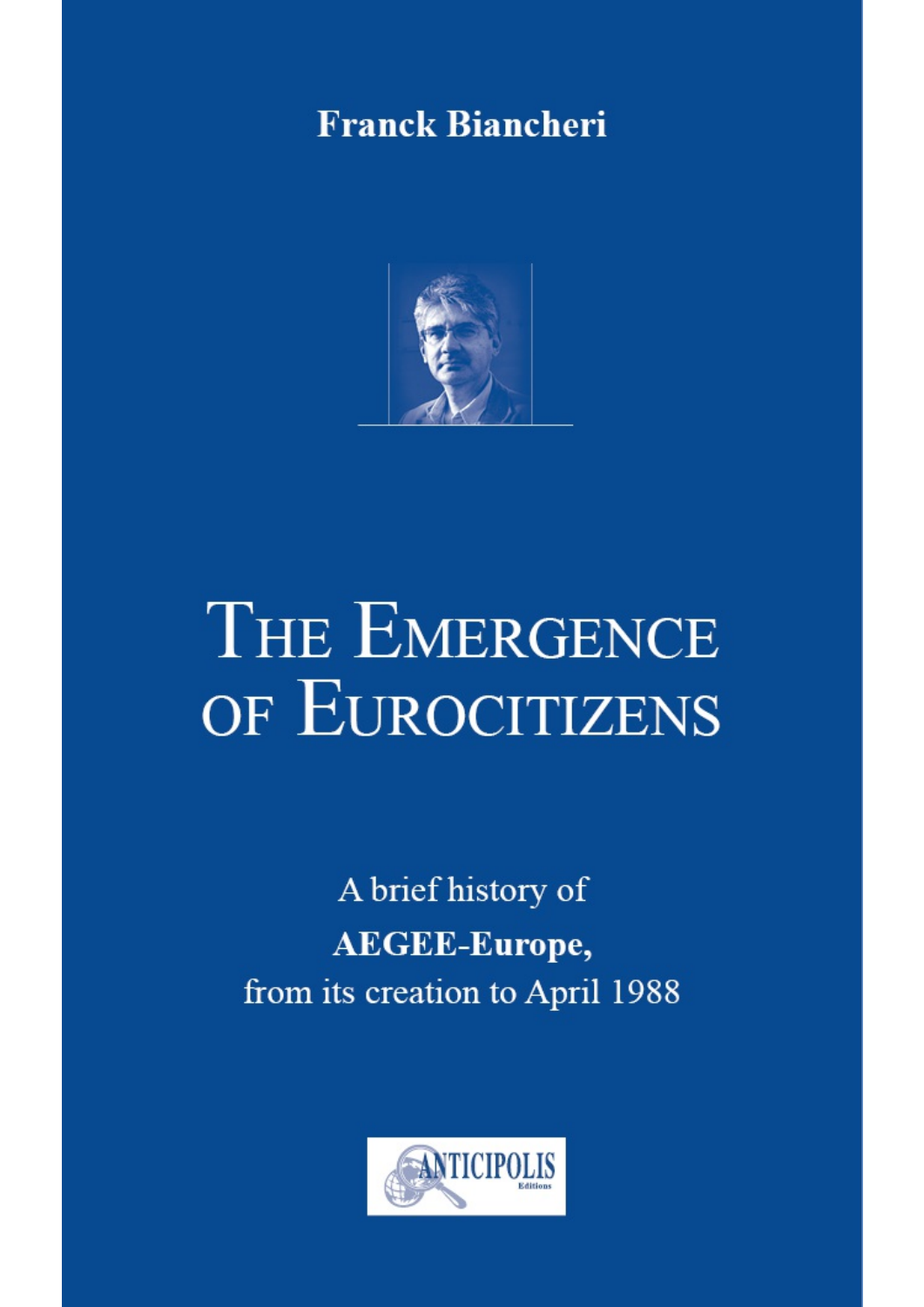# THE EMERGENCE

A brief history of **AEGEE-Europe,** from its creation to April 1988 [by](http://www.aegee.org/)

# **Franck Biancheri**

Founder of AEGEE-EUROPE President of AEGEE-EUROPE 1985-88 Honorary President of AEGEE-EUROPE

> A PUBLICATION OF PARIS <sup>2015</sup> (FIRST EDITION IN 1996)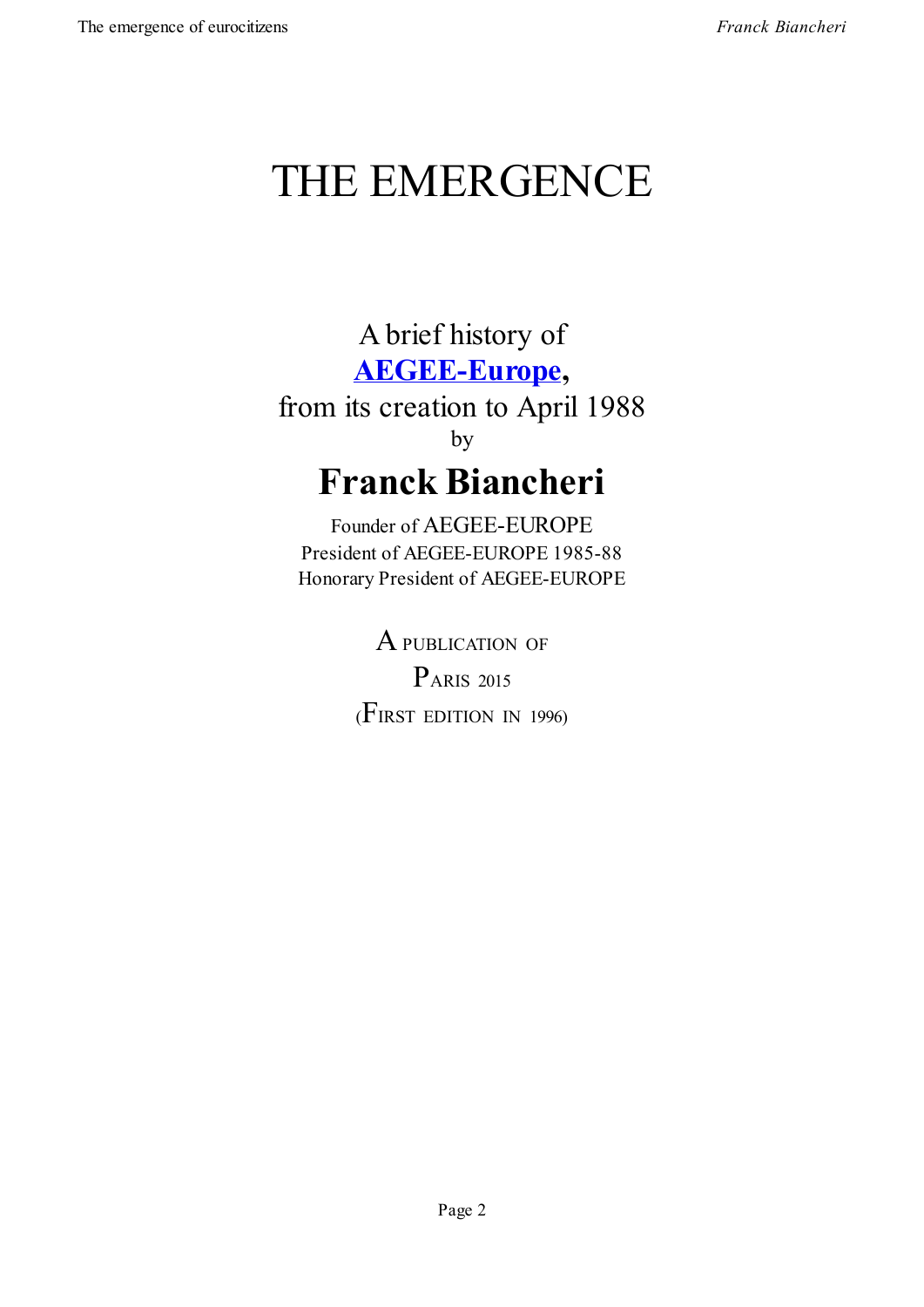# **Back cover**

## THE EMERGENCE OF EUROCITIZENS

Abrief history of **AEGEE-EUROPE,** from its creation to April 1988

This book offers a [novel](http://www.aegee.org/) point of view on the recent history of the European construction process by taking close look at the creation and development of the first large-scale European student network. It describes the "complex and sometimes incredible mixture of will, strategy and luck which allowed AEGEE-Europe to exist and develop".

The students who were making this happen were occasionally helped, and often observed, with a mixture of suspicion and disbelief by the great men of that era of the European construction process, whose paths they crossed repeatedly: Mitterand, Helmut Köhl, Michaël Gorbatchev, Jacques Delors, Wilfried Martens, Ruud Lubbers, ...

The pages of the book also illuminate the meandering Community decisionmaking process by telling the true story of the complicated adoption of ERASMUS, the first large scale European programme addressing young people, in which AEGEE-Europe played a decisive role.

The book is also an original testimony on the real impact European [citizens](http://en.wikipedia.org/wiki/Erasmus_Programme) can have on the European construction process... when they know how to organise themselves as Eurocitizens. The book tells also how, even at a very young age, and without building barricades, we can hope to influence the world in which we live.

The book is a message of hope, helpful and reviving, in this era in which the sentiments of powerlessness and disappointment have a tendency to rule without limits; it should be read by those interested in Europe, the evolution of our civil societies, the student world or recent history!

#### **Franck Biancheri (edition 1996)**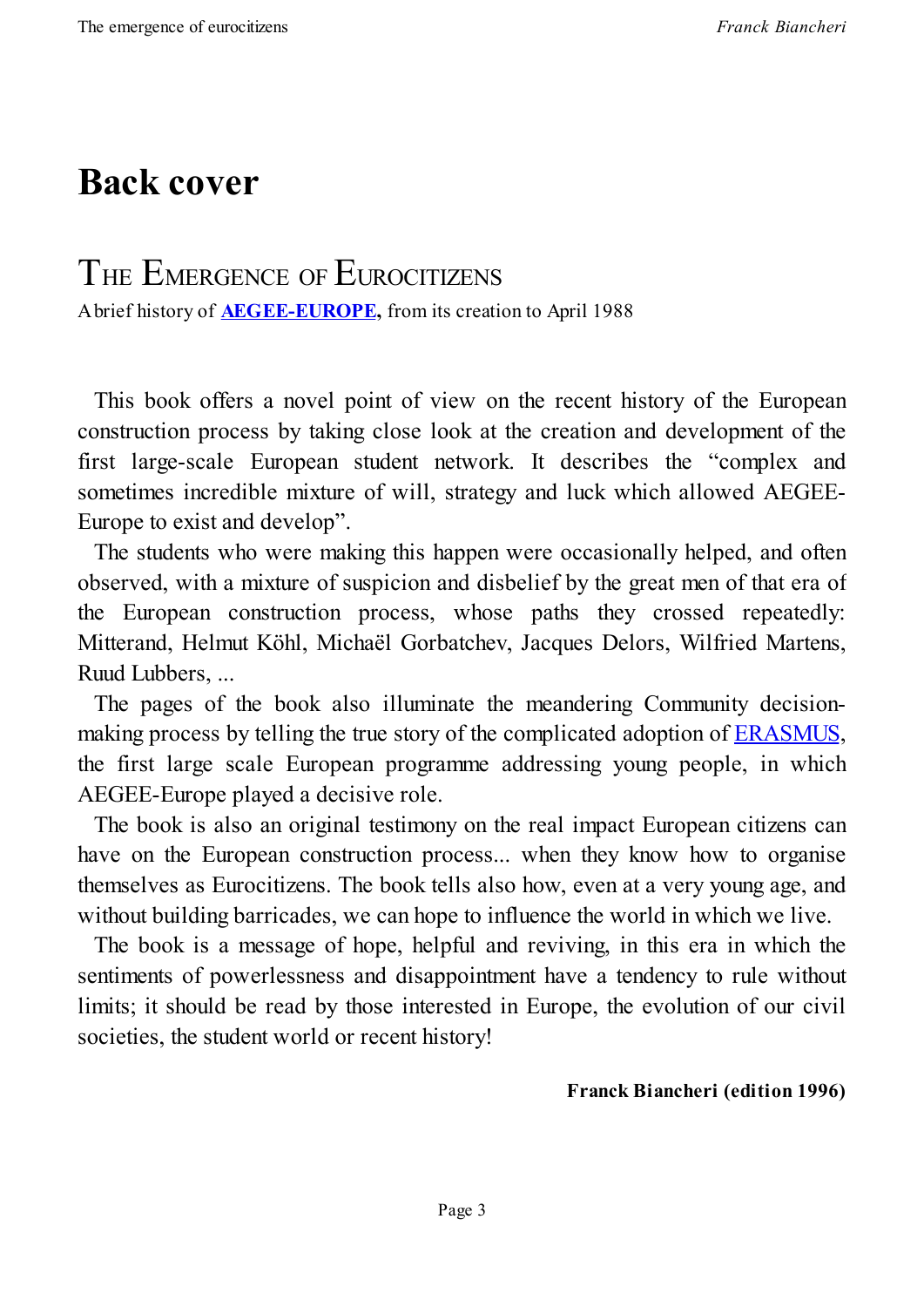Precisely 30 years ago, in 1985, in a Europe that was wrapping up its economic union and was beginning to put its political integration into perspective, Franck Biancheri contributed significantly to the challenge of forming new generations of Euro-citizens by creating AEGEE-EUROPE. And two years later, to prove that Europe indeed had a huge need of Euro-Citizens, AEGEE, still under Franck's leadership, permitted the adoption of the Erasmus program, today's undisputed flagship of the European construction... at the time blocked by national administrations. Keeping that in mind, Franck Biancheri then on relentlessly fought for the democratization of the EU... not for [moral](http://en.wikipedia.org/wiki/Erasmus_Programme) reasons, but for very practical ones: just like Erasmus would never have seen the day without the AEGEE students, Europe would get nowhere without the European citizens.

Today, with the European project engaged in a process of reinvention of its meaning, efficiency and connection to its citizens, it was logical to re-edit this "Little Blue Book", written in 1996 by Franck Biancheri in order to clarify the initial ambition of the project of AEGEE.

Europe, partly devastated by the global systemic crisis, needs more than ever these AEGEE-EUROPE Euro-Citizens. Franck, who passed away in 2012 at the age of 51, is no longer there to convince us about this point, but he left us such a heritage ... Let's read his words again ... now!

> Marie-Hélène Caillol President of the Associations of Franck Biancheri's Friends (AAFB)

*We are thankful to the Anticipolis Editions for the reissue of the "Little Blue Book" in several languages and in several formats*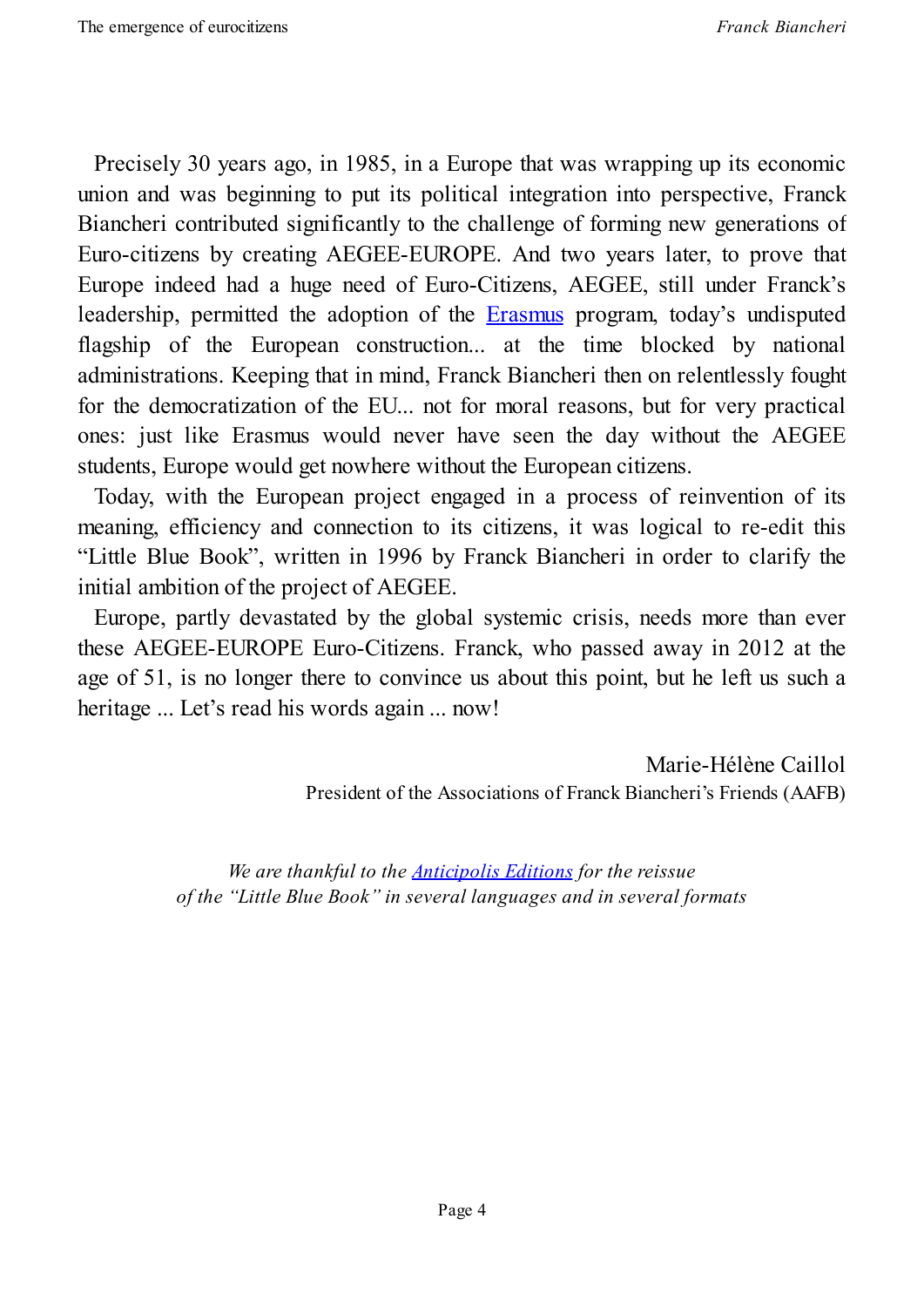#### **The Emergence of Eurocitizens:**

Abrief history of AEGEE-EUROPE From its creation to April 1988 Biancheri, Franck

Also published in French under the title **L'Emergence des Euro-Citoyens:** Une brève histoire d'AEGEE-EUROPE de sa création à avril 1988 and in Romanian under the title Emergența Euro-cetățenilor O scurtă istorie a asociației AEGEE-EUROPE de la crearea sa și până în Aprilie 1988

English translation by Sue Budden

Edited by Editions Anticipolis (2015) First Edition: 1996, Prometheus-Europe / Johannes Heister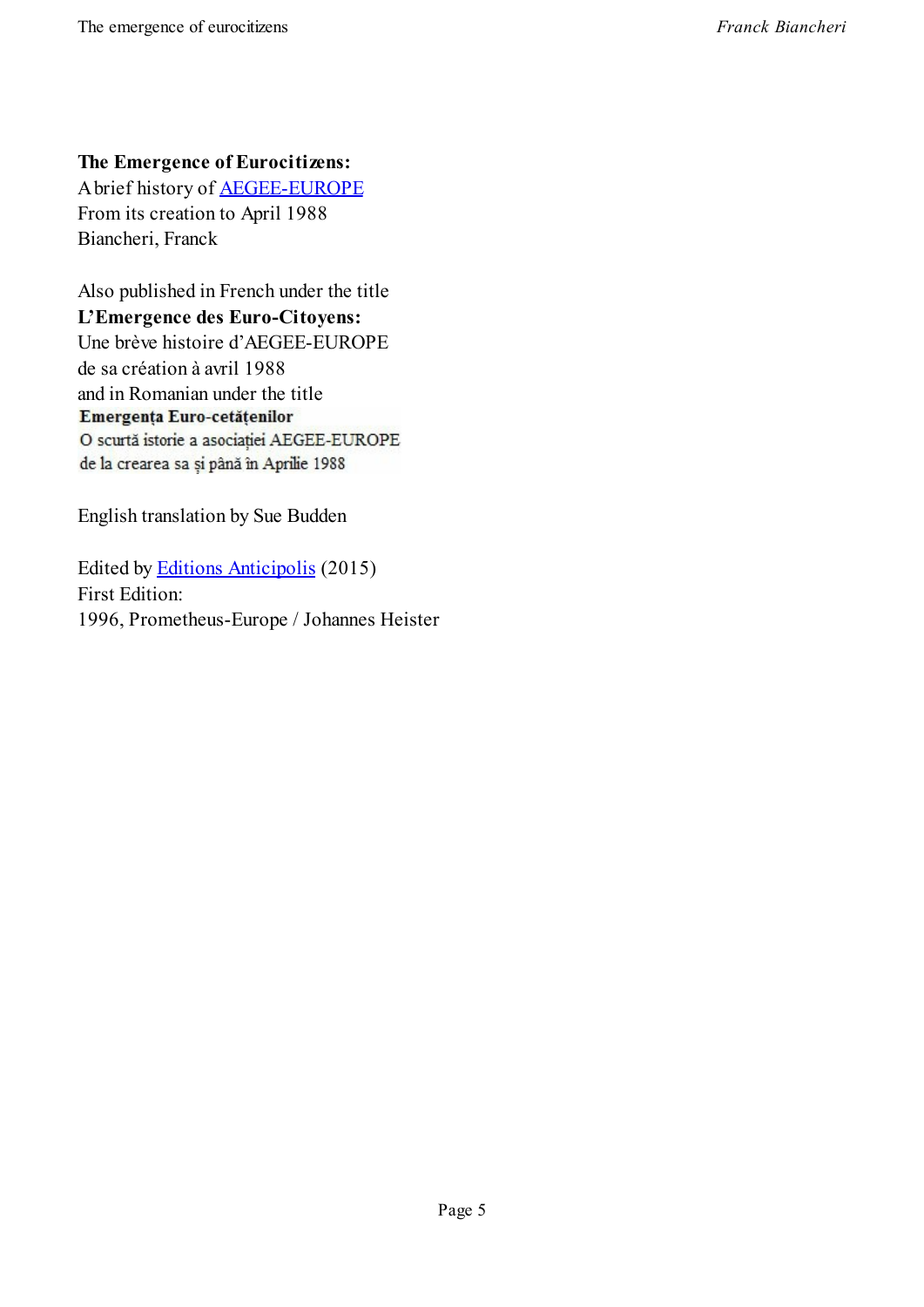# **Contents**

Preface (Edition 2015)

Foreword

Preface [\(Edition](#page-7-0) 1996)

[EGEE](#page-11-0) I (January '84 – June '85)

From a [project](#page-13-0) for a student "megarave" in Paris to the launching of the first "Etats Généraux des Etudiants Européens"6 How a Prime [Minister](#page-18-0) almost nipped EGEE I in the bud How to survive a [500,000-FF](#page-19-0) deficit Never did so many [\(European](#page-23-0) students) owe so much to so few

Creating the statutes (July – [November](#page-25-0) '85) [Making](#page-26-0) Europe on the 14th of July in Paris A European organisation with no national level Bringing [Europeans](#page-30-0) into contact, rather than talking about Europe Non translated [French-English:](#page-30-1) EGEE-speak A new [organisation](#page-31-0) founded on three innovations

EGEE takes off [\(December](#page-32-0) '85 – April '86) EGEE [confronted](#page-33-0) with the three plagues of Europe Existing – in the eyes of European students, institutions and media [Developing](#page-36-0) – or: when modern technology needs innocence to be useful Taking care not to [implode](#page-36-1) First [experiences](#page-36-2) of European democracy in a Bavarian tavern Discovering an [organisation](#page-38-0) amnesic from birth An [essential](#page-39-0) lesson in European politics and democracy The arrival of a [providential](#page-41-0) man

Rapid growth and the [Erasmus](#page-43-0) affair (May '86 - May '87) A [movement](#page-45-0) spreading everywhere without anyone (except the students) really knowing what it is... …but a [movement](#page-47-0) to which everyone is starting to give their support The unexpected charms of the [Netherlands](#page-47-1) or the pitfalls of Europe [European](#page-48-0) students to the rescue of Erasmus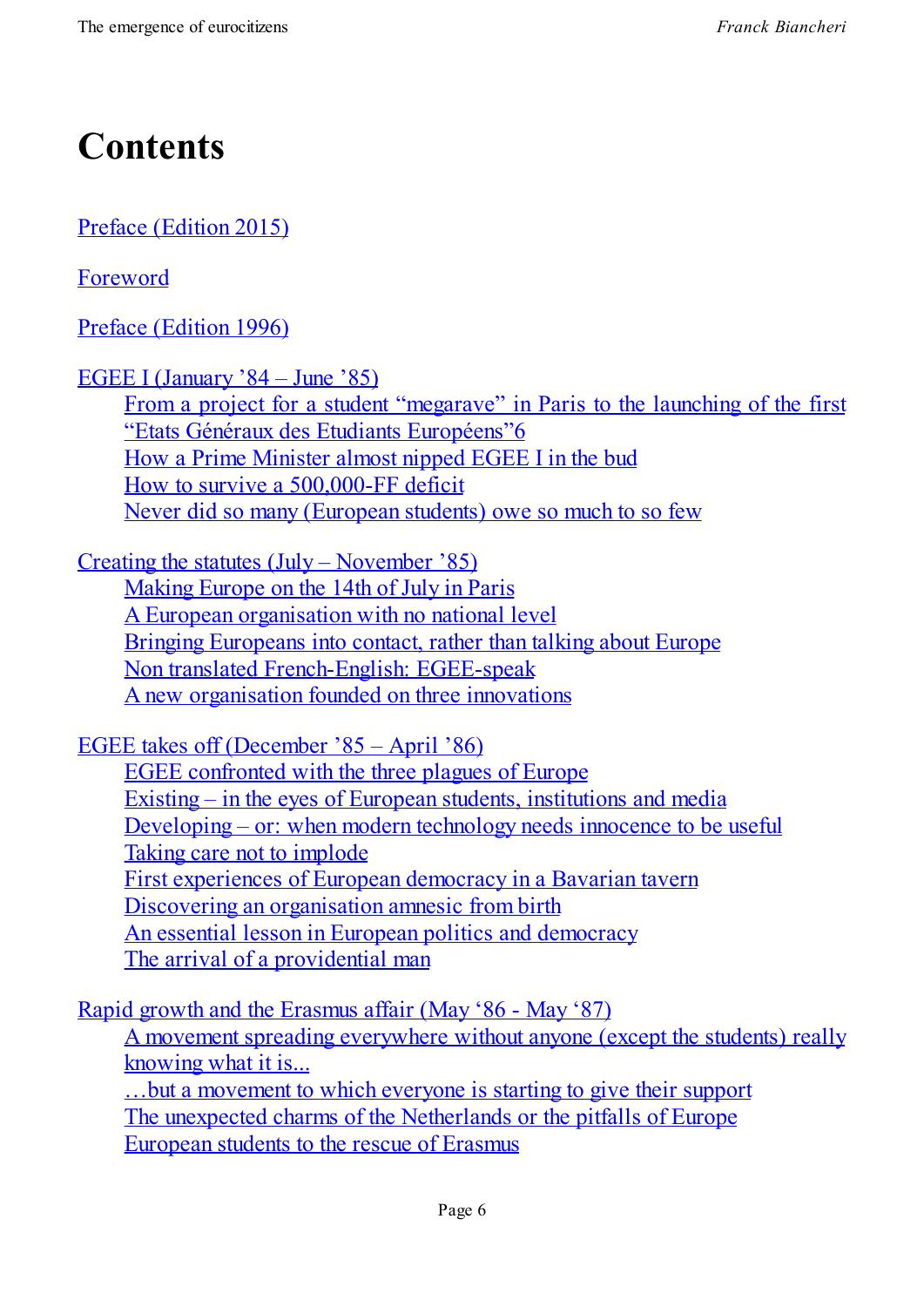The President, the European students and the EC programme A European paradox: The higher you rise, the harder you fall ... even on flat ground [Discovering](#page-53-0) a word that does not exist in French ... but is so useful to [democracy](#page-56-0) Having only just arrived, we must already think of leaving

AEGEE in a power upheaval (May '87 - [November](#page-56-1) '87)

The arrival of the ["arrivistes"](#page-57-0) Localism and tourism, the plagues of AEGEE [Ill-intentioned](#page-59-0) infiltration [PROMETHEUS,](#page-59-1) a disturbing nature The secret charms of [Germany](#page-60-0) or the pitfalls of Europe The Seville [Bullfight-Ago](#page-63-0)[ra](#page-65-0)

The difficulties of preparing a sensitive [succession](#page-70-0) (December '87 - April '88) The quaint [charms](#page-75-0) of France or the pitfalls of Europe Stepping down for youth ... whilst awaiting retirement From Rome to London via [Euromanagers](#page-80-0) A Dutch excursion with Mikhail [Gorbachev's](#page-80-1) spokesman The [EGEE](#page-84-0) IV Agora and the end of my [AEGEE](#page-82-0) years

Chronology - The principal [AEGEE-EUROPE](#page-86-0) events up until 1988: 1985, 1986, 1987, [1988](#page-88-0)

[Index](#page-94-0)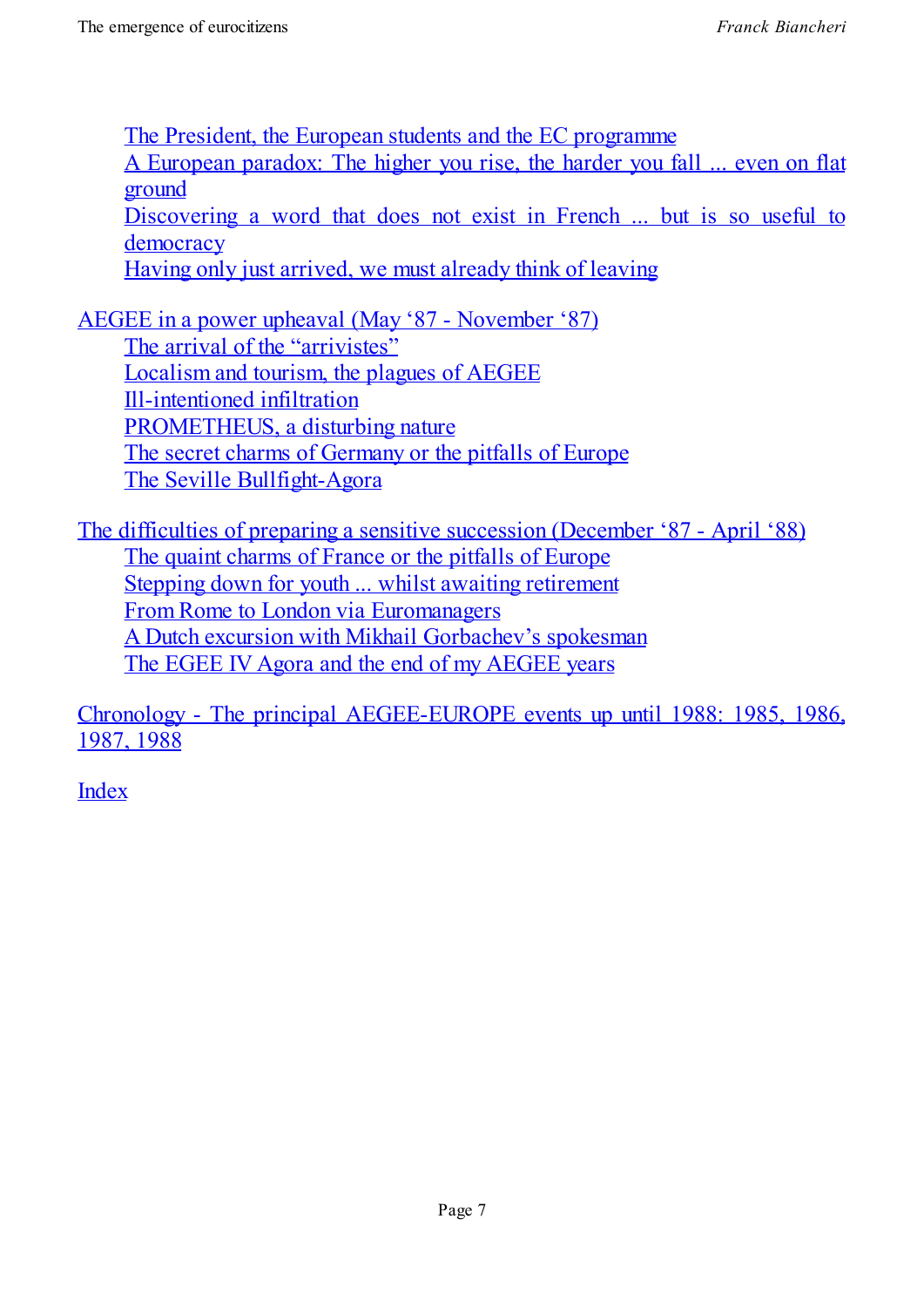## <span id="page-7-0"></span>**Preface Edition 2015**

#### **AEGEE-EUROPE turned the Erasmus generations into generations of [Euro-citizens](http://www.aegee.org/)**

Franck Biancheri ignited the spark and inspired thousands of students around the continent by founding one of our continent's first European student movements and the first trans-European one, going beyond conventions, transcending existing structures of nation-state boundaries, and opening a new way of thought for a new generation to grow as true Europeans.

By creating the unique Association des Etats Généraux des Etudiants d'Europe, he was able to channel the energy, dreams and visions of European students, turning them into to the highest-level European decision makers and influencing the political agenda.

His success in influencing the EU Council's negotiations on the Erasmus programme, ensuring its approval, has radically transformed more than 3 million students' lives on our continent and remains a living legend of how a student challenged a whole Union and thrived.

"The father of the Erasmus programme", as the Spanish President of the Council of the UE named him in 2010, in his vision of Europe, knew very well that only a new generation better qualified, better trained, brought up in a different setting… would be able to deliver what was needed for the European project to succeed.

Different names have been used to describe this generation such as "the Fall of the Berlin Wall generation". But the term which best describes them, is "the Erasmus generation" one that it is important to be aware of when addressing the European and global challenges ahead of us.

Indeed the world has changed. We now live in the most globalized, interconnected and interdependent society in our history. Actions on one side of the globe affect us citizens wherever we are.

Rising powers are challenging the current international status quo too long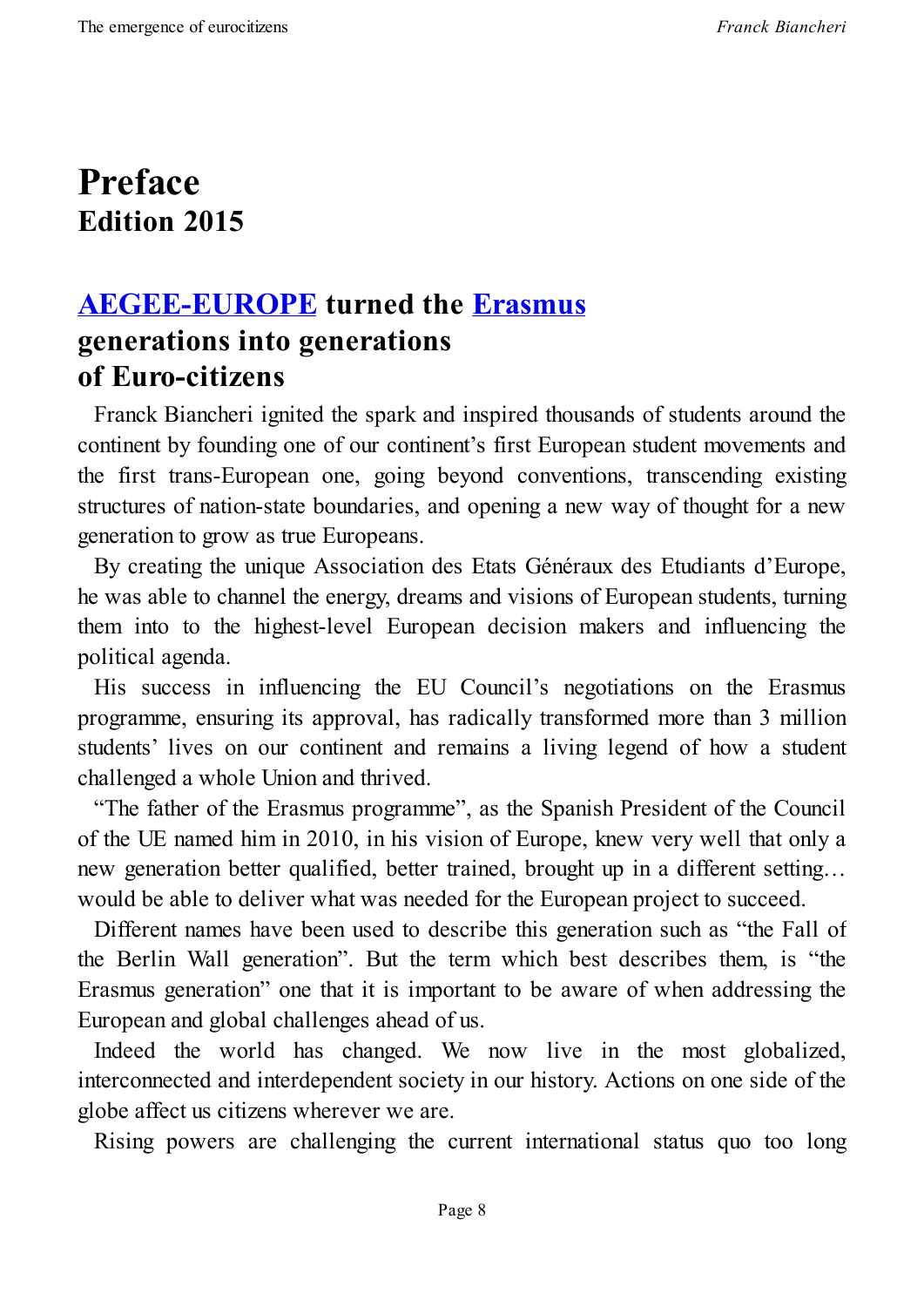dominated by the United States´ post-Second World War regime. Increasing activity especially from the BRICS (Brazil, Russia, India, China and South Africa) threatens to unbalance Western hegemony in the international arena.

With the nation state model in decline, and a drift towards regionalism in the world, Europe risks being left out of global talks due to its internal fragmentation and lack of consensus.

Its lack of capacity to speak with one single, strong voice abroad undermines the credibility and effectiveness of the European project.

In order to survive and remain a relevant and influential actor [player] in today´s changing global order, Europe must find the commitment and go deeper in its integration process, strengthening itself, unifying itself, becoming the credible global power it was aimed to be in its creation.

This cannot be achieved by today´s political elite, who lack the vision, the training, the intercultural sensitivity and awareness, the capacity or even the drive to achieve this dream.

Having been brought up and educated in the framework of the Cold War, civil wars and conflicts between European countries, this generation is not able to take the final leap of trusting their European neighbours, needed to let go of their selfcentered national interests and build the real, strong and common Europe we all need.

Only the new generation can do this; the generation for which Europe was always an everyday reality; the only pro-European-born generation; the Erasmus generation which Franck Biancheri fought so hard to create; those who have grown up with Europe as their playground, who have no mental artificial barriers; those who do not know what war is;those willing to expand their mental frontiers, developing a real vision to complement Robert Schuman and Jean Monnet´s visions; and those who dare to make the right decisions for the benefit of the continent, and not only based on their own national interest.

While all these things might seem statements of today Franck Biancheri, a young leader who emerged 30 years ago, predicted these same threats and put forward his vision for Europe louder than ever.

This year we celebrate the  $30<sup>th</sup>$  anniversary of AEGEE-EUROPE / European Students´ Forum. 30 years ago, around 1985, a young, brilliant man decided to no longer play by the existing rules of the game, but rather set his own, showing the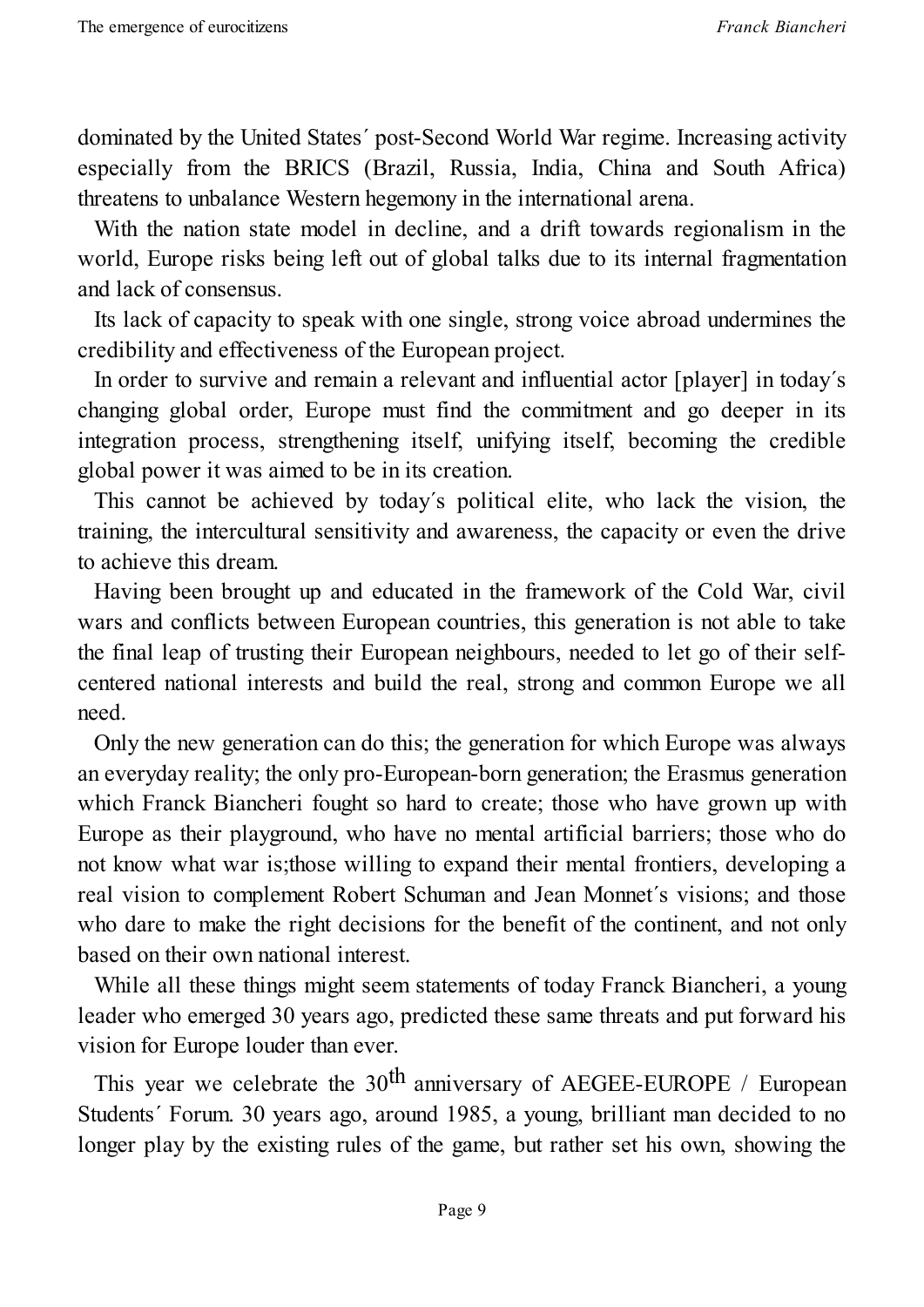way of how a new Europe was possible, through trans-European cooperation, dialogue and regenerating and revitalizing the stagnated European project from its base, its young people.

I still remember how, on reading the first edition of this book, the commonly known "Blue book", inspired me to dream and aim higher, to instruct me and prepare for the task that would lie in front of me as President of AEGEE-EUROPE.

I had the honour of meeting Franck Biancheri and debating with him regularly one-to-one during the last year of his life, when he would provoke me, force me to think out of the box and of the existing structures, and to always look back to the origin whenever lost, while preparing my candidature as President.

I also had the honour of being in the front row during his last speech to AEGEE in 2012 in AGORA Enschede, the same one which trusted me to become the 50th President of AEGEE-EUROPE / European Students´Forum. A provoking, challenging but eye-opening speech without a doubt, which would lay the foundations and influence my programme and the work which my Comité Directeur and I devoted to transform AEGEE.

Without a doubt, Europe has lost one of its most visionary and brilliant advocates and minds. But Franck´s legacy is much bigger than a person, than a mind. Franck´s legacy is a whole generation, the very generation which is now starting to and will succeed in reforming Europe.

It is the Erasmus generation, the best educated and trained individuals in our history. The ones who no longer feel satisfied with the status quo inherited from their parents and who have the desiring need of contributing with their work to a better reality around them. The generation wanting to get in the game to revolutionize the system and radically amend all the mistakes made by the previous generation; it's our turn; our move; our time to show you how, with our political will, idealism, drive and training, we will change Europe.

I hope that the new edition of this book will keep inspiring generations of Eurocitizens and empower them to keep adding to and changing the pieces of this puzzle which Europe has become.

Dear reader, enjoy the journey which this book provides, taking you back to 1985 and showing you how one student was able to originate a whole movement and its legacy. Imagine what you could do today in 2015…

Luis Alvarado Martínez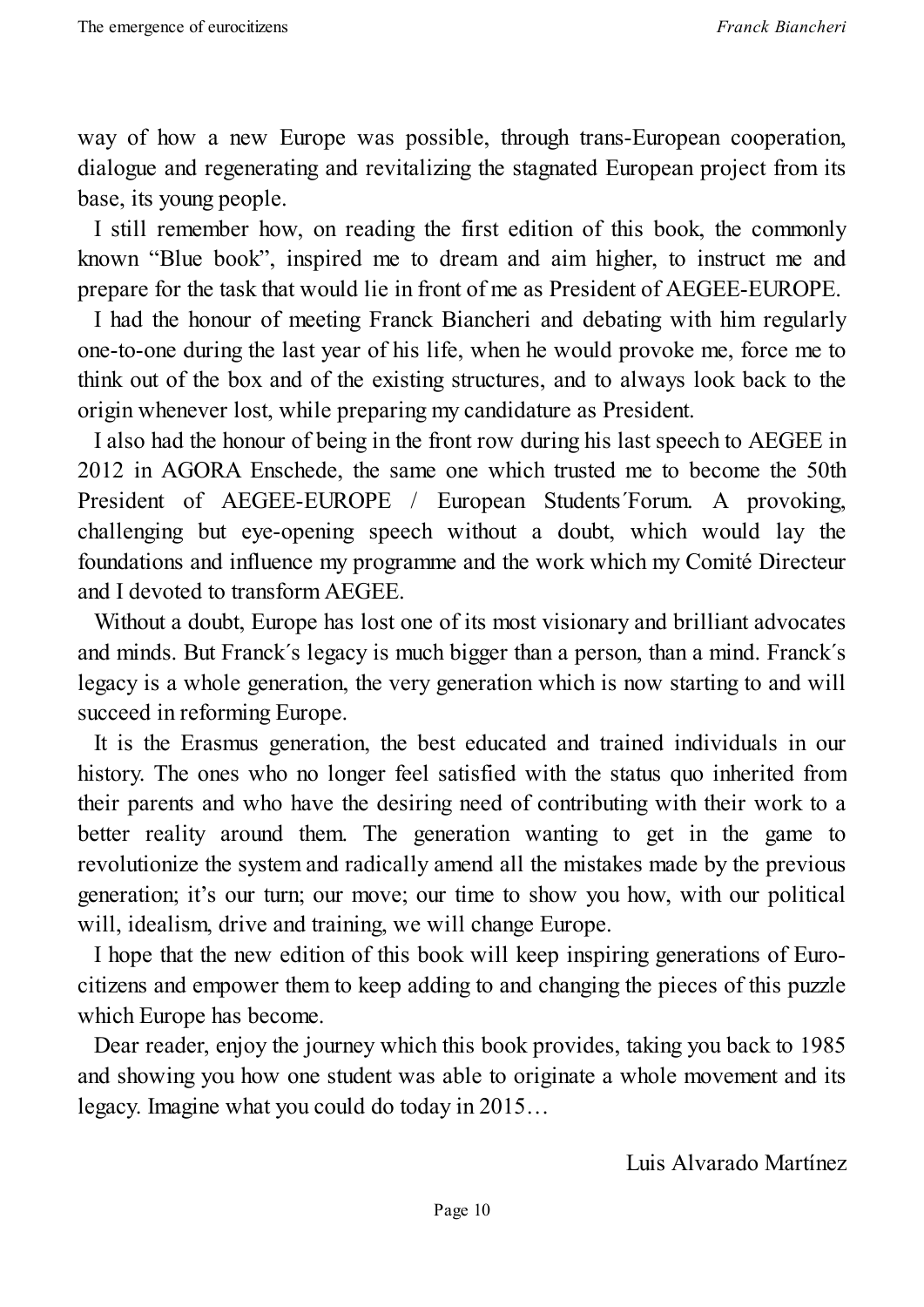50<sup>th</sup> President of AEGEE-EUROPE/European Students Forum Young European of the Year 2014 - Schwarzkopf Foundation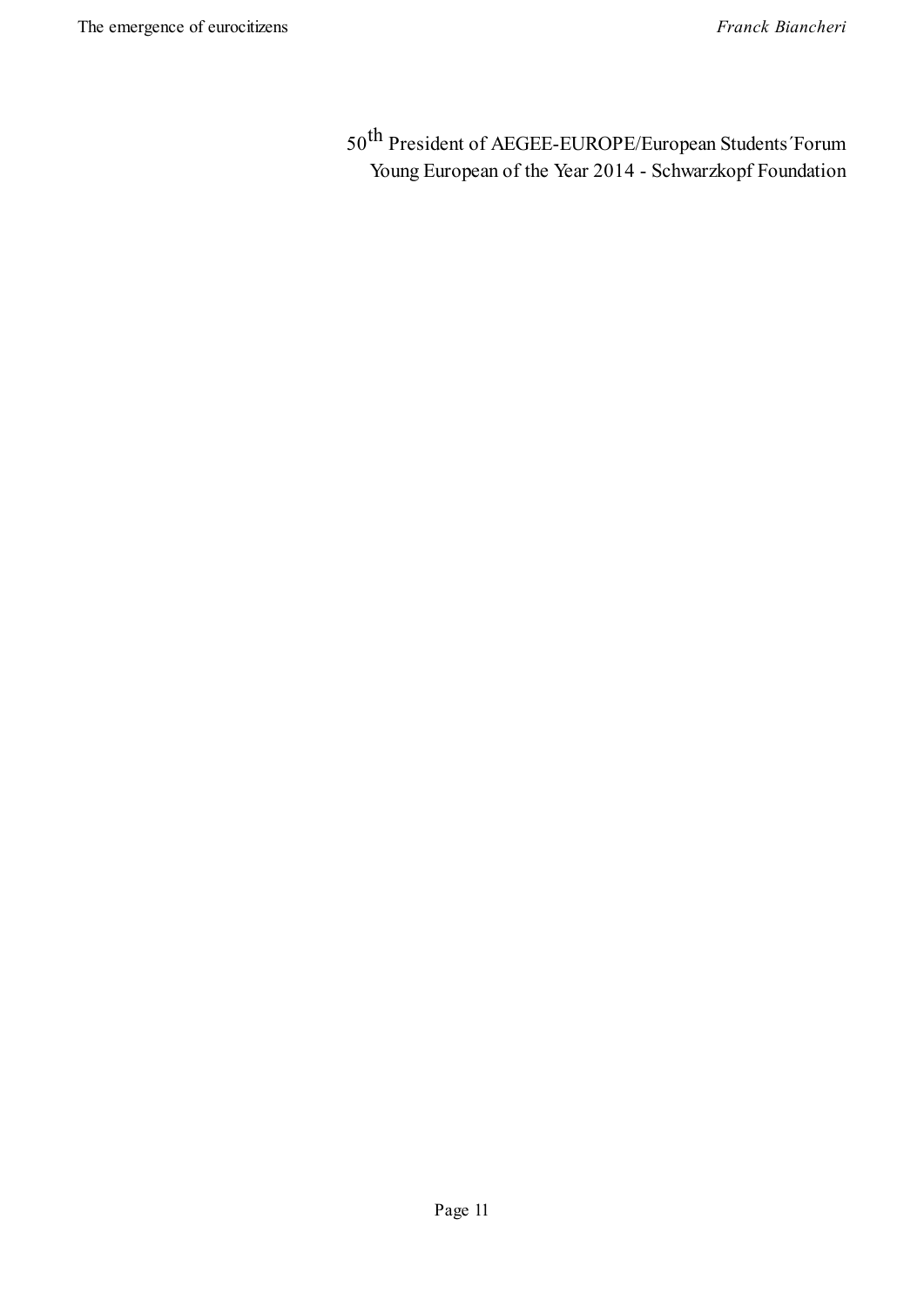# <span id="page-11-0"></span>**Foreword**

<span id="page-11-2"></span><span id="page-11-1"></span>*N'oublier pas que l'histoire n'est qu'une utopie qui prend forme 1! Albert Camus*

A united Europe has always been a utopia.

It certainly was a utopia, when, in August and November 1950, in a symbolic act, European students demolished the border poles at the Franco-German frontier near Wissembourg, entered into Strasbourg without visas and there gathered 5,000 students from all over Europe in order to demonstrate their desire for living in a united Europe: They demanded a European constitutional assembly established by free elections.

Today, this story is history, sometimes told in schools and text books. The utopia of the Strasbourg generation had become, to a large extent, reality, when  $AEGGE^2$ -Europe came into existence in 1984-85. Nevertheless, we, too, felt the clear conviction that the future of Europe also depended on our utopia. The result [o](#page-12-0)f transforming this conviction into action during the first years of AEGEE-EUROPE is told in this book.

AEGEE-EUROPE caught on and gained recognition as the only large [European](http://www.aegee.org/) student association with a totally integrated functional structure – and it still is today. AEGEE-EUROPE continues to function without any national levels, a principle that has made AEGEE a large-scale laboratory for developing and testing ideas about democracy and a European civil society.

After April 1988, the end of the era covered by this book, AEGEE-EUROPE continued its growth, particularly in Eastern Europe. In going beyond the boarders of the European Union (EU), AEGEE again displayed its capacity to be ahead of the developments of the EU. Since its creation, AEGEE-EUROPE has never hesitated to make use of the most modern technologies; it comes as no surprise then that AEGEE has been developing European democracy by Internet for several years  $now^3$ .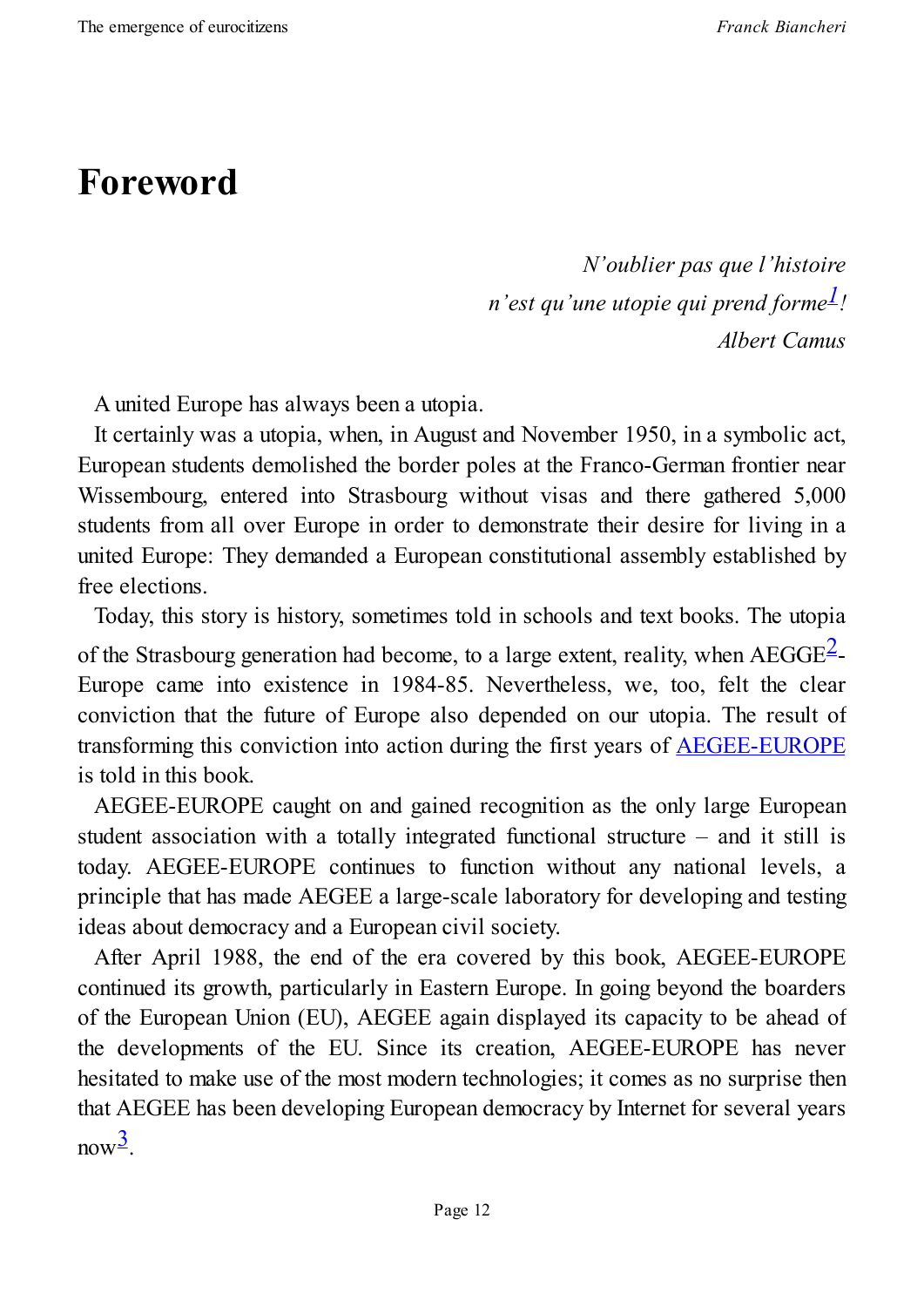Due to all of these initiatives, AEGEE-EUROPE placed at the disposal of our societies an experience that will help us meet the great challenges that await Europe at the end of this century: the building of social and political structures that will finally establish a common citizenship and permit the good functioning of a European democracy that embraces many languages and a growing number of national cultures. Today, the basis thus laid must be enlarged in order to gradually integrate other social groups, because the EU must not remain a concern merely of intellectuals and of those with university education. We need an ensemble of new ideas and of modern instruments so that Europeans can better organise themselves politically.

This enormous task ahead of us takes on an even greater importance when we consider that the European experience in this respect can be stimulating for other regions of the world – and even for the entire planet, which, too, has an increasing need for an increasingly more integrated framework of international relations.

It is not certain today that the AEGEE generation will succeed, on the political level, in transforming Europe into our common home country. It is for this reason, and in order to remind us of the path that Europe has already accomplished, that I wish to appeal to AEGEE-EUROPE to organise, together with the Strasbourg generation of 1950, a great event in the year 2000 in order to commemorate the  $50^{\text{th}}$ anniversary of the demolition of the borders and of the march of 5,000 European students to Strasbourg – and also, of course, to welcome the next century during which Europe must accomplish its true integration.

Franck Biancheri, Brussels, July 1996

<sup>1</sup> Never forget that history is but a utopia that has taken on shape

<span id="page-12-0"></span><sup>2</sup> Association des Etats Généraux des Etudiants d'Europe. AEGEE was called EGEE until 1987. 3 You may get into contact with AEGEE-EUROPE in the WorldWideWeb  $(http://www.aegee.org)$  $(http://www.aegee.org)$ , by email  $(headofface@aegee.org)$ , or in traditional ways:  $\overline{AEGEE}$ -[E](#page-11-2)UROPE, Rue du Noyer/Notelaarsstraat 55 1000 Brussels, Belgium, Tel.: +32 483 675 625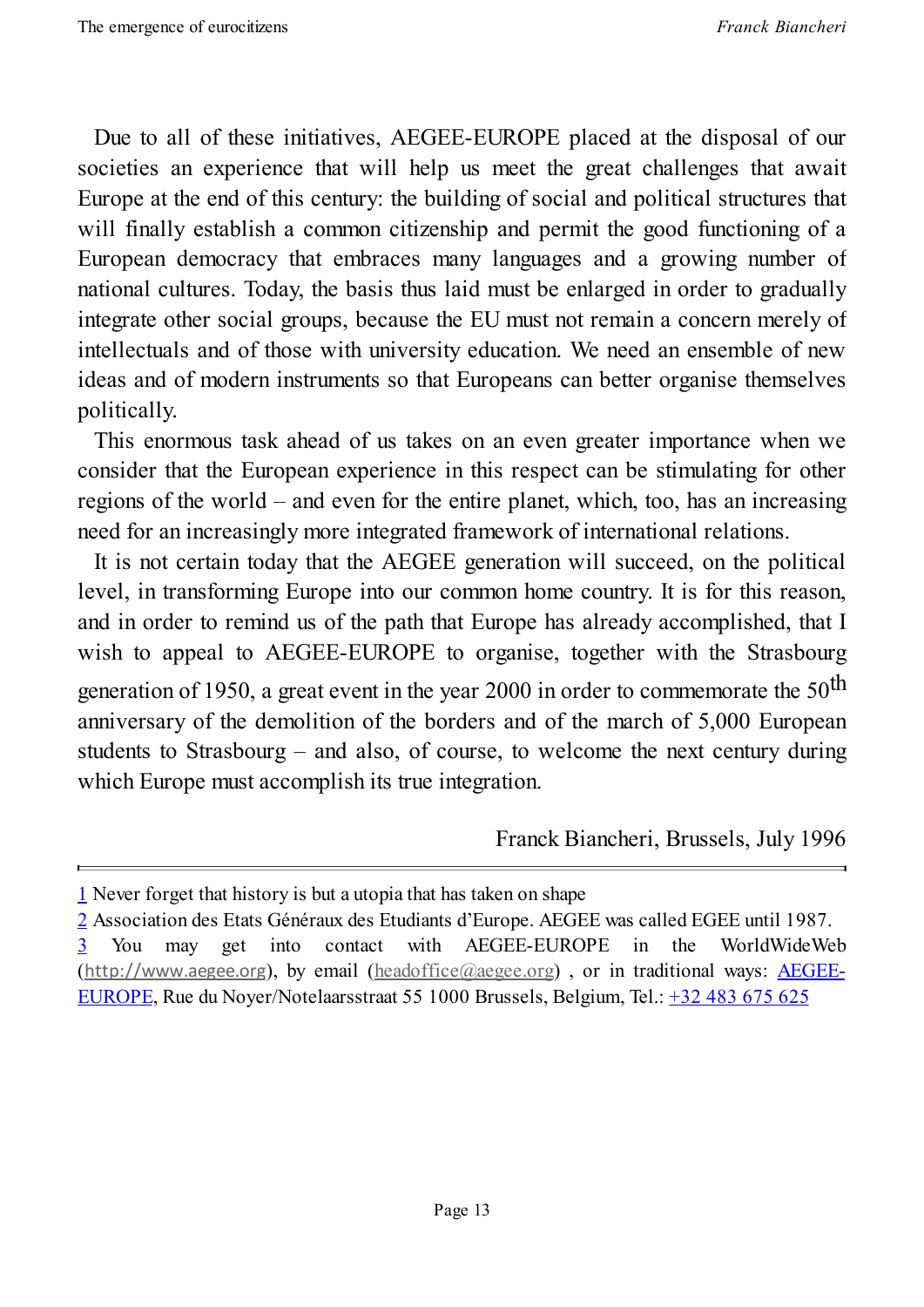## <span id="page-13-0"></span>**Preface Edition 1996**

The idea of writing this brief history of **AEGEE-EUROPE**'s first years came to my mind when I was answering Michael Merker's questions for the brochure marking AEGEE's tenth anniversary.

The complex and sometimes incredible [mixture](http://www.aegee.org/) of will power, strategy and good luck that allowed AEGEE-EUROPE to exist and develop cannot really be summarized by answering a few questions.

I believe I owe it to myself to write this history, not only for present and future members of AEGEE-EUROPE, but also for all AEGEE-EUROPE members over the last ten years (and in particular over the first three years), as well as for all those on the outside who gave us their help<sup>4</sup>.

<span id="page-13-1"></span>I make no claims to impartiality or objectivity, which would necessarily be illusory since I have never been impartial [as](#page-15-0) to AEGEE's role and nature, and I am not going to start now. I would, however, like to try to provide two essential elements for those who are interested in AEGEE's development: as precise a description as possible of the obstacles and difficulties that we encountered; detailed information on the protagonists (both inside and outside AEGEE) in each situation.

The first element will provide a guideline for those who might later wish to write a history of AEGEE-EUROPE. It will make them familiar both with the schedule of events of the first three years and with the issues at stake behind the main events. I have decided to mention only those in which the European Board of Directors (Comité Directeur européen, CD) was involved or of which it was informed, since AEGEE's organisational structured during that period meant that, in any case, any other events were of little significance, as they remained unheard of both within the network and outside it.

Although the schedule of events can eventually be identified by outsiders (provided a lot of time is spent on it), the real issues at stake cannot. Since I am the only member of the AEGEE-EUROPE executive to have been in office throughout those years, I believe that no one else can contribute as much to identifying them.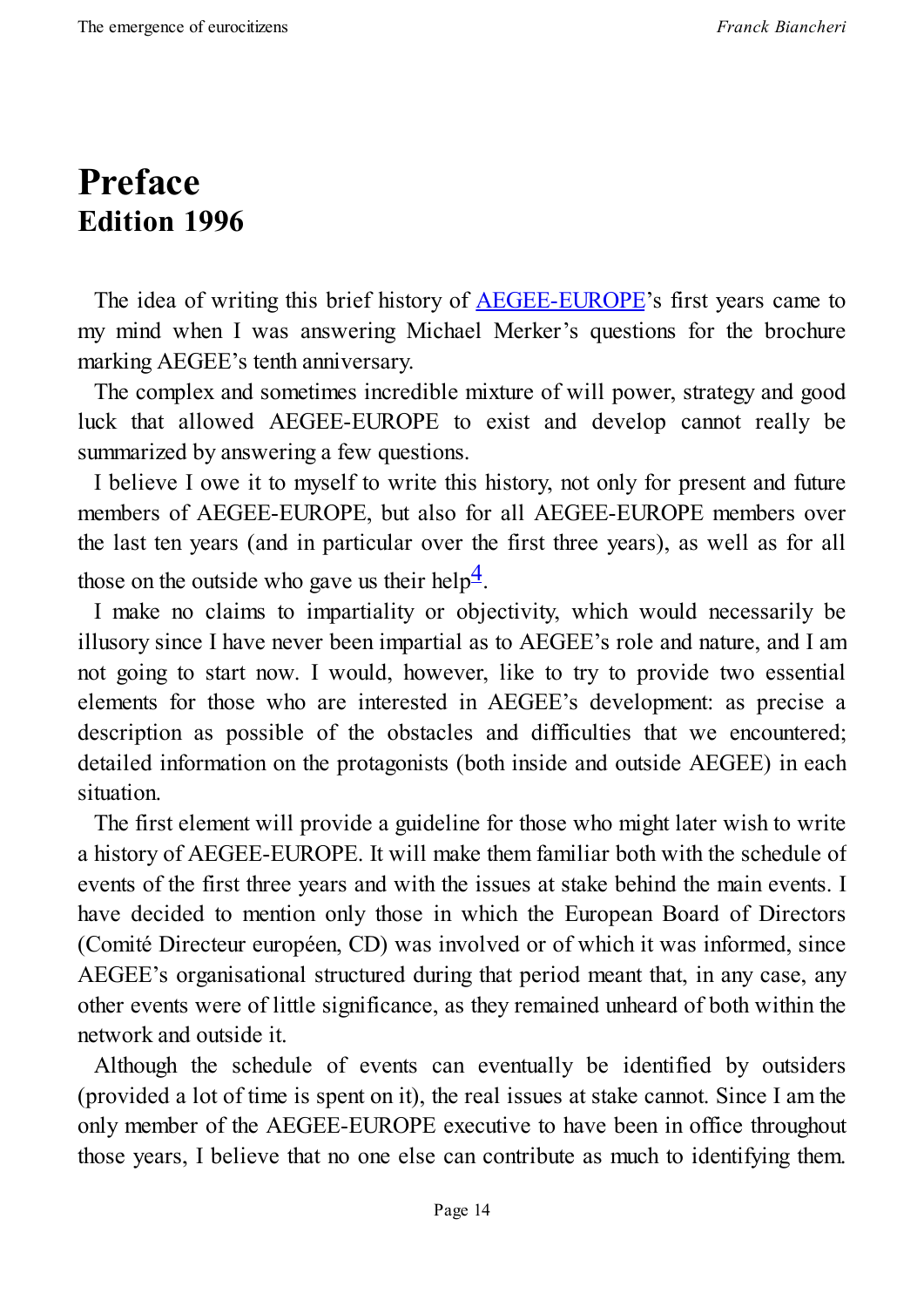Whatever the case, this contribution will provide a basis for future discussion.

The second element consists, then, in identifying the people who played important roles during those three founding years of AEGEE-EUROPE, and in describing those roles. From my point of view these may have been extremely negative, and so I shall present them as such, with justification of my judgment. In any case, for those interested in AEGEE-EUROPE's story, this book will tell them who those protagonists were and give them the possibility of contacting them if they wish to have points of view other than my own.

I would, however, like to mention that most of AEGEE-EUROPE's principal leaders during those years have been kind enough to read this text before publication. They have pointed out factual inexactitudes, which I have corrected, and some of them have expressed differing views on various specific explanations I have given, although without convincing me. Yet, they all confirmed that they recognized their vision of the history of those AEGEE-EUROPE years in this text. It was crucially important for me that all those people, all those friends (even if I have not seen some of them for four or five years) from Germany, the Netherlands, Spain, Belgium, France, Italy… recognize themselves in this book. This to me is proof that my account is faithful to the impressions that many of the actors in these events have retained, and therefore of a certain reality.

I hope my contribution will bring some transparency to AEGEE-EUROPE's history. I have chosen to recount this story as an adventure full of hopes, struggles, deceptions, successes and learning…, because that is how we lived it, but all the same, throughout my account the reader will be able to identify the facts about major events (those which played a part in AEGEE's evolution) and actors (those who made AEGEE history, even those who were opposed to my leaning), for AEGEE's history is partly the story of confrontation between different visions of the student role in society, of the construction of Europe and of evaluating our societies' future needs.

I could not, of course, mention all the events organised by AEGEE-EUROPE and itsbranch antennaes over those three years, even if each one remains a sparkling and important memory for those who were involved in it. Neither could I enumerate the vast number of individual experiences lived through by the 100,000-odd students who have played a part in AEGEE history since 1985: all those life stories, discoveries, debates, friendships… which are the heart of AEGEE-EUROPE and have diffused its influence throughout European society. I shall leave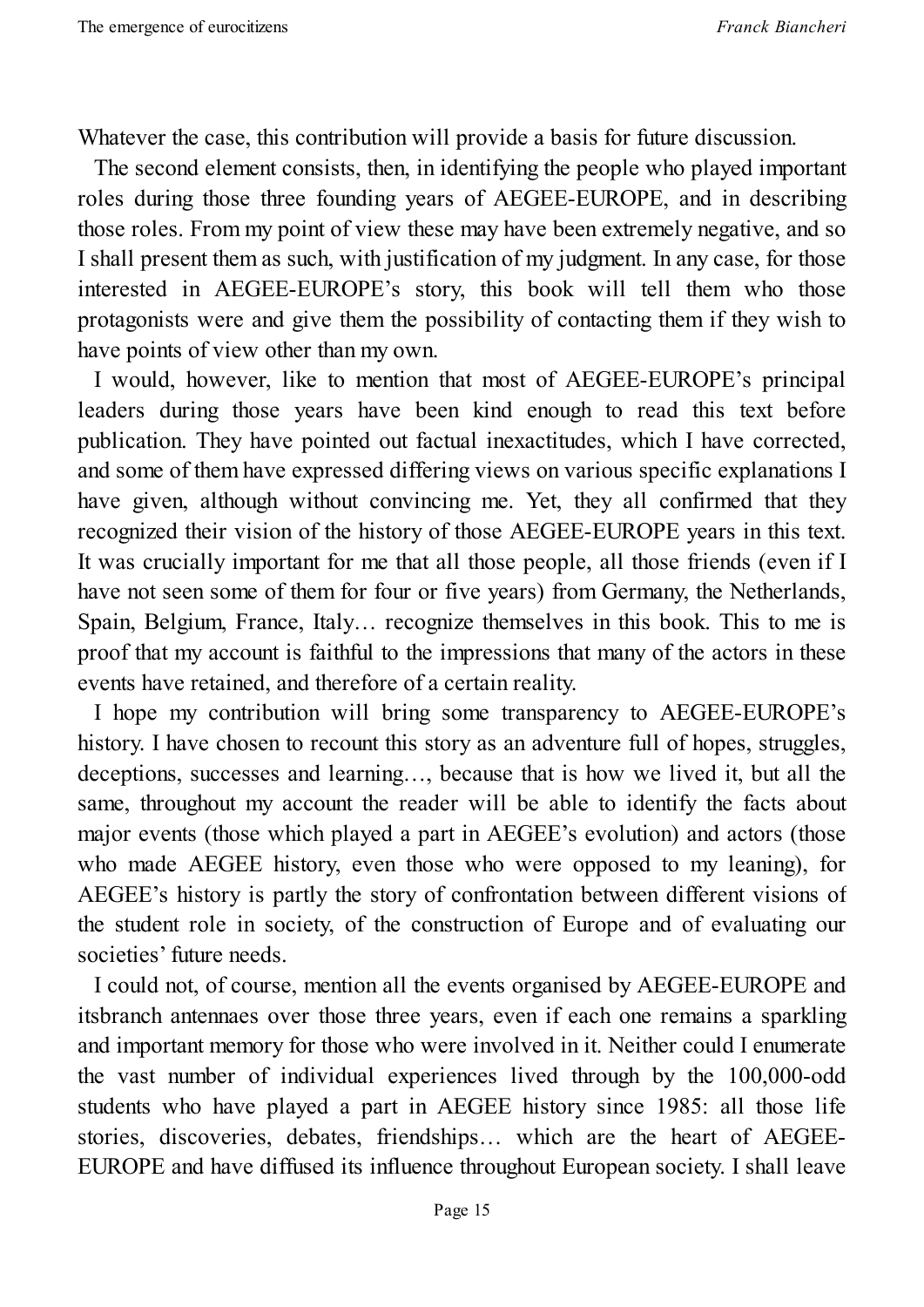this to the sociologists who tomorrow will analyze its impact.

Before embarking on the primary portion of my account, I would like to emphasize to readers that the founding and development of AEGEE-EUROPE constituted (and this text proves it) the emergence of the first Eurocitizens onto the European stage. By that I mean European citizens capable of organising themselves on a European scale without having recourse to national structures, and able to influence the EC decision-making process in a decisive way. The years that followed (with IDE<sup>5</sup> and Prometheus-Europe) have confirmed this assertion. It is reasonable to believe that the two decades to come will make this obvious to everyone.

In this sense the [his](#page-15-1)tory of AEGEE-EUROPE's beginnings constitutes, over and above AEGEE and the student world, an interesting example of the "unofficial democratization" of the EC system. But isn't true democratization always unofficial?

Franck Biancheri

<span id="page-15-1"></span><span id="page-15-0"></span><sup>4</sup> This book may also interest those who are curious to learn about the nature of this new, very special experience that since 1985 has been shared by tens of thousands of European students, many of whom will occupy important positions in our society in the futrure. [5](#page-13-1) Initiative for Democracy in Europe, p. 26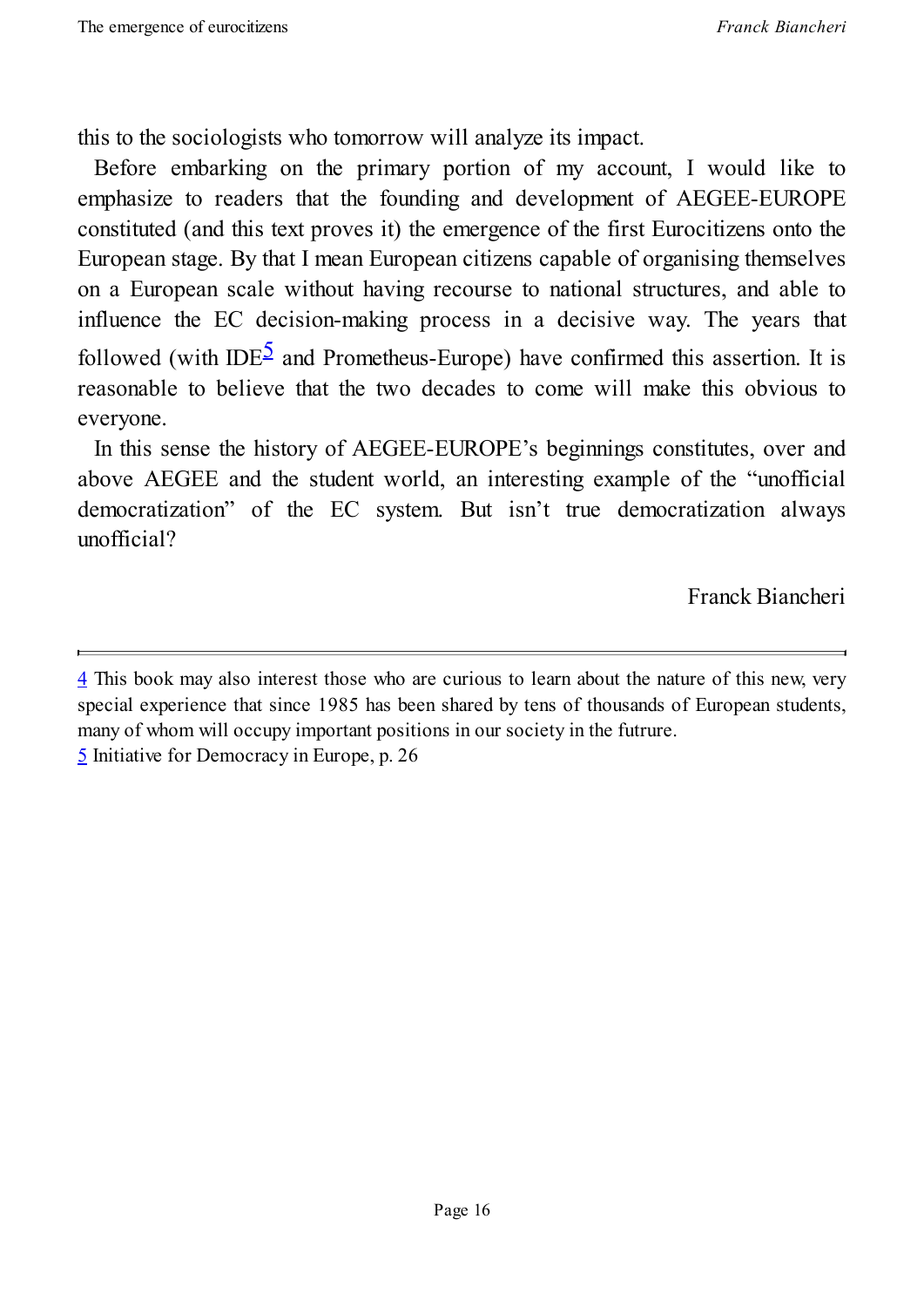#### *Acknowledgements*

I would particularly like to thank the following people who have been so kind as to read my text, correct it and in particular rectify some omissions and inaccuracies:

Carmela BARCIA-BUSTELO Marie-Hélène CAILLOL Frédéric DUVERGER Marie-Pierre GUTMANN Johannes HEISTER **Bart KRUITWAGEN** Christophe LECLERCQ Philippe MICAELLI Giacomo NERI Andrew OLDLAND Rikstus OOSTERHUIS Philippe PORTALIER Tim ROGMANS Tania ZWAAN-MASSON

A chronology of the most important events organised by AEGEE-EUROPE during the period covered can be found in the appendix to this book.

> *To my parents, without whose support none of this would have taken place.*

*To my daughter Carla, so that when she is twenty, citizenship and Europe will at last have become compatible*

> *To Marie-Helene, for her encouragement and her work of rereading,*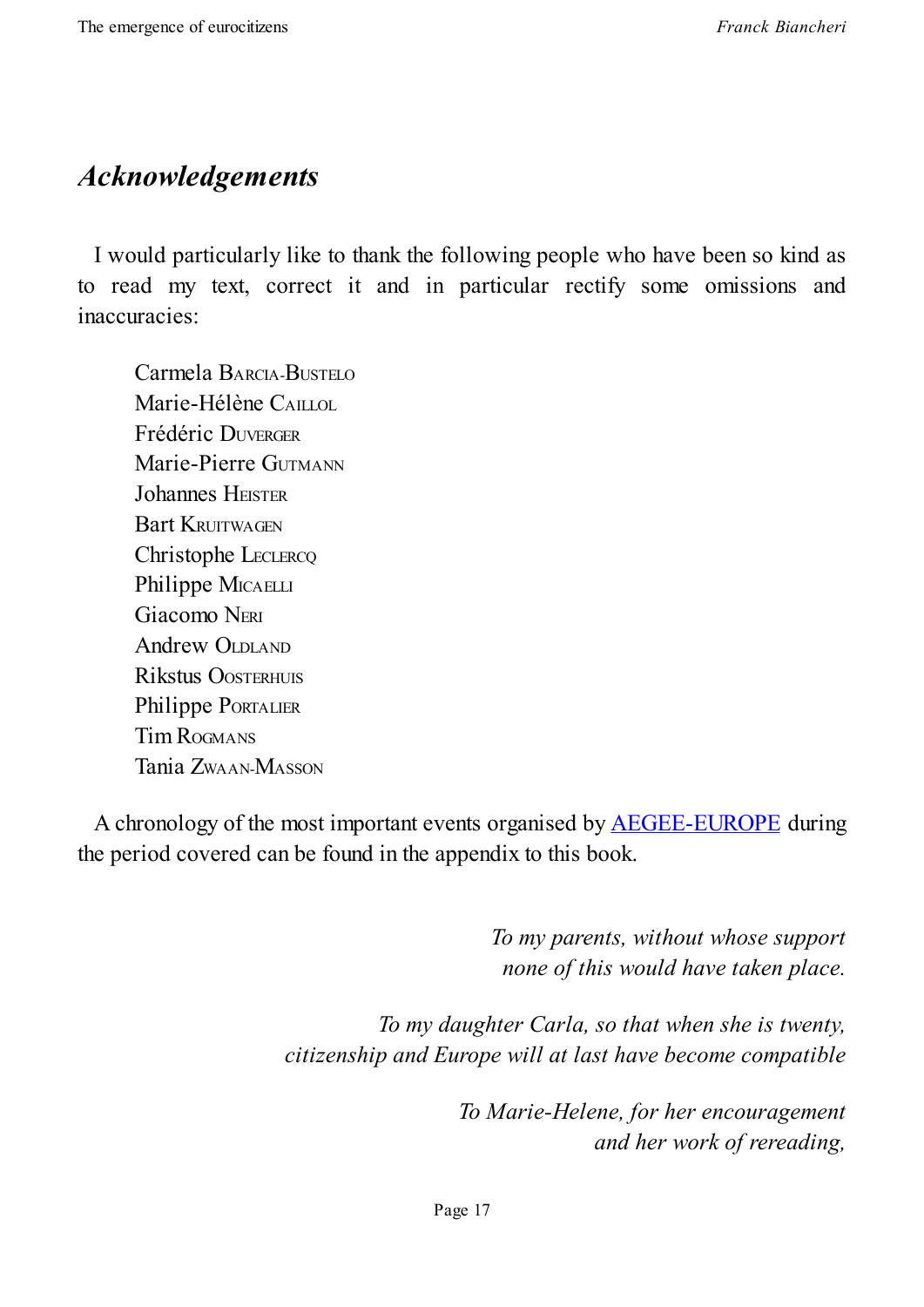*To all my friends, Europe builders*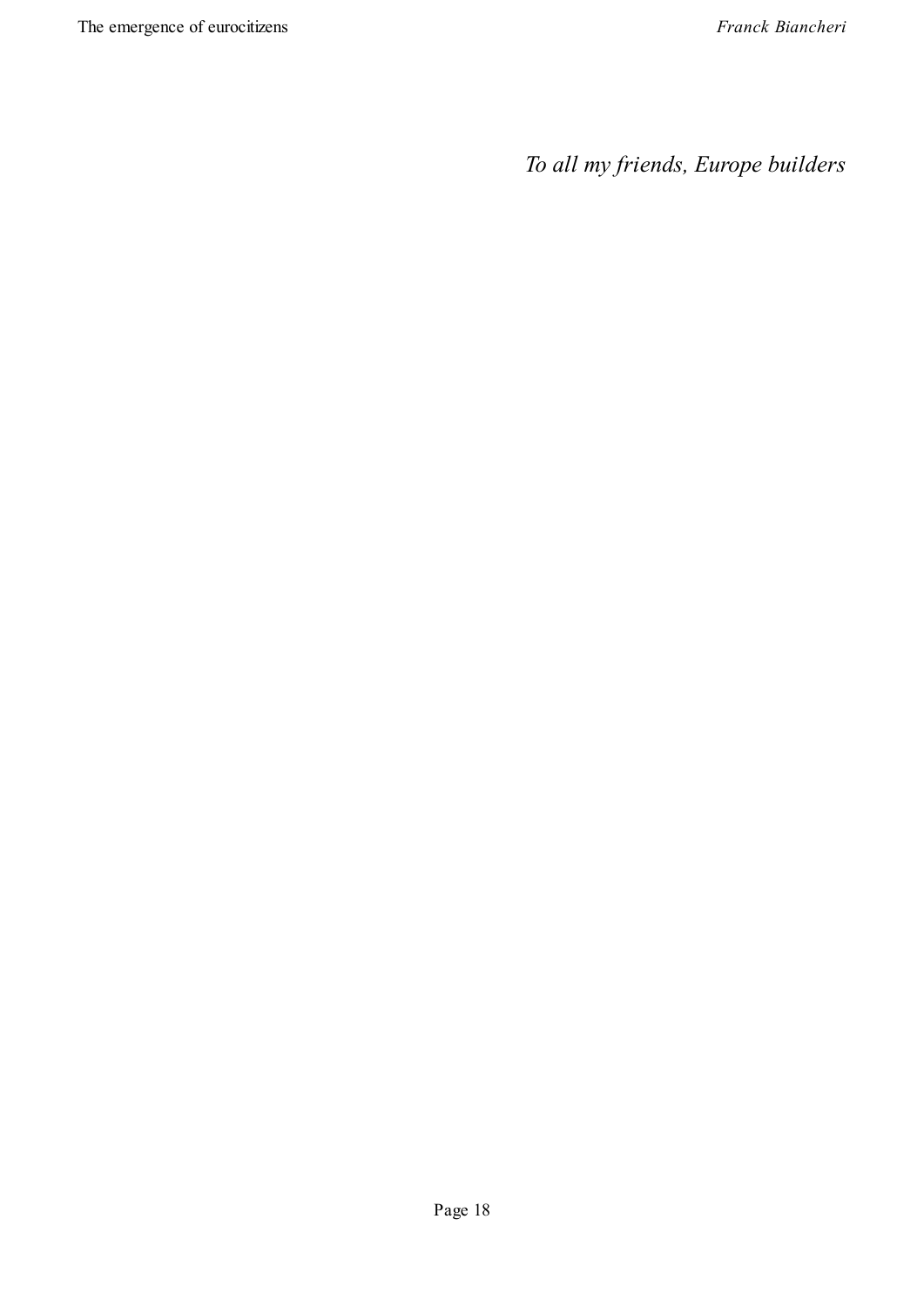## <span id="page-18-0"></span>**EGEE I (January '84 – June '85)**

*"Either Europeans will be capable of unifying and will therefore continue to make a major contribution to humanity's progress, or they will not, and Europe will become a region of secondary zone countries whose civilizations will decorate the museums of the rest of the planet. We must build the European Community, otherwise Europe will soon be culturally Americanised, politically Finlandised and technologically Japanised*". This is what I had already been thinking for a number of years when the opportunity of creating AEGEE-EUROPE presented itself.

My attraction to politics therefore sprang from this conviction that we had to make European integration succeed. I was convinced, both by c[haracter](http://www.aegee.org/) and by the toughening experience of a recent serious illness – which made me realize, at 23 years old, that I was mortal – that the more important a thing is, and the longer it takes to achieve it, the more rapidly it should be begun. My ambition was therefore clearly established: to contribute actively to the construction of Europe.

Some ambitions are like demands, imposing themselves as duties to be fulfilled or work to be completed. Others are likely desires, offering themselves as opportunities to be seized or positions to be occupied. I believe it is that first kind of ambition which I nourished… for ten years later I am still nourishing it and can henceforth point to its furrow, ten years long and, despite coming up against a multitude of obstacles, as straight as an arrow .

The idea of creating AEGEE-EUROPE was not then just to create a new European student movement, but rather to initiate an entirely new approach to the construction of Europe by starting off with young people and citizens, skirting around the nation states, and thus completing the EC process that had begun in 1957.

As we contemplated the decrepit splendours of our nation states, impervious to the perverse charms of the two dominant empires, we were convinced that we had to create a new path to the future by organising Europeans in a different way, so as to be able to face up to the problems awaiting our generation with improved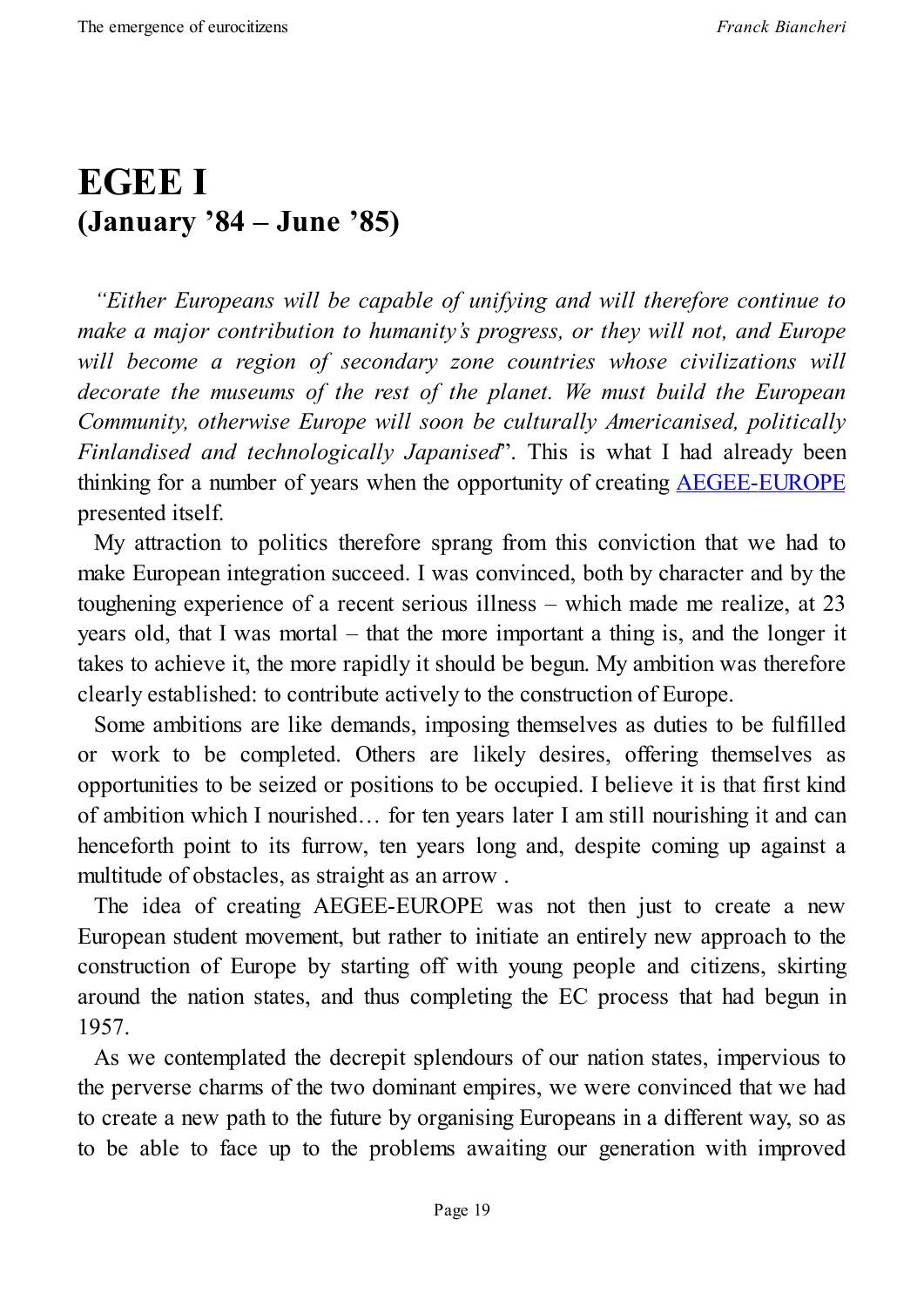chances of success.

This path, combining the principles of action (voluntary work and efficiency) with ideal values (democracy, independence, transparency), would only lead us somewhere if we planned it out ourselves.

We were deeply convinced of the path to be followed: a narrow passage thrusting forward into that space where individual and community counterbalance each other, a Via Europea by excellence.

So, without fixing our sights on any ideal heights, aware that henceforth, in a changing world, to follow your own path is more important that attempting (always in vain) to reach a "brighter tomorrow", we set off.

As everybody can see, it was indeed a political project from the very start, and a very ambitious one; political in the noblest sense of the word.

The AEGEE-EUROPE idea was therefore of a complexity far superior to that of a simple European student movement in the making. It did indeed possess some additional characteristics:

– A powerful feeling of assuming a collective responsibility for the future of Europe

– The certainty of being pioneers in a new type of European integration

– A specific approach, that from the beginning we named "pragmatic utopianism", which pushes you to create means to serve your objectives and not to define your objectives according to the means in your possession.

These characteristics are rooted in the first three years of AEGEE-EUROPE and shaped the collective behavior of several hundred of us (more particularly those who were involved at the European level). Later on this was also what placed AEGEE-EUROPE in serious dilemmas as to its identity; AEGEE was indeed genetically programmed to be anything but "a simple European student movement". But let me start at the beginning.

## **From a project for a student "megarave" in Paris to the launching of the first "Etats Généraux des Etudiants Européens" 6**

<span id="page-19-1"></span><span id="page-19-0"></span>In January '84 [a](#page-28-0) very rare opportunity presented itself of setting up a six-month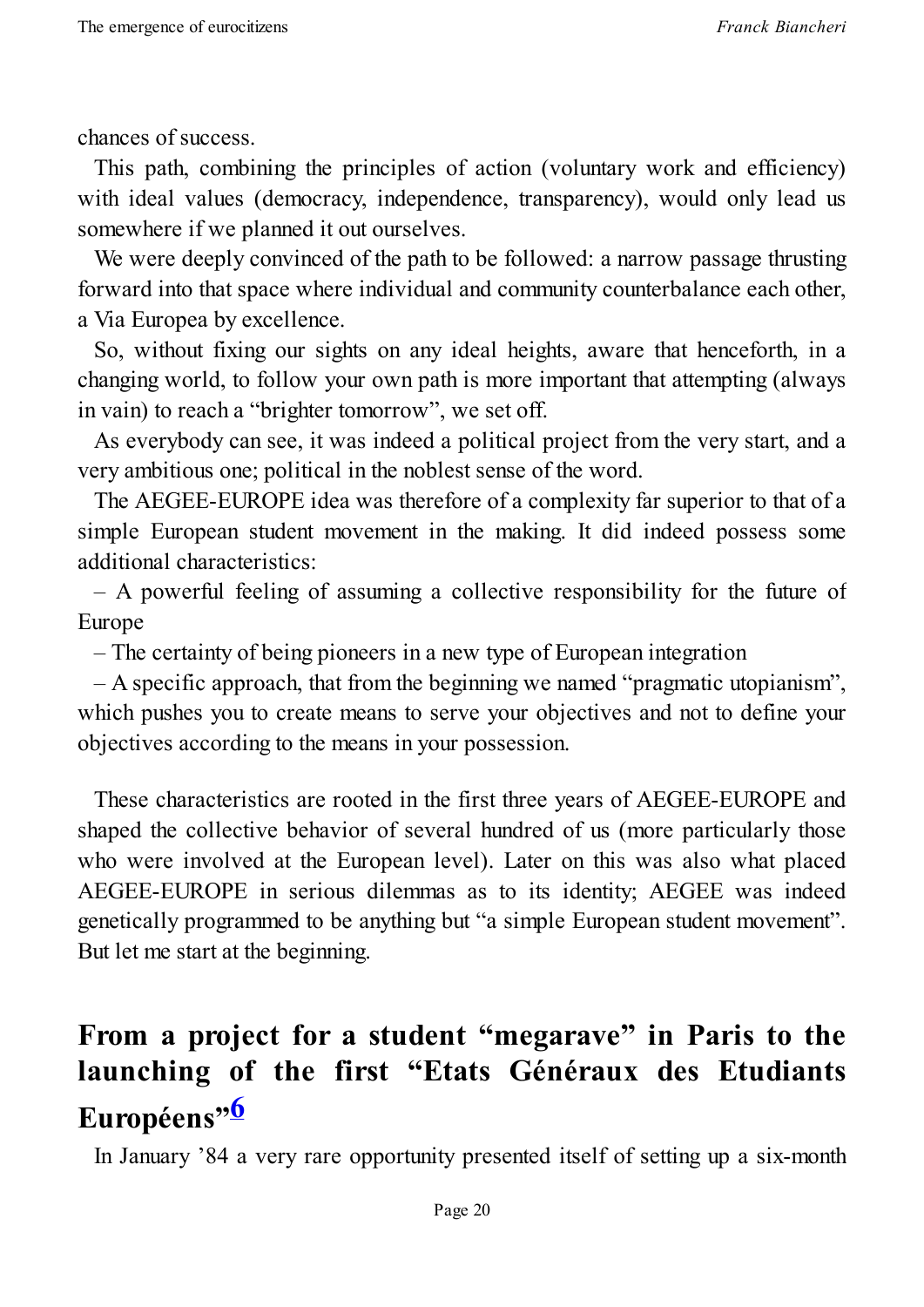collaboration between the *Bureaux des Elèves* (BDE: student offices) of five French *grandes écoles* (prestigious professional graduate schools): the Institut d'Etudes Politiques de Paris (politics), the *Ecole Polytechnique* (science and technology), the *Ecole Centrale* (engineering), the *HEC* (Business) and the *ESSEC* (economics and business). This [co-operation](http://www.sciencespo.fr/en/home) had nothing to do with Europe, since it consisted of [organising,](http://www.ecp.fr/lang/en/homepage) well before they became the [fashion,](https://www.polytechnique.edu/en) a sort of student mega rave in Paris on the theme of "Industrial De[caden](http://www.hec.edu/)ce". At one of the [weekly](http://www.essec.edu/essec-programs.html) dinners during which we took stock of the project's progress, I proposed that the following year an identical event should be organised in Venice, but this time bringing together 50,000 European students. The idea, helped by a meal generously washed down with wine, seduced my colleagues from the other BDEs.

In June '84 we were obliged to cancel our project as we could not find a sufficiently "oversized" venue in Paris (we were looking for unused factories able to hold 10,000 students). This marked the failure of a cooperation between Parisian *grandes écoles,* which was extremely rare at that time, and it was a failure all the more bitter since the potential for action constituted by those five *grandes écoles* is phenomenal in France. Their Old Boys do, in fact, make up a significant proportion of the country's economic, political, administrative and media leaders.

I therefore suggested to my colleagues that we get together again after the summer of '84 to decide whether to launch another project, such as… a European student congress (a "sensible" version of the idea of a European party in Venice). From September to October '84 all the *Bureaux des Elèves* (except that of the *Ecole Centrale*, convinced that its European Week was the height of pro-European action) agreed to join in the congress project.

To maintain a balance between technicians and [administrators,](http://www.ecp.fr/lang/en/homepage) we brought in the *Paris Ecole Supérieure de Télécommunications* (telecommunications). A few months later the *ENA* (public management) and Sorbonne University joined the team, and the EGEE I congress entered its preparatory stage. Its "headquarters" was in the [premises](http://www.mines-telecom.fr/en/) of the *Bureau des Eleves* of the Institut [d'Etudes](http://www.english.paris-sorbonne.fr/?lang=en) Politiques de Paris ("*Sciences[-Po](http://www.ena.fr/index.php?/en)*") in the heart of Ministerial Paris. .Mr Michel Gentot, the Director of *Science-Po* at that time, gave us very strong support by helping us to contact political leaders and allowing telephone costs to be covered by *[Sciences-](http://www.sciencespo.fr/en/home)Po*. He is, without doubt, one of those who helped EGEE to take off.

Around January '85, about fifteen people were actively working on the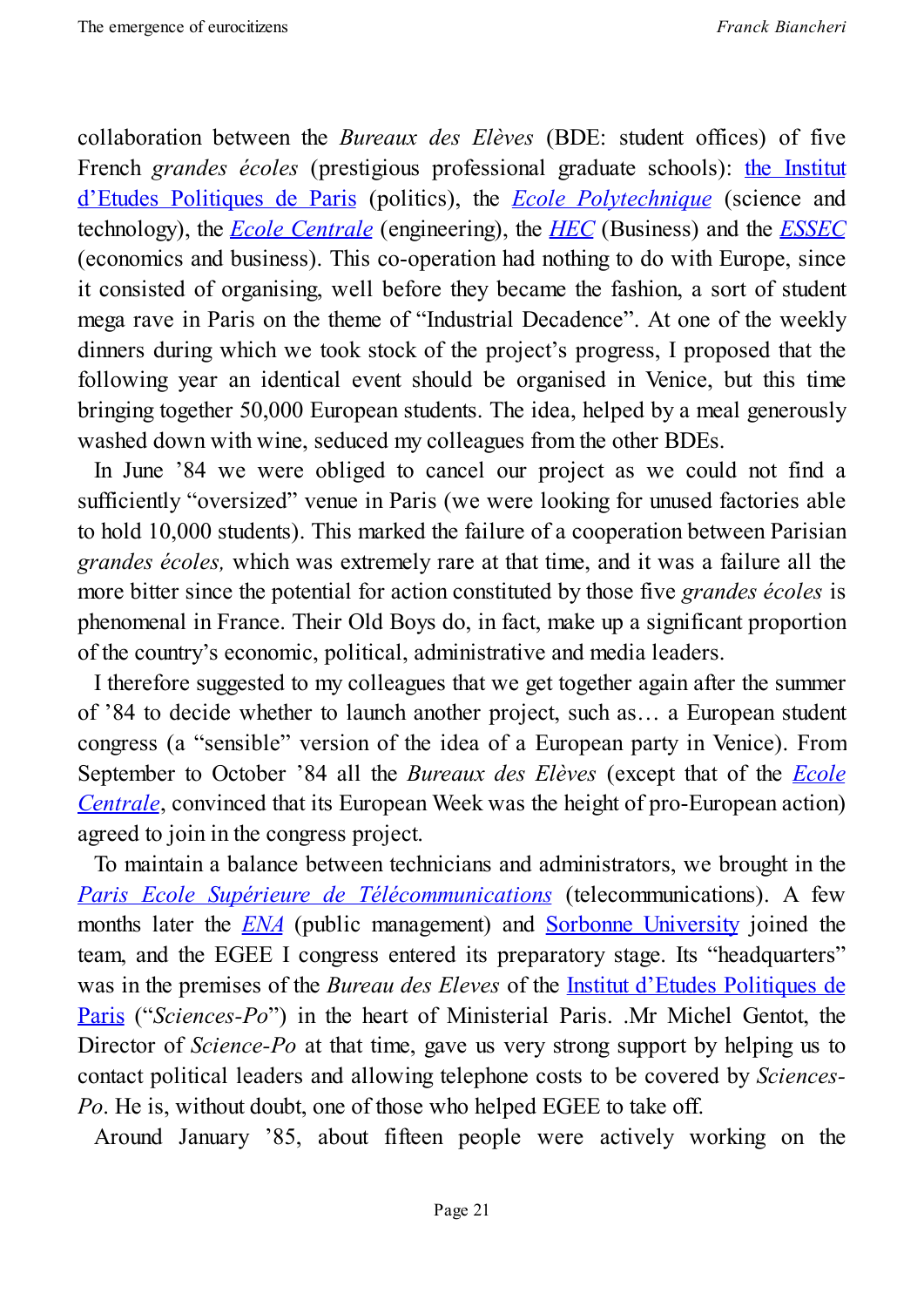preparation of EGEE I  $^{\mathbb{Z}}$ . Most of us knew nothing about the European Community and almost nothing about Europe. The team was composed of:

<span id="page-21-0"></span>Marie-Pierre Gutma[nn,](#page-28-1) Stéphanie Paix, Michèle Marin, Yvan Schouker, Illann Girard (Sciences-Po), Frédéric Duverger and Olivier Lemarrois (Polytechnique), Maxime Boniteau, Emilie Delattre, Anaïk Gody, Alec de Brosses (*ESSEC*), Guillaume [Pietruschi](http://www.sciencespo.fr/en/home), Thibaud Viala (Sup-Télécom), Hugues Lecharny [\(Sorbonne](https://www.polytechnique.edu/en)), Marie-Noëlle Imbert (Assas) and Bertrand de La Chapelle (*ENA*).

As president of the team, I was more [particularl](http://www.mines-telecom.fr/en/)y involved in problems [of](http://www.essec.edu/essec-programs.html) coordination and finding political patronage and subsidies, as [wel](http://www.ena.fr/index.php?/en)l as in one [crucia](http://www.english.paris-sorbonne.fr/?lang=en)l problem: how to find [Europe](http://www.u-paris2.fr/52966480/1/fiche___pagelibre/RF=ACCUEIL_EN)an students?

We should remember that intra-European university level exchanges or contacts were very weak at that time. Most students wanted to go to the United States, while few went to another European country. The previous year I had hoped myself to leave for John Hopkins in Washington, but a broken leg which immobilized me for three months prevented me… luckily, I must admit! For this reason, we had to go through the European embassies in Paris and the French Cultural Centres in Europe to try to make contact with European students (a step which is no longer necessary today, thanks to AEGEE-EUROPE's activity).

The rest of the team dealt mainly with the enormous logistical problems, the sponsoring and the conference speakers. I should point out that AEGEE I, which started on the  $16<sup>th</sup>$  of April 1985 and lasted a week, brought together about 350 students to take part in two big parties (at the *Conciergerie* and the *Château Maison-Laffite*), two receptions (at the *Assemblée Nationale* and the *Mairie de Paris*) and conferences given by over sixty speakers from amongst the most prestigious in France. These conferences took place daily in seven different venues (*Sciences-Po, Polytechniques, EDDEC, HEC, Sup-Télécom, ENA, La Sorbonne University*), for all partners had to be kept happy. Since some of these schools were [situated](http://www.sciencespo.fr/en/home) more than twenty kilometers from Paris, I leave you to imagine the feats of [organisation](http://www.english.paris-sorbonne.fr/?lang=en) that had to be achieved [by](http://www.hec.edu/) the [students](http://www.mines-telecom.fr/en/) pre[paring](http://www.ena.fr/index.php?/en) the congress.

To give our project credibility, we had decided to obtain the highest political patronage, balancing it between right and left. In February we had achieved our goal by obtaining the patronage of President François Mitterrand (thanks to the confidence the education adviser at that time, Ms Michèle Gendreau-Massaloux, had placed in us), of ex-President Valérie Giscard d'Estaing (thanks to the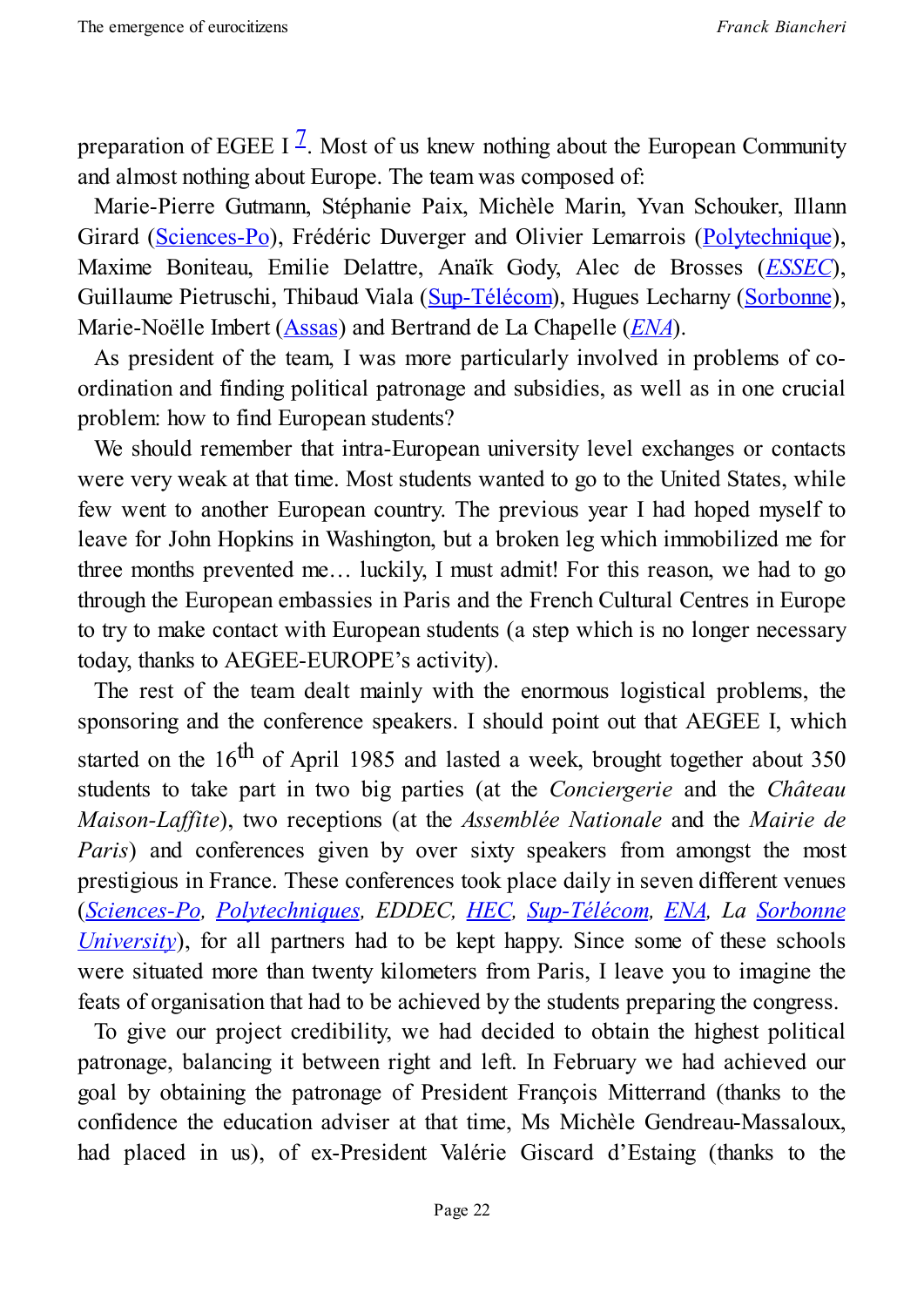intervention of Mr Alain Lamassoure, one of his close collaborators), of the Mayor of Paris, Mr Jacques Chirac, and of the ex-Prime Minister, Mr Raymond Barre.

As far as I know, this was the first time during that period preceding the first governmental cohabitation that all of those public figures had given their support to the same event.

We had succeeded in obtaining prestigious patronage, as well as some of the best French specialists in many fields as speakers. Wide media coverage was ensured, more particularly through a partnership with Le Monde (press) and RTL (radio and television). Thanks to the active support of Mr Jean-Marie Dupont, Le Monde gave us editorial support, as well as material help by printing the brochure and posters for the congress. At RTLMr Jacques Rigaud, Managing Director of RTLat the time, gave us important editorial help as well as advertising flashes announcing our event.

And, finally, prestigious receptions at the National Assembly and the Paris Town Hall were planned.

Yet, the money was not coming in, despite a small grant from the Ministry of Universities and advertising in the congress brochure.

This situation provoked a crisis meeting in March '85, during which the majority of BDEs expressed their desire to cancel the project because of the financial risk. Contrary to this dominant tendency, I defended the idea that we should not cancel for the following two reasons:

– We would in any case, at this stage in the proceedings, be in deficit, given the expenses already undertaken.

– If the congress was a great success we would find the money after the event, for it was not a question of just stopping there, but of setting up a permanent association.

The fact that most of the team preparing the congress was not interested in going further than that first event (seen as a sort of formative challenge), did give legitimate cause for worry, but the argument of an after-the-event "rescue" as a result of the operation's success succeeded in seducing enough people for the project to be maintained without significant cut-backs (which would have reduced the costs slightly, but our impact capacity enormously… and therefore our capacity for finding financing afterwards). We had to demonstrate in a striking way that our congress introduced a new parameter into the construction of Europe at that time: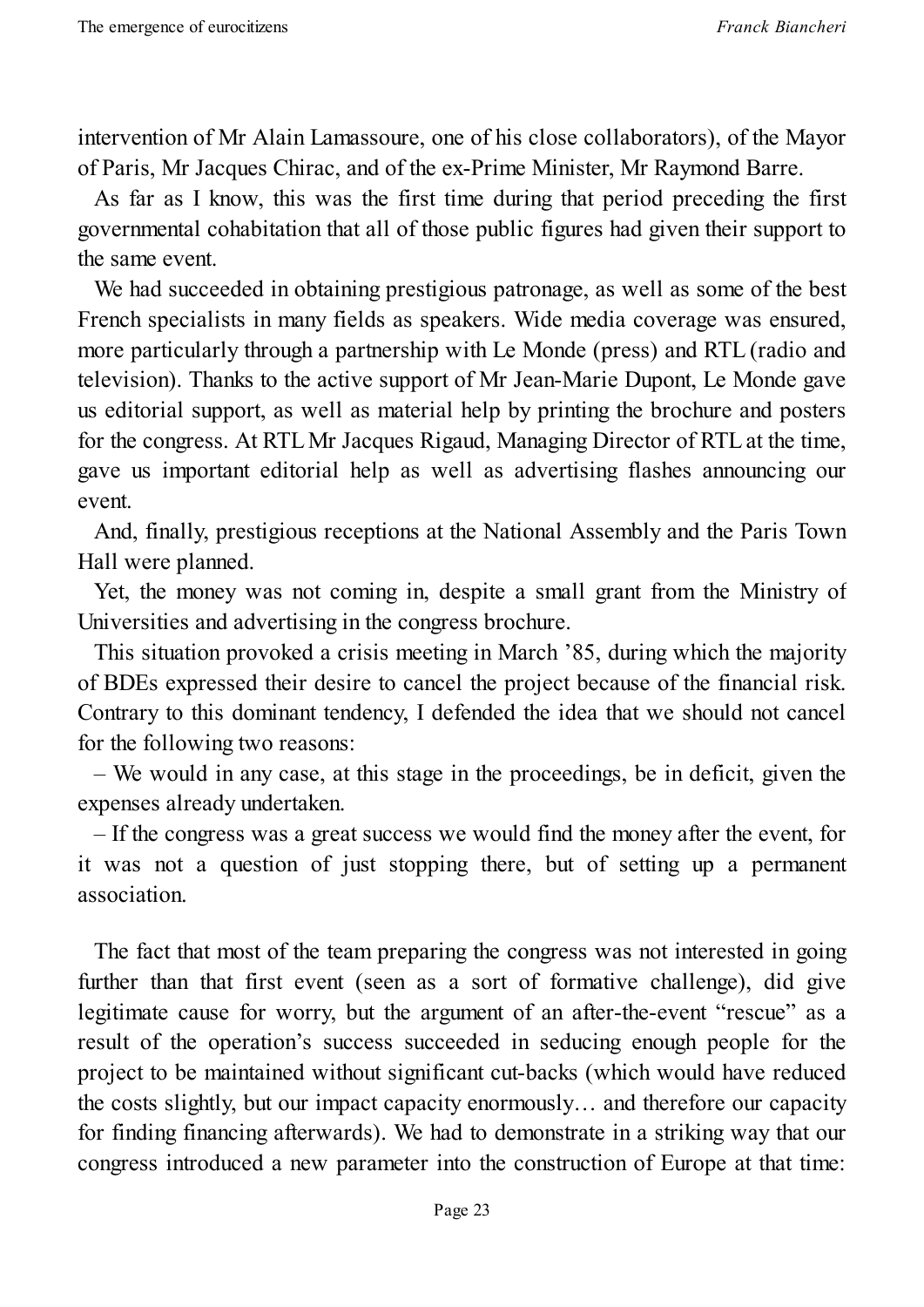the widespread involvement of students.

#### **How a Prime Minister almost nipped EGEE I in the bud**

<span id="page-23-0"></span>Yet, before getting to that stage, we still had a multitude of obstacles to overcome, such as that particularly piercing day when Le Monde printed the page announcing our event (a free page forming part of our partnership with the paper). This full page appeared at the beginning of April '85 and announced, in particular, the names of the four "great" speakers who would take part in EGEE I's four plenary sessions. These were to be Mr Rocard (at *Sciences-Po*), Mr Barre (at *Sciences-Po*), Mr Giscard d'Estaing (at the Ecole Polytechnique) and Mr Fabius (Prime Minister at the time, at the ENA).

This right-left balance was ess[ential,](https://www.polytechnique.edu/en) since it [constituted](http://www.sciencespo.fr/en/home) one of the two conditions imposed by Pr[esiden](http://www.ena.fr/index.php?/en)t Mitterrand for his patronage of EGEE I (I shall come back later to his second condition).

Hence, I had been trying for several months to obtain written confirmation of Mr Fabius' presence at the ENA conference. His advisers had assured me he would be there, given *"his pro-European convictions and his commitment to youth*"; but since then it had proved impossible to obtain the slightest confirmation, so two days before the public[ation](http://www.ena.fr/index.php?/en) of the page in Le Monde, I wrote a last letter to the Prime Minister saying that if we did not receive written confirmation we would consider that the answer was yes! Still, there was no reply.

Therefore, the page was published in Le Monde (to whom I had not really explained our little problem with Mr Fabius). At one o'clock in the afternoon the Prime Minister's chief private secretary telephoned me at **Sciences-Po**, absolutely furious and threatening me with the direst of horrors for having used the Prime Minister's name without his authorization, explaining also that we would be taken to court, that EGEE was just hot air and that they were going to [reduce](http://www.sciencespo.fr/en/home) us to dust by asking all our partners to withdraw their support (partners who, of course, were listed in that page in Le Monde). I turned deathly pale, as the members of the congress team present in the office at the time can confirm. I tried in vain to explain to him why we had been obliged to act like that, but he would not listen. In the middle of his systematic denigration of what we were doing, he suddenly added that furthermore, he knew we did not have .Mr Mitterrand's patronage either. This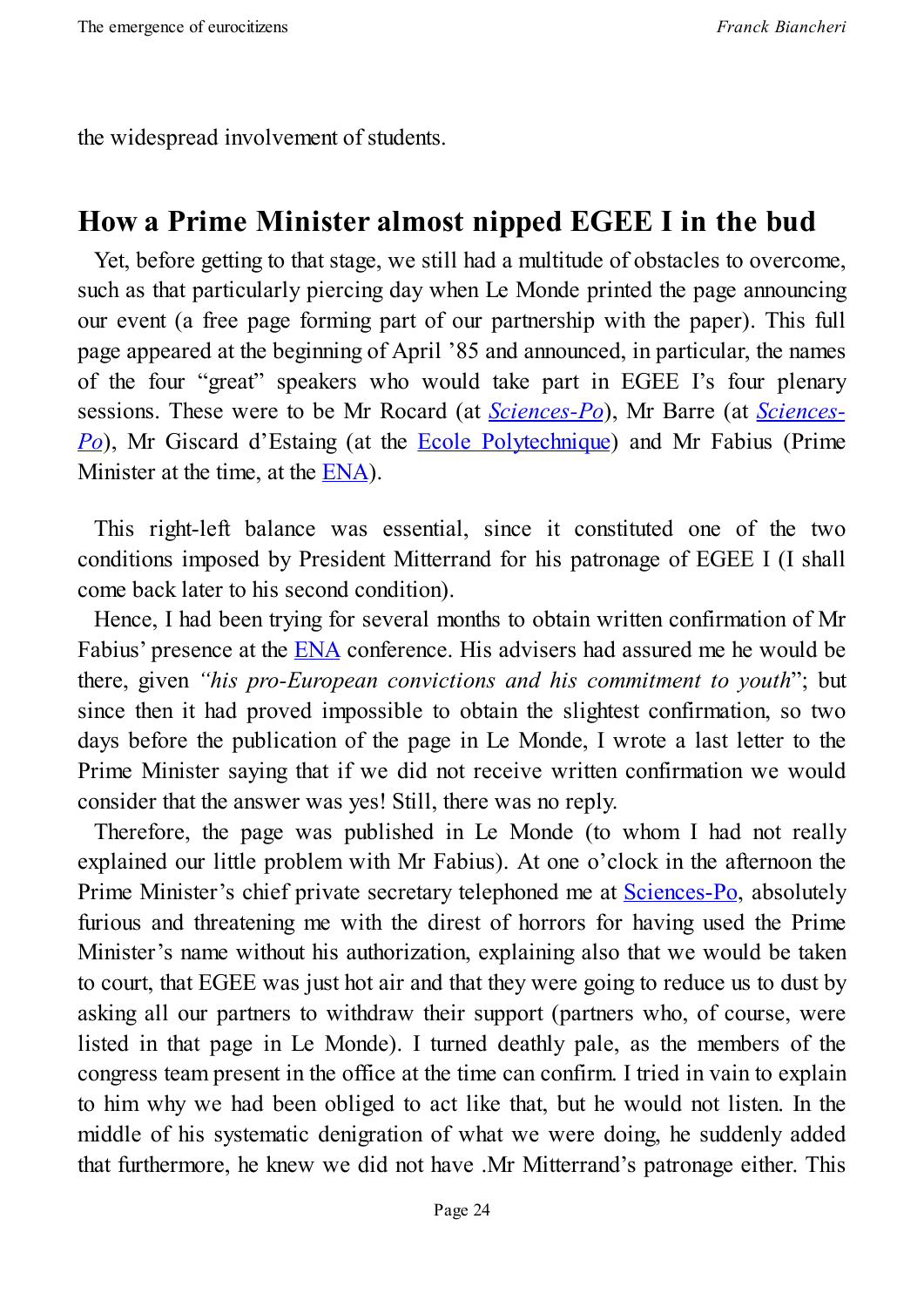was the one word too much that allowed me to set the record straight: we did indeed have a letter from the President's chief private secretary granting us this patronage. I offered to send him a copy of this immediately, and suddenly, as if by a miracle, his attitude changed completely! There was no further question of legal action, nor of boycott, but on the contrary, an assurance of the depth of *"Mr Fabius' pro-European sentiments and his commitment to youth…".* In addition, I was invited to send another request to the Prime Minister.

Mr . Fabius did not come to the **ENA** conference, which was indeed his right. Even worse though, his advisers contacted our various partners (Le Monde, the Ministry of Universities, and the C[hance](http://www.ena.fr/index.php?/en)llery of Universities…) behind the scenes to try to discredit our congress.

Le Monde politely sent them packing, while at the same time asking me not to announce any more prime ministers in the future without written confirmation. Ms Hélène Ahrweiller, Chancellor of Universities and Rector of the Paris Academy, who supported us most enthusiastically, put through a direct call, in the presence of a colleague (Hugues Lecharny) and myself, to the Prime Minister's office to explain that she would get extremely angry if they continued to act in that way (for those acquainted with Ms Ahrweiller this was a very serious threat, for that remarkable person was also a formidable opponent). At the same time, Mr .Francis Gutmann, Secretary General of the Ministry of Foreign Affairs, and father of one of the members of the EGEE I, who had agreed to speak during the great debate planned at the Sorbonne University, also intervened most efficiently to put a halt to this "stifling" operation.

After a week everything had fallen back into place… but EGEE I had once again just missed [annihilation.](http://www.english.paris-sorbonne.fr/?lang=en)

Four phrases headed that famous page in Le Monde. One of them, *"Eastern Europe is Europe as well!"* held a particular significance, for I had to argue for a long time to convince the team of the necessity of inserting it into our publicity. We should indeed remember that in that period to most young people, and to even the not-so-young, Eastern Europe, first of all, seemed almost further away than India or China, and secondly, references to Eastern Europe might make us appear to be a pro-Soviet organisation (for the Soviets were constantly promoting the idea of Pan-European friendship – see below). Yet, I insisted on that phrase, inspired by a recent personal experience involving a young Czech I had met during a visit to Prague organised by the *Sciences-Po* BDE in February '84. In discovering her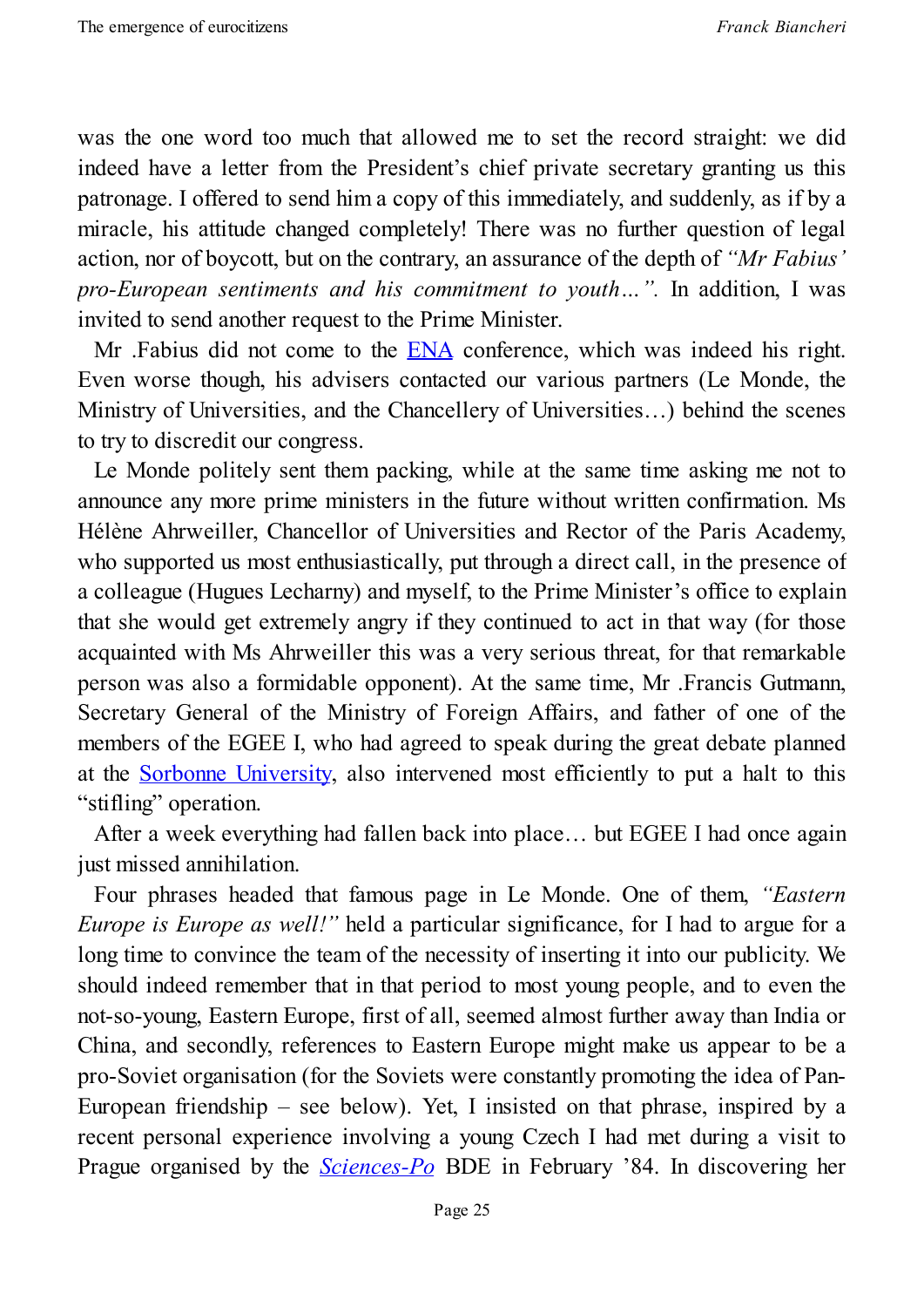country and living with her and her family on several occasions during 1984 and 1985, I had understood that this part of our continent was entirely European, and its destiny was to become so again in the fullest sense of the word in the near future… as long as the West made no compromise with the Soviet system, which was in the process of internal decomposition.

It was this same conviction that would make me include identical items in the IDE programme in 1988<sup>8</sup>.

<span id="page-25-1"></span>This clear statement would also pay a crucial role during EGEE's expansion in Germany from '85 [to](#page-28-2) '88 (see below).

#### **How to survive a 500,000-FF deficit**

<span id="page-25-0"></span>In addition, while all this was going on, our deficit was increasing without us realizing it. As each of the five BDEs had insisted on having its own cheque-book, this was generating spending of which the treasurer, Frédéric Duverger of the Ecole Polytechnique, was unaware. Certainly not "dishonest" spending, but each BDE was getting on with its conference or workshop or reception, including this service or those facilities in their plans, without the rest of the team [necessarily](https://www.polytechnique.edu/en) being informed. The end result was that, right in the middle of the congress, a demoralized Frédéric Duverger came to find me and informed me that our deficit was going to reach 500,000 FF (until then our worst estimations had been of 200,000 FF). I was overwhelmed, too.

Yet, the congress was carrying on, proving to be an enormous success with participants, speakers, patrons and the media. We obtained TV and radio interviews, full page spreads in *Le Monde*, articles in all the major French newspapers… and 400 big posters, put up by the City of Paris on its official billboards, announced our major public conferences.

Then, once the amount of the deficit was made known, two different phenomena took place: most of the organisers left us in the days following the end of the congress; of a team of about forty during the congress, only ten or so remained; a group of forty to sixty European students agreed to help us financially (in particular, by offering to forego reimbursement of their travel costs).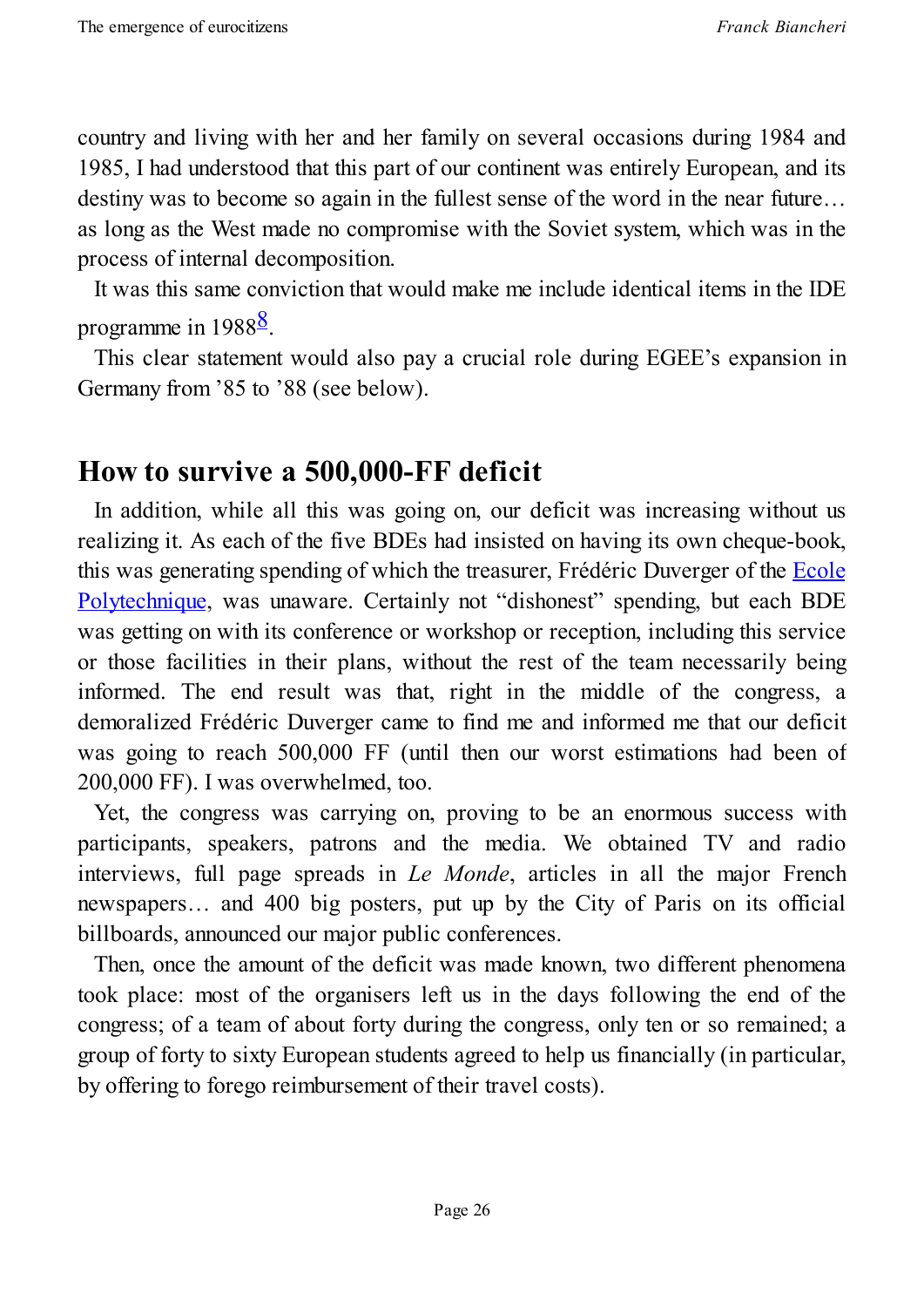### **Never did so many (European students) owe so much to so few**

<span id="page-26-0"></span>In the following weeks, the remaining core of Parisian students that fought to keep EGEE alive (that is, to cover its enormous deficit), developed an uncommon amount of energy. In three weeks we had managed to gather about 180,000 FF from student associations, students who did or did not belong to the team, and team members' families. It was this incredible effort that allowed EGEE to survive and AEGEE-EUROPE to exist. Directly after birth we had to battle for survival. Without those people nothing would have remained of the months of effort and the intense days of the congress.

You have perhaps noticed that I have made no mention of any form of EC support. This is because there wasn't any! We had indeed sent in a request, but it had been mislaid by the adviser to Mr. Delors to whom we had sent it. This is a good example of our initial problem: nobody really believed that the congress would take place as we had planned it… and we knew absolutely nothing about the EC system.

Luckily, thanks to the presence of Commissioner Sutherland (in charge of education in 1985) and his adviser, Mr. Michel Richonnier, at the great debateconference at the *Sorbonne University*, the European Commission became aware that we were in fact "a gift from the gods" in that period when political desire to revitalize the EC was coming up against general indifference and a feeling of "Eurosclerosis". Right there in [Paris,](http://www.english.paris-sorbonne.fr/?lang=en) hundreds of European students had gathered together, spontaneously, to talk about Europe!

Mr Richonnier explained our case to .Mr Domenico Lenarduzzi (in charge of preparing "Erasmus"), and on the grounds of our letter which had lain unanswered for months, they decided to give us an after-the-event grant of 20,000 ECU. The intervention of both these men was a determining factor in our survival. By June we knew we were [goin](http://en.wikipedia.org/wiki/Erasmus_Programme)g to survive, since our bank, the CCF, accorded us unlimited time to make up the remainder of the deficit.

The fact that I knew the Managing Director of the CCF, .Mr Michel Pebereau, who was, just like me (as student representative), on the *Sciences-Po* Board of Directors, helped me to convince the bank. It was Mr.Mr Pebereau in person who granted us this extension, and thus it led to the devel[opme](http://en.wikipedia.org/wiki/Cr%C3%A9dit_Commercial_de_France)nt of a true partnership with our bank over the following years. The way we had fought to [save](http://www.sciencespo.fr/en/home) EGEE had,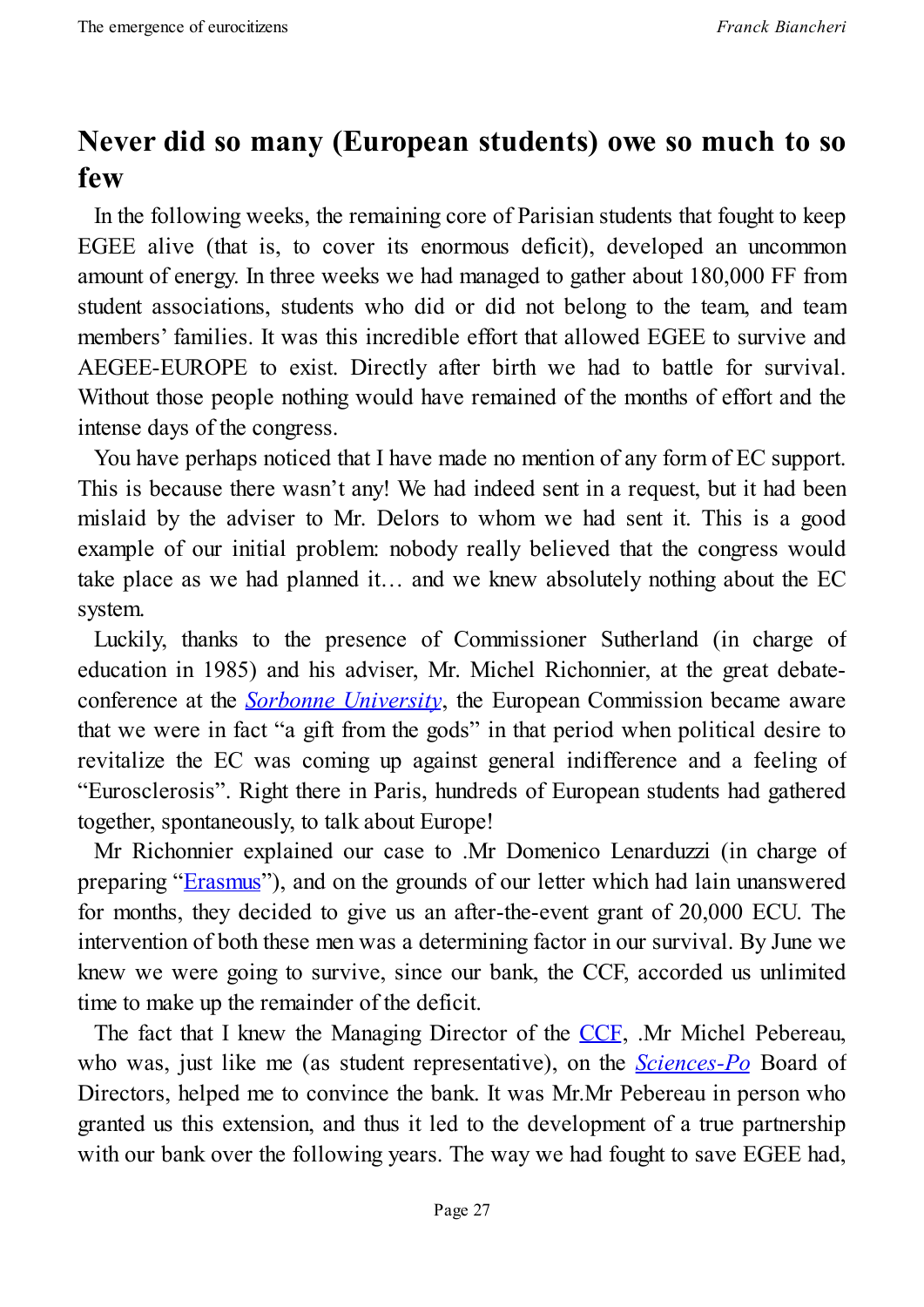I think, convinced them of our reliability (which is not generally a bank's first sentiments toward a student association owing 500,000 FF). Yet, before reaching this point we had had to go through a really terrible period.

In practical and intellectual terms, that is how AEGEE-EUROPE began.

The immense difficulties that we successfully managed to overcome since the founding congress established four characteristics of AEGEE-EUROPE for its first three years:

– we were: an extremely voluntary movement which first identified its objectives and then mobilized its energies to find (or create) the means to reach them (as with the satellite video link-up the following year, for example).

– an organisation which undertook long-term action and proved to those around it (potential members, banks, sponsors, institutions…) that, contrary to the widespread image, young people and associations could be reliable.

– a student movement that wished to speak in the name of youth, not because we were young, but because as students lucky enough to be benefiting from advanced education, access to universities, and therefore, to a certain form of influence in our societies, we could act as spokesmen to young people on European questions (provided we did not, of course, retreat back into the restricted student world, but remained open to other young people and in constant dialogue with the rest of our society – institutions, media, business…)

– a pioneer movement which was prepared to take important risks to achieve its objectives.

On this last point I would like to emphasize that as long as one behaves intelligently, the risks are limited. We did indeed succeed in pursuing the organisation of a "complete" EGEE I congress which was extremely visible and, although it most certainly led to a large deficit, on the other hand, it allowed us to create sufficiently strong interest for some people to wish to give us a chance to develop. You are what you give to others; this should, I believe, be the motto of a movement such as AEGEE-EUROPE.

All these difficulties were part of a context in which everybody thought that we were mad to continue, that it would lead us nowhere and that we were wasting our time and money. For young people 20 to 25 years old that means intense pressure (in addition to the practical and financial pressures already mentioned). Also, I must admit that I am proud to have belonged to a group of people generous enough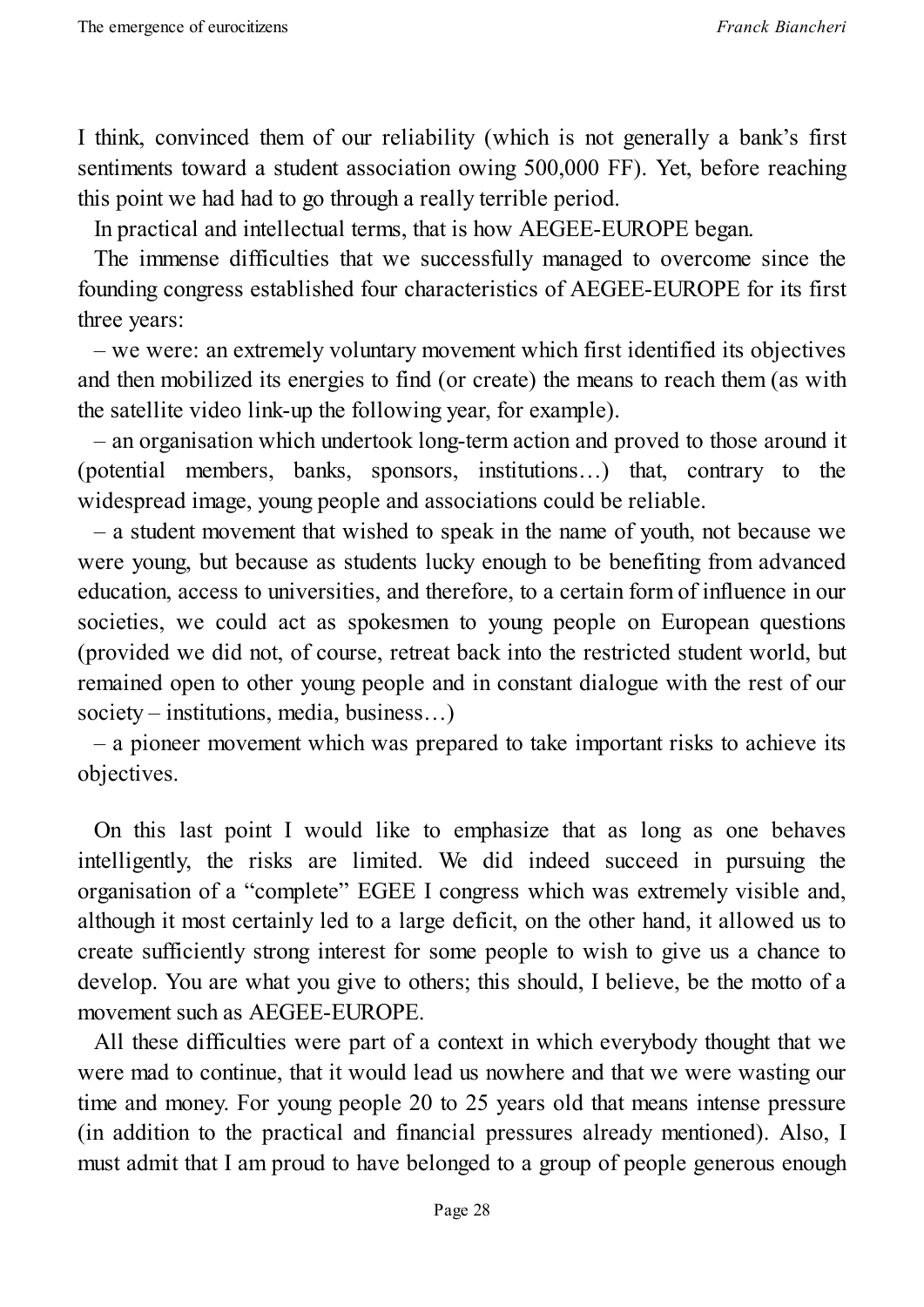and perceptive enough to have understood that what they were trying to achieve bore important promises for the future (even if at that precise moment it all seemed illusory).

To conclude this part, I would like to mention the second condition laid down by President Mitterand for his patronage. For reasons of simplicity, our original project had been to bring together students from only four countries: Germany, France, Italy, and the United Kingdom, but President Mitterand informed us, through Ms Gendreau-Massaloux, that he would only accord us his patronage if we invited students from the ten EC countries. This seemed a heavy constraint to us, since we already had enough problems with four countries, but we also knew that the patronage of the President of the Republic would be a crucial factor in the success of the congress, so we looked for students from the ten. In hindsight I believe that this constraint was very beneficial to EGEE. Indeed, without it we would not, for example, have invited any of the Dutch who went on to play key roles in the movement's development over the months and years to come. The virtual impossibility of developing outside of London, and the weakness of the Italian contribution (because of the immobility of their political and administrative machinery at that time) would therefore rapidly have transformed EGEE into a oneto-one Franco-German debate (which is rarely a way to heaven but more surely a ticket to hell).

It is perhaps not unhelpful for those who are today discussing future models for European integration to think over these elements which reflect the teachings of an "in vivo" experience of the European integration of young European citizens conducted on a large scale. In politics, the shortest and easiest routes are often the worst.

<sup>6</sup> European student forum

<sup>7</sup> Until 1987 AEGEE was called EGEE, but the threat of court action by an association of French executives also named EGEE forced us to add an A.

<span id="page-28-2"></span><span id="page-28-1"></span><span id="page-28-0"></span>[<sup>8</sup>](#page-19-1) IDE (Initiative for a European Democracy), created in 1988 by the principal members in charge [of](#page-21-0) AEGEE-EUROPE during its first three years, is a movement which presented lists in the 1989 European elections in three countries (Spain, France and the Netherlands) simultaneously. One [of](#page-25-1) the five main points our programme set out in 1988 was entitled "For a European policy in the EC" and [called](http://www.aegee.org/) for the development of a specific EC policy toward Eastern Europe. This idea was developed from the affirmation that in the ten years to come the EC would have to deal with the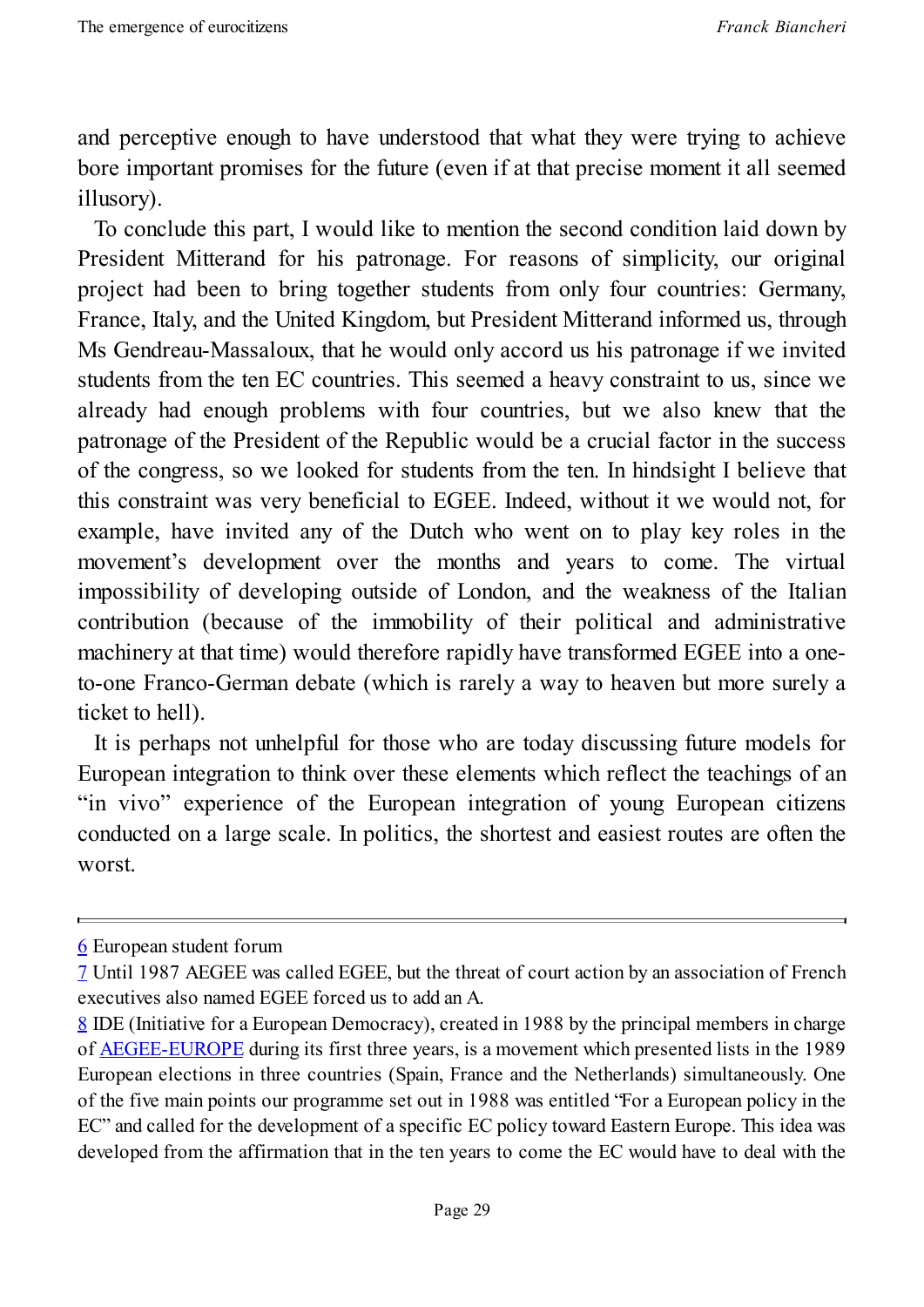"return to Europe" of these countries and that phenomenon had to be anticipated, particularly if we wished to avoid Germany being obliged to follow an autonomous path. At that time, journalists and other observers of the European utopianism were disconnected from reality!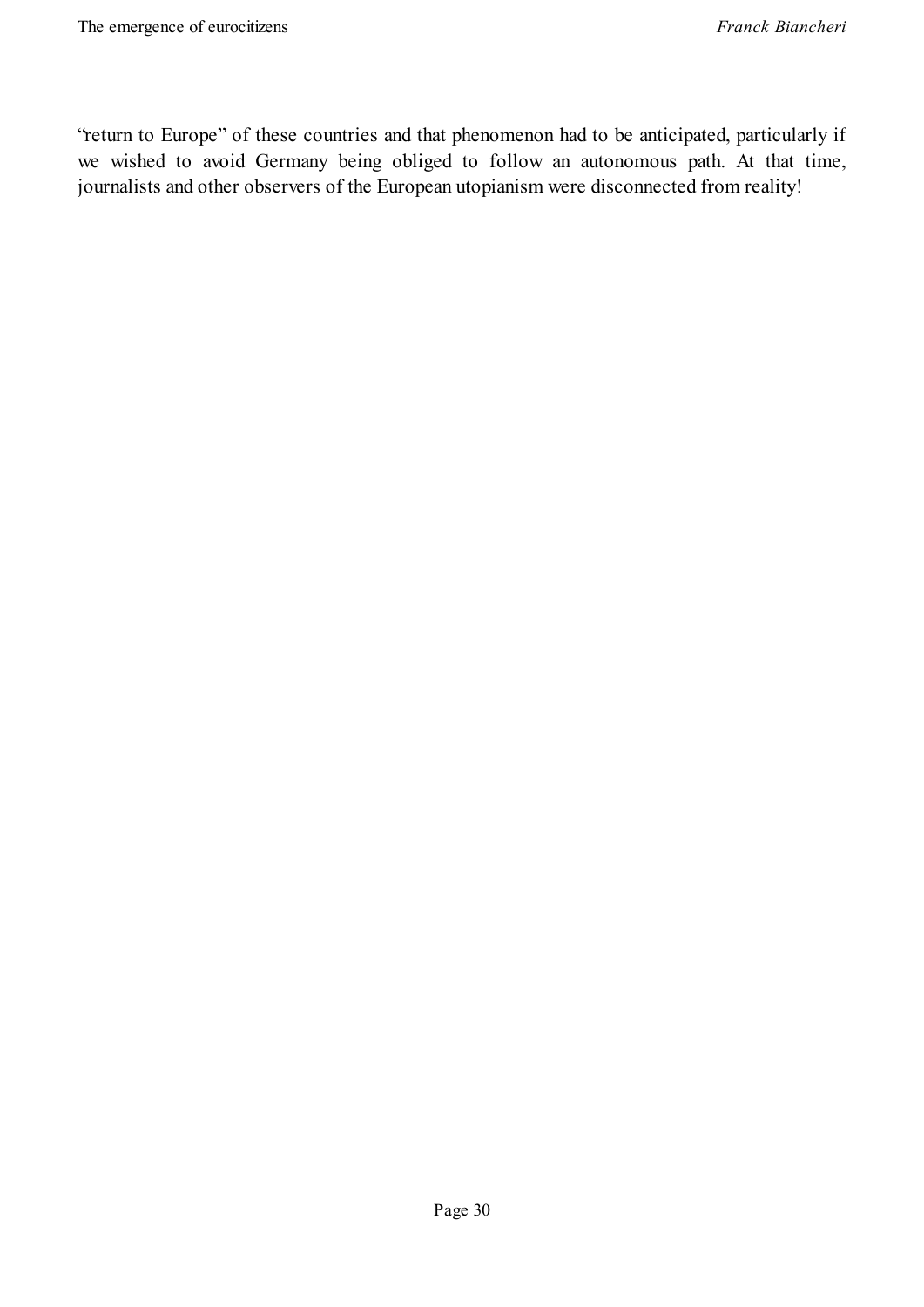# <span id="page-30-0"></span>**Creating the statutes**

**(July – November '85)**

# <span id="page-30-1"></span>**Making Europe on the 14 th of July in Paris**

A few weeks after EGEE I, we received invitations to attend the  $14<sup>th</sup>$  of July 1985 celebrations as President François Mitterrand's guests. The Elysée had originally wished to invite about 200 European students and had asked us to find them. A week later this had been accomplished at the cost to Philippe Micaelli of a sleepless night spent keyboarding the list into the computer. In the end, only a score of students were invited, but it was thanks to this we were able to watch the classic 14<sup>th</sup> of July procession from the places of honor and attend the party in the gardens of the Presidential Palace.

This invitation gave us the opportunity of organising a meeting over the following two days to adopt the European statutes of the association and create the first European Board of Directors. As we could not pay travel expenses, only those who were really motivated made the journey. About a dozen people came, from Paris of course, Leiden, Milan, Brussels, Munich and Strasbourg (Giacomo Neri, Tania Zwaan, Beatrice Anacker, Ann-Katrin Lehr and two young men from Munich, Jean-François Monteil, Philippe Micaelli, Frédéric Duverger, Bernard Establie, Ilyena Drutskoy, Bernard Raispaut,).

These were two days of intense discussions about the project I was proposing. Even then, some people defended the idea that the CD (Comité Directeur: Board of Directors) should be elected member by member and should be a coordination rather than a management committee (these two closely-linked proposals resurfaced repeatedly during the seven Agoras in which I participated, where each time they were rejected by a large majority). Fortunately, most of those present in Paris in July of '85 believed, as I did, that such a proposal would, by encouraging the development of branchesantennae with nothing in common but the name, make it impossible for EGEE to develop as a unifying and original movement.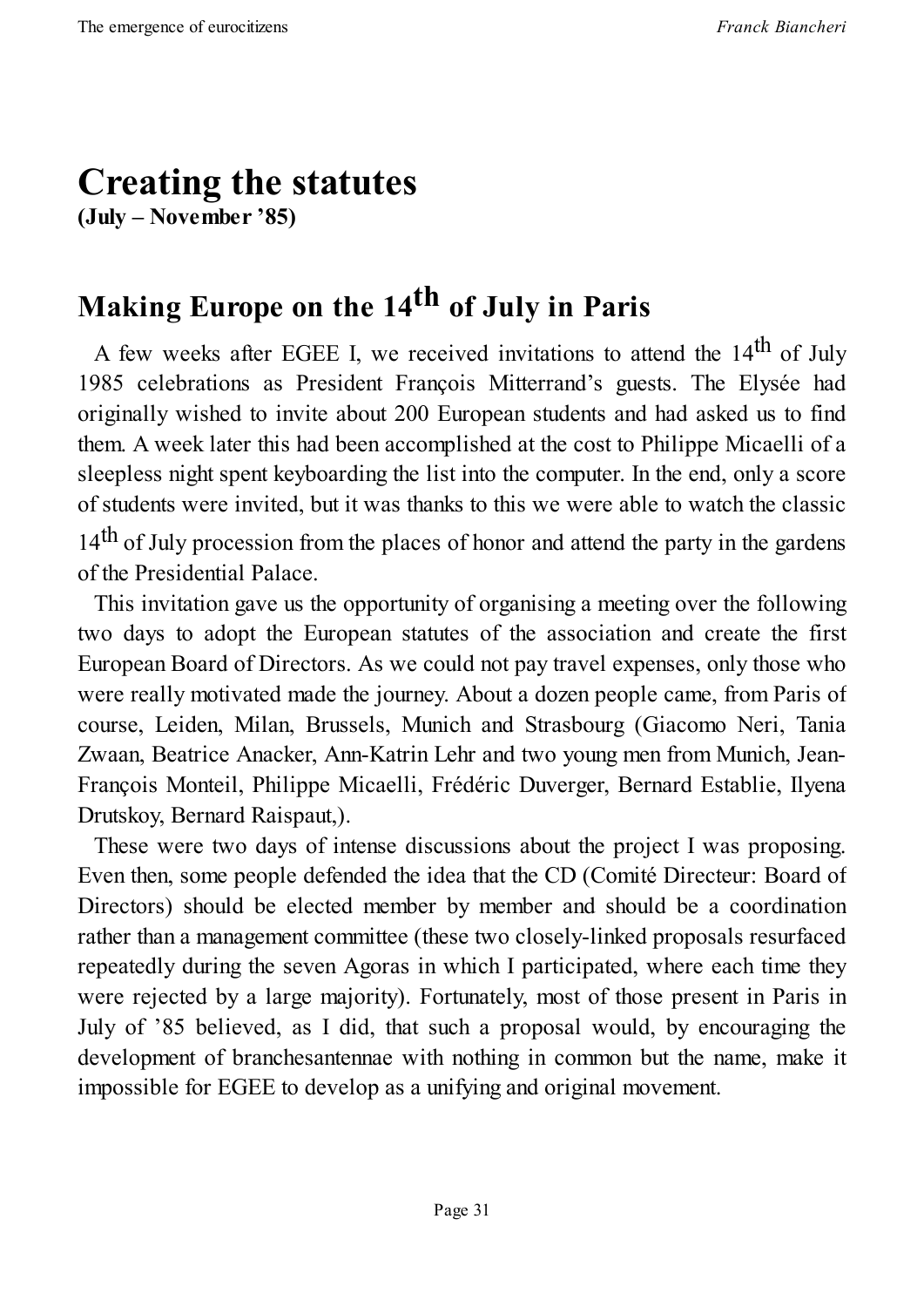#### **A European organisation with no national level**

<span id="page-31-0"></span>As for the project I had presented, it was based on the concept of local organisations assembled in a European structure run by a general assembly (Agora) and an executive power (CD), both European. The gamble was that we could bypass the national level, but to be able to ensure the unity and cohesion of such a structure, it was vital for the European levels (Agora and CD) to have real decision-making power: a strong Agora making decisions on major issues and a powerful CD elected by list so as to be really able to implement policies decided on by the Agora. Any other solution would, in my opinion, have led our new movement into a proliferation of the "cancerous", or perhaps less macabre "franchising" type, developing a large number of branchesantennae, but without necessarily acquiring the four characteristics mentioned above, allowing it to influence its epoch. It was not a question of creating yet another European movement, but rather of initiating an innovative process at the confluence of the European idea and democracy. We therefore needed a powerful and efficient organisation, not a vague net stretched over incoherent realities.

#### **Bringing Europeans into contact, rather than talking about Europe**

<span id="page-31-1"></span>With the same logic in mind, I proposed that the branchesantennae, in order to become or remain EGEE branchesantennae, be obliged to organise a symposium each year bringing at least one hundred students together, fifty of which were to come from other European countries and be provided with accommodation and food free of charge. In exchange, the EGEE-Europe network would participate in the organisation of this type of symposium, more particularly by guaranteeing the presence of those fifty European students (who were not simply to be tourists). Each level (local and European) thus imposed an ambitious objective on the other one. We shall see that this technique was one of the reasons for EGEEE-Europe's extremely rapid success<sup>9</sup>. It was no great surprise that those in favor of the idea of a CD elected member by member and strictly limited to a coordination role, were no longer favorable to t[hi](#page-35-0)s proposition.

<span id="page-31-2"></span>As more animated discussion took place around the idea I defended that the classic pro-European topics such as "European institutions" or "The Role of the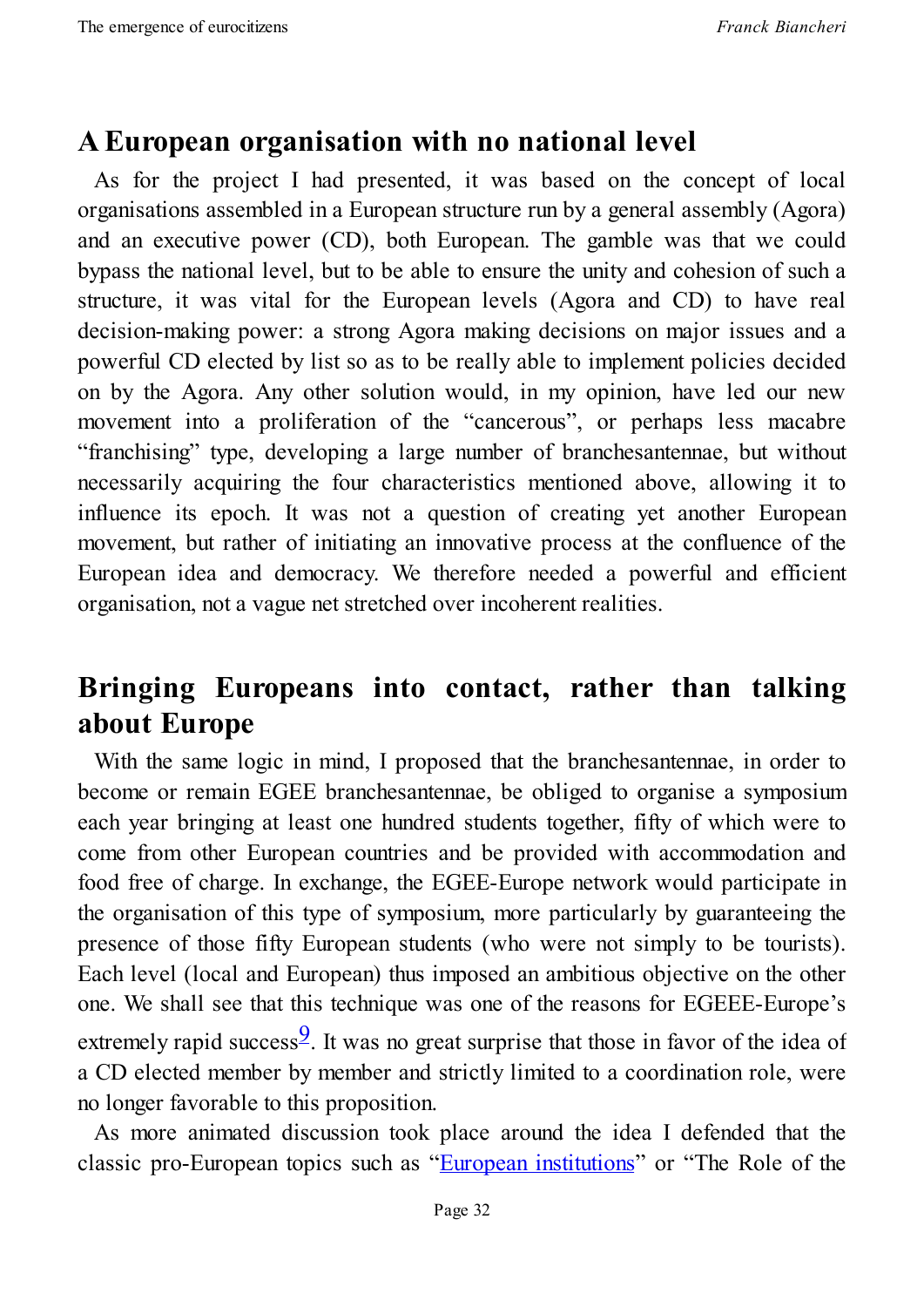European parliament" or "Europe and Young People"… should not be dealt with within our symposia but that, on the contrary, we should concentrate on topics of interest to [European](http://www.europarl.europa.eu/portal/en) students as students, and as young people. By dealing with these topics and by bringing in European students and participants, we would integrate the European dimension. While the first approach is immediately limited to those with a strong interest in Europe, the second encourages those who do not really feel concerned to take an interest in Europe. In European terms, and over the past 40 years, only AEGEE-EUROPE has succeeded in evolving from a sect to a mass movement.

The most important thing was to make European students want to work together and to give them an [instrument,](http://www.aegee.org/) EGEE-Europe, which would allow them to implement their joint projects.

The last crucially important element concerning the symposia was that the majority declared itself in favor of unofficial "drinks" and discussions and the systematic organisation of "European Nights" at the end of symposia. A minority (always the same) opposed this on the grounds that "it wasn't serious". The future proved that these unofficial moments were a strategic element enabling us to attract an increasing number of students (we mustn't forget that three years later there were almost 10,000 of us). Thus, this was when the traditional "European Night" closing AEGEE symposia was decided upon.

#### **Non translated French-English: EGEE-speak**

<span id="page-32-0"></span>There was at least one point on which agreement was almost unanimous, and it was not the least surprising one since it concerned the crucial question of working languages. I personally proposed that French and English be the two official AEGEE-EUROPE languages, requiring no internal translation (which obliged all those in charge to speak at least one and understand both). On the other hand, for external needs in symposia, systematic French-English translation would be [necessary](http://www.aegee.org/) as well as translation into the host country's language if the organising branchantenna so wished. My argument was as follows (and it is still valid today): for an organisation such as ours, with very minimal funds available and therefore obliged to reduce functioning costs to a minimum, but with the objective of supporting the construction of a Europe respecting cultural diversity, the solution to the language problem was to be found at the intersection of three constraints: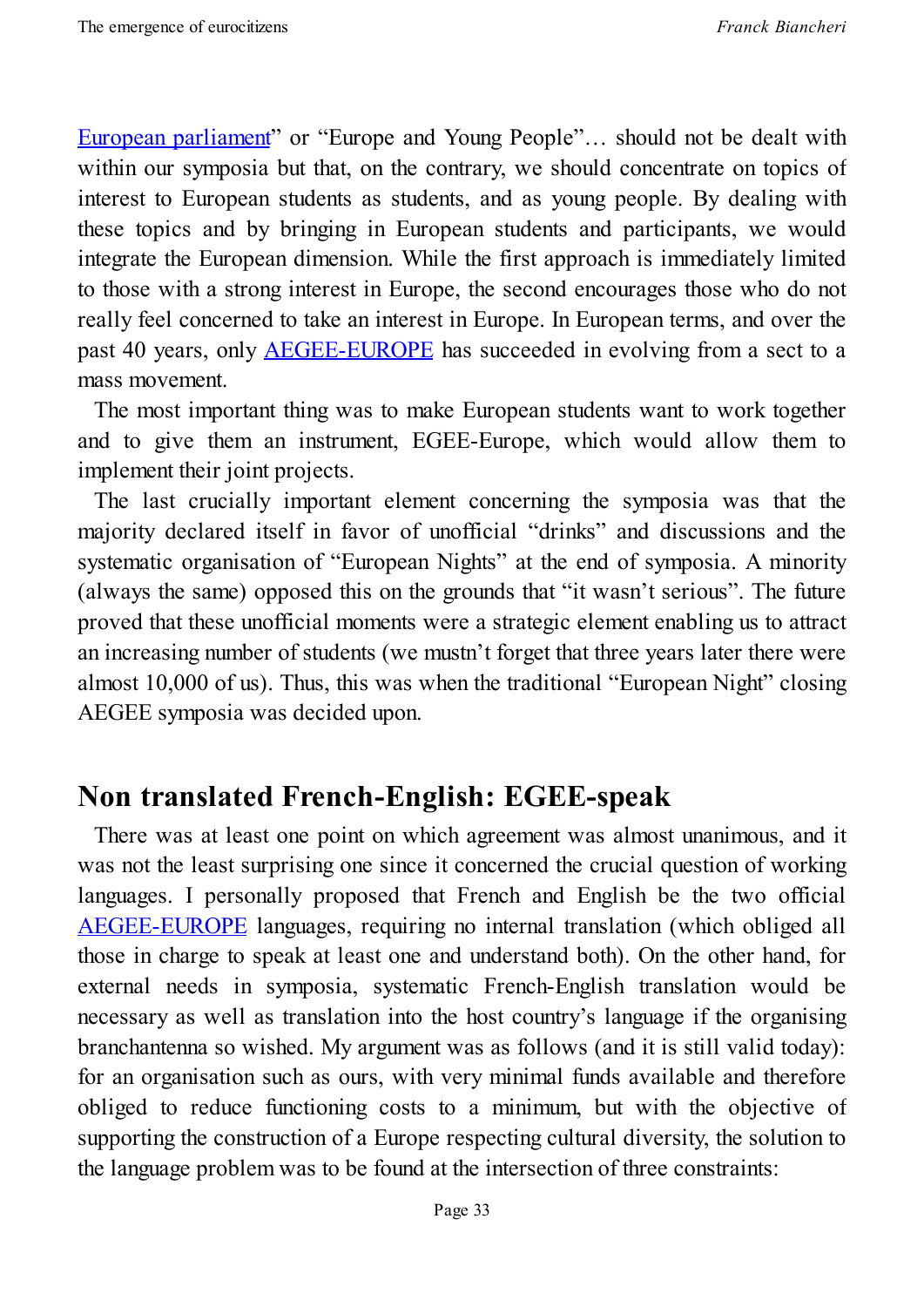- What costs the least (feasibility)
- What permits us to attain our objectives (efficiency)
- What does not involve us in practices contrary to our position (coherence)

The first constraint leads to the use of only one language, in this case English.

As for the second constraint, the two-fold problem of financial efficiency and recruiting efficiency again calls into question the simplicity linked to the use of a single language. With English, communication can indeed be established with about 70% of EC students speaking a foreign language; if French is added, the figure goes up to more than 95%. On the other hand, several languages must be added to cover the remaining 5%. What is more, communication is possible in English and French with almost 100% of EC political and administrative leaders, while with only English the figure drops to about 50%. There is then an extremely pragmatic element that cannot be ignored.

As for the last constraint, how could we be credible defending a Europe that preserves its cultural diversity within its integration process, if we ourselves were incapable of facing up to the difficulties created by the use of two working languages? It was certainly not our style to practice the opposite of what we preached!

On the other hand, and this was lengthily discussed at the time, the Germans and Italians maintained that in the use of a single language they saw confirmation of increased long-term marginalization of their own languages (since French would be the last to become marginalized).

The decision was therefore made that non-translated French and English would be our working languages. This also had the advantage of obliging both French and English to understand the other language, an aspect that was not negligible for other Europeans.

#### <span id="page-33-0"></span>**A new organisation founded on three innovations**

To sum up, AEGEE's founding was based, in intellectual terms, on three determining elements:

– A powerful European level balanced by a large number of local brancheantennaes (with no national level). Initially this European level was composed of two entities, the Agora and the CD; the Agora was to be capable of making strategic and general decisions, while the CD was to be able to implement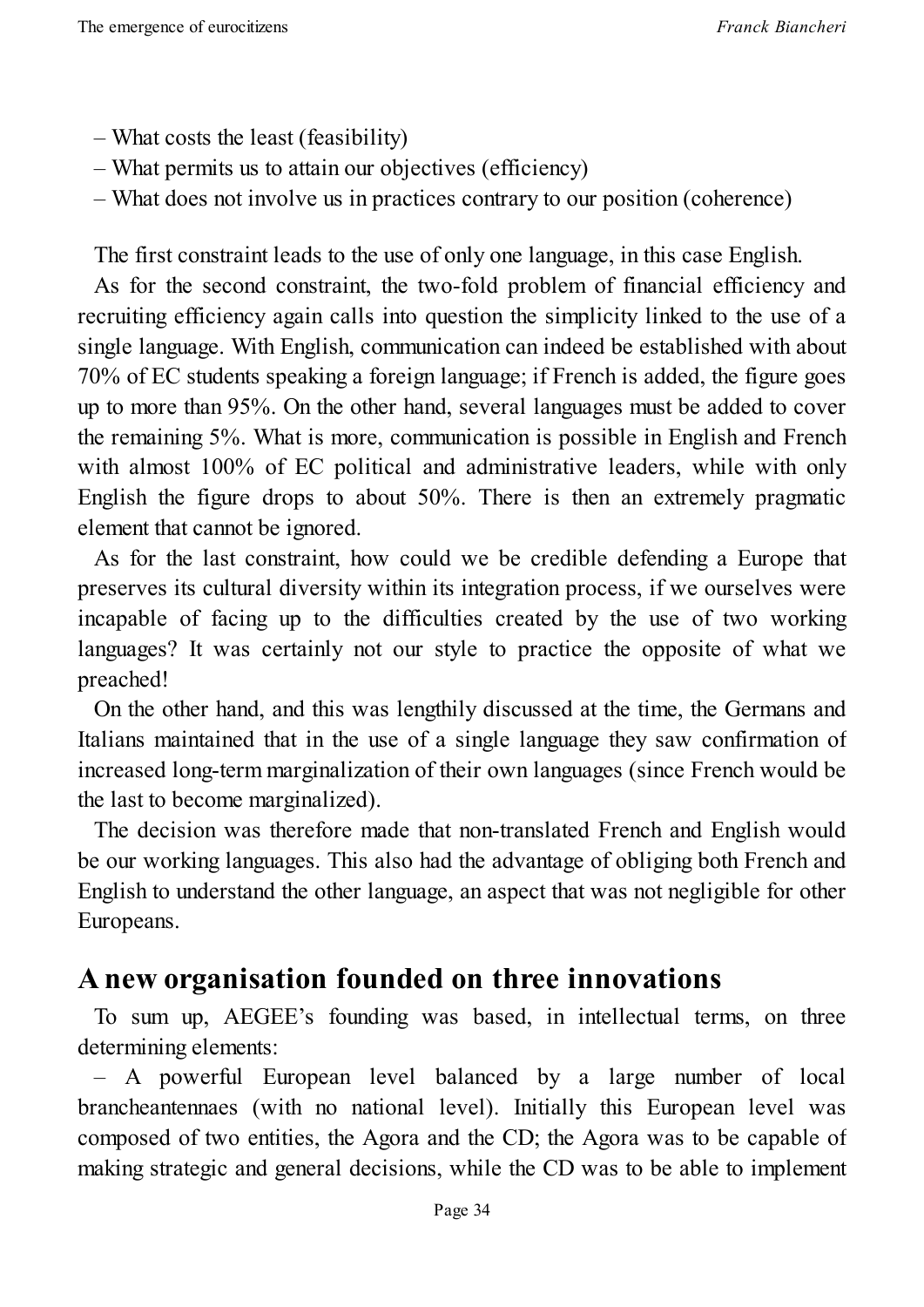these decisions efficiently and ensure the network's coherence; "constructive suspicion" inspired procedures allowing the Agora (composed of delegates from the various branchesantennae) to change CDs when it wished, on condition that it was capable of effecting a new one, so as to avoid instability and "negative" majorities.

– A responsible CD, elected by list and so proving to the Agora its ability to act as a coherent team (as is the case in governments, sports teams or enterprise management teams). For me, this choice has always been based on the conviction that democracy cannot exist without responsibility, in particular the responsibility of the decision-makers; if citizens do not give those they elect the means to implement their policies, they cannot then hold them responsible if nothing is done; and in concrete terms in AEGEE's case, isn't the ability to form a coherent team of twenty members plus ten substitutes (as was the case up until 1990) the best indication that this group of people is capable of preserving the unity and coherence of the movement in the face of its immense natural diversity?

A linguistic practice both internal (with non-translated 50%-50% French-English) and external (with the language of the country, as well as French and English, being integrated into each symposium) that represents a dynamic compromise between practical constraints and European cultural necessities. No one language should be sufficient for acting in and completely understanding EGEE, and everyone must make an effort to integrate; this is how EGEE moved toward resemblance with Europe, when a single language model would have differentiated it by artificially eliminating one of Europe's basic characteristics: its linguistic diversity.

All these points finally received a majority vote, with only three of the four people from Munich opposing them. The statutes were almost ready and were to be adopted by about thirty members at a meeting in Munich in October 1985. Up until then the structure of the CD was still officially founded on the original association of five BDEs, although in reality only the Parisians who had agreed to fight for the movement's survival after April '85 remained. It was therefore becoming urgent to modify the statutes, particularly as the CD needed to be "Europeanised".

Yet, this itself created a thorny problem for me: How to convince a group of twenty Parisians who had fought like lions for several months to save EGEE, that two thirds of them were going to have to stand down in favor of other Europeans?

This was very difficult for me, for although on the one hand they were all my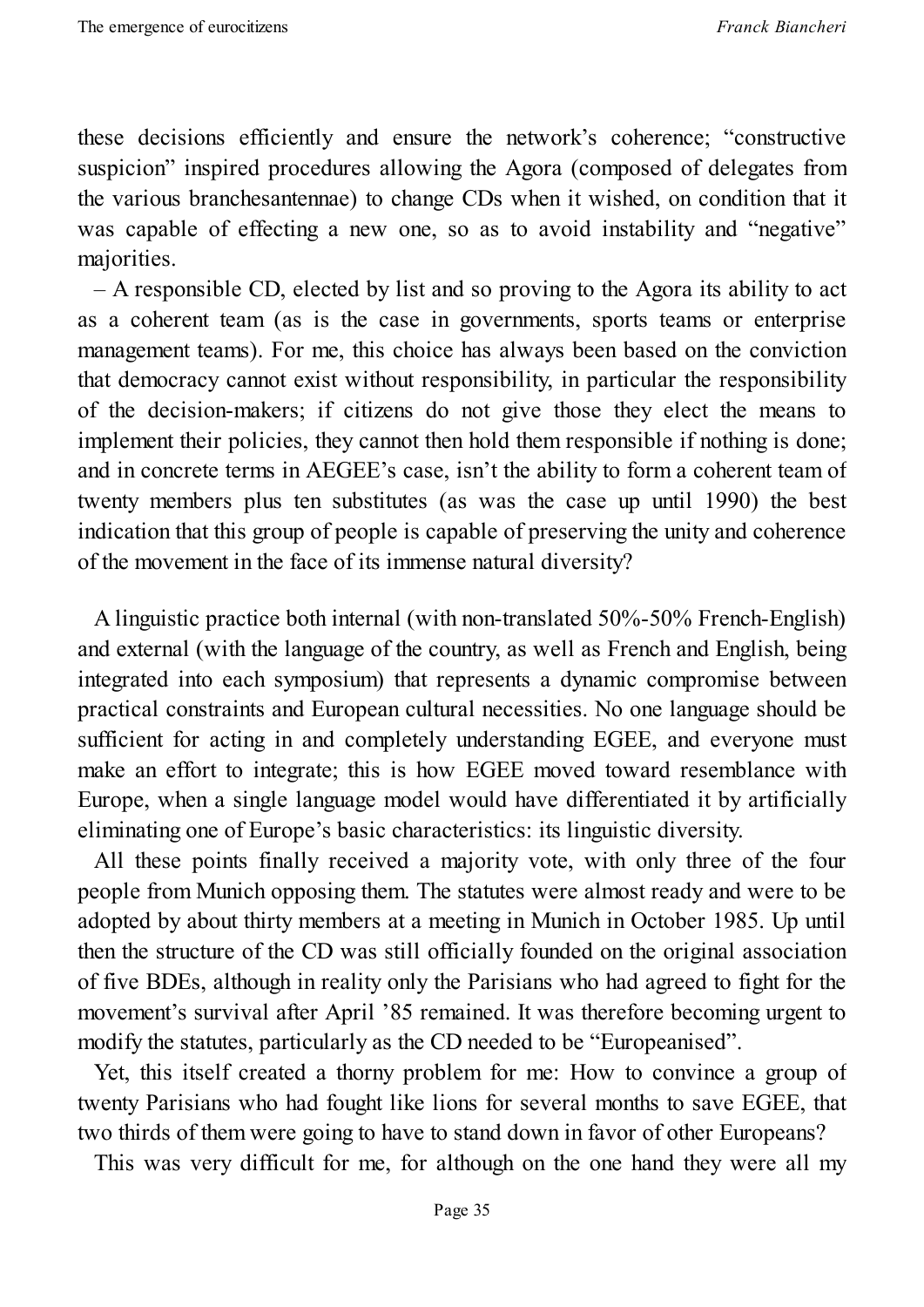friends (and happily still are), they had, above all, given their time, their energy and their money to allow EGEE to survive after EGEE I. They were competent, intelligent and motivated, but I was nevertheless going to have to ask most of them to leave the CD because they were French. Fortunately, and precisely because they were competent, intelligent and motivated, they understood that this was a sine qua non condition for EGEE's development in Europe. Thus, in October '85, the first European Board of Directors (CD) was elected on a provisional basis to hold office until the first Agora, planned for April '86 in Munich.

<span id="page-35-0"></span>9 Some ten years later, the methodological approach of the transnational human networks I developed in a professional context have allowed me to better understand the crucial importance that this constraint (and our determination to apply it strictly up until 1988) played in the [pr](#page-31-2)odigious development of AEGEE-EUROPE over those three years. Indeed, analysis of transnational human networks has shown that their "strength" (power, efficiency, operational capacity) depends for the most part on that of their weakest components. As in a chain, the weakest link determines the s[trength](http://www.aegee.org/) of the whole. In **AEGEE-EUROPE**, this constraint allowed the strength of each new component, and therefore of the entire network, to increase rapidly and systematically over three years.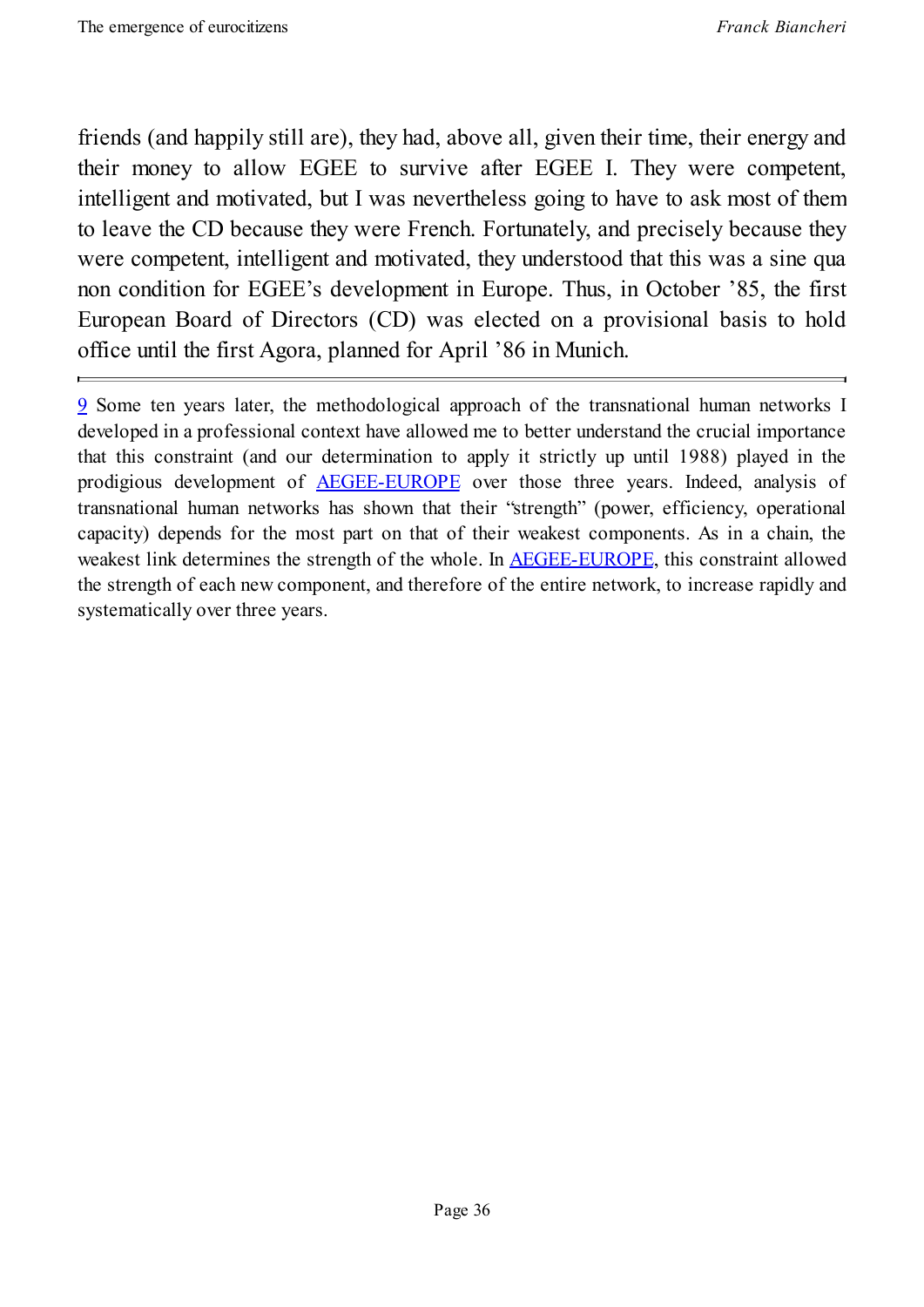# **EGEE takes off (December '85 – April '86)**

Three major problems and an enormous piece of good luck still awaited us before this Agora took place. Two of these problems were linked to the challenges we had set for ourselves in "opening up" this new path to the construction of Europe. The third arose from the first major internal conflicts which almost blew EGEE apart; the piece of good luck was named .Mr Bernard Rossmann, who was to become a major sponsor of our movement.

## **EGEE confronted with the three plagues of Europe**

After the summer of '85, EGEE's development again found itself at a decisive turning point.

The situation was as follows: we still had a considerable deficit; we could not remain much longer in the *Sciences-Po* BDE (so we had to find an office… preferably a free one!) and the twenty to forty people interested in EGEE in various European cities were losing their motivation and/or wondering how to start something up locally. Small as we [were,](http://www.sciencespo.fr/en/home) we were on the point of disappearing by being diluted into a too large European Community. Despite the creation of new branchesantennae, as in London (the English students had ignored EGEE I) with Andrew Oldland and Tim Rogmans, we lacked the money and credibility to reach a critically important size and hence set off self-perpetuating development.

# **Existing – in the eyes of European students, institutions and media**

I therefore proposed that we organise a particular kind of event to help us attain our two strategic objectives:

– Demonstrate our ability to act in diverse EC countries

– Demonstrate our ability to carry out projects that no one else could succeed with.

Once we had demonstrated these, we would at last be taken for what we were: an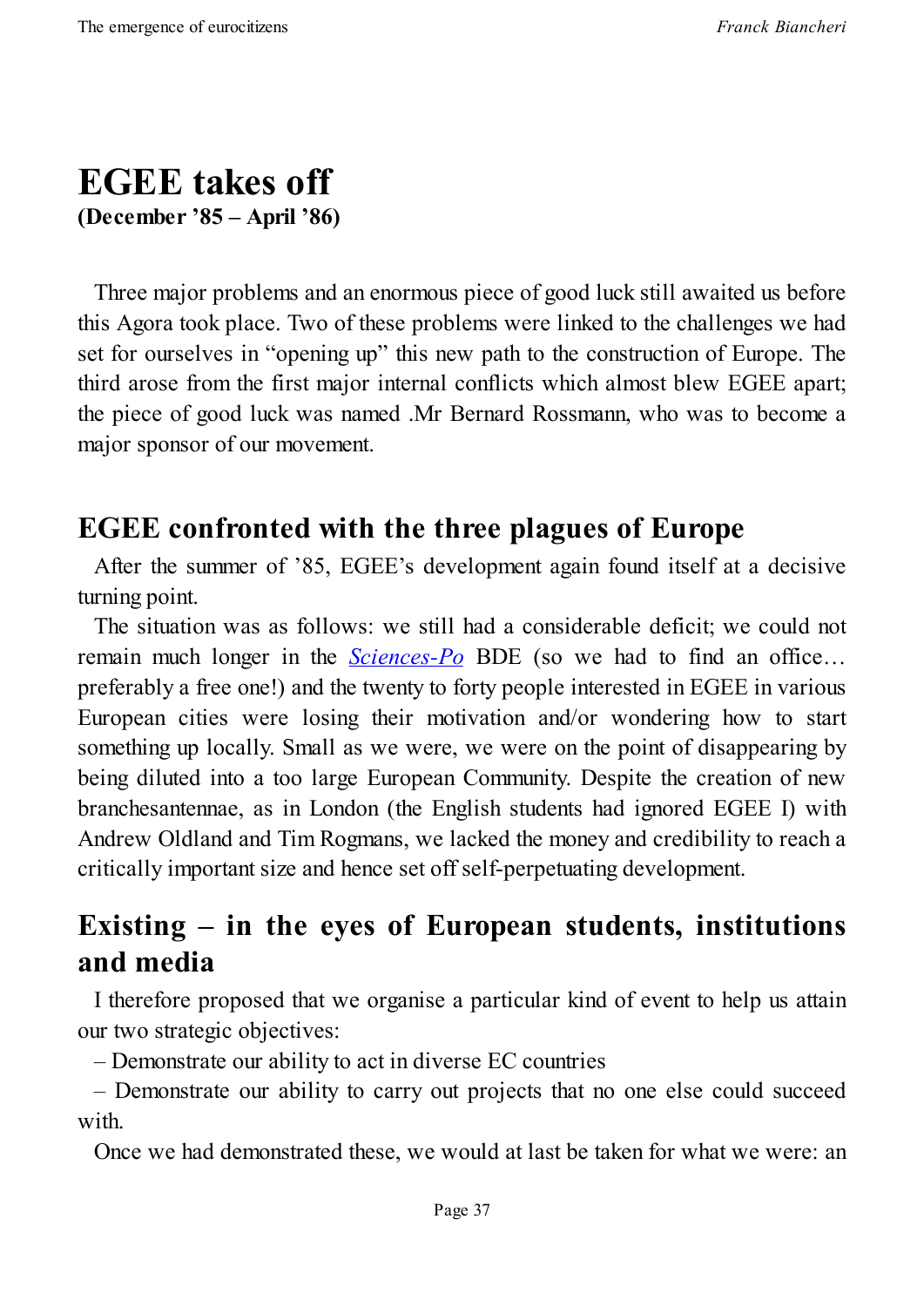entirely new and innovative organisation resembling no other European organisation.

Why this desire? Because European movements had the very bad reputation of being long-winded organisations composed mainly of old bores (sometimes young ones), whereas we wanted to attract young people full of energy. Plus, on the other hand, it was because European movements were all organised on a national basis, discussing Europe among nationals, while we wanted to prove that our structure, devoid of national levels, allowed 100% utilization of the European dimension and made joint work between Europeans possible.

To attain these objectives we were going to have to give a demonstration of an impressive capacity for action, so as to convince students, instructors, press and sponsors.

The "show' was a double billing: a series of eight symposia held simultaneously in eight European cities in January '86, and a satellite video link-up between those same eight cities in March '86.

Originally these two operations were to take place simultaneously in January '86 (we had furthermore obtained a grant from the Commission allowing us to give financial help to our emergingbranch antennaes for the occasion). Alas, despite the fantastic work carried out by Philippe Micaelli and his team, the satellite link-up had to be postponed until March, a delay that Philippe Micaelli and myself had to conceal for a few weeks and only announce once we were certain that all the symposia would definitely take place in January. Indeed, although everyone was in favor of the idea of simultaneous symposia, everyone also wanted to organise theirs on the date that best suited them, and only the existence of the satellite link-up had allowed us to propose one single date. As we could not change the symposia date, they would take place even without the satellite link-up. At first there were, of course, a few people who reproached us for our lack of transparency, but the simultaneous symposia proved such a success that we were quickly forgiven. With them, we really had succeeded in an exceptional and unprecedented operation which made hundreds of students from Milan (Giacomo Neri) to London (Andrew Oldland and Tim Rogmans) via Munch (Beatrice Anacker and Ann-Katrin Lehr), Leiden (Tania Zwaan), Paris (Stéphanie Paix), Strasbourg (Jean-François Monteil), Nice (Guillaume Pietruschi and Stéphane Garnaud) and Brussels (Ilyena Drutskoy), live all in the same rhythm.

In addition, around each of these organisers was a group of fifty to a hundred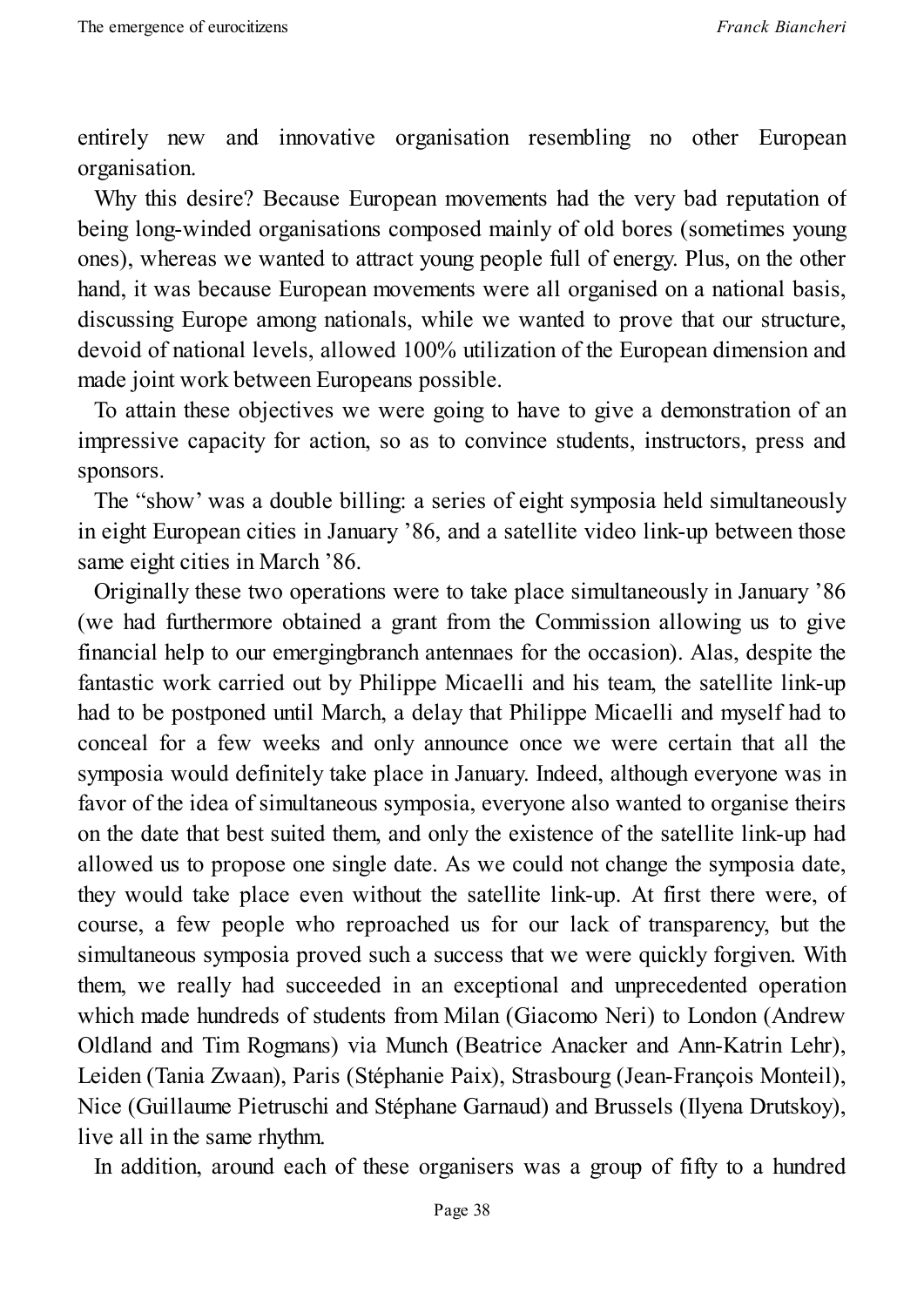participants (in each city, half the participants came from other organising cities – the first application of the principle of 50% of students coming from other EC countries and being fed and lodged by the host city). It is not necessary to point out that such organisation multiplied the number of members in an impressive fashion. We were now over 500 in six countries. Remember that nine months previous we had been just fifty Parisians! We had considerably widened our circle of official contacts everywhere, as in Leiden where the eleven Member States' ambassadors to the Netherlands attended the symposium opening. One of them, the German Ambassador .Mr Otto Von der Gablentz, henceforth gave us regular support.

The video satellite link-up in March '86 was characteristic of the spirit of AEGEE at that time; without money or any particular outside recognition or experience in the television or video field, an embryo network had decided to organise four hours of video link-up by satellite between eight cities. Each of those cities was to broadcast a thirty-minute programme composed of a combination of political speeches, "happenings", songs and computer generated images (the very first European images). Philippe Micaelli succeeded in coordinating and making possible an operation that we would never have undertaken if we had had the slightest knowledge of the realities of the European broadcasting system!

### **Developing – or: when modern technology needs innocence to be useful**

We naively thought that somewhere there existed a "Mr European Satellite" who could say, "Bravo, children, I'll give you four free hours of satellite!". We were a long way from reality; at no point prior to our operation had a telecommunications operator exchanged satellites and connections free of charge with European counterparts. Yet, it was precisely that innocence, as well as our persistence, bolstered by the ability we had to tackle each ministry and national organism from inside its country, that made the impossible possible. The French public telephone company agreed to pay for the "link-up" for all countries and to cover the cost of hiring the main stage of Bercy in Paris. Andrew Oldland soon succeeded in convincing the British public telephone company, as did Bram van Heel and Rikstus Oosterhuis in the Netherlands. Germany posed a problem by only agreeing to pay half an hour of "link-down". Milan was unable to participate because the Italian government refused financial support. Madrid (a branchn antenna created in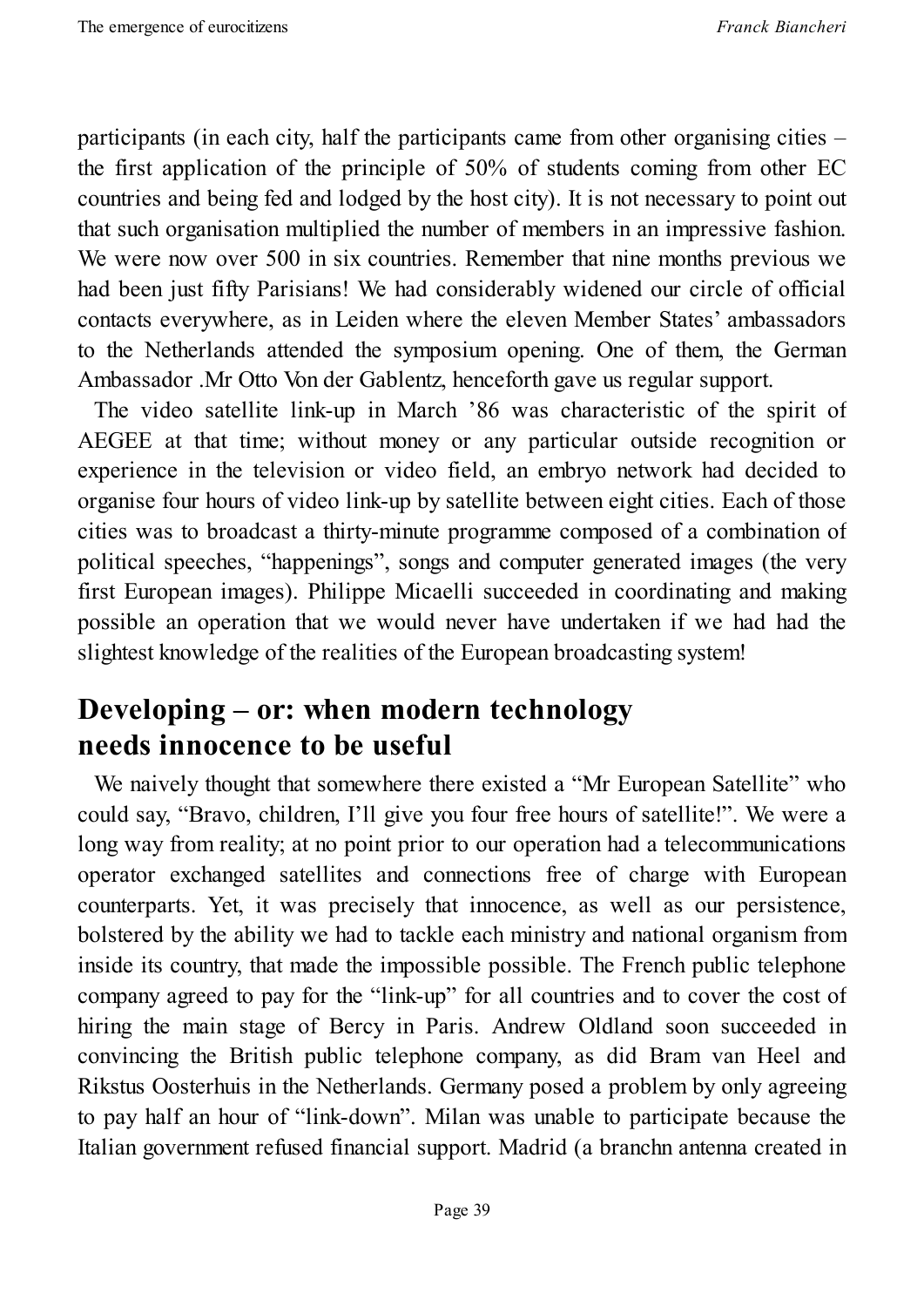January '86) almost managed to join in the operation but in the end the Spanish government refused despite the efforts of Richard Lopez Aranda. To have Brussels, through which the images had to be transmitted to Amsterdam, we were obliged to tell the Belgian public telephone company, who did not want to support the event, that we would pay for their services later. In the end, seven cities took part in the operation: Paris, Munich, London, Strasbourg, Amsterdam, Brussels and Nice. The re-transmission lasted four hours and twenty minutes. Several thousand students over the whole of Europe attended it live, and some of Europe's most important public figures took part: .Mr Pierre Pflimlin, President of the European parliament, .Mr Manuel Marin, European Commissioner for Education, .Mr Climton Davies, European Commissioner for Transport, .Mr van Ekelen, Dutch Minister for European Affairs, Ms Helene Ahrweiller, Chancellor of French [Universities,](http://www.europarl.europa.eu/portal/en) and numerous other leaders in political, administrative, cultural and other fields.

Out of those four hours twenty minutes, Philippe Micaelli made a twelve-minute video cassette of which the European Commission, thanks to Ms Jocelyne Motoulle of DG X, made us a hundred copies (fifty SECAM, fifty PAL). Correctly used, those one hundred cassettes allowed us to considerably accelerate EGEE-EUROPE'S development. Over the next two years, in fact, as soon as a group of students asked us to come and present EGEE with a view to eventually creating a new branchantenna, we first asked them to prepare a video cassette recorder and began with the twelve-minute cassette. Only after showing it did we enter into real discussions!

This video showed what EGEE was better than any speeches – something unimaginable carrying out incredible projects. By showing the visible, and easiest to understand, part of the iceberg, this video was an ideal introduction to the most innovative part: the objectives and the organisation.

## **Taking care not to implode**

I cannot deny that from that time on we began to display a certain amount of arrogance, and this was both justifiable, given the astonishing nature of our achievements, and necessary because it allowed EGEE, as an extremely young movement, to avoid being "dragged down" by its environment. Our arrogance allowed us to politely decline all offers of co-operation from other European organisations: "Our lack of a national level means that EGEE is far ahead of other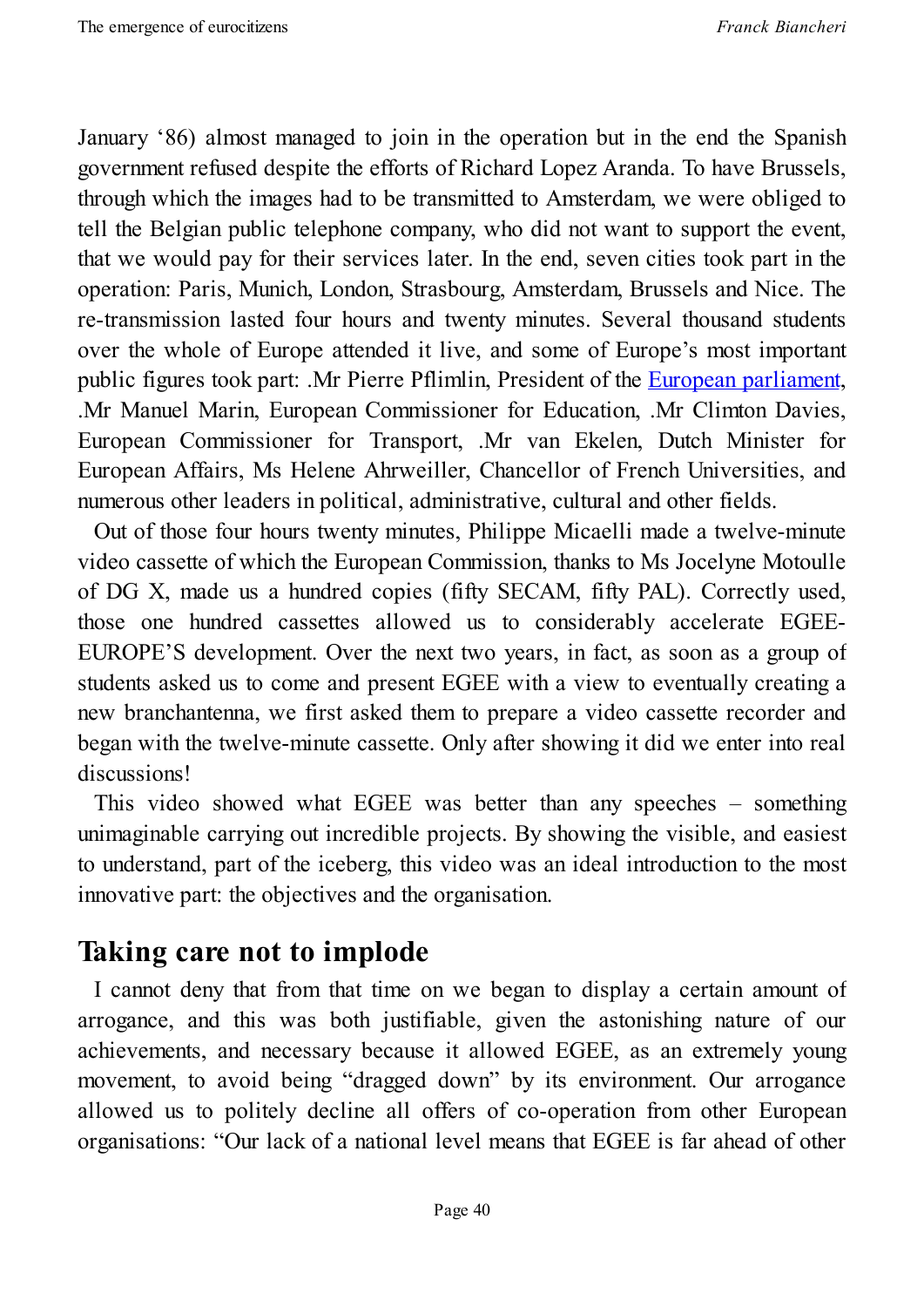organisations and incompatible with them; in a word, get rid of your national levels and then we can talk!" This was indeed a bit disagreeable, but it had the advantage of leaving the field free for us to perfect our new method of organisation and concentrate all our energies on our projects instead of dispersing them by spending hours in discussion with organisations that had achieved less in ten years than we had in one!

Results were not long in coming; apart from the inevitable cash flow problems (which any entirely voluntary student organisation must experience to remain dynamic and efficient), we had grown from eightbranch antennaes in January '86 to thirty a year later, we had greatly increased the number of congresses and symposia and we had a growing membership. And so we began preparing ourselves to be able to play a key role in the "Great Erasmus Game" of 1986-87 (see below).

A problem arose toward the end of '85 when I suddenly realised there was something strange about the Munich branchantenna; most of those who had participated in EGEE I had left the [brancha](http://en.wikipedia.org/wiki/Erasmus_Programme)ntenna, and new members had joined whose ideas about EGEE seemed very different from the decisions made during the two European meetings. At first I put these problems down to cultural differences and my imperfect knowledge of other Europeans, but the increasing gravity of the problems, from a refusal of the statutes to a redefinition of the aims and including the use of a specific name for Germany (Forum. Europaischer Studenten) and a demand for the creation of national levels, made me understand that this was something more than a simple intercultural problem. The other members of the CD also began finding it strange that the EGEE-Munich representatives always presented their positions as reflecting the desires of their members as a whole (there seemed to be no disagreement) and claimed they were expressing a "German position" on Europe, democracy and community life!

One day, thanks to some members of EGEE-Munich who had taken part in EGEE I, including Beatrice Anacker and Sepp Schnoll, I learnt that the branchantenna's local Board of Directors was in fact systematically misrepresenting the decisions and intentions of the European CD to its members. More specifically, I was being presented as a sort of "Napoleon" (sic) who "hated the Germans" (sic). Those who did not wish to believe such nonsense found themselves ousted from the branchantenna!

I decided at once to change my strategy radically and undertake strict application of European decisions on our statutes and objectives. A very important meeting of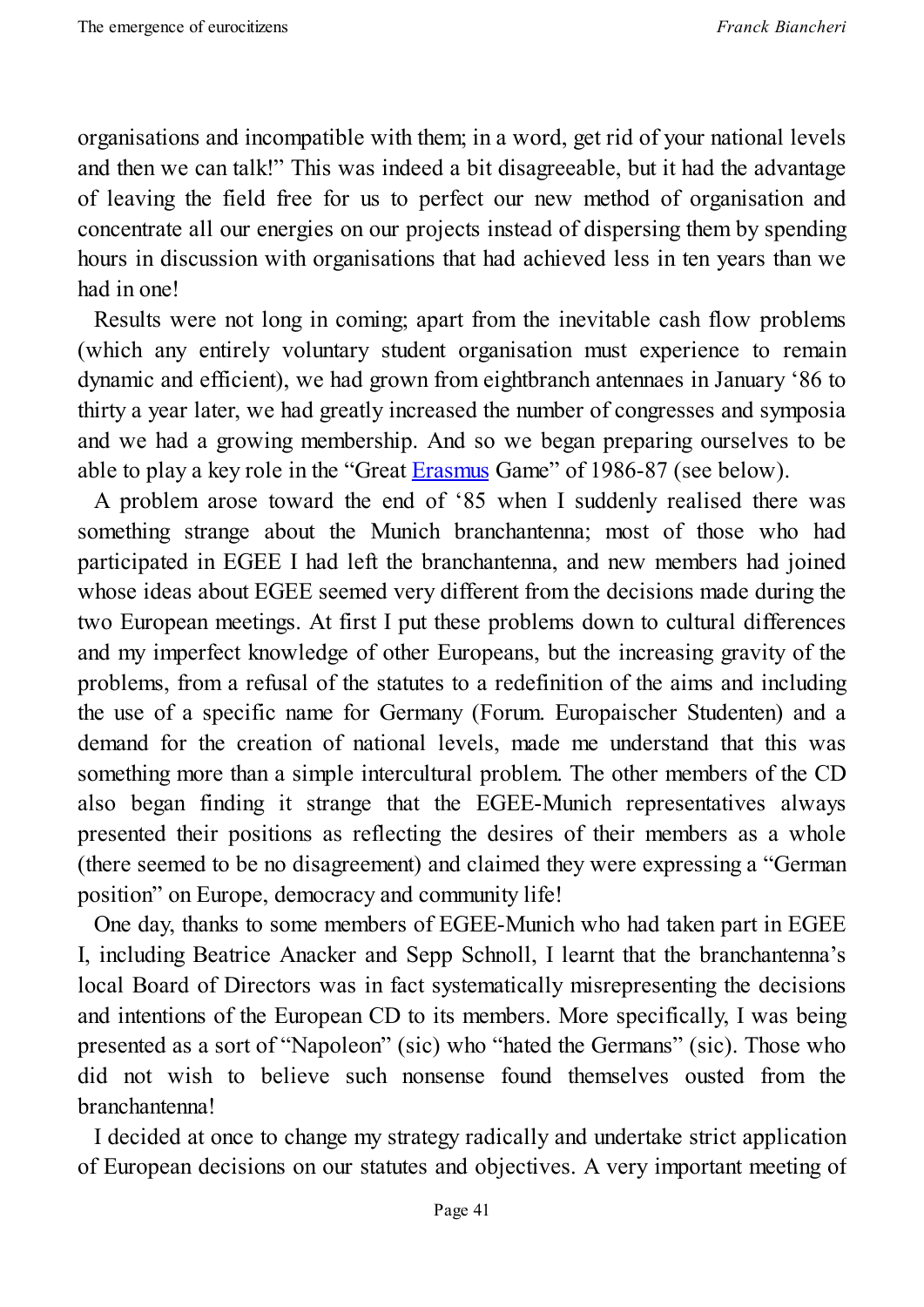the European CD took place in Leiden in February '86, to which I also invited students from the newly created branchantennaes of Heidelberg and Kiel. For two whole days discussions took place with the people from Munich (who, we must not forget, were members of the CD). As we had imagined, none of the Heidelberg or Kiel students supported the so-called "German approach" defended by the leaders of EGEE-Munich, so the European CD adopted a very firm position, reaffirming that its decisions were made through an entirely European approach, not made by just a few solitary individuals, but the result of European consensus.

# **First experiences of European democracy in a Bavarian tavern**

Since EGEE II was to take place in Munich itself, I decided to spend the three weeks preceding the congress on the spot, both to participate in the organisation and to talk with the branchantenna members. This was the course of action that I systematically took whenever problems arose in an branchantenna – go there and talk to the members, whatever the atmosphere. The local CD was of course fiercely opposed to this idea. Fortunately, Beatrice Anacker, Sepp Schnoll (who put me up during those three weeks and showed me around Munich) and Alexandra von Kalnein (all of whom had taken part in EGEE I) offered me their friendship and support, for the first week in particular was very difficult. Many of those who, like Katharina Borchardt, for example, were actively organising EGEE II, were convinced that I was indeed the anti-German monster that had been described to them. Knowing that, I understood their distrustful reaction to me and patiently tried to create the conditions for real, frank discussion with the whole branchantenna. I did not arrive in "French President" style, but on the contrary, as a partner looking to engage in dialogue with people – explaining the position and clarifying the situation at the local level.

On this occasion I learnt that, within integrated European movements such as AEGEE-EUROPE, the president's legitimacy, while based upon election, must be constantly re-established when there are potential sources of conflict between the European dimension and the local level. The president of such a structure is [always,](http://www.aegee.org/) of course, of a given nationality and a native of a specific country; for his European legitimacy to be recognised, everywhere, he must constantly prove it to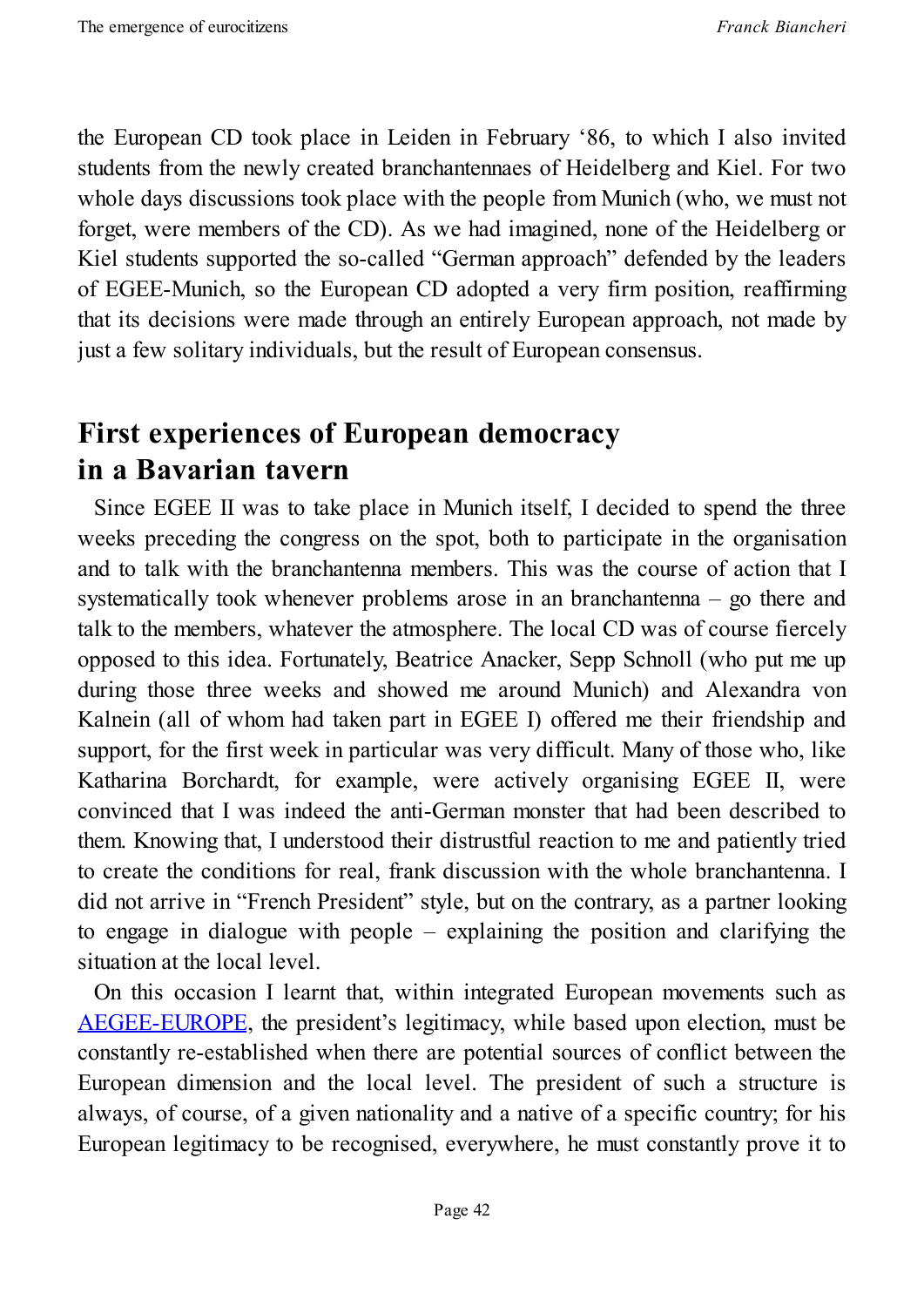be an operational legitimacy, capable of resolving the inevitable conflicts between unity and diversity without fundamentally frustrating any party. This is a difficult and exhausting exercise, but also an infinitely enriching one that is in any case unavoidable as long as this type of structure intends to prevent any internal contradictions from paralysing it instead of stimulating it. In passing, it is essential to note that although the president embodies that legitimacy, it is above all a team legitimacy which alone can truly embody the European identity and make efficient action possible in situations of conflict between the European and the local levels.

Thanks to the remarkable work of the EGEE-Munich team and the support of the entire network (despite internal political tensions, proof of the movement's vitality), EGEE II was a success and was honoured by the patronage of the German President, Richard von Weizsacker. Thanks to the efforts of Andrew Oldland, the British Prime Minister, Margaret Thatcher, also granted us her patronage as did the president of the European Commission, Jacques Delors. President Francois Mitterrand sent us a letter of support.

The European Commissioner for Education, Manuel Marin, also gave us his patronage as well as financial support (as he did for many other projects in the course of those three years). He was even to have spoken at EGEE II, but was, alas, prevented from attending when he broke his leg a few days before the congress. This missed appointment with us did not, fortunately, prevent him from systematically supporting our actions throughout the years he was responsible for education.

Our European institutional legitimacy was therefore spreading considerably, as was the active core of our movement.

At the Agora following the EGEE II Congress, discussion was less tense than had been feared. The Munich delegates found themselves extremely isolated (no otherbranch antenna, in particular not even German, rallied round them) and voices from inside thebranch antenna itself (such as Beatrice Anacker) very clearly voiced their disagreement with the "delegates". The questions of objectives and name were settled once and for all.

#### **Discovering an organisation amnesic from birth**

The debates for which this first Agora was the theatre were to present the same characteristics as those of the following six Agorae in which I was to participate.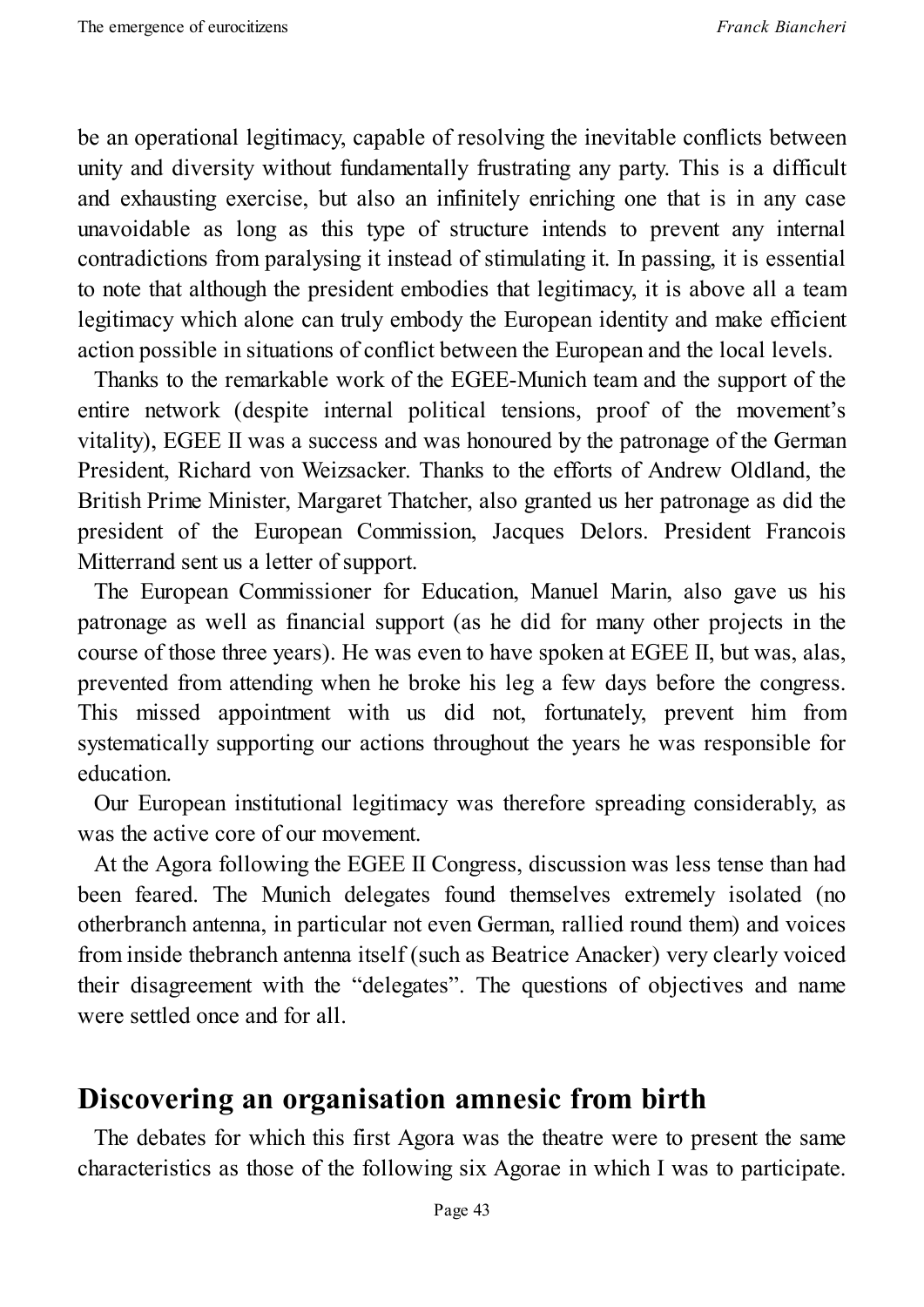Since at each Agora most of the delegates were new (a problem inherent to student movements with their constant changeover of leaders), the Munich Agora could never, in terms of content, have been anything more than the first of a long series. The more recurrent issues raised included:

Why don't we elect the CD member by member instead of electing it by blocked list? Why don't we cooperate with other movements that wish to? Why don't we move into Eastern Europe, the USSR and further afield immediately?

In this first Agora, as in the following ones, after long and fastidious debate the majority of delegates voted in favour of the list system in order to maintain an efficient, responsible CD capable of running the movement. The delegates also voted for the principle of non-cooperation with national level movements, being convinced that the inverse principle ran the risk of making us regress. They accepted without voting (for that we would have to wait for the Heidelberg Agora) that, while reaffirming that Eastern Europe was indeed a part of Europe, we should not launch into the irresponsible and suicidal act of developing in the direction of the Communist bloc.

Another decisive result was the work of EGEE II; it was here that the first totally legitimate election of a Board of Directors winning by an overwhelming majority took place.

It should also be remembered that for this Agora the EGEE-Paris branchantenna had agreed to reduce its voting weight to a level comparable with that of the other branchantennaes (despite the fact that it still represented almost 40% of members at that time). Vacating democratic space for others is another lesson learnt from this period of EGEE. An unbalanced AEGEE is like an unbalanced Europe: a nonviable project.

# **An essential lesson in European politics and democracy**

Another lesson I learnt from this period was that claims by a few individuals of the same nationality of the type: "In our country we think like this" or "That is unacceptable to the mentality of our country", when they are neither soundly argued nor carefully checked out, are one of the biggest snares in the construction of Europe. Most of the time these individuals, short on arguments or by pure intellectual dishonesty, are really trying to reduce you to silence by disguising their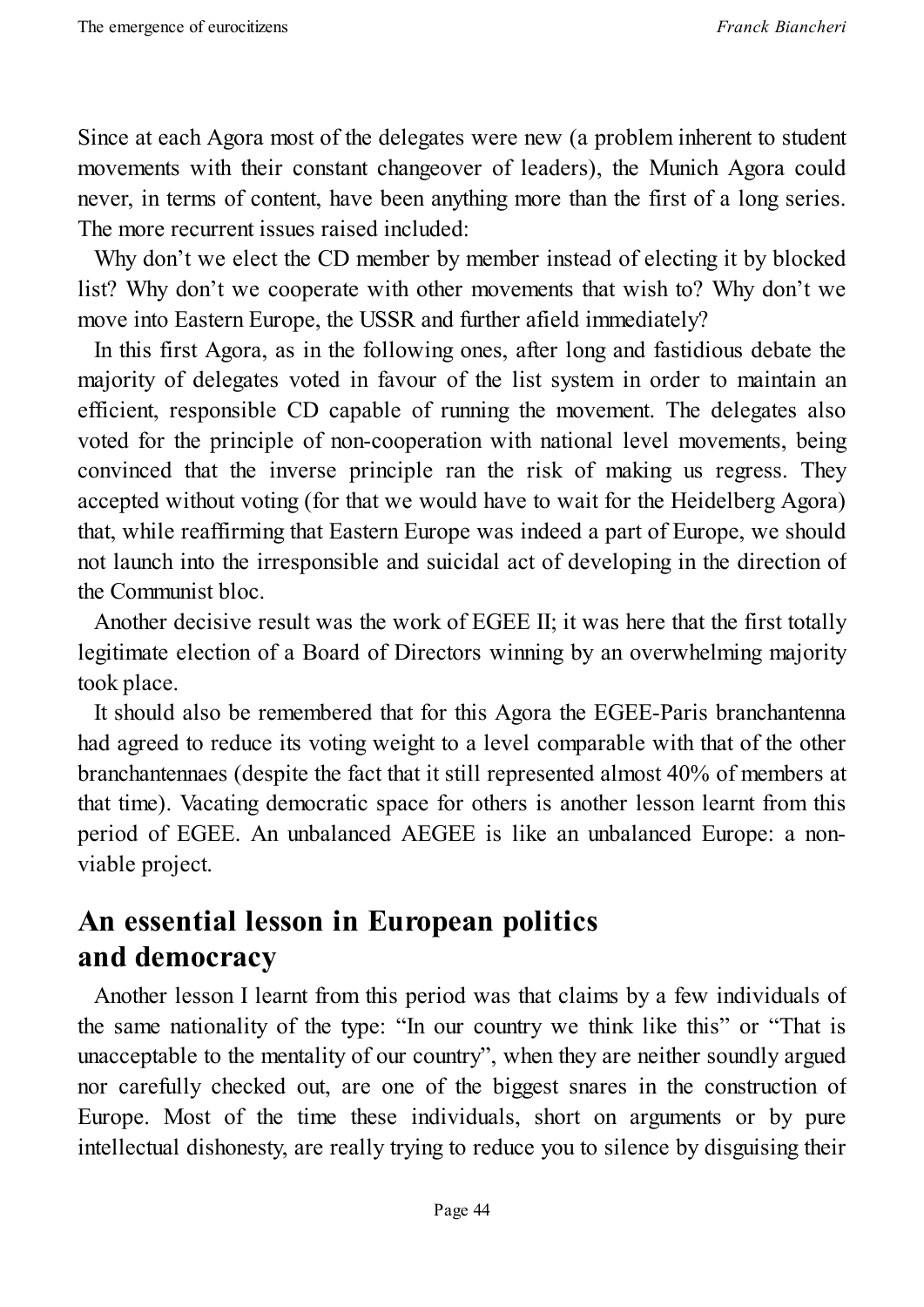personal convictions as national arguments and telling you in an underhanded way that "You are a foreigner, so you can't know; and in any case, on this subject, you are necessarily wrong as opposed to me, since I am a native of the country".

This method of "discussion" is very widespread and develops rapidly within a European movement as soon as it claims to introduce a minimum of unity. It can easily fool people. For those of the nationality concerned it invokes invisible risks, reassures those who listen to it and gives him who uses it the aura of a "defender"; for other Europeans this approach, by playing on their desire not to appear "bad Europeans", prevents any calling into question of the principle that any native of the country knows the expectations, desires and habits of its people better than any foreigner.

Yet this principle, although probably true, is not necessarily so. Quality of analytical thinking, psychological sense etc., all play essential roles in the matter. And, on the other hand, a foreigner's objectivity can often offer a clearer picture of things (European literature has been proving this for centuries).

Lastly, nothing can make proof, argumentation and explanation redundant. If anyone tells me, "Any Frenchman is in a better position to know what the French want concerning this or that European problem than a German or an Italian who is familiar with our country!", I burst out laughing, because it is totally absurd, and since 1985 I have also learnt to burst out laughing when the same absurd claim is flung at me by an Englishman, a Dutchman, a German or any other European about his own country.

Yet, you need to have experienced this situation in assemblies composed of 200 to 300 Europeans to understand that, despite appearances, not allowing yourself to be "trapped" by this type of declaration requires real training.

To conclude on this point – which constitutes a fundamental element of all first steps in European politics – the claim outlined above is all the more false in that it engages in an illegitimate perversion of meaning, while containing a total negation of its so-called finality.

The perversion of meaning consists in making people forget that problems under discussion only ever concern ways of carrying out European operations. There is no question of Europeans imposing different ways of being French on the French. It is a question of finding new joint methods of teaching the French, the Germans, the Spanish, etc., to become Europeans in the sense of working together with a common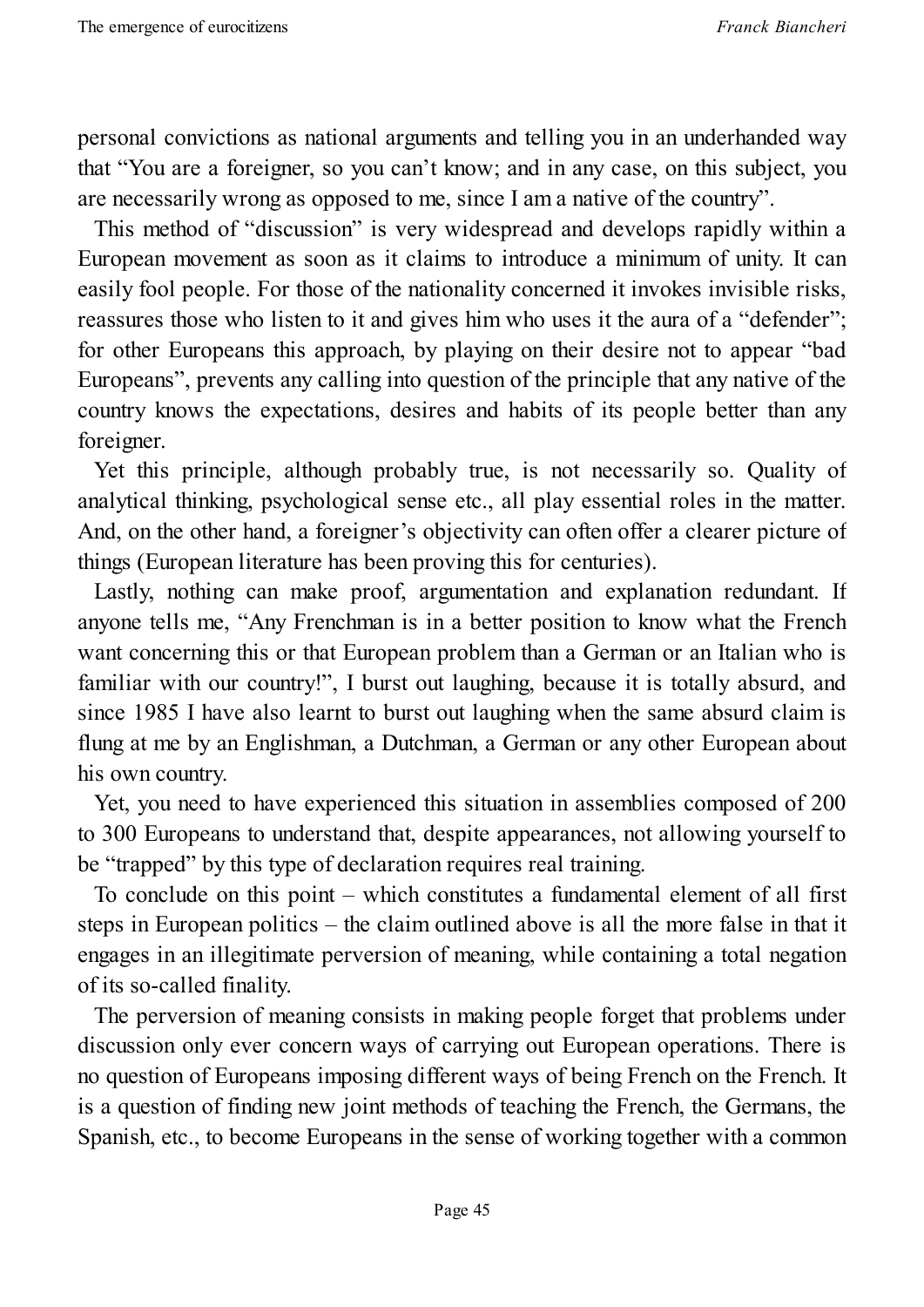$\text{aim}^{10}$ .

This is linked to the fundamental negation also contained in this claim, which in fact [de](#page-46-0)nies any possibility of building Europe.

The claim that knowledge of a country by any non-native national is unthinkable does indeed carry all the nationalist ideology against which the European Community has been built.

Thus, we can see that at the heart of our student debates, of our Agorae and of the constitution of our network of European local branchantennaes, lies the very essence of the issues at stake in the construction of Europe.

This is why AEGEE represented for us a European school of politics beyond comparison, and how by nature it contributes to training those who will make up the core of the future European political and administrative classes in the next few decades.

## **The arrival of a providential man**

As I have already mentioned, the very pleasant surprise of this period came from meeting .Mr Bernard Rossmann. One morning in October '85 I received a telephone call at home from the vice president of an industrial group announcing that its chairman, .Mr Rossmann, a Europe enthusiast, wished to meet me. A few years previously he had created a European organisation called the OPCE (Organisation pour la Creation des Etats-Unis d'Europe: Organisation for the Creation of a United States of Europe) and wished to discuss possible cooperation.

A meeting took place a few days later during which .Mr Bernard Rossmann explained to me that on reading the articles about us in Le Monde in April, he had been strongly impressed by our success and hoped we could work together. Furthermore, he ran an important packaging firm, CHARFA, and could offer us substantial logistic and financial support.

After presenting our on-going projects to him (satellite video, simultaneous symposia, EGEE II ...), I explained very clearly my opinion on cooperation. As he himself had evoked notions of efficiency, I explained to him that on principle we cooperated with no one, and given that our efficiency was superior to that of his organisation, he was welcome to support us, but it would be the OPCE members who would be integrated into EGEE-EUROPE.

As he was a most efficient businessman, .Mr Rossmann's extremely pragmatic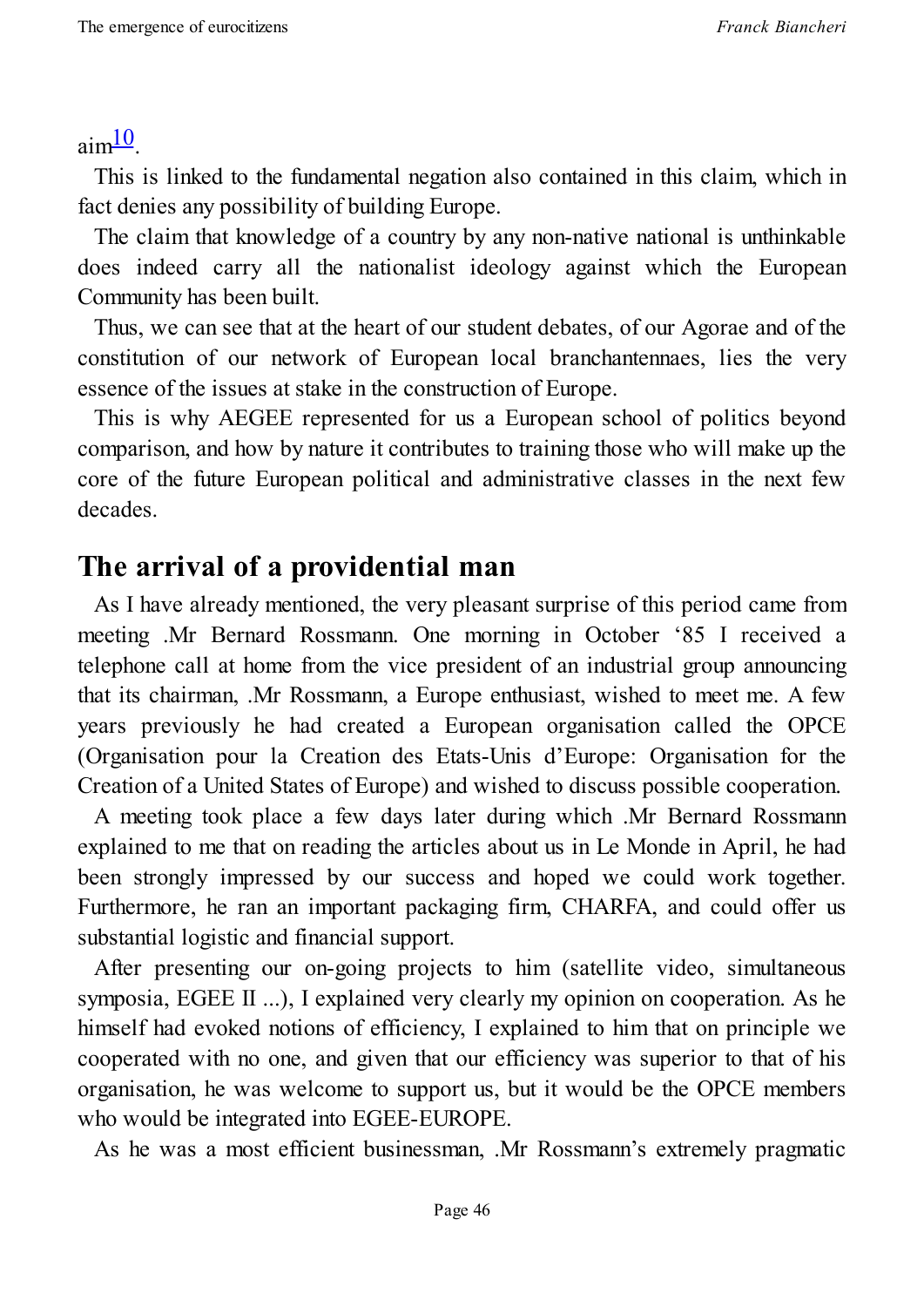attitude allowed business to be concluded after a brief discussion; the operation was to be presented to the OPCE, voted on and implemented in December in Strasbourg. Its dissolution was voted; some members refused to join EGEE but among the new recruits we were lucky enough to gain Bart Kruitwagen and Johannes Heister, who were both to play important roles in AEGEE-EUROPE's development.

From then on .Mr Bernard Rossmann placed extraordinary logistic support at our disposal in the context of sponsorship: a central office (Rue d' [Amsterdam](http://www.aegee.org/) in Paris) and free telephone, fax, photocopying and mailing facilities. His help thus played a decisive role in AEGEE-EUROPE's capacity to develop as rapidly as it did from '86 onward.

From a practical point of view, it made it possible for us to provide the network with information and an efficient centre of operations.

The other remarkable characteristic of the help given by .Mr Bernard Rossmann was that, in exchange, he never asked us for anything more than to be efficient and faithful to our commitment. This attitude is rare enough, it seems to me, to be worthy of emphasis here.

<span id="page-46-0"></span>10 And in this field no one can claim to have inherited the truth from their ancestors, since the main solution implemented up until now has been war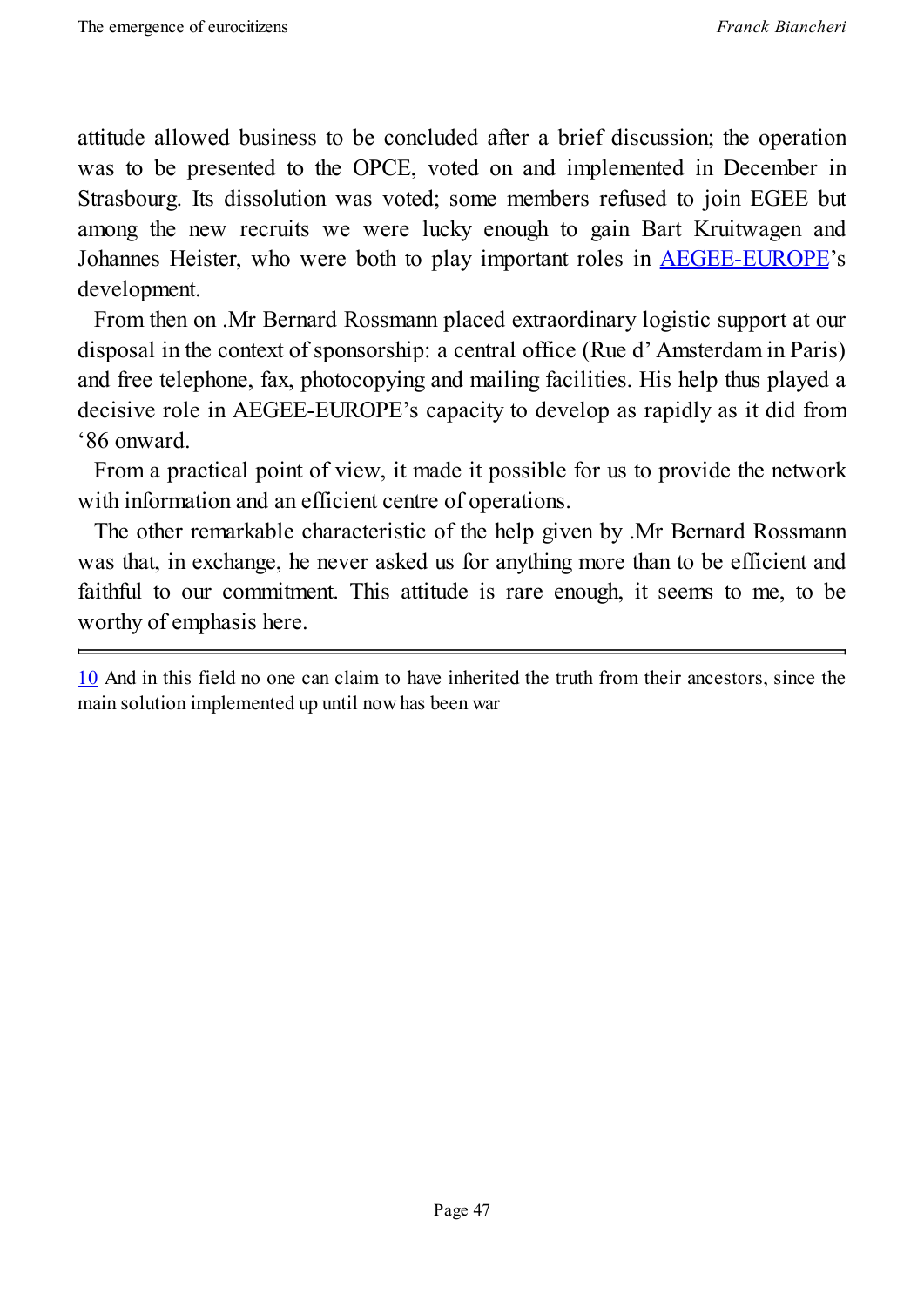# **Rapid growth and the Erasmus affair (May '86 - [May](http://en.wikipedia.org/wiki/Erasmus_Programme) '87)**

# **A movement spreading everywhere without anyone (except the students) really knowing what it is...**

EGEE-EUROPE then entered a new stage of development. The increasing number of branchantennaes, together with the launching of new long-term projects, were to lead us to become a major actor in the Erasmus affair.

Indeed, the creation of new branchantennaes actively organising local symposia (in particular, a new series of simultaneous symposia) had begun to weave a vast EGEE-EUROPE web. Because of its dynamism, and thanks to visible actions such as the satellite video, the network was attracting the attention of European and national institutions. At first no one would believe in our independence, and this aspect seemed to be the most surprising thing in the world to all outside observers. Because of our French origins we were suspected of being, in fact, the instrument of Francois Mitterrand, or of Raymond Barre, or Valery Giscard d'Estaing. Nobody, or almost nobody, would believe that there was nothing more behind us than this conviction: Europe is part of our future and our future is our business!

Yet, although they did not believe in this independence, people could at least understand its meaning, which was not the case for our lack of national levels, of which no one understood the significance. You only have to read the extremely numerous press articles of the period to realise that almost all of them were trying to identify the leaders for France, Germany, Spain or the Netherlands. It seemed to be beyond the imaginative capacities of those with whom we spoke to conceive of an organisation without national structures.

From Nijmegen to Koln and from Delft to Seville, without forgetting the Heidelberg Agora, the network was spreading. The CD members were constantly traveling around the EC. We generally squeezed 3 or 4 into a car in order to spend ten days or so going from existing brancesantennae to branchantennaes being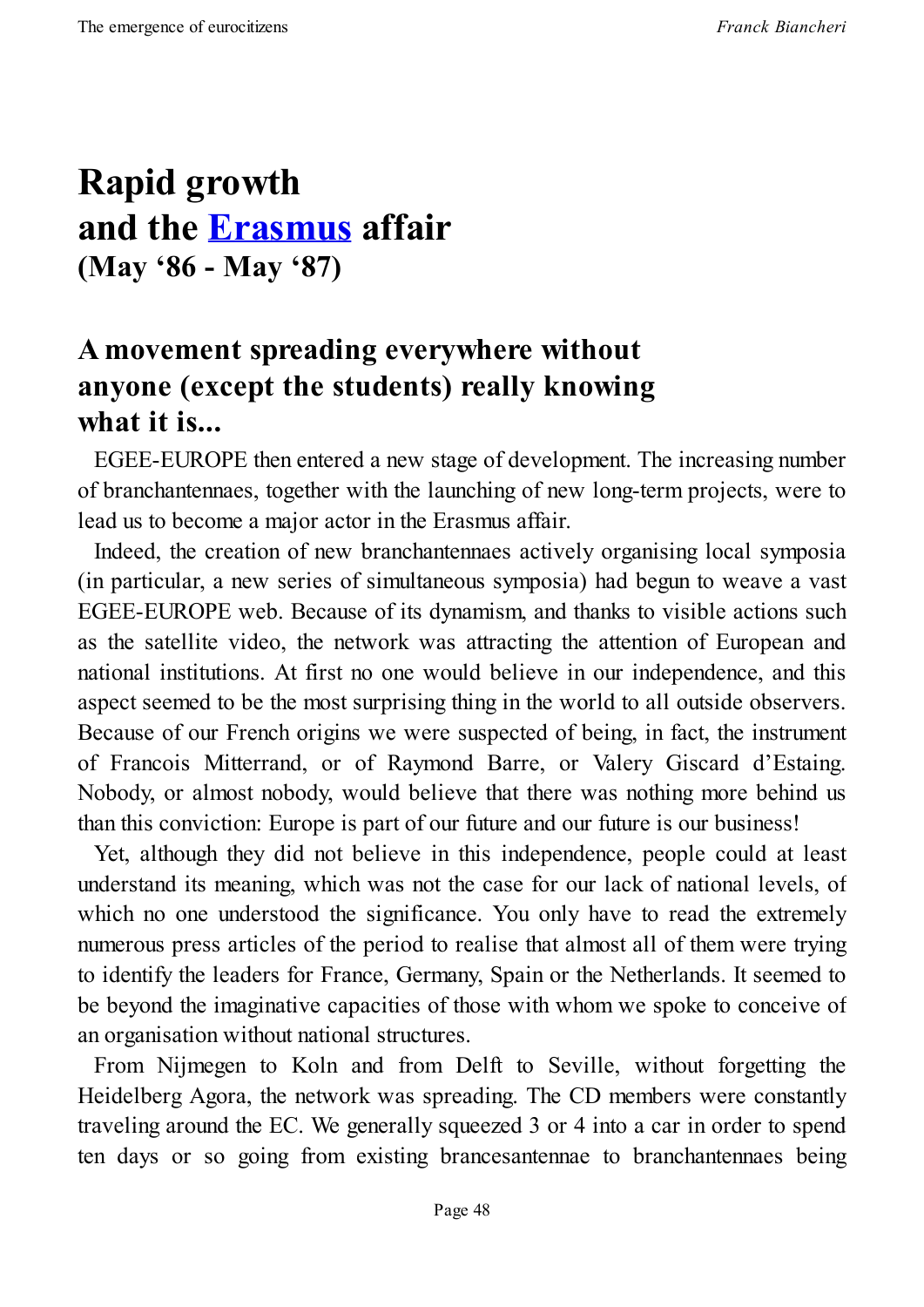created. One of the most productive trips of this period was the one undertaken with Andrew Oldland, Rikstus Oosterhuis, Philippe Micaelli and Bernard Establie, during which we visited the majority of the Dutch, Belgian and German branchantennaes. This tour allowed us, in particular, to negotiate financial support from the Commission for several of our 1987 operations, among which was the first Euro managers symposium in Koln with Christophe Leclercq, Dorothea Heister, Heike Hofmann, Marc Dietrich, Ulrike von Lonski, etc., and another round of simultaneous symposia in March '87. Although all these operations were partially financed by EC funds unearthed by the CD, each branchantenna found an important part of the financing by itself; the network was perpetuating itself.

There was also the first Euro Space Weekend, organised by AEGEE-Toulouse, Frederic Faurennes and Marc Doncieux, a fantastic communications success which managed to obtain the permission of Editions Casterman to use a drawing from the Tintin book "Destination Moon" as a logo for the congress. This symposium was also the first to welcome all our recently joined Spanish members from Madrid. It also saw the launch of the first issue of Europolis with Bernard Establie. As early as 1986-87, then, trends that have survived in AEGEE until today were already being established.

### **…but a movement to which everyone is starting to give their support**

The amount of patronage and support was growing throughout this period. The European Commission and in particular the Task Force Education, where we were regularly in contact with .Mr Lenarduzzi (who gave us constant support and contributed in a decisive way to our development), were taking us increasingly seriously and realising that we were becoming essential in everything that concerned higher education in Europe. We began to meet with officials in charge of other sectors, such as Ms Motoulle of D.G. X and .Mr Bourges-Maunoury of the Secretariat-General. Both were to give regular support to AEGEE. Michel Bourges-Maunoury contributed most particularly to the perpetuation of AEGEE-EUROPE through a functioning subsidy granted from 1986 onwards.

During '86 we learnt that two projects for student programmes existed: COMETT and [Erasmus.](http://www.aegee.org/) The first was adopted as of '86, the second was not. We therefore set out to publicise Erasmus, despite the fact that, since it had not been a[dopted,](http://europa.eu/legislation_summaries/education_training_youth/vocational_training/c11015a_en.htm) all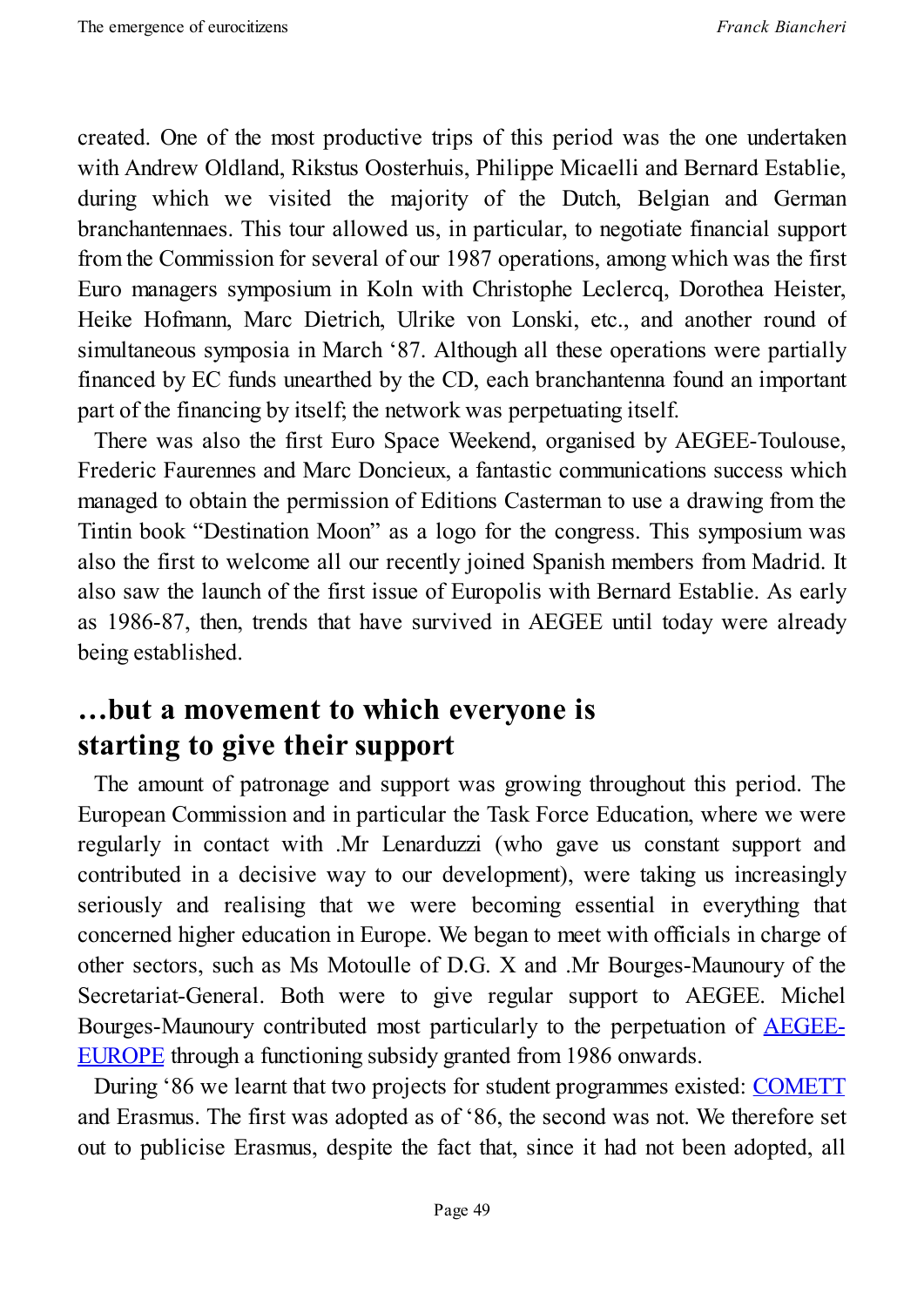publicity should have been prohibited; and we asked the Commission to help us financially. At the same time we attempted to inform the press during our congresses, and to increase government awareness by talking about the programme to the advisers of heads of state, governments and ministers with whom we met regularly.

From 1986 onward I was making regular tours of European capitals in order to meet with representatives of institutions and private enterprises and try to increase our means. Each time I was accompanied by CD members from the country concerned. It was they, in fact, who were in charge. I was only there to help and to make our difference obvious – that absence of national levels.

In organisational terms, a new element was introduced with the creation of the Presidents' Conference. The aim of this new assembly was to avoid the Agora becoming encumbered by technical and operational discussions, so that it could concentrate more fully on its basic task of discussing and deciding on the main directions of the movement. In more technical terms, the Presidents' Conference aimed at stimulating concrete cooperation between branchantennaes and improving the network's operational functioning. The first of these conferences, organised mainly by Bernard Raispaut and AEGEE-Brussels, was held in Brussels in November '86.

Within the CD the team was evolving. New members such as Johannes Heister and Bart Kruitwagen made their entry during the Heidelberg Agora (where the Delft branchantenna unveiled to a fascinated AEGEE its canary-yellow AEGEE-Delft sweatshirts, and established itself as the all categories champion of AEGEE-EUROPE-derived marketing). In my view, this CD team was the most complete and the most efficient. Each member had a strong personality, but debate, sometimes violent, within the CD was able to be concentrated on methods and decisionmaking thanks to our common ideas of what AEGEE should be. As for the debate on fundamentals, that had taken place long before when the team was being formed.

It was this team that involved itself in what can certainly be considered the AEGEE-EUROPE action that had the greatest impact on the process of building Europe: the adoption of Erasmus. Our strategy had led us to accept the candidacy of Leiden as the venue for EGEE III. The oldest branchantenna in the Netherlands was also the one from which most of the Dutch members of the CD came. In addition, I had been very impressed by the efficiency of their organisation of the January '86 symposium.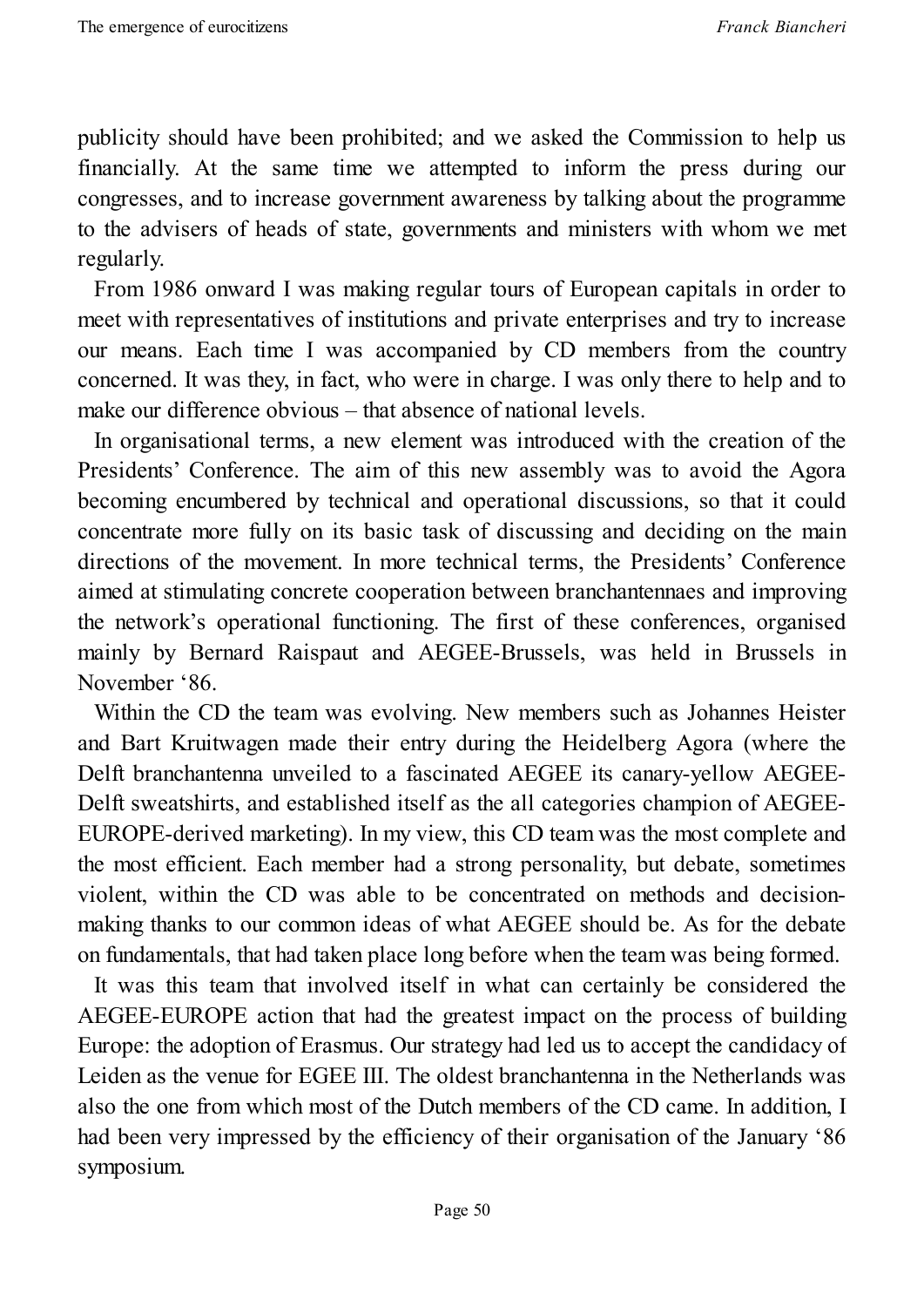# **The unexpected charms of the Netherlands or the pitfalls of Europe**

It should be noted here that Leiden played a major role in AEGEE-EUROPEUROPE's development (as much in the Netherlands as on a European level). It was the only town I had visited before EGEE I, at the request of Tania Zwaan, who, having been contacted by an ex-student of her university in a post at the Dutch Embassy in Paris, wished to obtain detailed information on EGEE I. Following that, my friendship with her, Rikstus Oosterhuis and several other students at the University of Leiden had led me to make that town, conveniently placed between Amsterdam and The Hague, my "base" in the Netherlands.

In the course of a score of visits over three years, I discovered numerous surprising (for a non-Dutch national) aspects of university life in the Netherlands. Like other Europeans, I was seduced and sometimes horrified by their student houses, where open conviviality was mixed with a positively chaotic environment.

I also discovered the "combats" between houses and, indeed, took part in a punitive expedition to recover the house symbol. As my friends' guest, I also had several opportunities to frequent the Minerva student society, as well as being initiated into its rites – surprising, to say the least. Dutch student life, extremely structured and with strong group organisations (from clubs with a few students, through houses, to societies resembling corporations), is fundamentally different from that in France or Italy, where a student faces his studies alone in a large university city.

This is an example of the intimate discoveries of other European student ways of life that AEGEE-EUROPE allowed us to make in most EC countries.

To come back to the congress, in true Dutch fashion the definition of the financial details of EGEE III's organisation imposed by Leiden created a nightmare for Andrew Oldland, Bernard Establie, Rikstus Oosterhuis and myself. Although a member of the CD, Henriette van Notten and all her team managed to obtain the best possible conditions for their branchantenna. Leiden even attempted to shortcircuit AEGEE-EUROPEUROPE by having the Commission's grant paid directly into its own bank account (in total contradiction with all AEGEE's internal rules which, to avoid complete chaos, forbade branchantennaes from contacting the Commission directly).

This type of behaviour, although particularly annoying, was in my opinion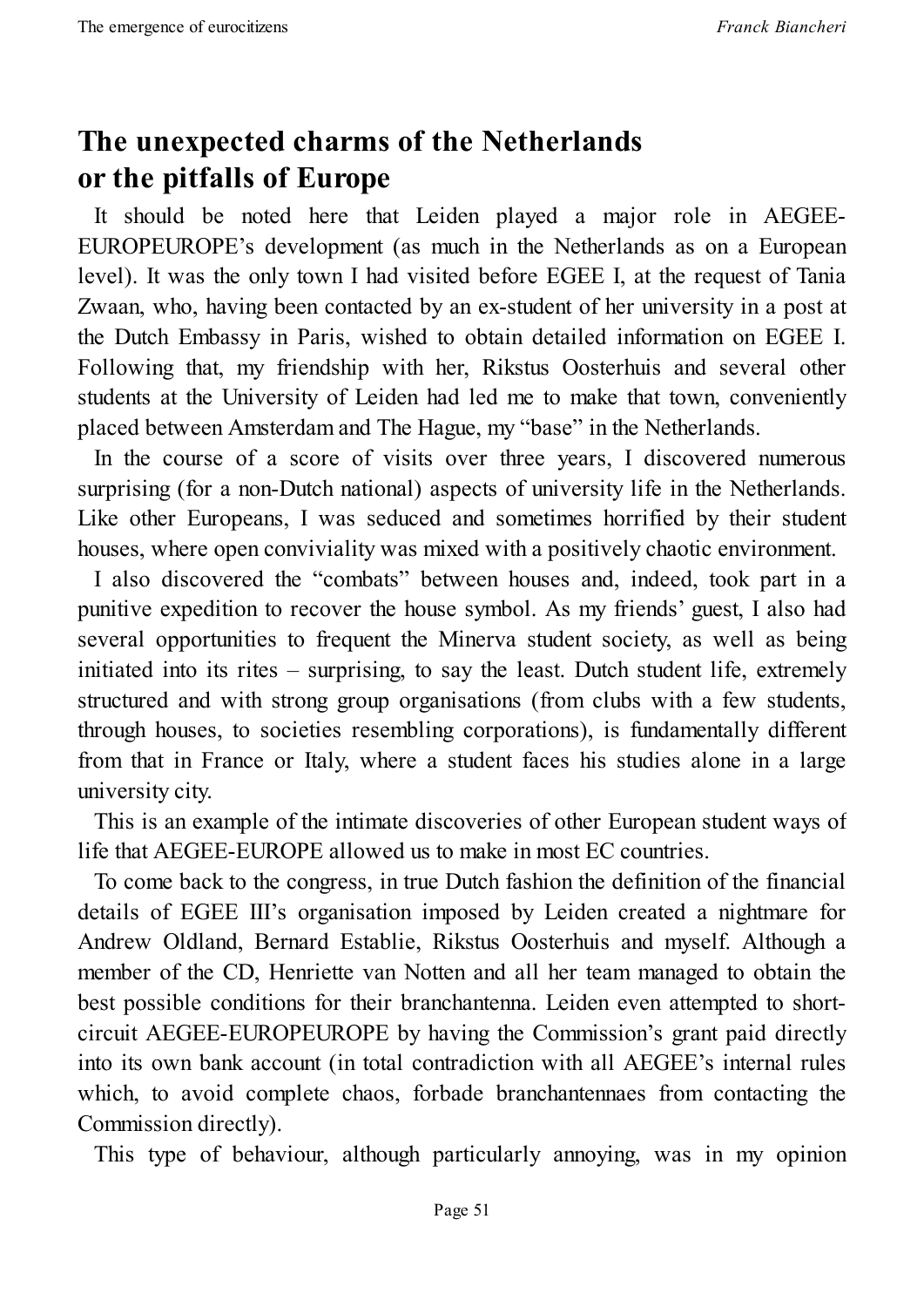inherent in relations between a European level and local branchantennaes. This team's attitude was not dictated by a desire to harm AEGEE-EUROPEurope, but rather by a desire for independence. This was, perhaps, proof of a certain irresponsibility with regard to the network, but certainly not of a desire to do harm – such as we came up against, later, on the part of other people in the branchantennaes.

Fortunately, by explaining the situation to .Mr Lenarduzzi, I was finally able to have the funds paid to AEGEE-EUROPE, who then transferred them to AEGEE-Leiden. The Commission was the first to prefer dealing with only one person and to fear an uncontrolled avalanche of demands, and it was important for the CD to show that our power was not fictitious. What is more, no other branchantenna tried this trick on us again.

#### **European students to the rescue of Erasmus**

If the Commission gave its support to the EGEE III congress, this was more particularly because part of the agenda was going to deal with Erasmus and COMETT. The major Dutch newspaper, NRC, did in fact publish a long article entitled "Erasmus inspires European students" during EGEE III. Such articles were beginning to appear everywhere – Germany, Spain, France, Belgium ... – during our [symposia.](http://europa.eu/legislation_summaries/education_training_youth/vocational_training/c11015a_en.htm)

The Commission began by explaining to us who was blocking Erasmus and why. To us who were living proof that thousands of students wished to study in Europe, it was indeed absurd that such a programme should not be adopted. The fact that university exchanges in European countries were mainly tuned in to the United States seemed to us in total contradiction with EC objectives and, in particular, with the very recent "Objective '92", that "single European market" which all at once transformed our movement from a marginal initiative (the place Europe occupied in people's minds up until '85) into an innovative movement in step with the march of history.

Opposition was of course linked to budgetary questions: three Member States – France, Germany and the United Kingdom – were refusing to unblock the necessary funds.

At the time we had difficulty understanding how a decision made during a European summit (Erasmus had been launched on the initiative of heads of state and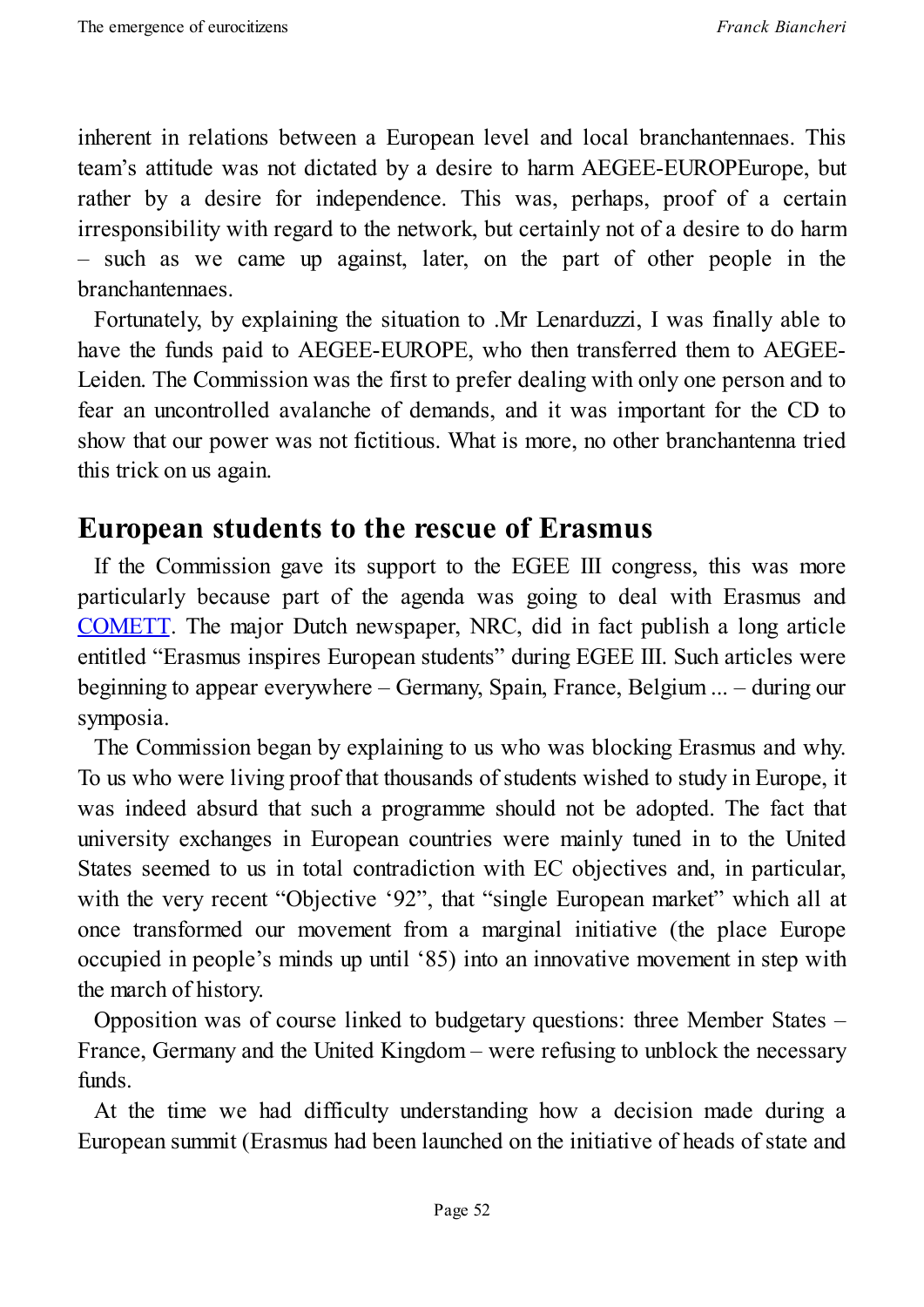of government) could be blocked by some of the states having taken part.

This was our first lesson in European politics: politicians only wield power insofar as they are in strict control of their administrations (which is rarely the case), which otherwise have a natural tendency to paralyse decisions behind the scenes.

In fact, the real reason for this opposition to Erasmus was not even budgetary. The national administrations of those three nice big countries did not want to see Europe encroaching on what they considered to be their private property: education, and the budget argument allowed inadmissible and very nationalistic motives to be disguised.

From what the Commission told us, France held the key position since Germany and the United Kingdom had declared they would follow her lead, if she finally gave the budgetary go-ahead.

So it was that in November 1986 we asked Ms Gendreau-Massaloux to try to arrange a meeting for us with President Mitterrand. Instead of a meeting, she proposed something extraordinary: that for the 30th anniversary of the EC's creation, the entire CD be invited to lunch by the President. She simply had to submit the proposal to his other chief advisers.

In the meantime, at the beginning of January '87, I was invited to accompany President Mitterrand to London for a speech he was to give to the Royal Institute. I took advantage of this trip to discuss the problem with Ms Elisabeth Guigou, President Mitterrand's adviser on European affairs at the time. On two occasions I also attempted, in vain, to attract President Mitterrand's attention to Erasmus. The first time was during the questions at the Royal Institute (which, incidentally, brought me a crushing remark from James Callaghan, who was chairing the session; since, as I was not a member of the Institute, I was not allowed to participate, but his British courtesy nevertheless obliged him to let me speak); the second was during lunch at the French Embassy in London. These fruitless attempts made me understand that although everything was blocked, the President was in fact under the impression that Erasmus was underway. Attracting the attention of a head of state to a non-urgent problem is hardly an easy task. His advisers were aware of this and, after another meeting with Ms Elisabeth Guigou, it was decided we should be invited to lunch in March 1987.

At the same time, and with a courage rarely found in the Commission, the Commissioner Manuel Marin had decided to withdraw the Erasmus proposal in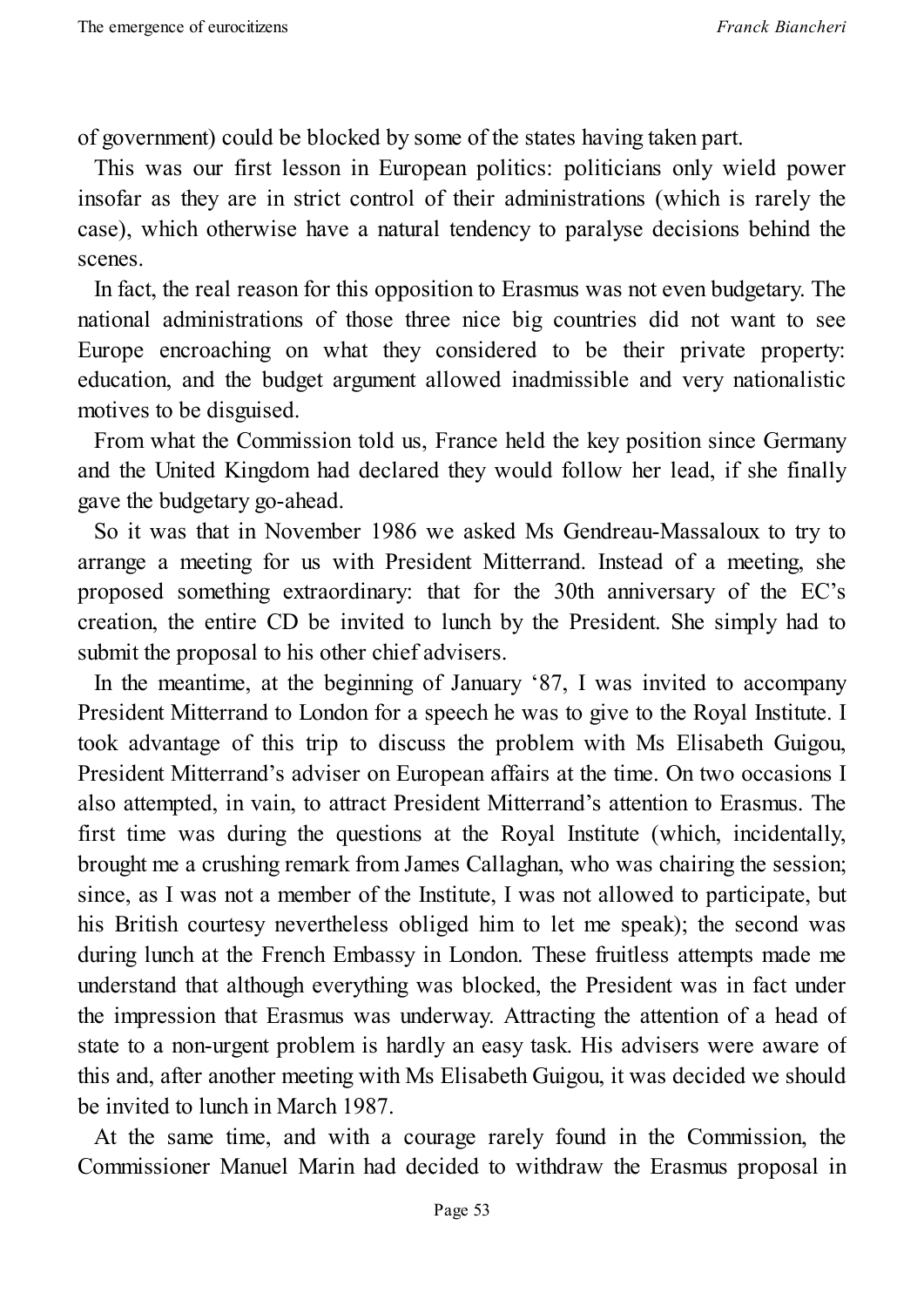view of the totally ridiculous offers of financing made by the Council. This situation thus increased pressure on the three states concerned.

# **The President, the European students and the EC programme**

On the morning of the great day, the entire CD (plus Gilio Fonck, President of AEGEE-Luxembourg, who had asked to be included in the list so that a Luxembourg national might take part in the lunch) met up in the Rue d' Amsterdam office for a complete briefing. Our one and only objective was to make President Mitterrand aware that Erasmus had not been adopted and might never be, so that he would intervene publicly to get things moving. Each of us worked on an argument and the team headed for the Elysée.

?Televisions, photographers, Republican Guards, ushers ..., the pomp of the Republic impressed us all. The lunch, which was to take place in two parts, started.

At first the President did not listen to us at all and used our remarks to give us lessons on the construction of Europe. He obviously thought we were there simply as young pro-Europeans invited to mark the 30th anniversary of the European Community.

There was nothing for us to do but to risk all if we wanted our cause to advance.

That is what I did near the middle of the meal when, seizing the opportunity of a lull in the conversation, I told President Mitterrand that he had not apparently understood what he had been told, that he thought Erasmus was going ahead when this was not in fact the case at all! A heavy silence fell.

And we all imagined ourselves being forcibly ejected from the Elysée.

Fortunately, the President then turned to Ms Guigou, who confirmed that Erasmus was well and truly blocked and risked remaining that way indefinitely if no significant political pressure was brought to bear. From that point on, the President's attitude toward us changed radically, and a real conversation was engaged in for the rest of the meal.

During a television interview the following day, President Mitterrand announced that as a result of lunching with young European students he had become a convinced militant for Erasmus and considered it unacceptable that the few million ECU for this programme could not be found when thousands of millions were being spent on agriculture. A few weeks later the Council of Ministers for Education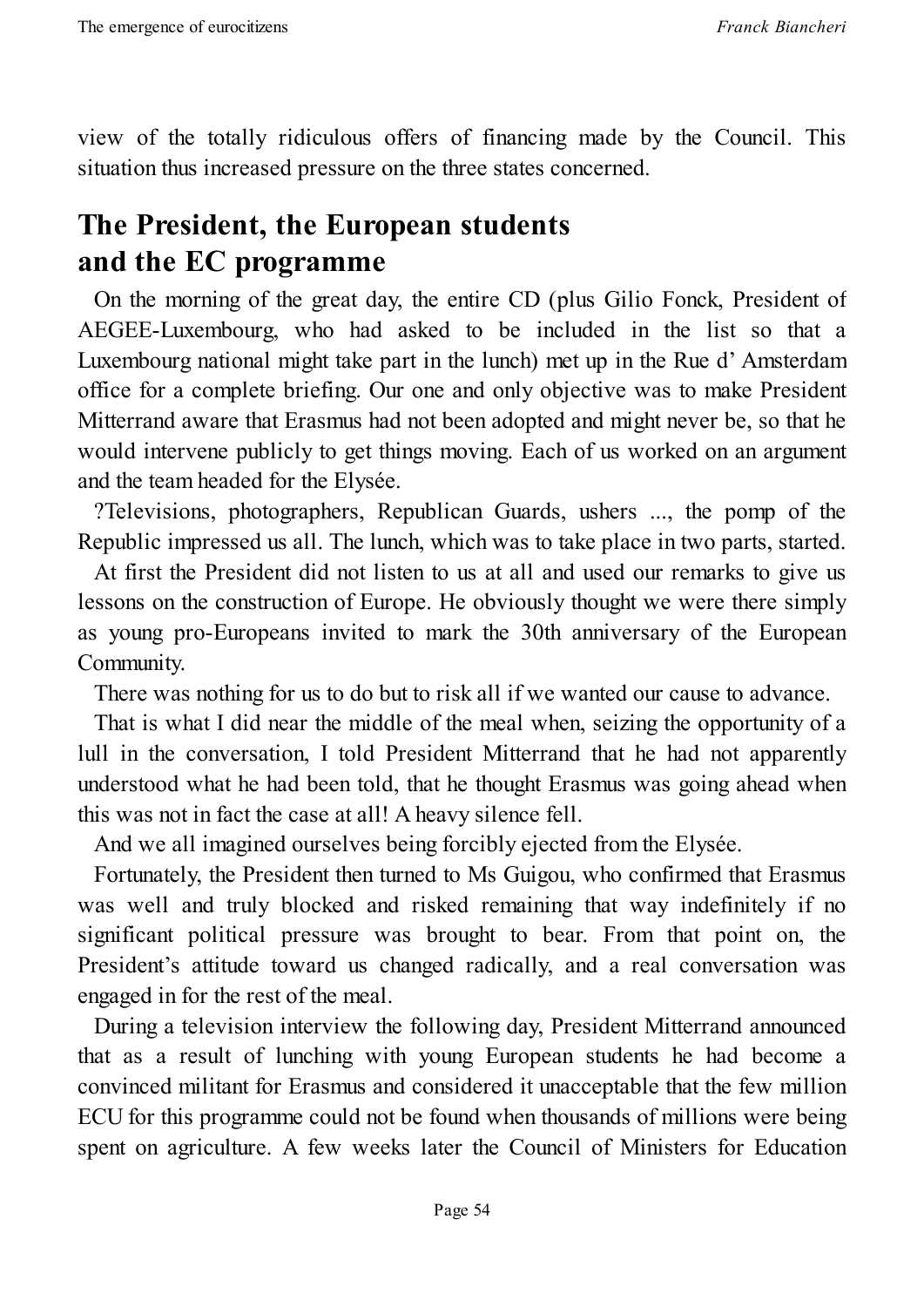adopted Erasmus!

The decisive role we had played in this affair had three direct and positive effects on AEGEE-EUROPE:

– our conviction that we had a useful role to play in the construction of Europe was strengthened and so, therefore, was everybody's motivation

– the Commission was very impressed by our capacity for action and increased its support

– the Presidency of the French Republic became an attentive and very positive partner in our actions.

Yet, before being able to observe these effects, as soon as we had left the Elysée lunch I took the entire CD to visit the striking French students and meet their coordination committee set up in the university of Villetaneuse (an all-concrete university in a poor suburb of Paris; this was a far cry from the gilt panelling of the Elysée and it was healthy to return to another, more common, reality). Since this strike was over general conditions in higher education, it involved problems common to several countries, and we had noted sympathy for the movement in Italy, Spain, Belgium and Germany. This was why we wished to get better acquainted with them and eventually help them to organise on a European level, but the Trotskyist-Leninist-Maoist-Socialist-I-don't-know-whatist arguments that their leaders dealt out to us convinced us that they were not the ones who were going to change the world. What was more, Europe to them was only a gadget, at the very best useful for strengthening the image of their action in France. By the expressions on the faces of the other CD members (especially the non-French), I saw that we had no reason to hang around.

The lunch with President Mitterrand, backed up by the enormous success of EGEE III, at which the Dutch Prime Minister, Ruud Lubbers, who also became an attentive supporter of AEGEE-EUROPE, spoke, was to increase AEGEE-EUROPEUROPE's capacity to attract and influence even more.

One of the most important things, to my mind, that took place during EGEE III was a remark made by Professor Brugmans, the founder of Bruges College and one of the EC's "historic fathers", who declared that he found AEGEE was the most interesting thing in the field of European associations that he had seen for thirty years. Coming from him this was an immense compliment full of meaning, promise and responsibility.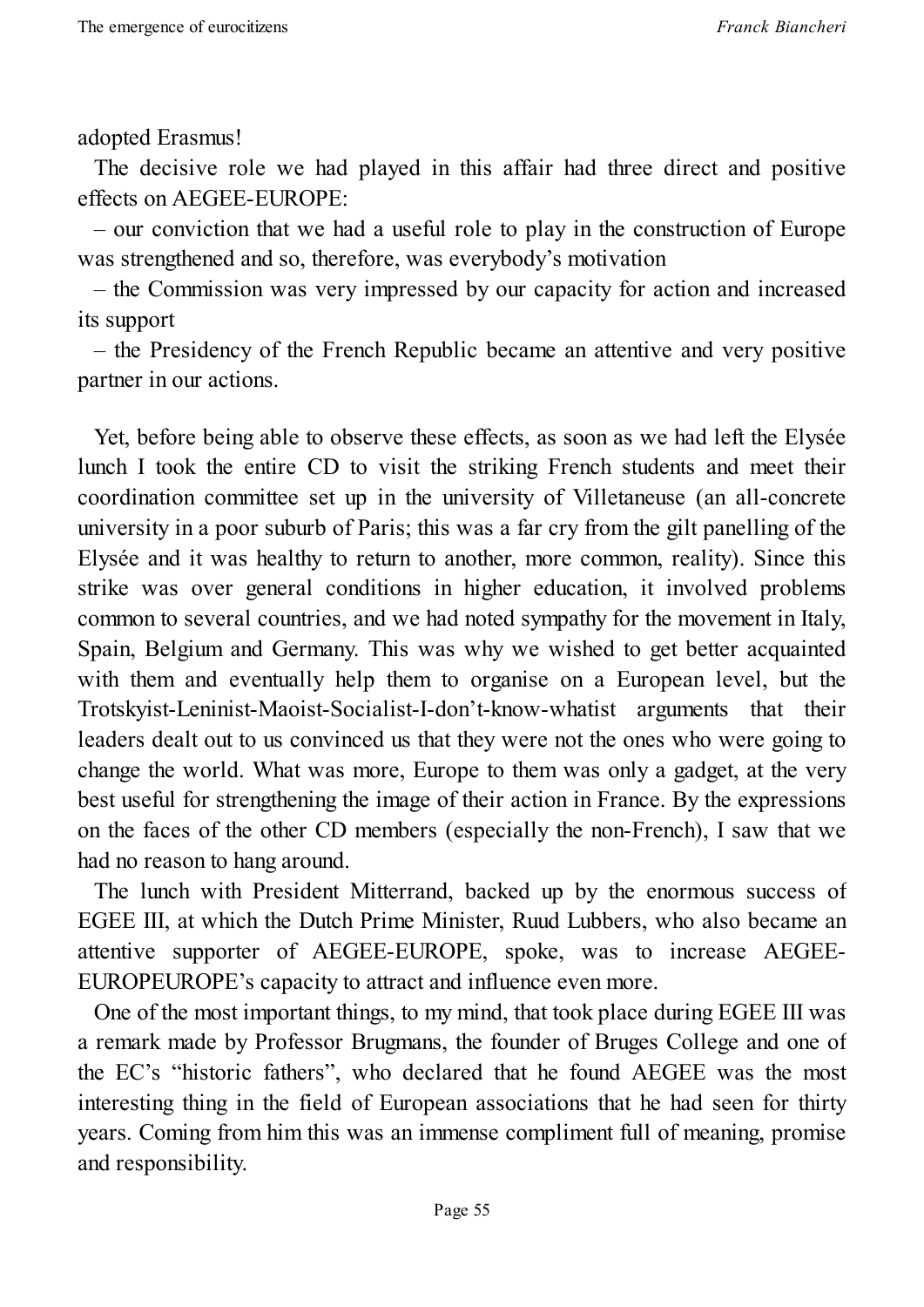EGEE III went off perfectly and the organisation was remarkable. The students of the Leiden branchantenna had put together a really impressive congress (these were the very terms used by prestigious speakers such as Viscount Davignon and the advisers to Prime Minister Lubbers). The extreme formality of the congress also marked a stage in AEGEE's functioning. In any case, it was the first time that I noticed a distance between the members (particularly the new ones) and the CD, a tendency that the formality of the congress helped to reveal. The question of the nature of this distance between new members and the CD was to appear implicitly in the violent struggles which were to take place over the following months and years.

Just like Europe, the success of an AEGEE congress can take on many different forms. Several weeks earlier, in Madrid, the first European Week had marked the entry of Spain and Portugal into the EC ... and hence into AEGEE (throughout these years the CD always held to a very specific idea of AEGEE's geographical expansion: the priority being that of intensifying and anchoring the network within the EC). Richard Lopez Aranda, Blanca De Toledo, Carmela Barcia and many others organised this event with magnificent enthusiasm. Throughout it the 200 students from all over the European Community discovered the warmth and vitality of young Spaniards, as well as their dynamism and their desire to be European. The organisation was sometimes a bit shaky, but this was compensated for by a unique atmosphere. Everybody left sick from exhaustion; in five days the 'flu brought by one member of AEGEE-Bonn had contaminated a score of European cities. That too is AEGEE!

The European Week in Madrid was also the opportunity for Bart Kruitwagen to give a large scale demonstration of the viability of his simultaneous translation system. Bart Kruitwagen, a law student at Nijmegen and additionally possessed of a gift for electronics, had proposed to the CD a homemade system of simultaneous translation, that could be transported from symposium to congress and was five times cheaper than systems on the market. It is thanks to him that we were able to increase the number of events (always bilingual French/English), supplemented by the language of the country, without spending a fortune. For him this was an enormous constraint, since he needed hours to set up the system which at first worked with wires. Yet, while his system still remained very cheap, he progressively improved the technology and perfected infra-red systems.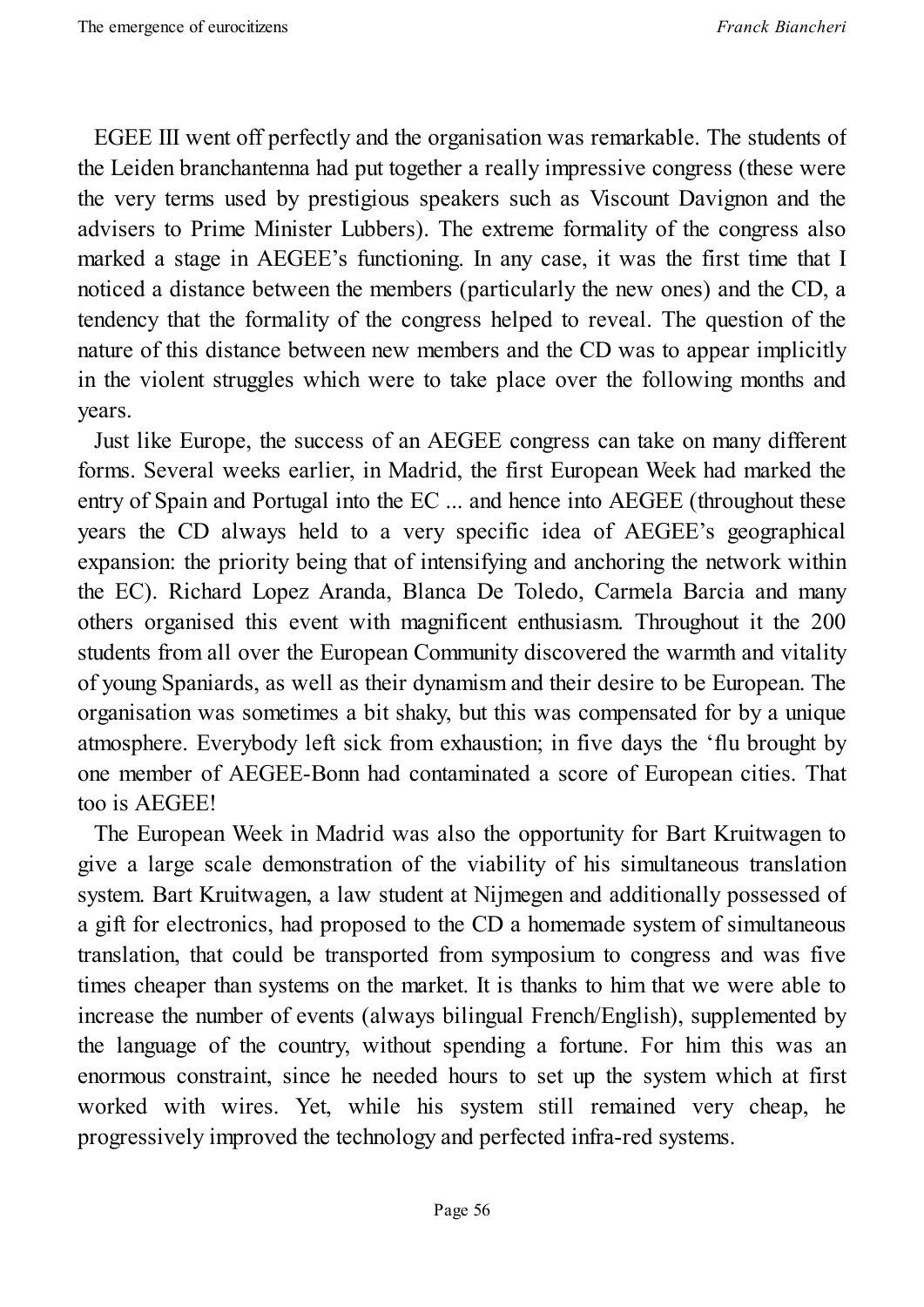# **A European paradox: The higher you rise, the harder you fall ... even on flat ground**

Yet, everything was not as rosy as it should have been in AEGEE-EUROPE at this time. All the CD's activity had been concentrated on preparing the preceding months' events, creating new branchantennaes and developing contacts with European and national institutions. Only we had forgotten something important: preparation for the Agora! No information had been sent out to delegates before the Agora, nor had the CD met to prepare the presentation of its report and its proposals (as at each Agora, I presented a new list allowing some people to be replaced while still conserving some members of the preceding CD).

The result, and I was the main person responsible, was that the CD made a disastrous presentation and proved itself incapable of answering coherently to a furious Agora that quite justifiably considered itself ill-informed and neglected. Two other problems appeared on top of this which increased tension between the Agora and the CD. The first came from the geography of the venue: the entire CD was on the platform of a hall in the form of an amphitheatre with the Agora on benches, and the delegates imprisoned behind their benches had the greatest trouble in obtaining the microphone in order to speak. The delegates therefore found themselves faced with a totally disorganised CD nevertheless occupying a very "dominating" position and able to speak all it wanted, while they themselves were stuck behind their school benches, almost unable to get at the microphone. You can imagine their feelings!

# **Discovering a word that does not exist in French**

#### **... but is so useful to democracy**

The second difficulty came from the fact that up until this Agora, I had always opposed the designation of a chairman. It was therefore I who took this part, thereby accumulating several roles with what were, in fact, disastrous results. Thus, the first day turned out to be, in terms of debate, more of a dialogue between a furious Agora and myself! Not very brilliant, I must admit.

The reason I had opposed the designation of a chairman was ridiculously simple. To my still very French mind (experiences such as this have "Europeanised" me in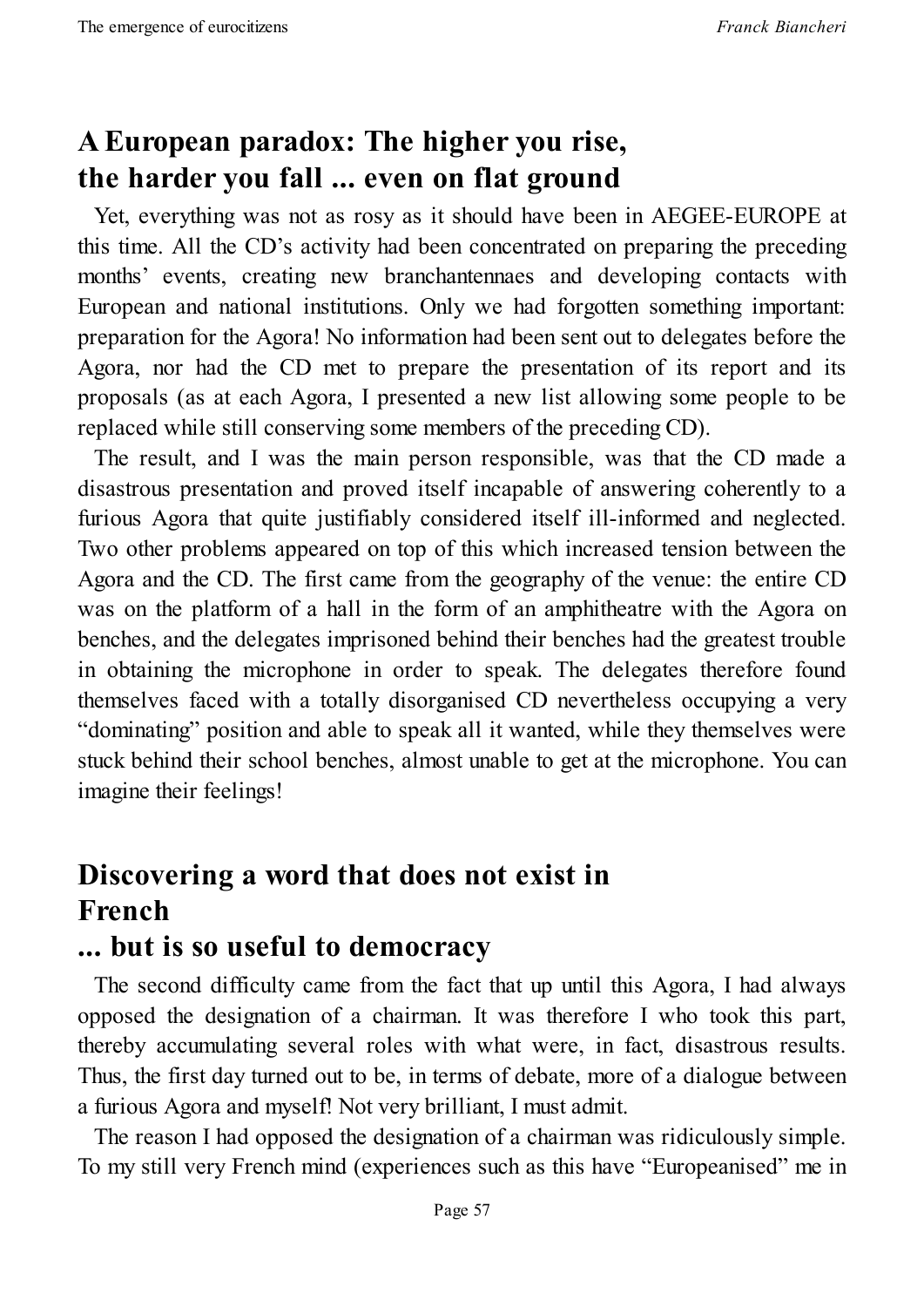the positive sense of opening up the mind and not of losing identity), a chairman was a president (in French there is no distinction between chairman and president as there is in English; furthermore the French word "president" signifies a person holding decision-making power; it in no way combines the notion of arbitrator). It therefore did not seem conceivable to me to have two presidents. Andrew, Rikstus, Johannes and a few others had indeed attempted to explain all that to me, but I persisted in finding this function very strange; if this "chairman" had no power, what use could he have as president of the Agora, and if he had any, it seemed to me a serious error.

The chaos of the EGEE III Agora served to make clear to me this point about chairmanship and the absolute necessity of this post in balancing out and arbitrating debate. The CD's incoherent disarray in the face of a furious Agora (led by a particularly vindictive Marc Dietrich) furthermore convinced me it was time to redefine the team's cohesion. A meeting that can only be described as stormy took place in a neighbouring bar (the rest of the Agora, who were having a drink in the bar opposite, could observe a particularly agitated CD), where a dual strategy was worked out: increase efforts to get to know the branchantennaes and improve Agora preparation by a day-long meeting just beforehand (as well, of course, as the election of a chairperson, and the decision that henceforth the CD would be placed in the midst of the delegates and never again on a platform!).

All this may seem somewhat secondary to those who do not understand the importance of psychological factors within an assembly, ,but these factors are, however, crucial, and their effect is greatly increased in a European assembly where emotional factors find very favourable ground in the simultaneous presence of several cultures.

And if, on the contrary, this seems obvious to those who are used to this type of assembly, I would ask them to take into consideration the fact that at 20 to 25 years old we were, little by little, discovering the complexities and rules of a game we were building up through our own successes and errors.

### **Having only just arrived, we must already think of leaving**

It was also just after this Agora that I made the decision to announce my departure from AEGEE-EUROPE at the EGEE IV congress (that is, in April '88); it did in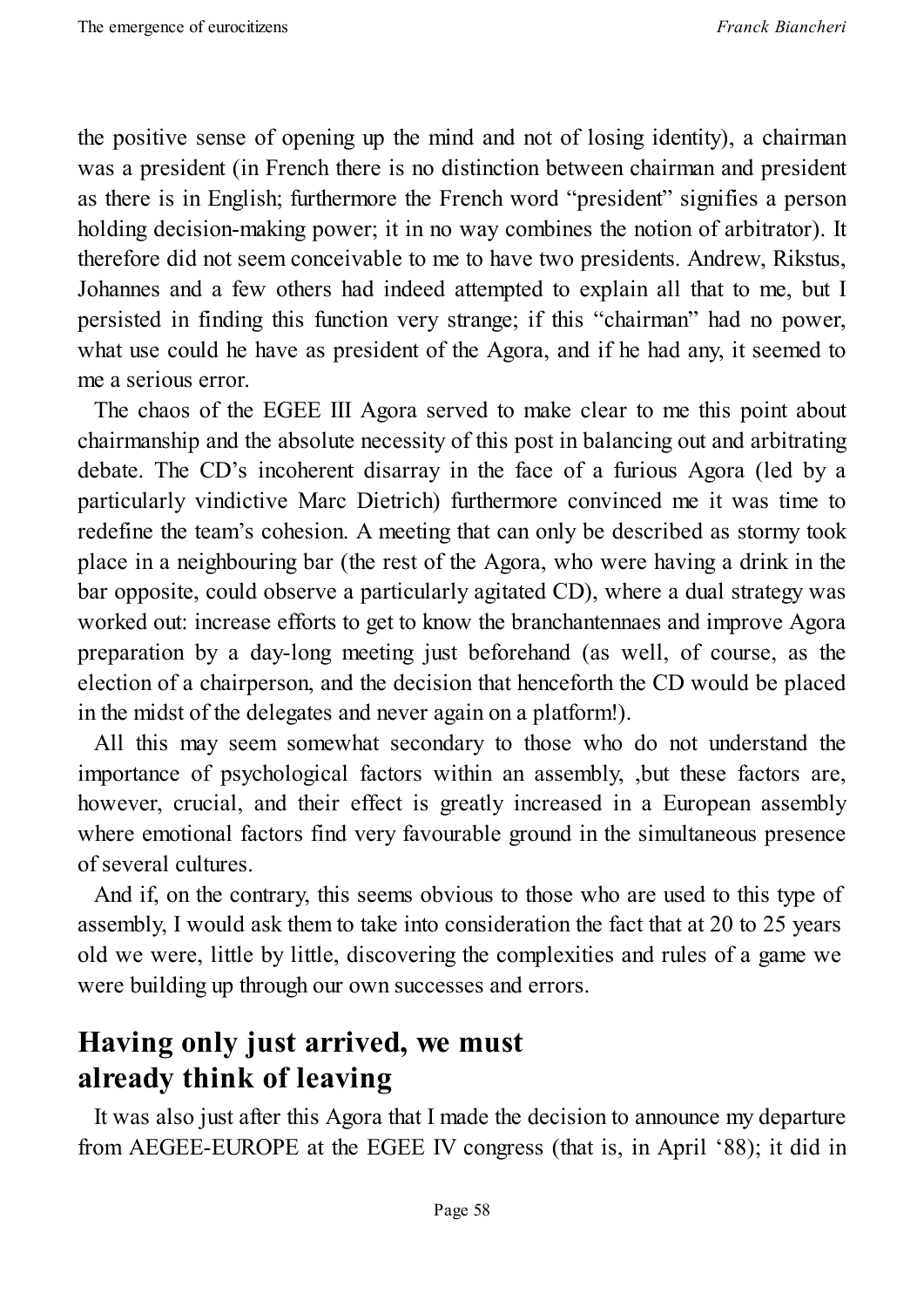fact seem important to me to announce my departure in advance, so that my succession might be organised. As I had been telling all those who wished to listen (and the deaf were numerous) right from EGEE's beginnings, I wanted to launch, for the 1989 European elections, a movement capable of presenting lists in several European countries at once; one year would not be too long to prepare such a project. I did in fact consider that a student movement could only constitute one stage, even more so in the case of a European student movement working to promote European citizenship. Is it not votes and elections which make a citizen? Much more so than participation in symposia!

This announcement caused new tensions to appear within the CD between certain people who might perhaps have wished to present lists after my departure. This is why I proposed that all members leave the CD in two parts (a first half from October '87 onwards and the remainder in April '88), to allow an entirely new CD to appear in April '88. Both these halves also represented the only chance for creating lists for the European elections, and their remaining in AEGEE therefore had two disadvantages:

– AEGEE ran the risk of seeing the CD split up and lose efficiency as of mid-'87, with the network already subject to strong centrifugal tensions.

– IDE ran the risk of never getting off the ground, if the only people capable of developing it in the short term could not be brought together.

In hindsight, I wonder sometimes how the movement would have evolved without this departure of all CD members. I honestly believe that the CD would have been paralysed from mid-'87 onwards for obvious reasons of competition. Let AEGEE specialists judge! My parents, who had had the intelligence and generosity to support me throughout these three years (during which I was supposed to be preparing for the **ENA!**), which they considered as a period of training, had also made it clear that by 1989 it was all finished! Time was running out.

As a result of the Leiden Agora we decided that the next Agora would take place in Seville in Octo[ber](http://www.ena.fr/index.php?/en) 1987 ... and that it would be perfect!

The main actors in the previous CD remained at their posts, but tremendous tensions of various origins were to render our task well-nigh impossible, and the following months threatened to see AEGEE-EUROPE explode into thousands of pieces.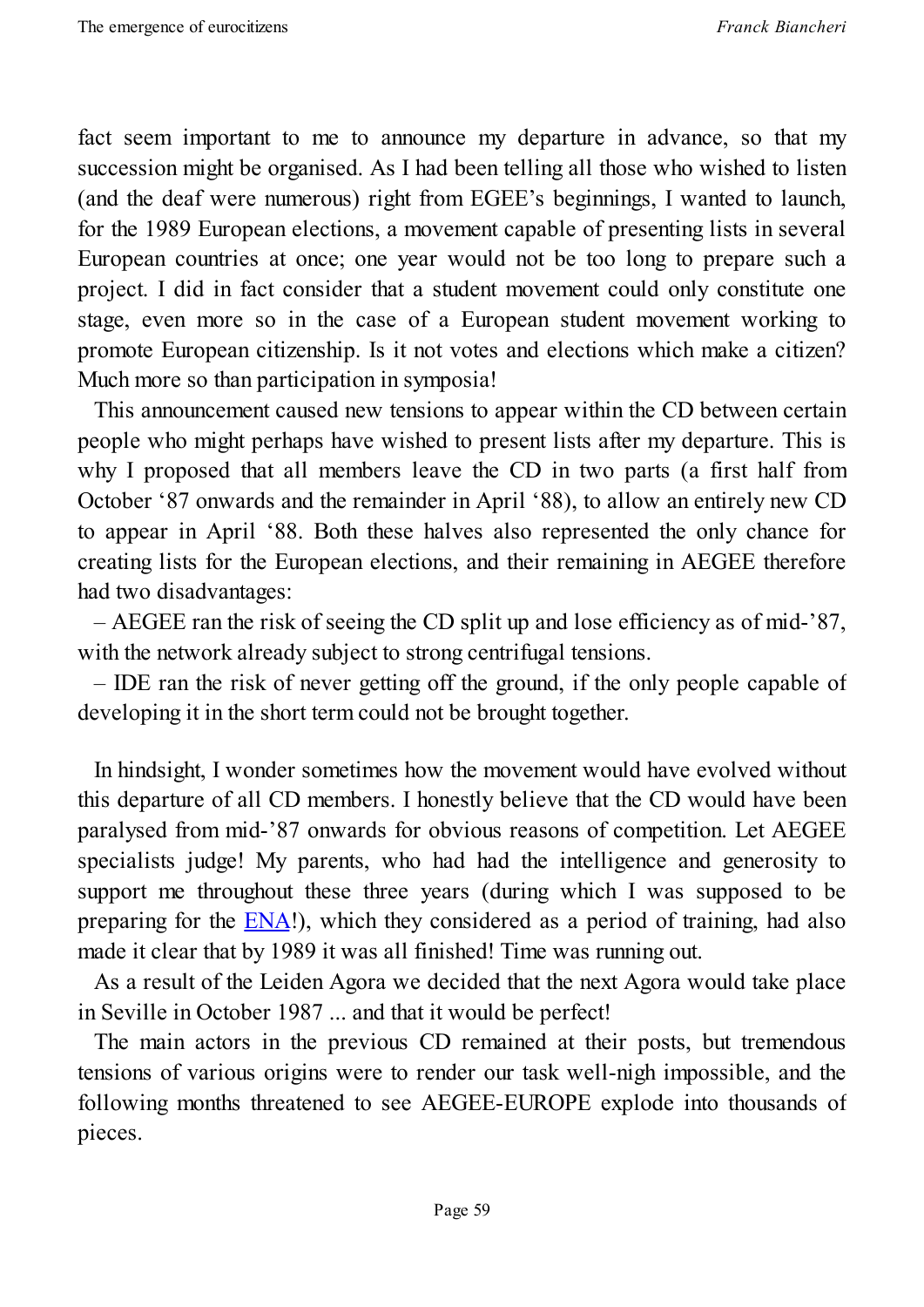# **AEGEE in a power upheaval (May '87 - November '87)**

## **The arrival of the "arrivistes"**

The announcement of my departure plunged AEGEE-EUROPE straight into a power upheaval which took various shapes and involved extremely diverse factors, but what power was it about?

First there was that which was now enjoyed by the [movem](http://www.aegee.org/)ent itself. An increasing number of people, both inside and outside the network, were realising what an enormous capacity for influence AEGEE-EUROPE enjoyed. Consequently, the idea of sitting on the CD was tempting more and more people who saw it less as an office or a responsibility, and more as a prestigious mention in a CV and a means of developing numerous contacts likely to prove extremely useful in the future; in short, a good way of lunching with heads of state or meeting government leaders (as we had just done once again with the Dassonville couple when we met the Belgian Prime Minister, Wilfried Martens, to present AEGEE and its development during 1987 to him; the impact of these extraordinary facts on the minds of ambitious students should not be underestimated.

Unfortunately for them, all of these "arrivistes" came up against a simple but efficient obstacle: the list system of electing the CD. In association with the constructive suspicion vote, the list system imposed two conditions:

– the ability to form a team of twenty full members plus ten substitutes of at least seven nationalities; the "team" notion required people capable of agreeing on a common vision of AEGEE and its objectives plus member complementarity

– the ability to win more than 50% of delegate votes at the Agora; which means, more specifically, being sufficiently representative of the network's geographical (large and small branchantennaes, central and peripheral ones etc.) and sectoral (engineering, arts, management ...) diversity for a majority of members to recognise their own interests.

Combining these two conditions was the best guarantee of the network's efficiency since it ensured that the CD, the association's executive power, was indeed a coherent team that had integrated its European diversity, an essential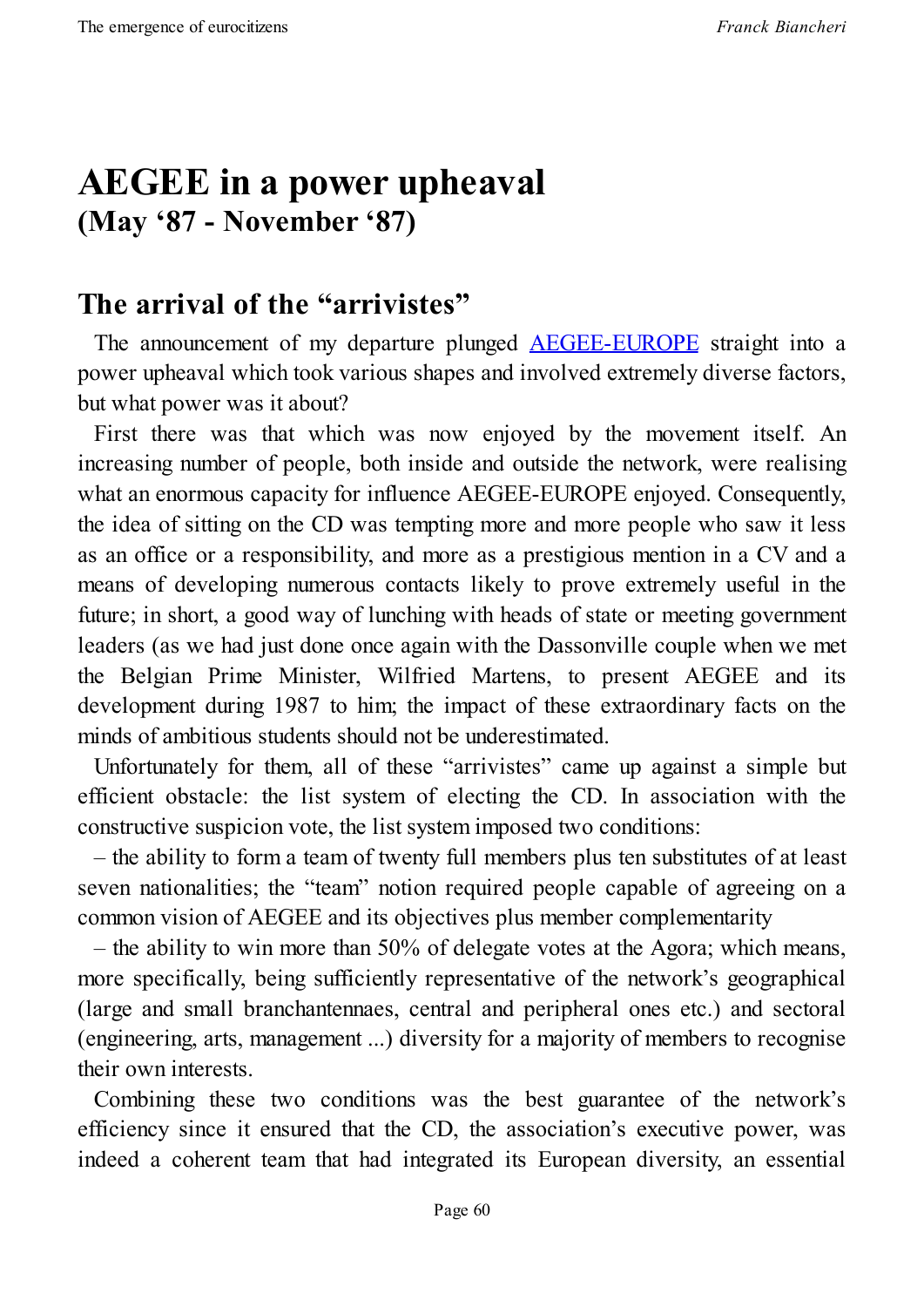condition for maintaining unity of, and respect for, the network's diversity. On the other hand, for anybody with no other aim than their own personal interest or an interest foreign to that of AEGEE-EUROPE, this method of election represented a "barrier" to overcome.

Since students often lend to the notion of democracy a very utopian idealism (as opposed to the utopian pragmatism which we used to define AEGEE-EUROPE's spirit), a large number of members and delegates were sensitive to the following argument: "Democracy is being able to choose the CD members one by one; election by list is dictatorship, for it is too difficult to form alternative lists that require finding twenty full members plus ten substitutes". Few people wondered why it was impossible for them but not for me, and their most spontaneous reaction was to say: "Very true; choosing the CD members one by one would be more democratic, it is in fact the ideal system". Throughout six Agorae, with the help of both the outgoing and candidate CDs, I had to explain and re-explain that the list system guaranteed the second condition for exercising democracy. If the possibility of choosing is the first, the second concerns the responsibility of those elected; and only a team elected as such can be held entirely responsible for its acts. As it is the Agora's function to evaluate whether the network is functioning well or badly, it can then easily decide whether the CD is doing good work or not, and so renew or reject it.

In the case of one-by-one elections, each individual, and therefore nobody, is responsible; each individual can invoke lack of support from the others and no one has any fundamental reason to agree with anyone else on AEGEE aims and means. From that point on the Agora loses its power of orientating AEGEE-EUROPE development, for a legislative body that is served by a weak executive power is reduced to endlessly discussing all sorts of problems or making symbolic decisions that no-one can implement. As always in politics, the shortest road is the most misleading, and theory comes up against human nature.

Each time a majority of delegates confirmed the vote by list, and at each following Agora novice delegates, encouraged by the few arrivistes who wished to make a career through AEGEE-EUROPE, demanded another vote on the subject. Exhausting ... and very tedious!

### **Localism and tourism, the plagues of AEGEE**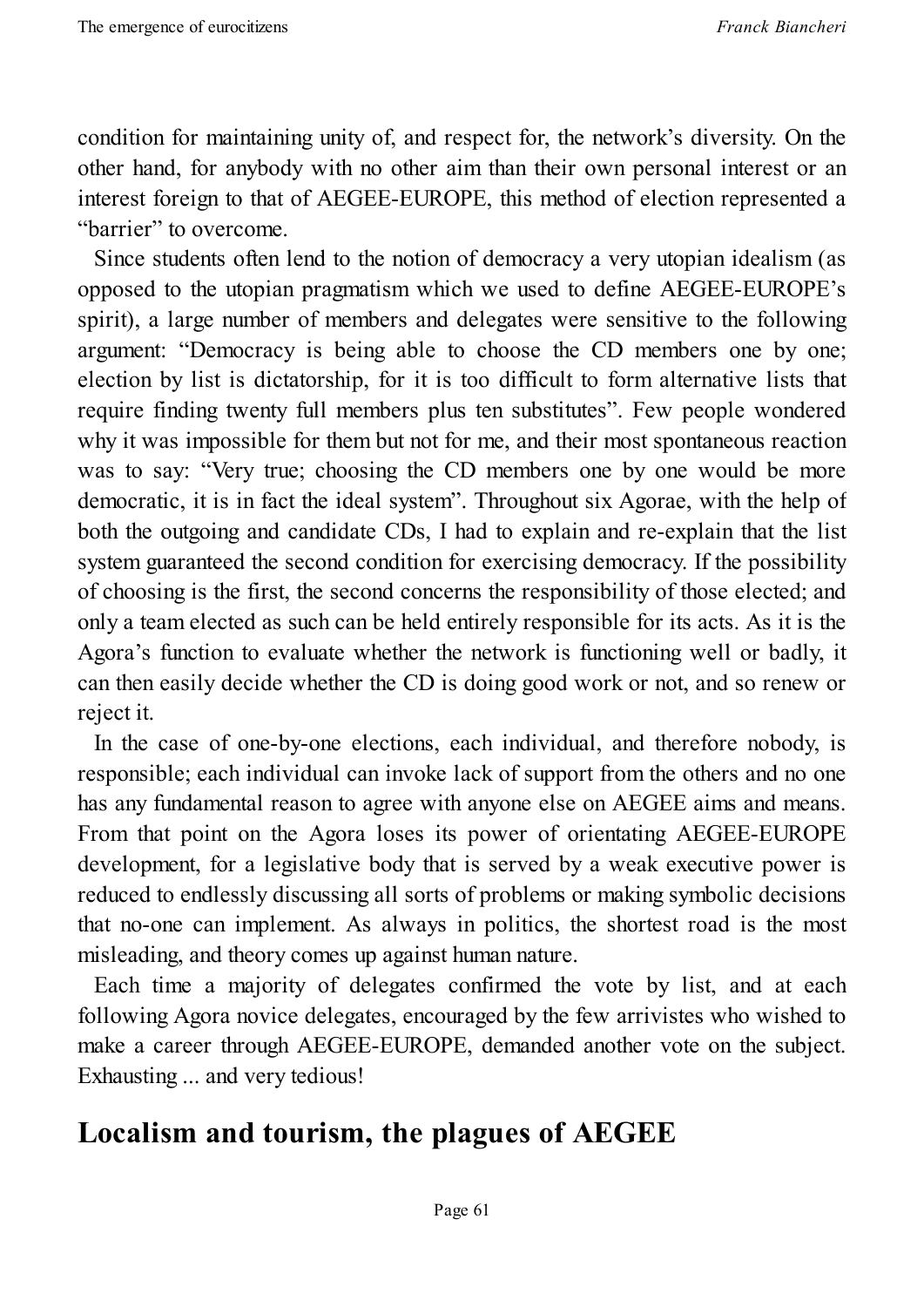In parallel with this evolution (the arrival of the arrivistes) could be seen the increasing strength of two trends already well established: localism and tourism.

Although present from the beginnings of AEGEE, localism and tourism are not problems in themselves. They are unavoidable realities for a European student movement such as AEGEE-EUROPE, and are partially, in fact, powerful motivators.

It is in fact thanks to localism that no national vote ever took place during an Agora over the whole of this period. Out of hundreds of motions and proposals, not once did the branchantenna delegates of one country think of voting together. This was thanks to AEGEE-EUROPE's local base and its lack of a national level; the interests of Strasbourg or Toulouse will always be different from those of Paris, Barcelona or Madrid, Munich's interests different from Hamburg's, Nijmegen's from Amsterdam's, etc. It was also thanks to this structure, with no national levels and associated with a strong European level, that all national political parties that tried to infiltrate AEGEE during these three years failed (and there were as many of them in France as in Germany). And lastly, it was the local level that made possible that proximity to people, and consequently AEGEE's dynamism, during those years.

As for tourism, the comments are similar. It was thanks to their "festive" or even "touristic" side that AEGEE-EUROPE's congresses and symposia were well attended. From EGEE I onward we had decided to target the "average European student", only moderately interested in Europe, but definitely attracted to Paris in April; it was then up to us to make them want to get more involved in the future. Festivities and tourism were therefore means of attracting a maximum of students and are among the factors in AEGEE's incredible rise to power, which meant that, as of '88, the movement had over 8000 members in twelve countries (a realistic estimation).

Yet, as of mid-'87, a problem emerged and developed which came from the fact that these two linked forces were getting carried away and mutually reinforcing each other to the detriment of the network's efficiency. The increasing number of tourists began to weigh the network down, since the system for joining had not been conceived for such a mass of people. At no point in 1985 had we imagined such success. Everybody who paid their subscription became a member with the right to vote in their branchantenna's Agora (even if they had only joined the previous day), and each branchantenna elected three delegates to the Agora, with a voting power determined by the number of members in the branchantenna.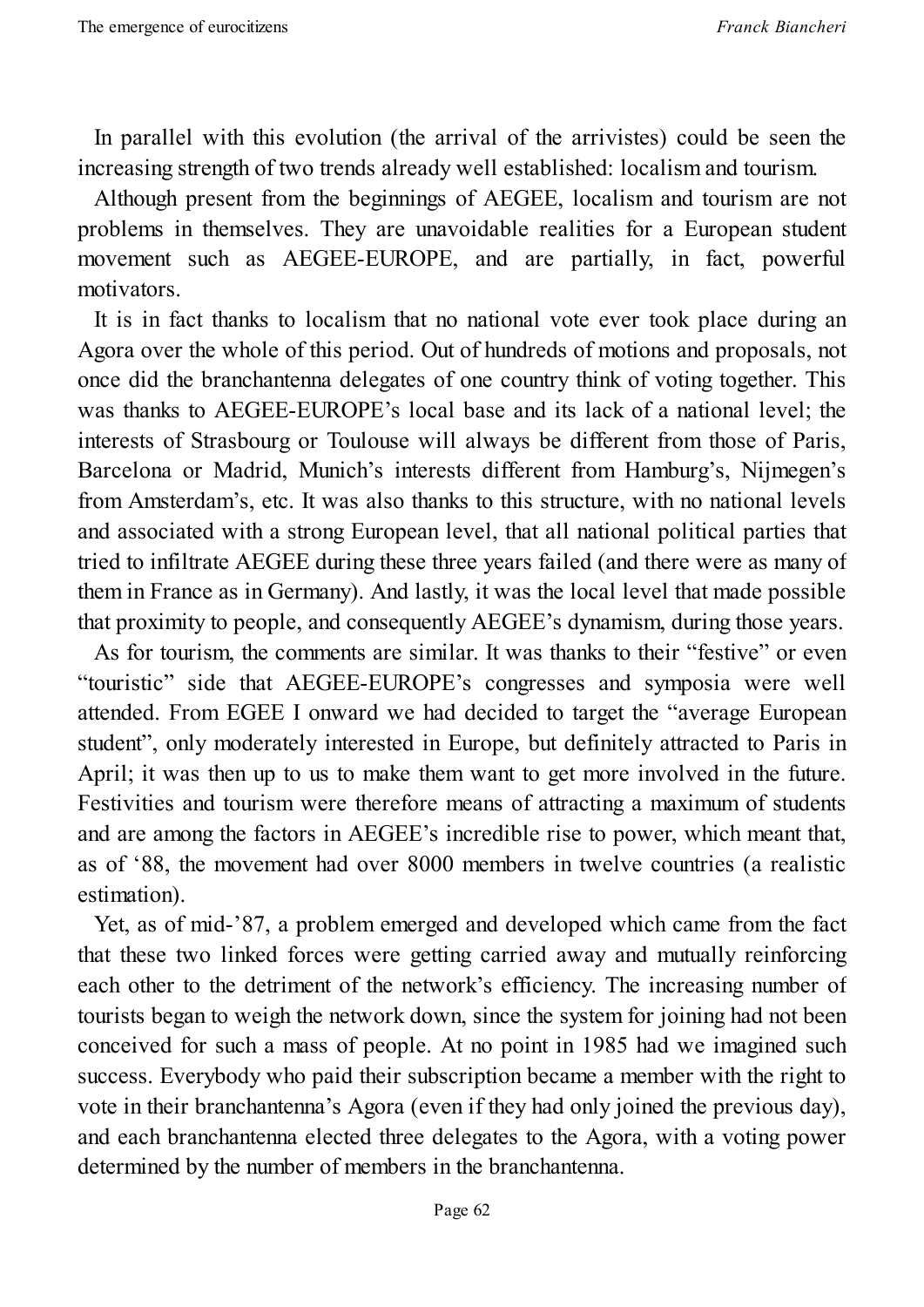This caused obvious problems. First of all, it might serve the interests of some local branchantenna leaders to have a large number of "tourists" join so as to increase the voting weight of their branchantennaes; even more so since tourists are not difficult members and may be perfectly happy with barely "democratised" branchantennaes.

A second problem came from the fact that some of these ''tourists", always ready to travel, often agreed to be delegates to the Agora, exacerbated by the fact that most branchantennaes could not pay delegates' travel costs. Ill-informed, unmotivated and therefore ready to vote emotionally without worrying about the consequences, such delegates were in fact extremely dangerous elements to AEGEE's development.

Lastly, in consisting only of delegates from local branchantennaes, the Agora would swing from European level to local level. This phenomenon was increased by the "tourist delegates" who were only familiar with one aspect of AEGEE, their local branchantenna. To defend their "back yard", branchantenna delegates were always ready to oppose any new constraint appearing to come from the CD, or European level. Furthermore, it was in 1987 that a clear distinction was seen to appear between AEGEE and AEGEE-EUROPE. Here could be seen the beginnings of a drift during which the branchantennaes would gradually convince themselves it was the local level that had created and developed AEGEE, and that the European level was therefore only a by-product of that! A fine theory, apparently logical, if only it had not contradicted the reality of AEGEE-EUROPE's development: AEGEE is the creation of a small group of people brought together on a European level who gave the branchantennaes the desire, legitimacy and means to exist. Later, the development of the branchantennaes led us to balance the powers so as to respect the double principle of unity/diversity (which is at the foundation of AEGEE and of the construction of Europe as we know it) to which we have added that of efficiency.

In fact, to suppress the monopoly of branchantennaes over delegates, we should have modified the balance of the Agora by starting to make a place for the European working groups (thematic transversal structures) which did in fact start appearing in '87. Each group, such as the Defence Group (launched in Paris as of 1986 with Elisabeth Levy and Cecile Pierre and which organised several symposia in Paris, Amsterdam ..., bringing together great European defence experts), or the East-West Group which reflected on relations with Eastern Europe (and, because of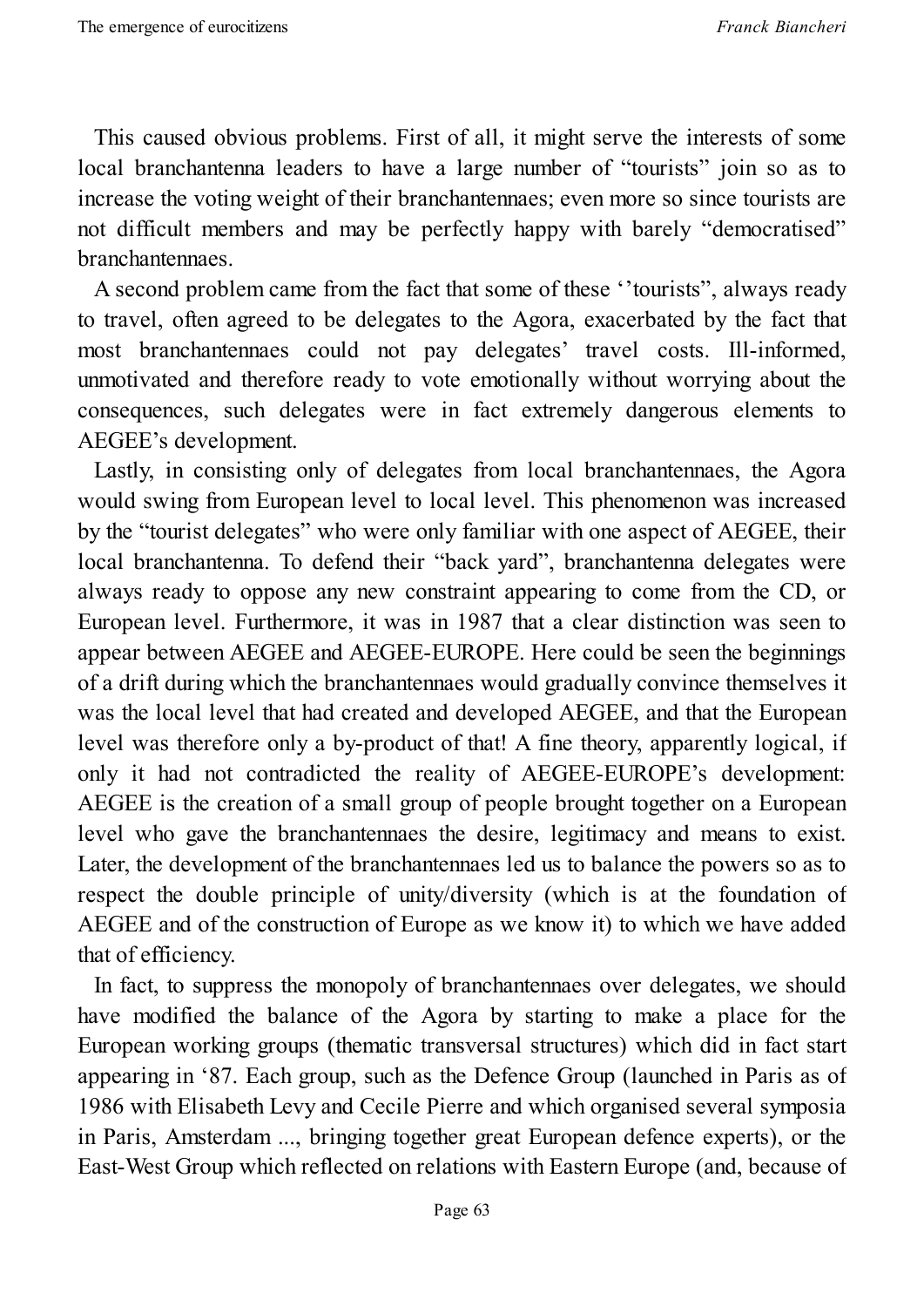this, was a problematic structure in '87-'88) or AEGEE-Stages, should have been allowed the benefit of delegates to the Agora in the same way as the branchantennaes. This also would have helped them to structure and stabilise themselves.

Today this solution seems to me to be the only way we might have lifted the Agora out of its localist drift, ,but I only understood the nature of the factors responsible in the course of the following years while organising PROMETHEUS-EUROPE and considering ways of avoiding the problems that AEGEE had encountered.

#### **Ill-intentioned infiltration**

Along with these internal problems, difficult to overcome for inexperienced young people, we found ourselves confronted with two other threats, this time from the outside.

The first of these threats came from the fact that some European political parties, having infiltrated AEGEE-EUROPE and having tried, unsuccessfully, to take control of it, were now attempting to destabilise the whole movement. In the course of the second half of '87, we were to have the opportunity of making the Agora see that one of the principal organisers of a vast campaign of rumours and movement destabilisation, Stefan Thiwissen, was also an activist in the German Green Party!

And there were others, but about whom we were never able to collect enough proof, whether in France, Spain (with the Opus Dei) or Italy (with the Socialist Party).

Membership of AEGEE and representation at its Agora was so totally accessible to everyone and anyone that this made it a structure practically impossible to protect from ill-intentioned interference from the outside.

The movement's voluntary character meant that anyone with time and money to travel could rapidly impose himself or herself as "someone to be reckoned with".

Yet, fortunately, these attempts were rapidly countered, since AEGEE's lack of national levels made any infiltration work very complex, and indeed as early as that time, there were already few students who preferred a national party to a movement such as AEGEE. On two occasions, in fact, students "sent" by their party to infiltrate AEGEE did an "about turn" and used their contacts to help us increase our patronage and subsidies.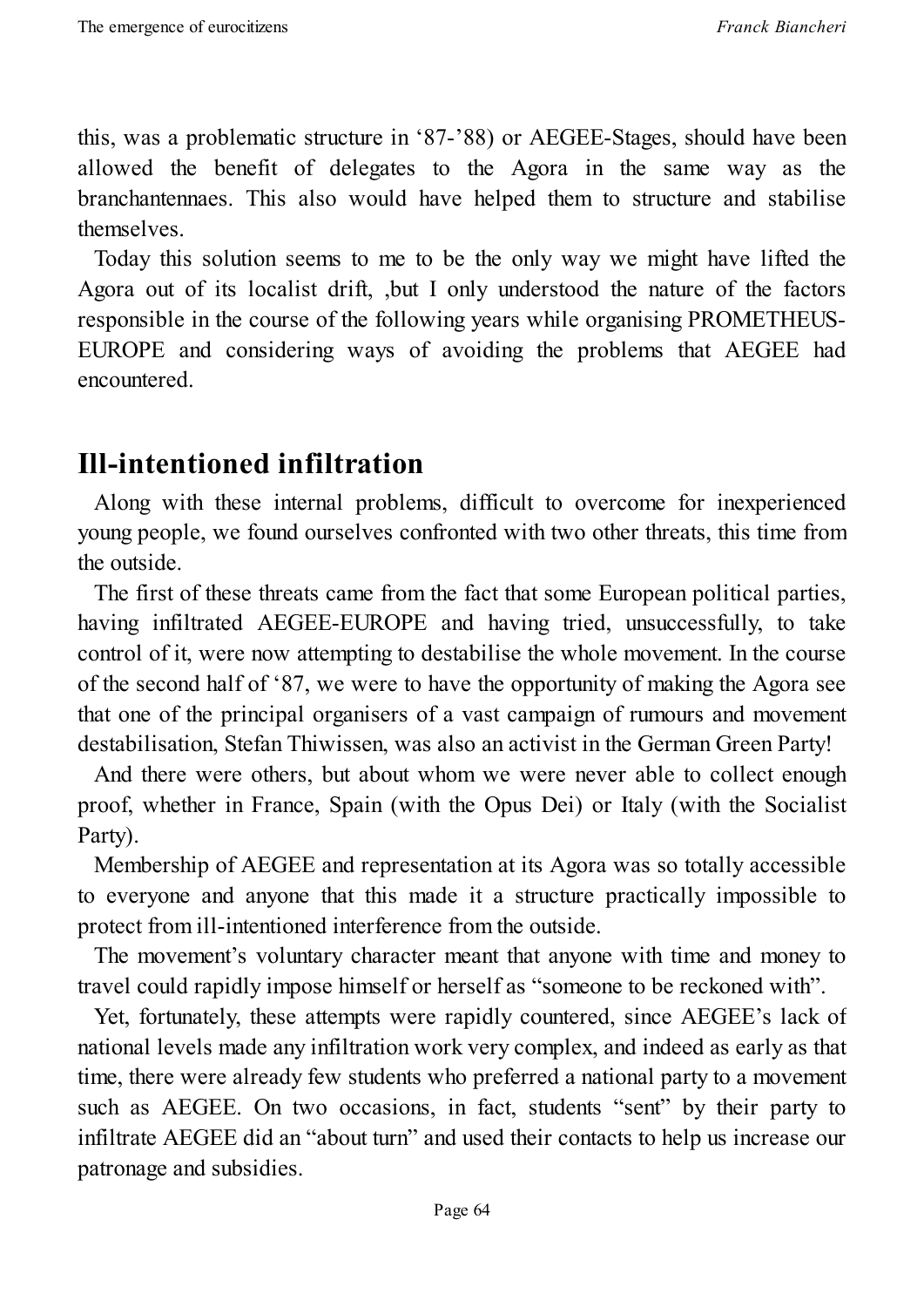On the other hand, the Soviet affair created a real problem for us, since in the course of '87 a "demand" did indeed begin to develop to extend AEGEE into Eastern Europe and the USSR.

In our eyes Eastern Europe did indeed form part of Europe (it was even one of the explanations I gave from 1986 onward for the incredible development we had experienced in Germany at a time when everyone maintained that young Germans were not interested in East Germany, not even young West Germans) and I remember having long discussions on the subject with Johannes Heister, in particular in Bonn on the day we met with President von Weizsäcker's advisers.

Yet, this political affirmation was clearly limited in operational terms. As of Heidelberg, the Agora had given its response: no branchantennaes would be created in Eastern Europe until our branchantennaes could function normally there. Otherwise, it meant precipitating the students in those countries into serious problems about which we would be unable to do anything (and if they did not have problems, they would not be true AEGEE branchantennaes, but Young Communist off-shoots!).

The "demand" to create branchantennaes in Eastern Europe became, however, the leitmotiv of several people in AEGEE, with some members sincerely believing that it was AEGEE's duty to make this symbolic gesture. Others saw it as a way that would set AEGEE off down a path to great difficulties or to a Pan-European vocation:

– the first problem came from the fact that, because of East-West tension, such an approach would have lost us all the stock of confidence we had won from EC institutions and political leaders; in their eyes we would immediately have become suspected of being manipulated by the Soviets.

– the second problem came from the fact that our vocation of supporting EC integration would have been diluted into a vast pro-European feeling of brotherhood between peoples, after the fashion of Gorbachev's common 'European house' (What is more, several of those who defended extension into Eastern Europe claimed to be partisans of this 'European house' concept).

For those who might doubt the deliberate intentions of the Communist Bloc services at that time, let me remind them of some useful facts:

– After the failure of the pacifist movements concerned with Euro missiles, the services of the Eastern Bloc countries were once again looking for movements capable of promoting their ideas. Officials from the intelligence services of two EC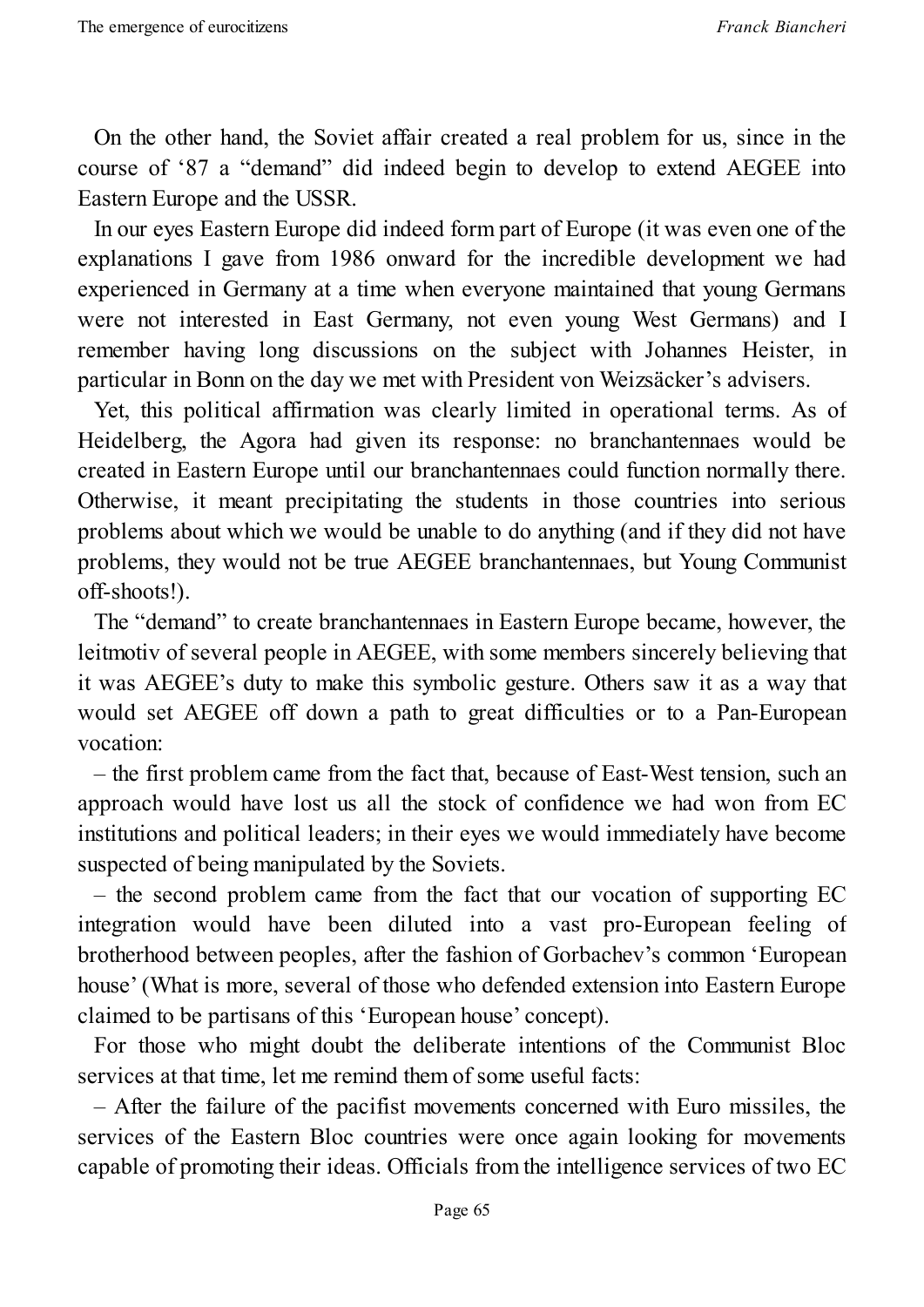countries told me that, as for any movement of even very limited importance, they had people available informing them of our intentions and function, and that it was obvious to them the Eastern Block services were doing the same thing. As a movement bringing together thousands of students from the principal universities and schools of the EC, meeting with heads of state and ministers, organising dozens of symposia and congresses and appearing regularly as the subject of press articles in major European newspapers, it was more than likely that a lot of people would indeed be interested!

– Around mid-'87 we had, as if by chance, started to receive various documents and newspapers in English and French from Moscow, sent by the Soviet government and describing Russian proposals for Europe, disarmament, etc.

– As of 1986 we had been obliged to react when we realised that representatives of Soviet embassies were attending our symposia and then inviting some of our representatives to lunch or dinner (this was most particularly the case in Brussels, where the phenomenon developed so dramatically over several months that we were obliged to break off relations with certain people).

– Finally, but I shall talk about this in more detail later, it was not by chance that Guennadi Guerassimov, Mikhail Gorbachev's spokesman, came to take part in the AEGEE-Leiden symposium in March 1988 (a small branchantenna symposium for which Leiden had simply requested a Soviet representative) and asked to be shown around Amsterdam for an entire day by three AEGEE-EUROPE representatives (as it happens Rikstus Oosterhuis, Gideon du Marchie Sarvaas and myself).

All that, and a few other details, fully clarified the situation in which we found ourselves; a delicate one since it was impossible to explain it to the Agora, who would have thought we were mad (each branchantenna only saw its little bit of AEGEE-EUROPE and could not imagine the importance of the movement as a whole and the interest it could create), and which would have allowed our opponents to accuse us of paranoia with the greatest ease. We therefore had to fight the danger without ever naming it; excellent training for politics, but exhausting!

Through our contacts I had, all the same, requested the German and French authorities to inform us if they caught wind of more dangerous operations.

#### **PROMETHEUS, a disturbing nature**

The second element that was to provoke a shock in AEGEE-EUROPE over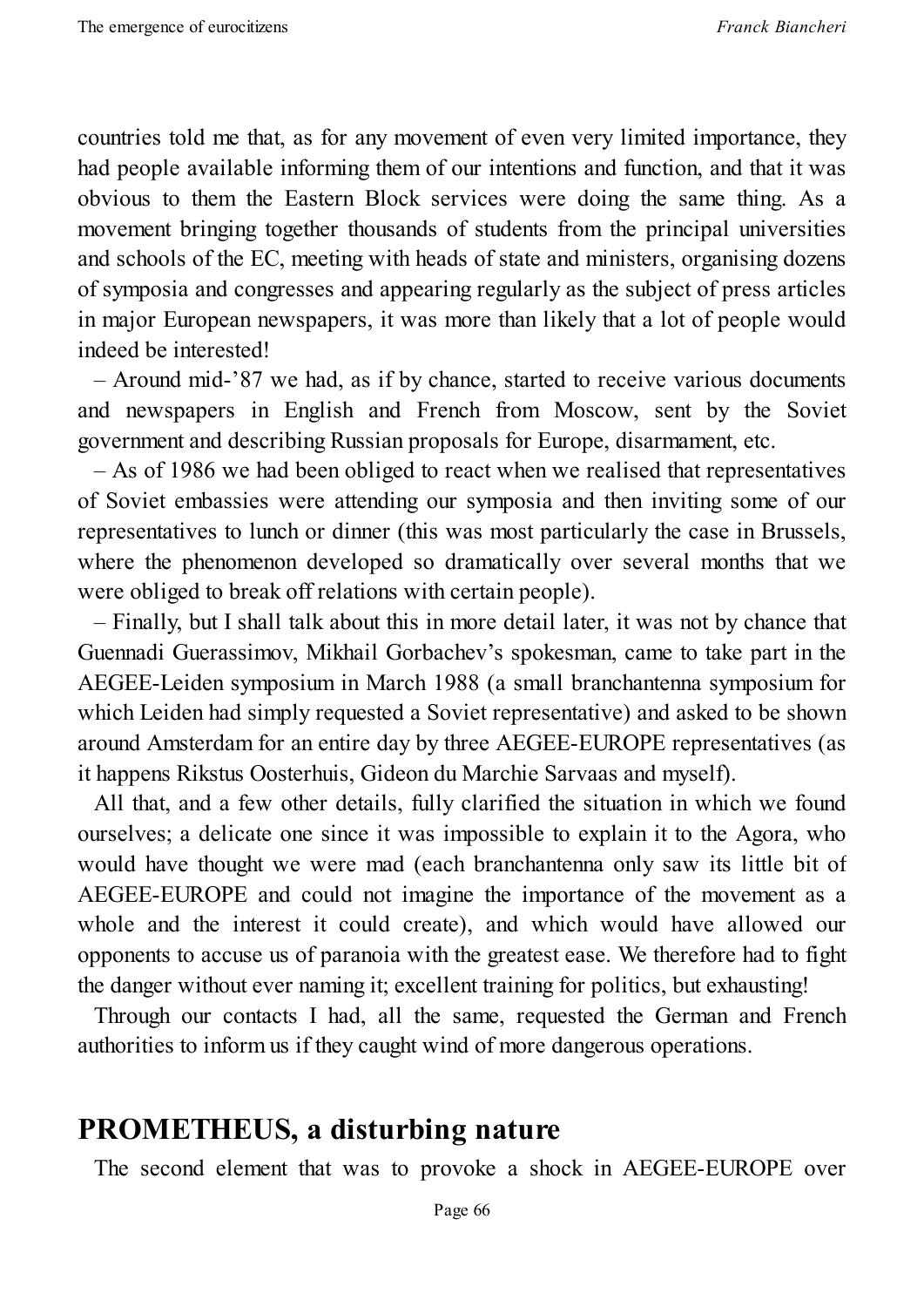several months (or even years) was the launch of PROMETHEUS in June '87. We had held a meeting near Paris of the majority of the members of the previous CD to discuss what was to come after AEGEE, and in particular the launch in several member states of lists for the 1989 European elections emphasising the notions of European citizenship, the democratic deficit, language training .... Since the EC is a political entity, there was no question of being able to really change things without entering the arena! At the same time, we wished to define the conditions which would turn AEGEE, for us, into a "youth movement", meaning, something you do in your twenties but leave behind when you leave university. Several of us had completed our studies: numerous AEGEE members from '85-'86 were starting to ask us the question: "And after AEGEE, what do we do? Go back home, and that's it?"

We had organised this meeting in the context of a new association, PROMETHEUS-Europe, since we definitely did not wish to change either the partisan nature of AEGEE-EUROPE or its purely student aspect.

Over the summer, Philippe Portalier (who had just reorganised and developed in a masterful way the Paris branchantenna, which henceforth had over 300 members) had been given the task of mailing the report of the meeting to all participants, and to some people who had not been able to attend. We intended to present our conclusions to the October Agora so as to keep AEGEE-EUROPE informed with all transparency.

But a little grain of sand was to transform this presentation into a bomb. Philippe Portalier had the extraordinarily funny idea of stamping the entire mailing "SECRET" (without my knowledge), and some good souls, with Gilio Fonck from Luxembourg in the forefront, seized the opportunity to turn the affair into a scandal and denounce our presumed desire to harm AEGEE, to turn it into a political party, etc. The "dirty word" was out: "politics"! From then on and for nearly three months, AEGEE-EUROPE was a boiling cauldron!

All the negative individuals or forces I have already mentioned threw themselves onto that word like dogs on a bone! For some of them it was the chance to overthrow the CD, for others the means of forcing AEGEE to break apart, and for yet others, the opportunity to eliminate its European level!

So, like forest fires blazing up simultaneously in several places, AEGEE-EUROPE caught fire. From Paris to Madrid, Kiel to Bonn, Delft to Amsterdam, Milan to Louvain-la-Neuve ..., at least half the network was prey to the most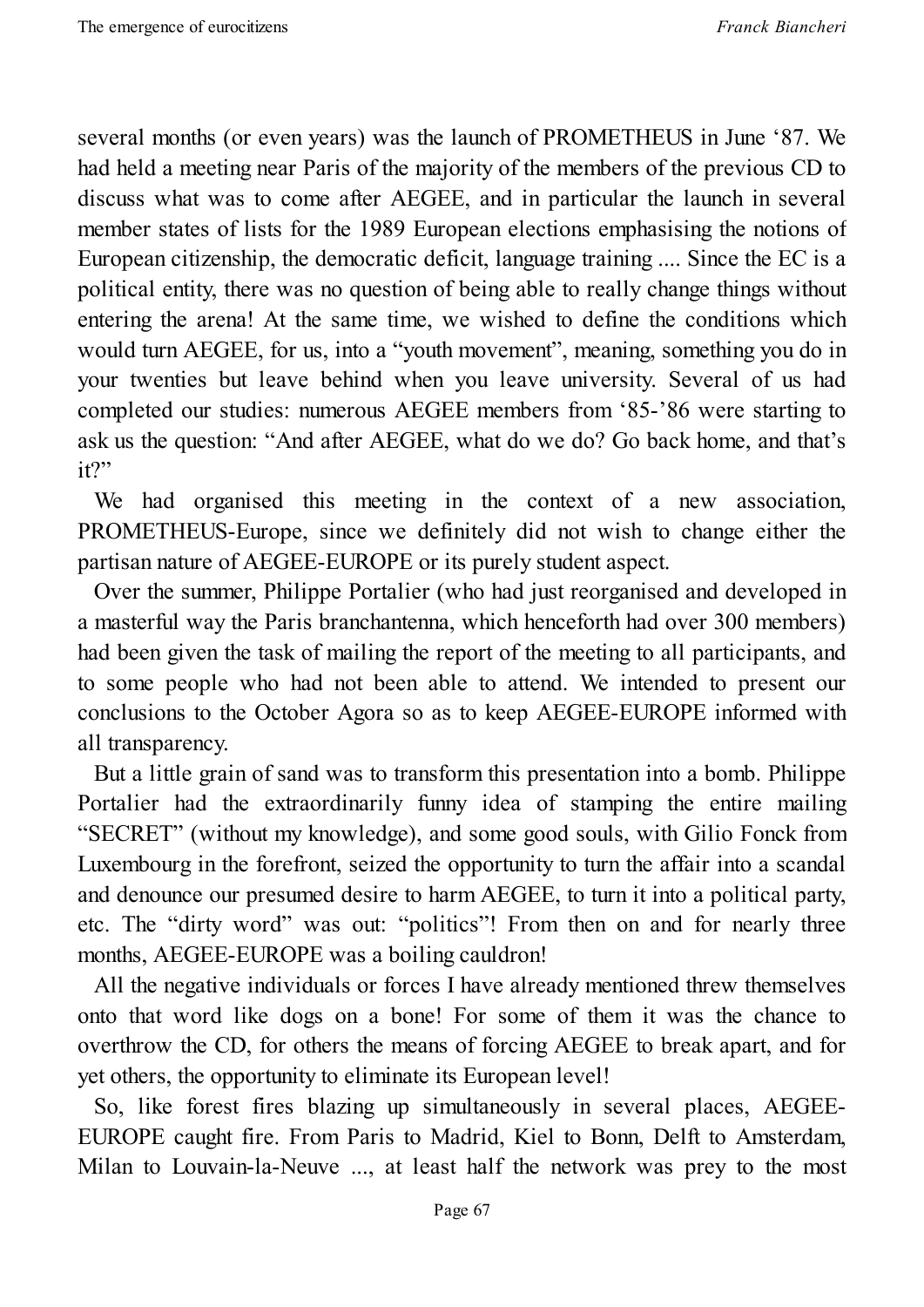exaggerated rumours. That is a characteristic to watch out for in networks such as AEGEE-EUROPE: rumours circulate infinitely rapidly, as opposed to verified information which takes much longer to spread.

We (and in particular me) were presented as enemies of AEGEE-EUROPE (which topped it all for its creators), and of course AEGEE "defenders" sprang up everywhere, ready to devote themselves to the CD.

Our abysmal performance at the Leiden Agora convinced many "revolutionaries" that the next Agora, in Seville, would see the CD, and more particularly myself, put to death. They were right in thinking that in Seville a bullfight would be inevitable!

The problems were even more serious in that the charming Gilio Fonck (the same person who had asked to be included in the lunch with Francois Mitterrand), who was already announcing to all who would listen that he would be the next president of AEGEE-EUROPE, had been sending letters to the European Commission denouncing the political exploitation of AEGEE-EUROPE, and therefore of EC subsidies.

The return to work after the summer of '87 was delightful! All the more so since, while some were very busy rushing around the network spreading false rumours and creating problems wherever they could, we were preparing the '87-'88 programme which, more particularly, included seven very large congresses of 200 to 500 participants (plus about thirty branchantenna symposia): the Second European Space Weekend in Munich, a congress in Bonn on Youth Unemployment in Europe, the Seville Agora, the Europe-Africa Congress in Paris, the Euro managers trade fair/congress in Brussels, the European Week in London (a congress on the Future of Transport in Europe) and lastly EGEE IV in Milan.

Although the branchantennaes were the operatives for all of these events (sometimes more than one, as in the case of Munich and Toulouse for the Space Congress), the CD nevertheless had to find most of the financing and patronage, and help in localising the majority of European participants. Without mentioning that for these congresses and the branchantenna symposia, the CD was in charge of ensuring a minimum of European participation and that that participation was as "nontouristic" as possible (we did indeed threaten some branchantennaes, who were particularly keen on bringing coach loads of tourists, but whose members did not, on the other hand, attend conferences, with being barred from symposia). This role of internal "police" for the benefit of the "productive" branchantennaes (those organising events) was only possible because the CD enjoyed enough credibility to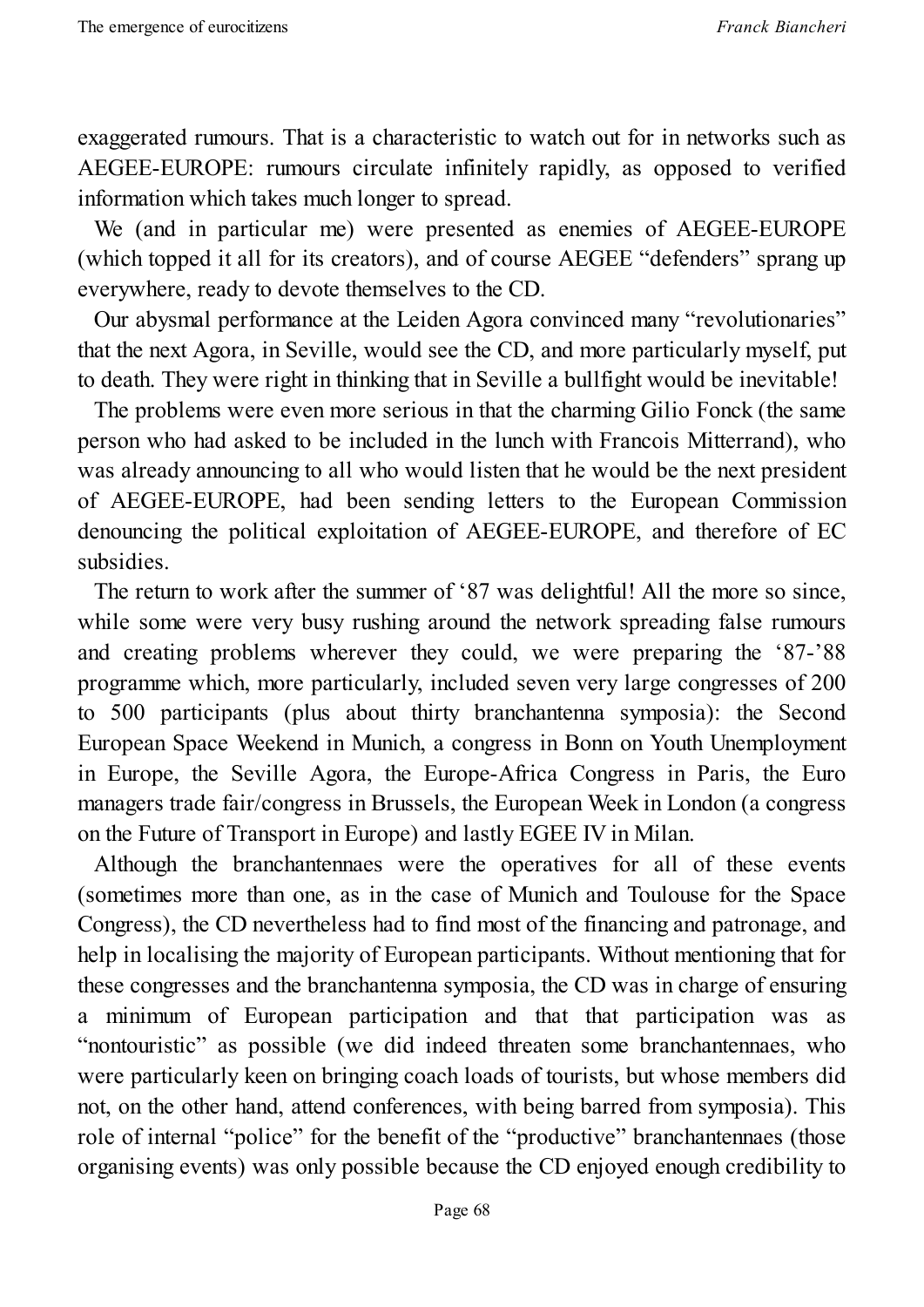implement sanctions (in fact threats alone were generally enough to resolve problems).

The same handful of members making up the CD, about twenty, now found themselves not only having to continue developing AEGEE-EUROPE, but also fighting the fire that had broken out over PROMETHEUS.

As for the European Commission, .Mr Bourges Maunoury and .Mr Lenarduzzi rapidly silenced rumours by vouching for our seriousness and honesty and as proof of the strength of our credibility on national and EC levels, the '87-'88 budget was undoubtedly the largest in the entire history of AEGEE-EUROPE ( until today); according to the directory of EC subsidies (granted by DGs V, VII, VIII, X, XII, XIII and the Secretariat-General), we succeeded in obtaining about 200,000 ECU, as opposed to 20,000 ECU two and a half years earlier!

We had also decided that the Seville Agora would be exemplary, and we would present ourselves as an exemplary CD. The choice before us was clear: either we had to give an extraordinarily good performance, or we would disappear and our conception of AEGEE and of the construction of Europe with us.

The decision we had made, that all CD members would go in pairs to visit the branchantennaes, was set up as of May '87. The aim was to explain what the CD and AEGEE-EUROPE was, for we had observed that communication with members was a major difficulty; not that they did not want to listen to us, nor that we did not try to talk with them, but numerous branchantenna leaders refused to transmit information from the CD or misrepresented it. We saw this clearly in the case of Europolis, the AEGEE-EUROPE magazine, which some branchantennaes (such as Bonn and its president at that time, Stefan Thiwissen) refused to distribute to their members! In about half the branchantennaes the local CD demonised the European CD so as to take on a role of branchantenna protector; and in about half of the branchantennaes delegates to the Agora were not elected by members (as laid down by AEGEE-EUROPE's membership convention) but nominated by the local CD!

Thus, we had decided to compensate for these malfunctions by targeting members and bringing them alternative information to that circulated by some of their local leaders. We knew that if we could demonstrate to the members of an branchantenna that their leaders had been lying to them for months, the members themselves would send those leaders back to their studies.

For many reasons, fear of the word "politics" was particularly rife in the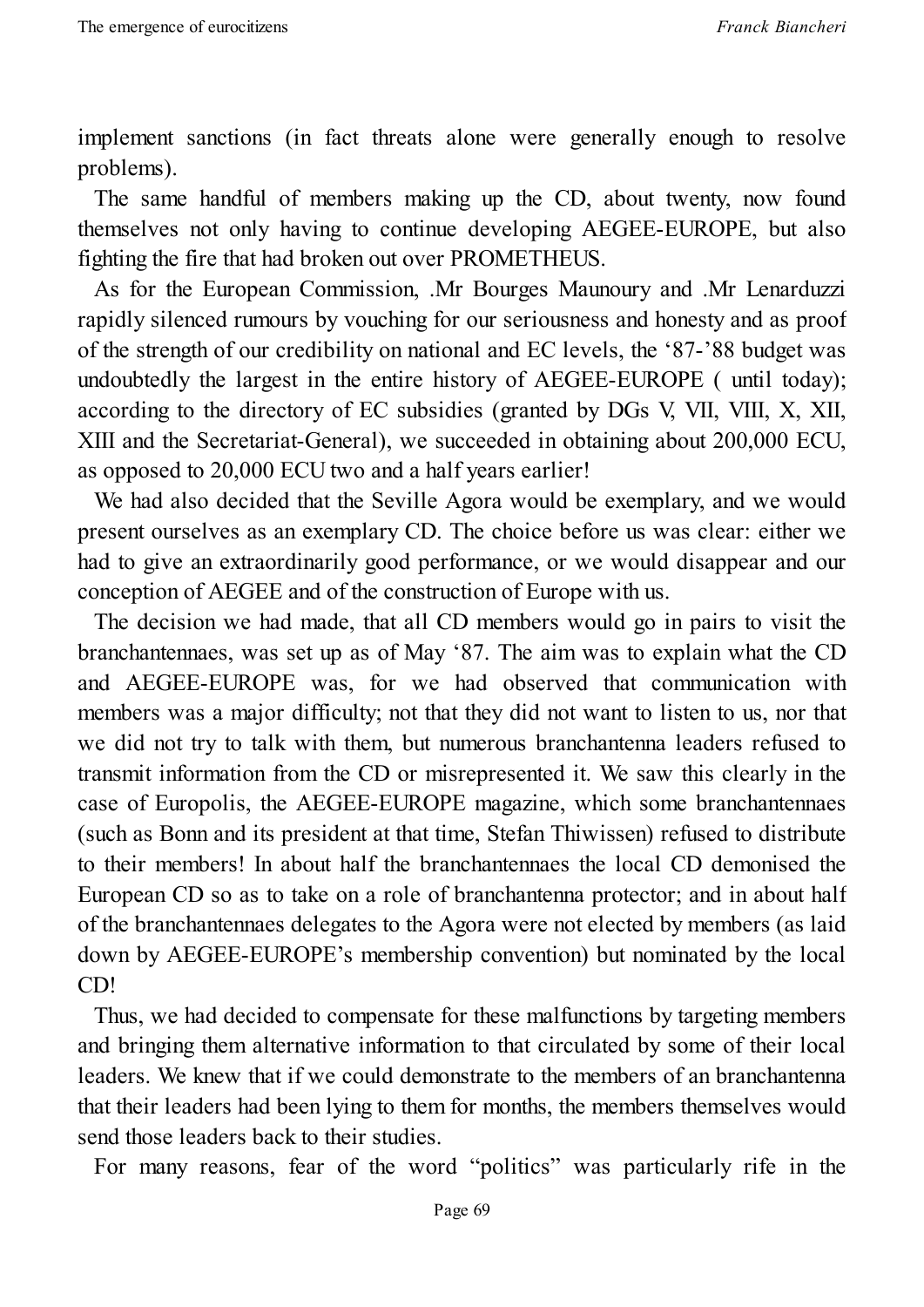Germanbranch antennaes. Elsewhere it was just one branchantenna here or there, but in Germany, especially in the north and centre, things were close to exploding. This was why I decided to make a two week tour by car starting from Kiel and including all the main German branchantennaes.

Everywhere I went, I asked to meet members. Sometimes it was in very formal local Agorae of fifty or so people; more often it was with fifteen or so people interested in listening to what I had to say, or wanting to ask me specific questions.

It was exhausting, but very instructive!

In every antenna I visited there were always one or two people who were favourable to me, having met me at a symposium or congress, a distrustful majority and four or five people completely opposed. I believe that all those hours spent discussing and explaining to each antenna our positions, Prometheus, the absurdity of the rumours, etc., made many members realise that their choice of delegates to the Seville Agora should not be left either to chance or to local leaders, but should be the subject of in-depth discussion within the antenna.

And that was one of our goals, to reduce the number of tourist delegates having joined AEGEE the day before, and to convince a maximum of antennae that it was up to the local Agora to elect its delegates and make sure, as far as possible, that delegates were given a mandate (for that I promised that the antennae would receive the agenda and relevant documents at least a fortnight before the Seville Agora).

I also tried to introduce a method of "rumour reading" so as to break up the wave of emotion being created by various people. I wanted members to understand that before believing any statement, they should measure the credibility of the person making it.

Thus, I explained, when you are told that I have become AEGEE-EUROPE's main enemy (because of my desire to present lists in the European elections), before even thinking about the question itself, ask yourselves what, in concrete terms, the person who told you that has done for AEGEE-EUROPE in the last few months or years; if you come to the conclusion (and ask people who know him or her well for information, and if it is someone from outside the antenna, use the network) that he or she has done nothing concrete apart from presenting himself or herself as an AEGEE "defender", then how can you honestly trust that person?

In AEGEE-EUROPE it should be acts, not just words, which determine credibility!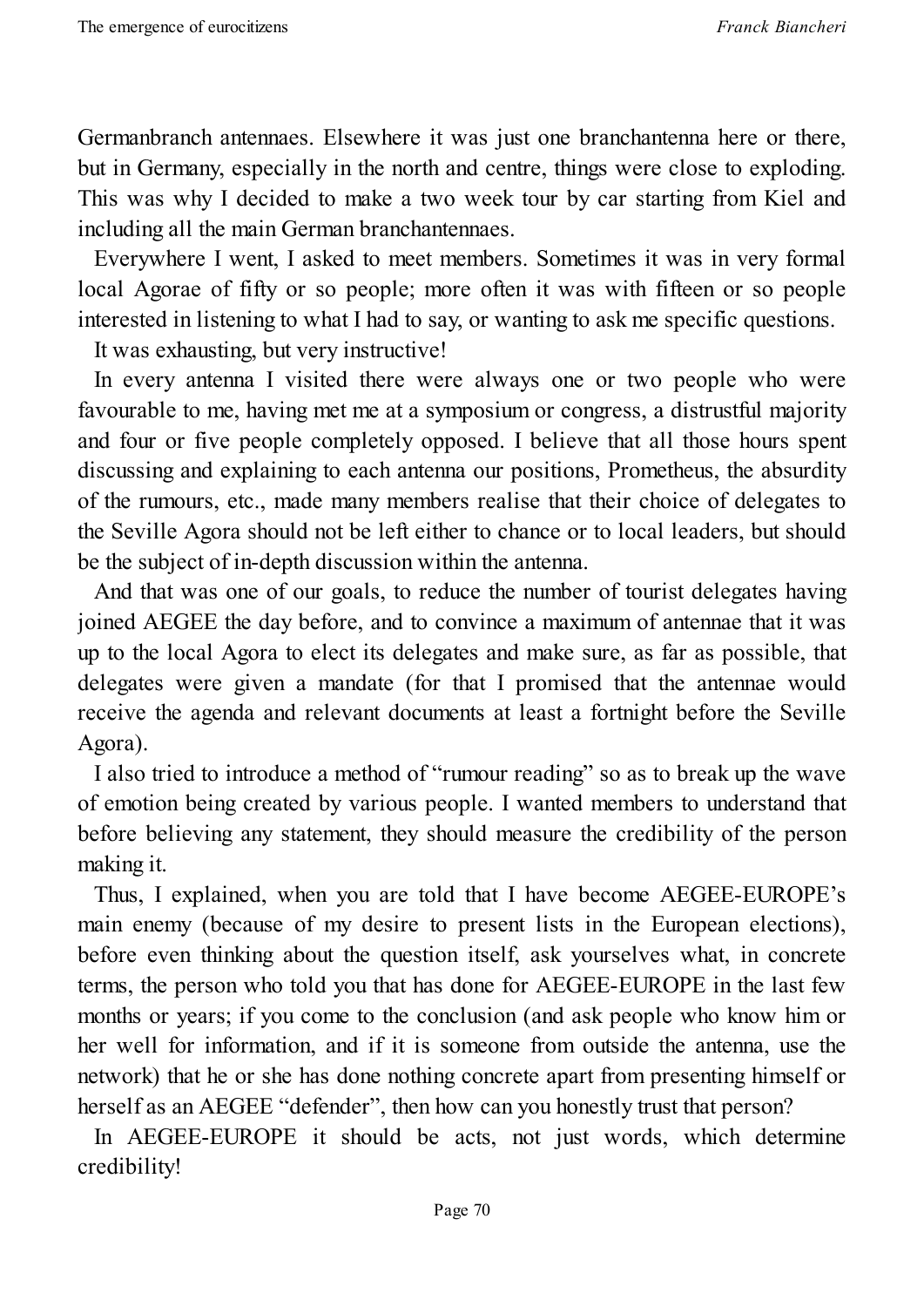I believe that this is a method essential to modern democracy in general and, in particular, to transnational networks in which people do not know each other very well and can easily be deluded by fine speeches. In our case not one of the "white knights", wherever they came from, had ever organised any symposium or congress – nothing!

At the same time, other CD members were doing the same thing in some of their countries' antennae, like Rikstus Oosterhuis in the Netherlands, Richard Lopez Aranda in Spain, Bernard Establie, Philippe Micaelli and Jean-Francois Monteil in France, Bart Kruitwagen in Holland and Germany ...

This European tour had another aim of motivating new antennae to organise symposia. Numerous antennae were in fact still hesitating to hold important events, and we wanted to avoid it always being always the same antennae who organised everything. We had some notable successes (I remember with emotion the hours of discussion it needed to convince the Koln antenna to organise the symposium on youth unemployment for which Ulrike von Lonski finally accepted responsibility).

The Agora was being efficiently prepared, thanks to Pepe and Pepin, our two Seville leaders, who were to organise an historic Agora. Yet, But two further problems were to flare up in succession.

#### **The secret charms of Germany or the pitfalls of Europe**

All of a sudden, whilst the recently elected president of the AEGEE-Munich antenna, Christoph Vaagt, was at a month's course in the United Kingdom, we learnt that his vice president, Norbert V. Eicheln, in close liaison with Gilio Fonck and Jose Rus (from Madrid), was going to call a local Agora to have himself elected president and inform AEGEE-EUROPE that AEGEE-Munich was breaking away because of "political drift" at the European level.

Faced with the enormity of the problem, I called Christoph Vaagt to ask him to return to Munich quickly to put an end to this parody. He assured me he was in full control of the situation and could deal with it from a distance. A few days later the local Agora met, Christoph Vaagt was deposed and AEGEE-Munich's "secession" announced.

Similarly, Gilio Fonck announced in a letter sent to all antennae that he was disbanding AEGEE-Luxembourg (which left us cold since AEGEE-Luxembourg had never really existed, mainly because Luxembourg has no university).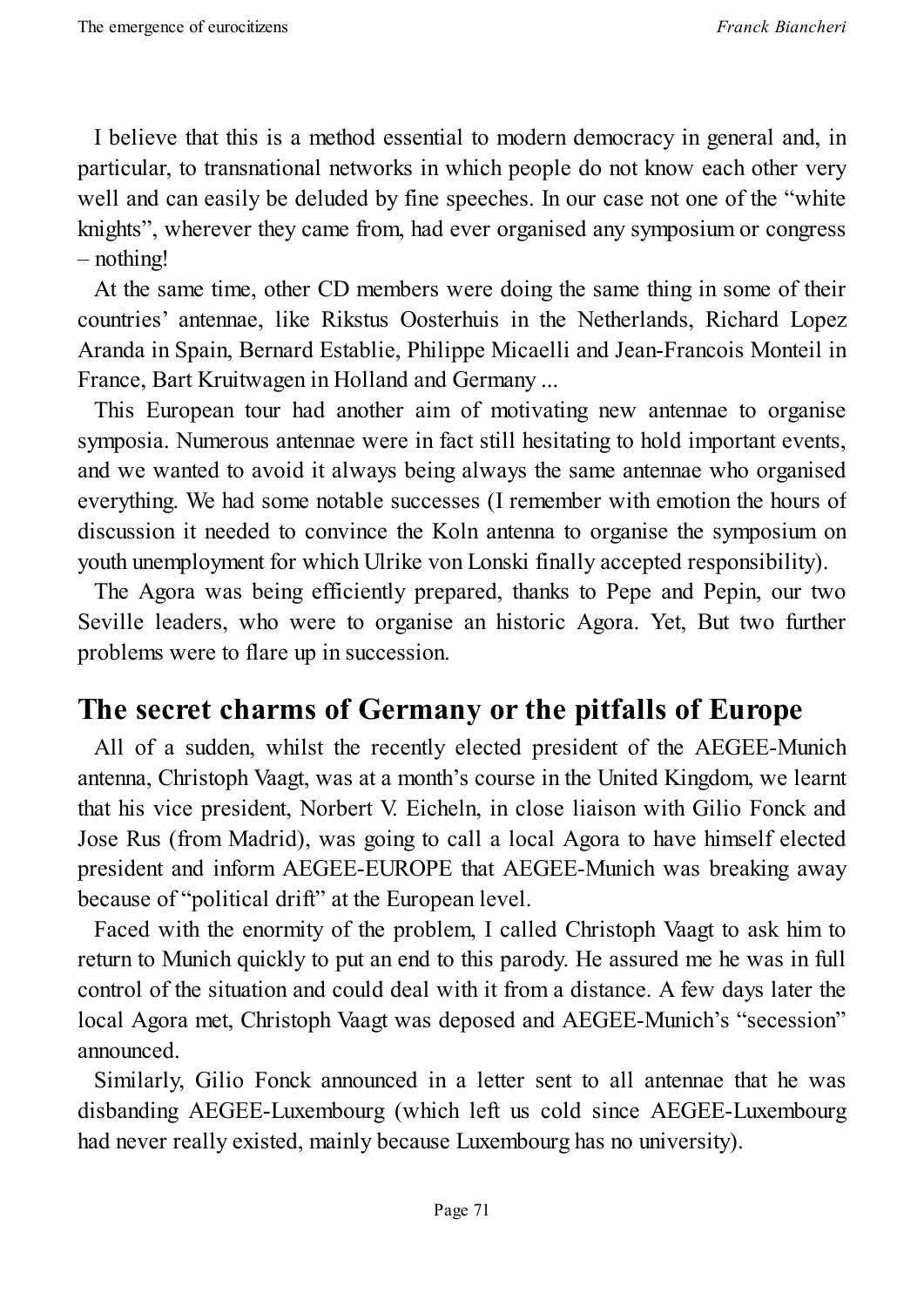I had previously telephoned Norbert Verbucheln to try to reason with him and understand his motivations (I scarcely knew him). It rapidly became clear that all discussion was futile, as his argument could be resumed as follows: "As president of AEGEE-EUROPE you are finished! You and your CD are screwed, the next CD will be us!" I quote from memory, but his pithy style made enough of an impression enough on me for me to remember the gist.

That 'phone call at least assured me of one thing – we were not in the grip of a great intellectual debate!

Fortunately, in September of that year the second Presidents' Conference took place. Organised in Delft by Klaas de Boer in co-operation with Johannes Heister from the CD, it brought together about a hundred people (for the most part antenna presidents). Discussion, which was much more practical than at the Agora, took place without too many difficulties. At one point the CD proposed to let Christoph Vaagt, who had come from the United Kingdom to present his case of a president deprived of his presidency, speak. At first the Presidents' Conference remained more or less insensitive to his problem (all the more so as Christophe supported the CD's general approach).

I had to intervene personally to make each antenna president present understand the significance of the Munich "mini coup d'état"; if they let that go today, who would stop someone else doing the same thing in their antenna tomorrow?

What with the fundamental arguments and having grasped their own personal interest, the Presidents' Conference finally decided to send a letter to the Munich antenna stating that AEGEE-EUROPE did not recognise the legitimacy of the procedure applied by Norbert Verbticheln and wished to see a new local Agora organised in the presence of Christoph Vaagt.

The incident was then closed, Norbert V. Eicheln resigned from his post in the AEGEE-Munich CD and the antenna was able to continue, calmly, in the organisation of the second space congress.

The almost simultaneous holding of two congresses in Germany during that month of November '87 (Munich and Bonn) brought us the first major support for AEGEE-EUROPE from the German government.

Paradoxically, the increasing number of German antennae (there would be a dozen by the end of '87) had not immediately translated into support from the German government. We had enjoyed the patronage of President von Weizsäcker for EGEE II, but nothing more since.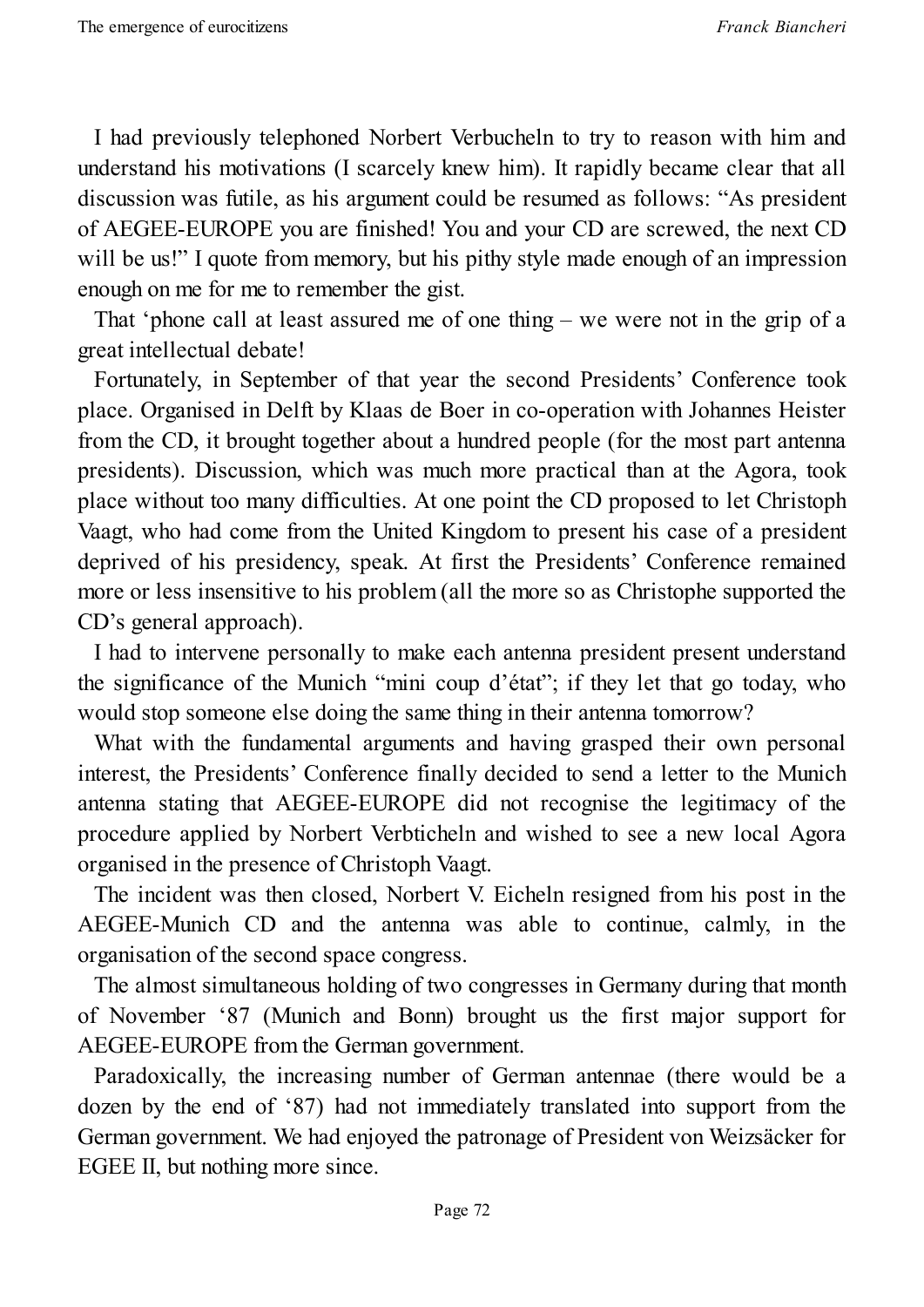However, Johannes Heister, in particular, and myself, had been trying for months to obtain patronage, financial support and the presence of public figures for the two November congresses. Nothing came of it, despite several meetings in the Bonn ministries; we were told to wait, that our files were still being examined; so, we waited.

Until that day in Kiel, when Johannes Heister found in his letterbox a copy of an internal note to the Federal Government signed by an official of the Ministry for Employment and Social Affairs, to whom we had addressed ourselves to obtain the patronage of Minister Norbert Blüm – requesting him to speak during the Bonn congress on youth unemployment.

This note, which claimed to be based on "information" obtained from the Federal Chancellery and other ministries, in particular the Ministry of Foreign Affairs (with whom we had been trying in vain to establish contacts since EGEE II), was really scandalous.

It was intended for circulation throughout the various ministries, and recommended proceeding with the greatest caution with regard to AEGEE-EUROPE for, according to this note, we did not in fact enjoy either the weight or the patronage that we claimed, not even that of President von Weizsäcker for EGEE II (when we had a letter signed by him); as for the support of Francois Mitterrand and Margaret Thatcher, this was worthless, since in the countries in question patronage was given just any old way!

We were also supposed to have had serious financial problems during EGEE II (which again was entirely false), and the claim was made that moral support for our projects could eventually create financial responsibility on the part of those supporting us (since when?!).

Lastly, AEGEE-EUROPE's leaders appeared intelligent and capable, but wanted to carry out projects way beyond their capacities by asking for patronage and support from ministers.

In conclusion, the note recommended that AEGEE-EUROPE be given no support, be granted neither ministerial patronage nor subsidy from the Ministry of Employment and Social Affairs' budget, and that only a low-ranking official be sent to the congress.

All this was completely crazy, but at least the information put an end to our waiting. We never learnt who had been so kind as to send us that document, but we thanked them with all our heart.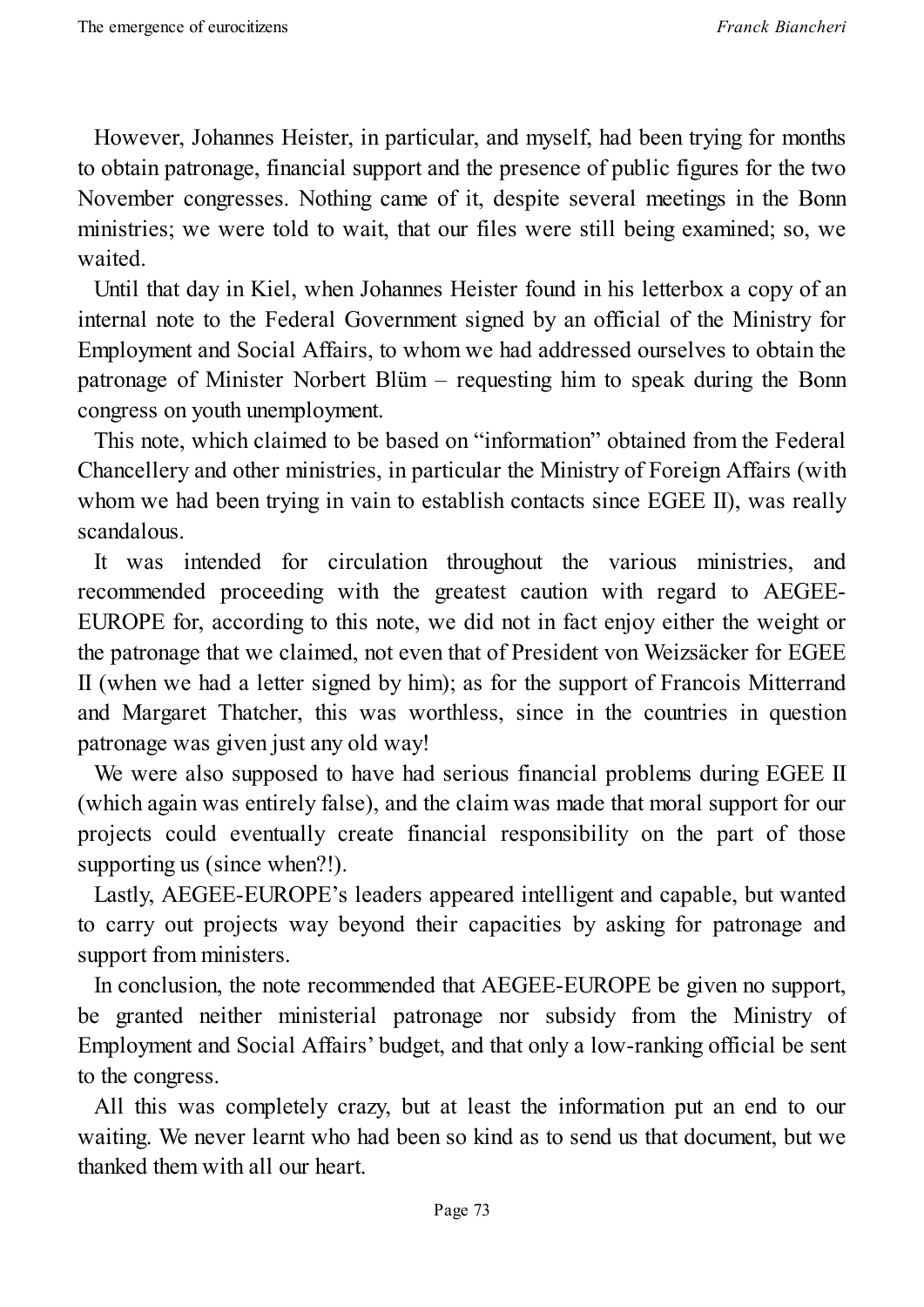This note was along the same lines as a remark made to me by Marc Dietrich (who was Treasurer of the Koln antenna) about one of the government officials with whom he was in contact to obtain support for the congress on youth unemployment, and who had confided that he was fed up of always having to make us wait without being able to give an answer.

As Johannes Heister again confirmed to me recently, several other strange incidents demonstrated that, at that time, information of this type was deliberately being circulated within German ministries.

We were therefore being held back at the intermediate level of ministerial hierarchy which did not at all like the kind of independent European politics (i.e. that national governments cannot control) that AEGEE embodied.

Yet, our approach consisted of nothing more than taking our decision-makers' pro-European political arguments at their word and systematically using them to counter the nationalist reflexes of governments and ministries!

Neither should the strong influence exercised within ministries (for want of having any over young people) by German pro-European movements, who took a dim view of our development on their territory, be underestimated in this affair.

Our reaction was simple and characteristic of the AEGEE spirit at that time: it consisted in making the Federal Ministers involved face up to their responsibilities,. So Johannes Heister called the official who had signed the document to let him know we possessed a copy and considered it to be scandalous.

Johannes was furthermore instructed to tell him that if we obtained no patronage, nor high-level official presence, nor financial support for the two November congresses, then during the two press conferences planned for Bonn and Munich it would give us great pleasure to ask journalists how it was that we had such considerable patronage and financial support from France, Spain, the Netherlands, Belgium and the United Kingdom, as well as President von Weizsäcker's patronage, while from the Federal Government all we had was this strange internal note?

Our logic told us that it was unthinkable that a government as pro-European as that of Chancellor Helmut Kohl did not support an association such as ours; and it was out of the question for us to allow false information such as that note to circulate.

Johannes also sent a letter to Norbert Blüm's adviser and to the Ministry of Foreign Affairs explaining that the information circulating in German ministries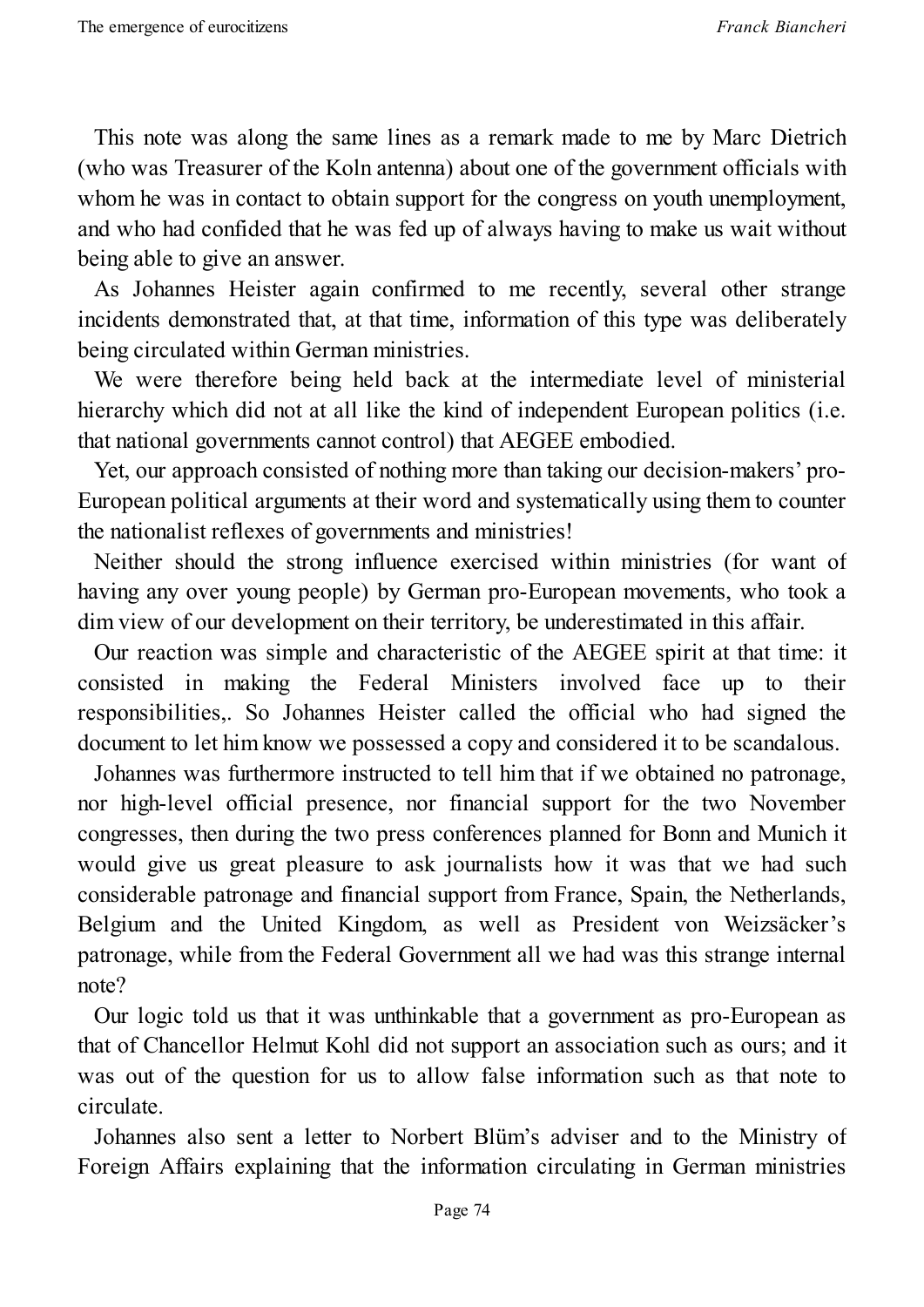was false, and that lack of support for AEGEE-EUROPE was raising questions amongst all those supporting us as to the German government's attitude towards European integration, and spontaneous initiatives from young European citizens.

I also immediately communicated the note to Andrew Oldland for him to pass it on to Margaret Thatcher's Cabinet, and to Elisabeth Guigou for Francois Mitterrand's, and I informed the new Director of <u>Sciences-Po</u>, Mr Alain Lancelot, who was outraged and spoke to one of his friends, President-Minister of a German Land.

In the following weeks everything was unblo[cked](http://www.sciencespo.fr/en/home) as if by magic. Apparently, many government representatives of several ministries, held up for weeks by this note, were most happy to be able to launch into collaboration with AEGEE-EUROPE.

Minister Riesenhuber spoke at the opening of the Munich conference, which was a great success since all the most important leaders in the European aerospace industry took part.

The quality of the work was emphasised by that of the organisation, of which one of the "musts" was the fleet of 12 BMW 7s (a recently-launched model) put at AEGEE's disposal for the congress, free of charge, by BMW. Several of those great business leaders remarked to me: "We would never have imagined being driven in such cars for a simple student congress".

In Bonn, after his speech, the Secretary of State for Social Affairs was presented after his speech with a bottle of the brand new "AEGEE-EUROPE Champagne" produced by the new AEGEE-Reims antenna. One thing was certain, AEGEE made itself a place in the memories of all these people, thanks to these kinds of extras.

The contrast between the Munich congress –impressive and brilliant, adapted to that futuristic, comfortable Europe of the aerospace industry  $-$  and the social content of the Bonn congress, centered around the already serious problem of youth unemployment, is to me symbolic of the strength AEGEE-EUROPE is capable of representing at its best moments: European students able to show as much interest in the brilliant ambitious part of the future as it is in its problems and patches of obscurity.

The week following the Bonn congress, Johannes Heister received a letter from Horst Teltschik, Chancellor Helmut Kohl's adviser, proposing to support a future AEGEE-EUROPE event in Germany.

Our approach continued to be seductive! A few months later, with Johannes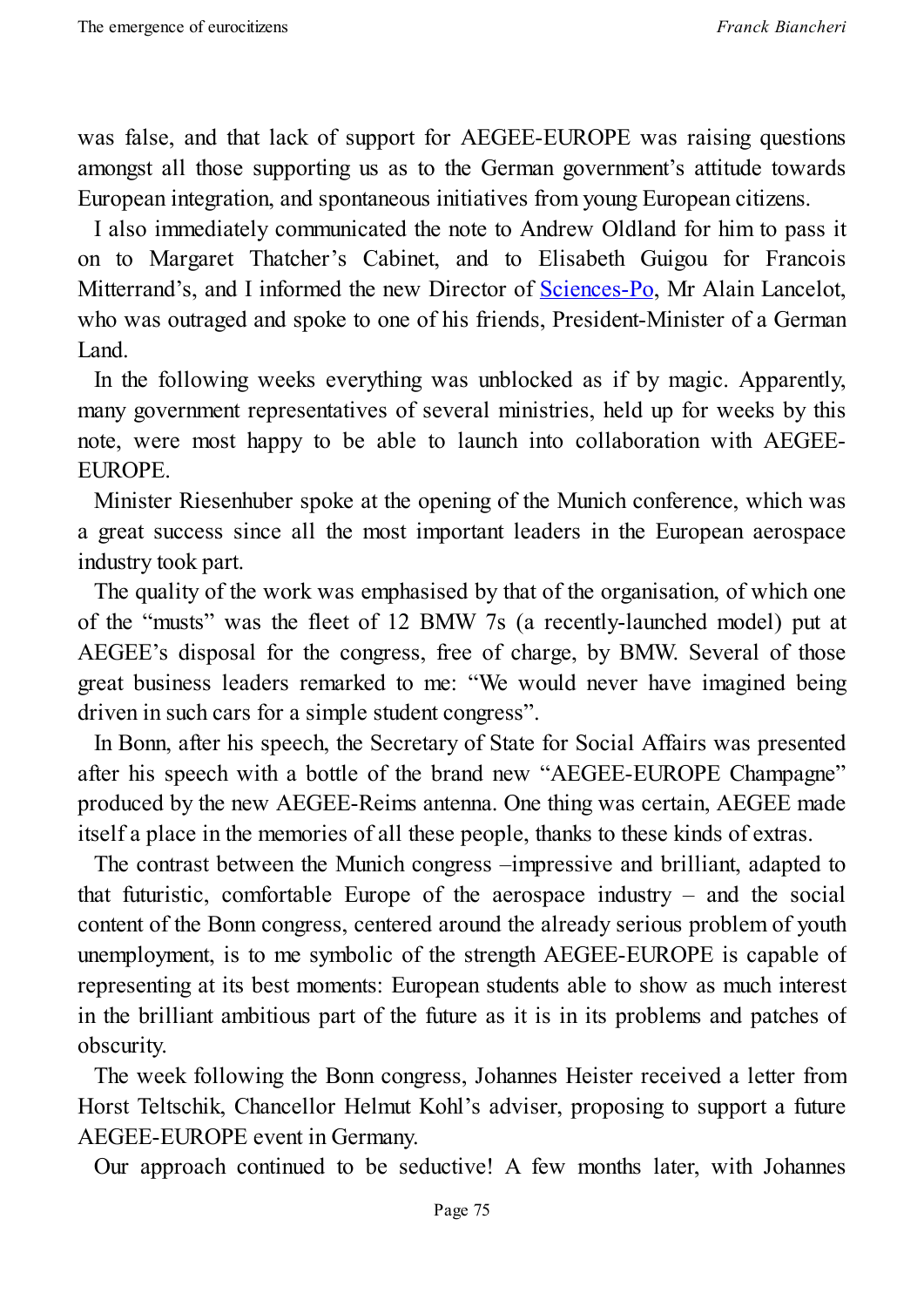Heister, Marc Dietrich and Roger Kohlmann, we met Mr Joachim Bitterlich, another of Chancellor Helmut Kohl's European Affairs advisers, with whom we had a very constructive discussion; henceforth, our relations with the German government were always positive.

And this episode once again confirmed the fact that one of our strengths lay in our desire never to accept an unfounded attitude or reaction, whatever power it might come from (political, institutional or other). Citizen passiveness is also part of what creates freedomless societies. We wanted to translate into reality the principles for which our countries claimed to stand and we would not accept that administrative or political leaders serving the people who spoke with forked tongues ... or else we would help them to do so in public!

### **The Seville Bullfight-Agora**

Whilst all this was going on, the Seville Agora was getting closer! If I am going to describe it now at some length, it is not through nostalgia, but because it was certainly the culminating point of one of the most intense periods of activity and debate that AEGEE has ever known. Also, it was because preparing this Agora and taking part in it led me to understand certain characteristics that I believe essential for the activation and management of any network (or any assembly) of European citizens. The European activity that I continued to have with IDE and PROMETHEUS has only confirmed that.

So Pepe (Jose Maria Compagni Morales) and Pepin (Jose Maria Resa) had organised the Agora superbly in accordance with the very precise constraints laid down by the CD: vast room, easy access to microphones for the delegates, narrow table on the platform reserved for the chairman and his two reporters, fixed microphone set up in a corner for contributions (from delegates or CD).

Furthermore, a complete file of information on the projects and proposals which were to be discussed at the Agora had been sent out to the antennae three weeks before. This file was, amongst other things, the end-result of a call for proposals launched two months earlier throughout the network. All proposals presented by antennae had to have been previously voted on by their local Agora. An active European democracy was in the process of emerging, juggling with its specific constraints: linguistic, cultural and geographical distances and very limited financial means.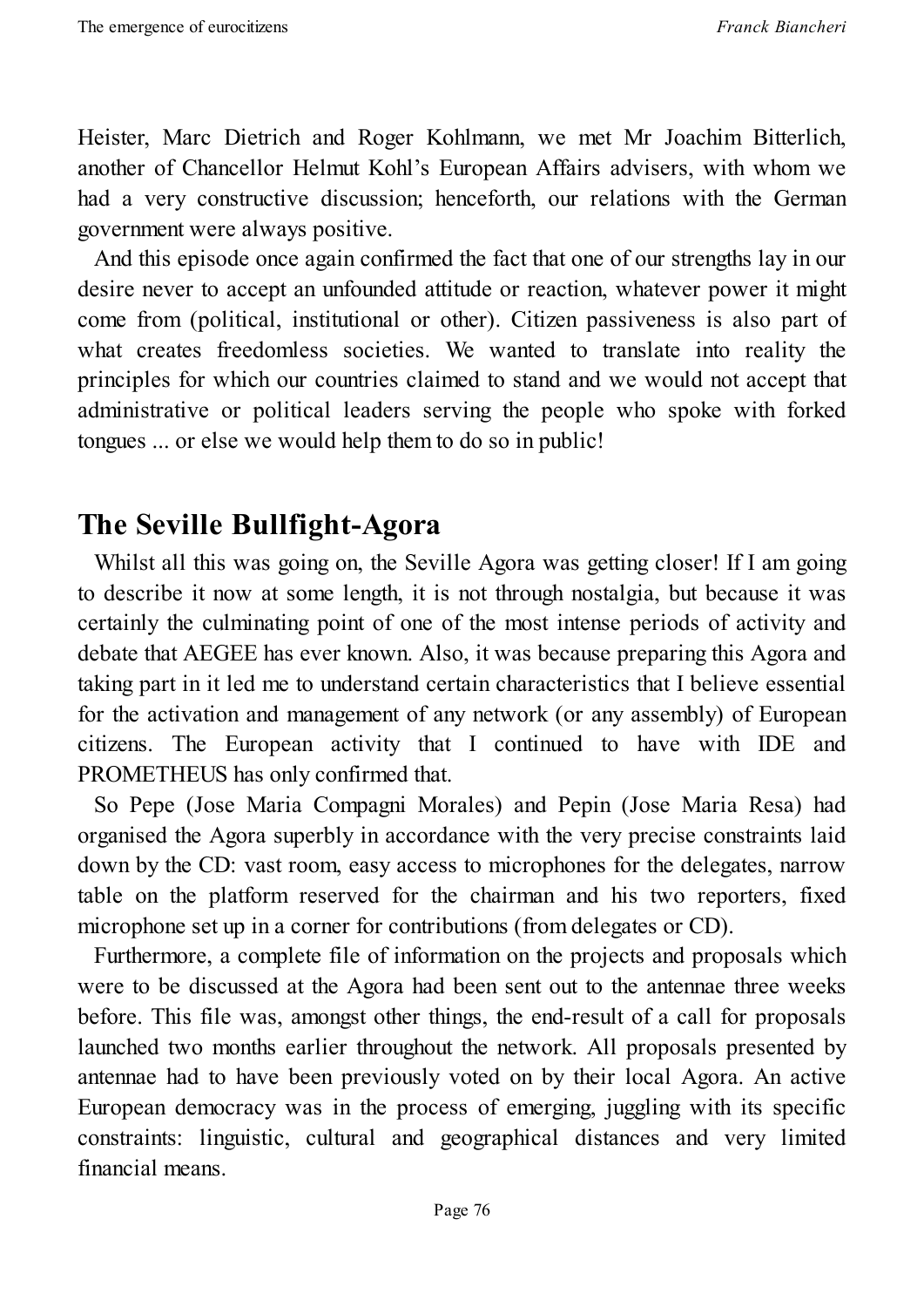Lastly, Andrew Oldland kept a strict watch that antenna voting weight was based on membership fees actually paid (with 20% per member having to be paid over to AEGEE-EUROPE) so as to limit cheating (eliminating it was difficult, for some antenna leaders paid for fictitious members).

To give an idea of the quality of certain protagonists during the preceding months of 1987, I will mention just two examples:

– Gilio Fonck from Luxembourg, who had dropped the PROMETHEUS "bomb" and presented himself as the future president of AEGEE-EUROPE, did not even come to the Agora. Despite our invitations to debate in public and before the 200 delegates the truth of his "affirmations" stated in various open letters to the network, he refused to come!

– Another interesting specimen of humanity was to be found in Jose Rus, who advocated elimination of the CD I headed, more particularly because I refused to accept him or people like him on my list. He had first appeared in the Madrid antenna, where he lived, but since AEGEE-Madrid had excluded him for questions of financial malpractice during the summer of '87, he had reappeared as a member and even Agora delegate of the Munster antenna, where some of his comrades in arms were to be found. Of course, we could have prevented him taking part in the Agora (as requested by AEGEE-Madrid, who felt its decisions were being scorned) for his behaviour was really scandalous, but we did not want to tie ourselves in procedural knots right at the beginning of the Agora, when we would rapidly have appeared as a "big bad all-powerful CD" hounding "poor little Jose".

In fact, this was exactly what some were hoping for. But they did not know that the previous day the CD (plus the half CD that was to be integrated into the new candidate list) had held a meeting lasting several hours to define the strategy to be developed during the Agora (do not forget that for reasons previously evoked, all bets in the network were on us losing!).

After considerable discussion the strategy finally adopted was this:

To limit ourselves to our proposals; we were the CD, I was the founder of AEGEE, and we weren't going to panic when we had already previously thoroughly discussed the quality of our proposals.

Not to back down in the slightest on our convictions about the correct functioning method for AEGEE (such as election by list); you should never give in on principals of correct functioning in exchange for a few votes. It is suicidal in the middle term and means betraying yourself.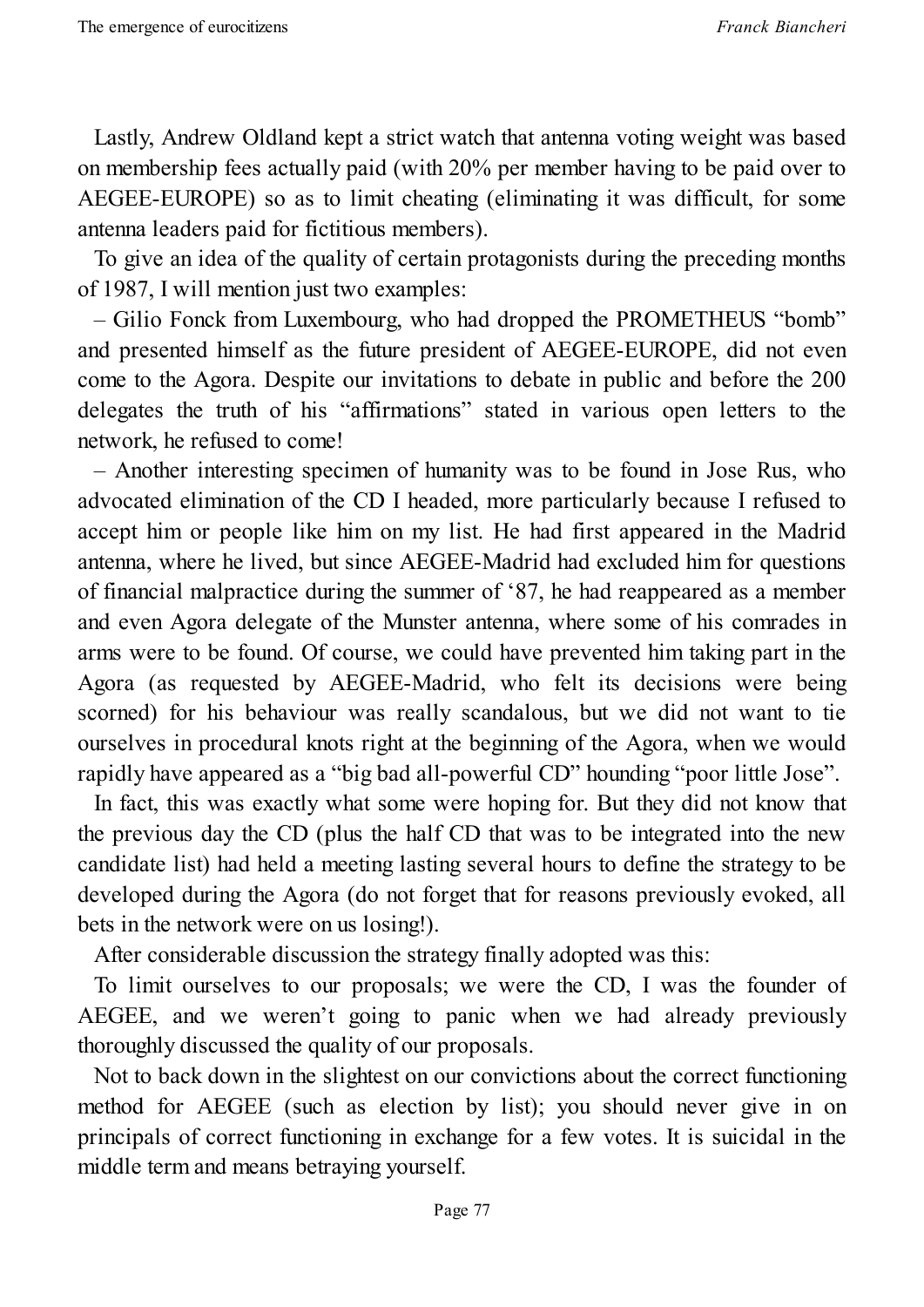– To limit ourselves to our already publicised proposals: the election of a chairman within a list proposed by the CD, the creation of a commission for financial control and a legal commission within the Agora, the introduction of transnational regional antenna meetings (in my view these points were enough to satisfy the majority of the Agora, by democratising the system without, however, breaking the machine).

– To maintain the restrictions preventing antennae from seeking out EC or national financing without the previous agreement of the CD (this was a question of AEGEE's unity).

– To refuse to respond to the "demands" of some people concerning PROMETHEUS (some did indeed want us to limit the context, role, etc. of PROMETHEUS-Europe); they would just have to join Prometheus if they wanted to play a role in it; what is more, we were under no obligation to justify ourselves to the network on this subject, and did so only on a voluntary basis.

– To reaffirm the political nature of AEGEE-EUROPE by explaining for the thousandth time the difference that exists between apolitical in the sense apartisan (which we were) and apolitical in the sense of having nothing to do with community life (that being contrary to the entire logic of a movement such as AEGEE).

– To defend the partial separation of Euro managers from AEGEE-EUROPE for reasons of efficiency, but to guarantee AEGEE's continuing presence in decisions and implementation, so as to prove to AEGEE that it had nothing to fear by letting some of its "children" become autonomous, on condition, of course, of receiving some advantages in return (this was unfortunately given witness in the following months when Christophe Leclercq decided unilaterally to eliminate all AEGEE-EUROPE representatives from the Euro managers Board of Directors, without even informing them first).

I remember that an almost tangible tension hung over that room in Seville University that Saturday morning. It really was a bullring!

In the Agora there were two "opposition" groups, a vast silent majority and a small group of CD supporters. The majority was convinced we were going to lose, but was not really aware of either of the issues at stake or our potential successors. We hoped to explain the first, and uncover the second.

The entire CD knew when to speak and on what subjects. We wanted to avoid a Leiden-type situation where I had found myself answering questions and attacks all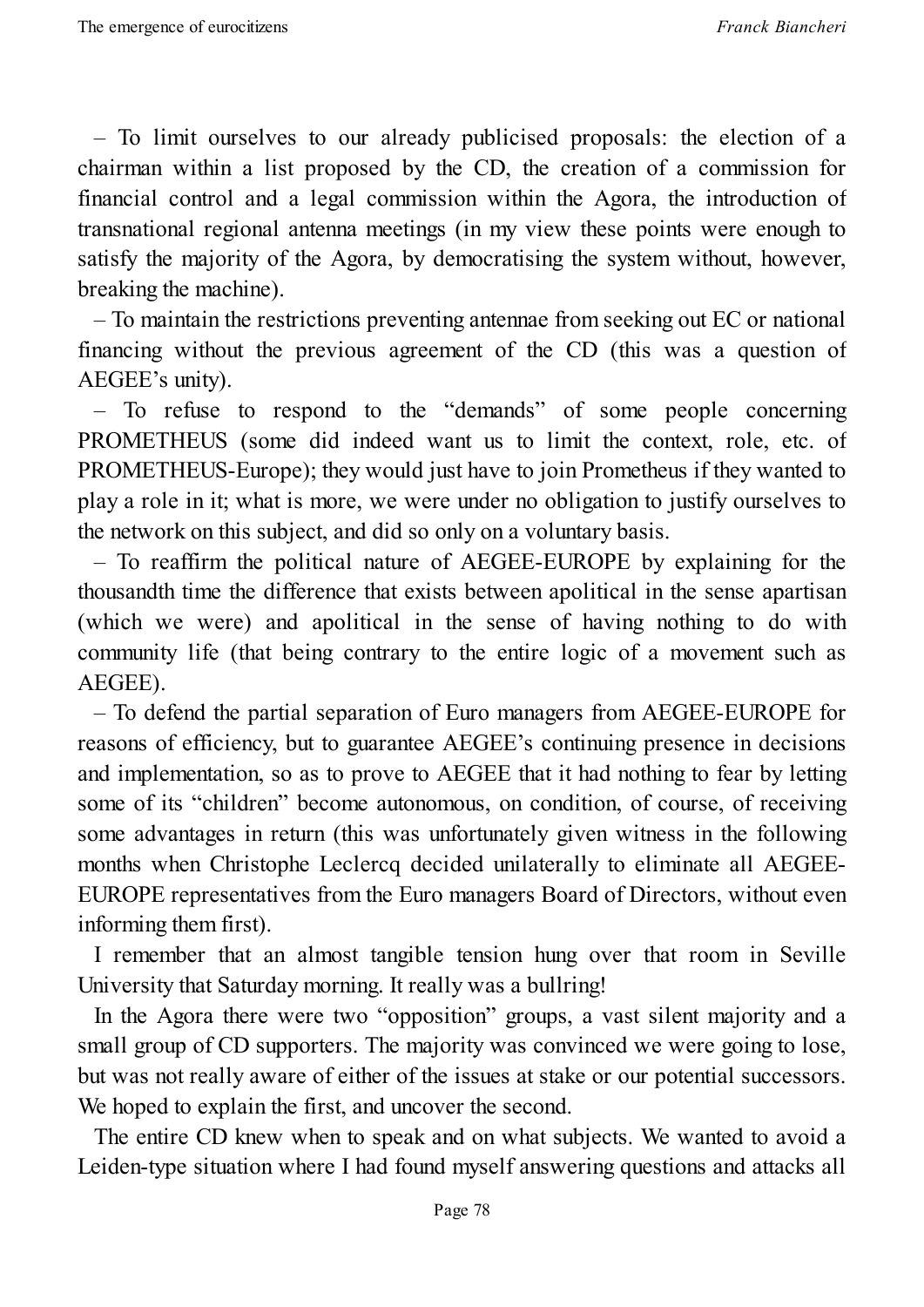by myself. We were a fully integrated European team, and we had to show it!

Our opponents wanted to see me occupying the stage constantly so as to be able to convince the Agora that I was a "dictator" (quote), so Andrew, Rikstus and Johannes advised me to appear only at two or three crucial moments. Our opponents wanted to bog us down in procedural problems, so that we would back down on all questions of procedure. Our opponents wanted us to appear as a powerful Goliath from the beginning of the Agora, so instead we would be David ... until the end of the first day.

On the other hand, our opponents believed they could present themselves as apolitical, but we would prove that several of them belonged to national political parties. Our opponents wished to appear very honest, but we would prove that some of them had stolen money from their antennae. Our opponents wanted people to believe that they were only motivated by AEGEE interests, but we would show that they preferred to hawk their stories from antenna to antenna rather than work with us to support the organisation of all the symposia and congresses. Our opponents wanted people to believe they were sincere, but, by forcing them to speak out in front of everyone at the same time, we would prove that they told' one story here and another over there so as to win the votes of each antenna.

And that was in fact how the Agora went off. It lasted two days. At the end of the first morning a vote would have been 70% against us. At the end of the day, after Rikstus had succeeded in making Jose Rus answer 'yes' in public to the question: "Did you or did you not take money from AEGEE-Madrid?", we were at 50-50. When the following morning I forced Stefan Thiwissen to admit he was indeed a member of the German Green Party (and what is more with a post within the party), we rose to 70%. Finally, once we had explained our position on PROMETHEUS and set up the new Agora Commissions, all our proposals were adopted and the new list was re-elected by more than 80% of votes. Then a wild party began, for months of tension had finally disappeared!

It should not be forgotten that we were all volunteers, and for AEGEE to maintain top-quality CDs, their terms of office must not turn into hell!

We also had the feeling we had achieved something very fine, perhaps the first "real European campaign" by a European executive!

If the Agora had changed its mind, this was not because of our "tactics", but because, by remaining faithful to our original strategy, we had tried to make the Agora see the issues at stake hidden behind the words and the realities behind the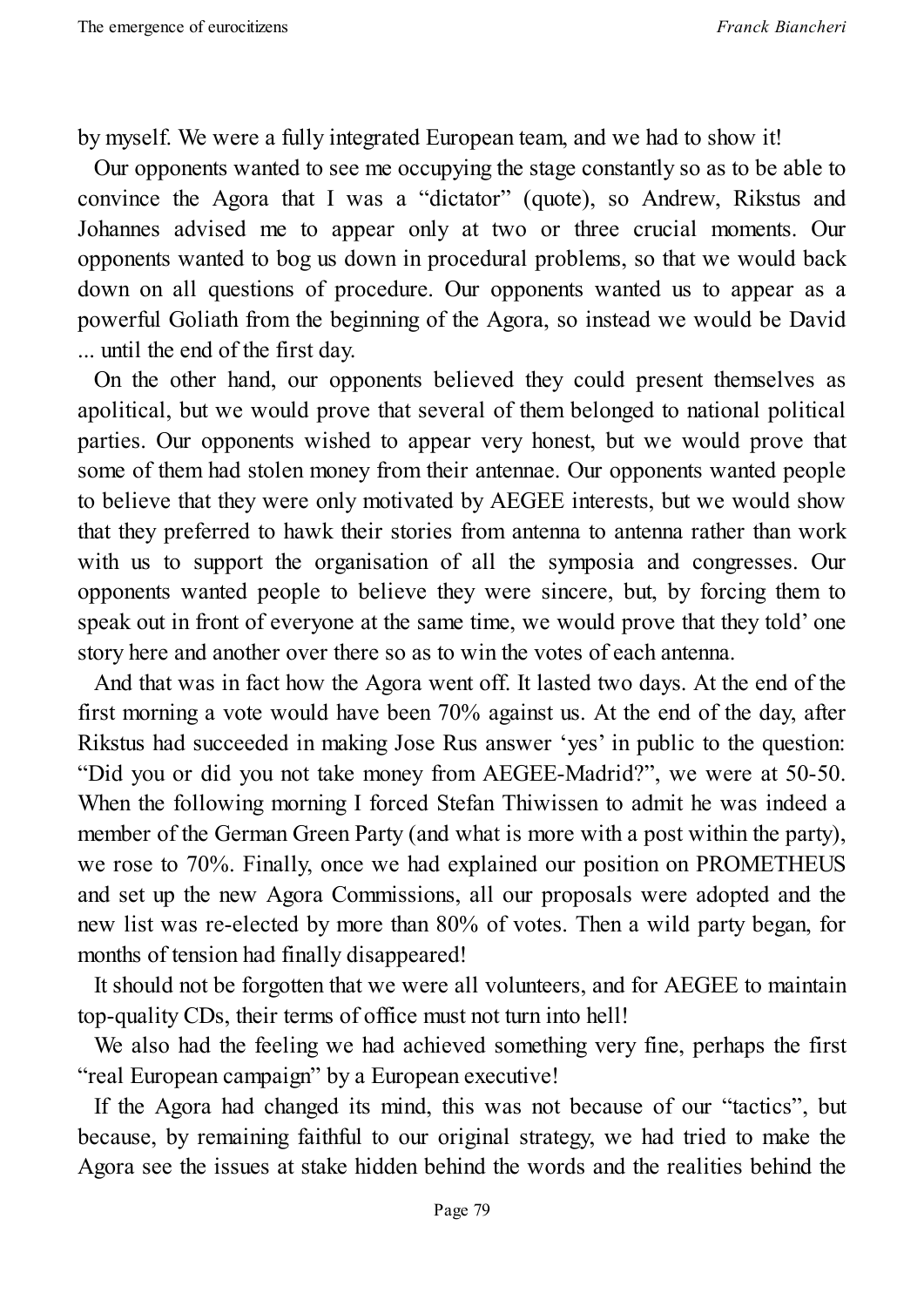appearances.

In terms of our national democracies, European peoples are now experienced; but let us not delude ourselves. They are still innocent about many of the hidden pitfalls along the road to European democracy.

To know who the person speaking really is when that person comes from far away and does not speak your language, and to know exactly what he or she does, is all infinitely difficult.

Yet that is in fact an essential condition, if democracy is not to rhyme with deceit!

If proof were needed of my analysis, it should be enough to know that all those people I have described in the role of "baddies" had sought to join the list I was presenting, and expressed their total satisfaction as to the methods we were defending!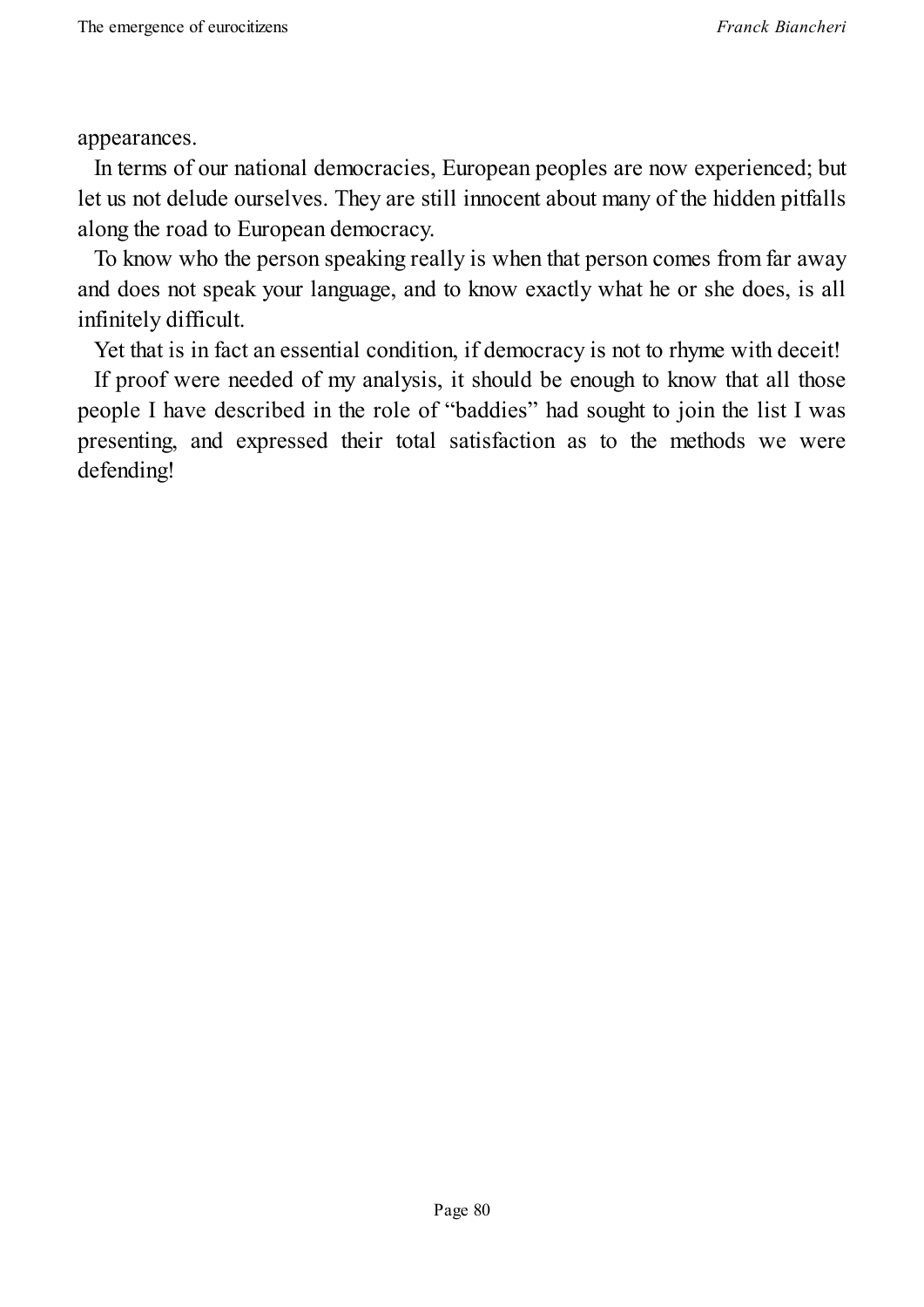## **The difficulties of preparing a sensitive succession (December '87 - April '88)**

Thus, it was in a perfectly calm atmosphere that we now began organising with AEGEE-Paris the Europe-Africa Congress of December 1987. This event was intended to be an attempt at extending our network approach to university cities into Africa. Along with the Europe-Latin America Week organised by Jean-Francois Monteil and AEGEE-Strasbourg a few weeks later, we hoped to form the basis of AEGEE-EUROPE's external relations. Unfortunately, neither attempt led to anything; as a general rule, AEGEE found it difficult to conceive of any [development](http://www.aegee.org/) that is not expansion, which is however a method ill-adapted to relations outside of Europe.

## **The quaint charms of France or the pitfalls of Europe**

The aim of Europe-Africa was to bring together 250 European students and 250 African students and try to launch a network of the same type as AEGEE-EUROPE on the African continent. The congress was a success, even though the Paris antenna's organisation did not allow us to obtain the press coverage such an event deserved.

The CD was also obliged to involve itself more than usual in the organisation; the Paris antenna had a problem in that, being too close to AEGEE-EUROPE's central office, it often saw its better elements seized on by the European level. We did not attract as many African students as we had hoped, but the event did bring together about a hundred, as well as almost 200 European students. The European Commissioner, Claude Cheysson, gave us his patronage and some financial support; Commissioner Natali spoke at the opening in the great lecture theatre of the Sorbonne, along with Mr Michel Aurillac, the French Minister for Cooperation.

Despite the efforts of Alain Mathoudiakis, president of the Paris antenna, and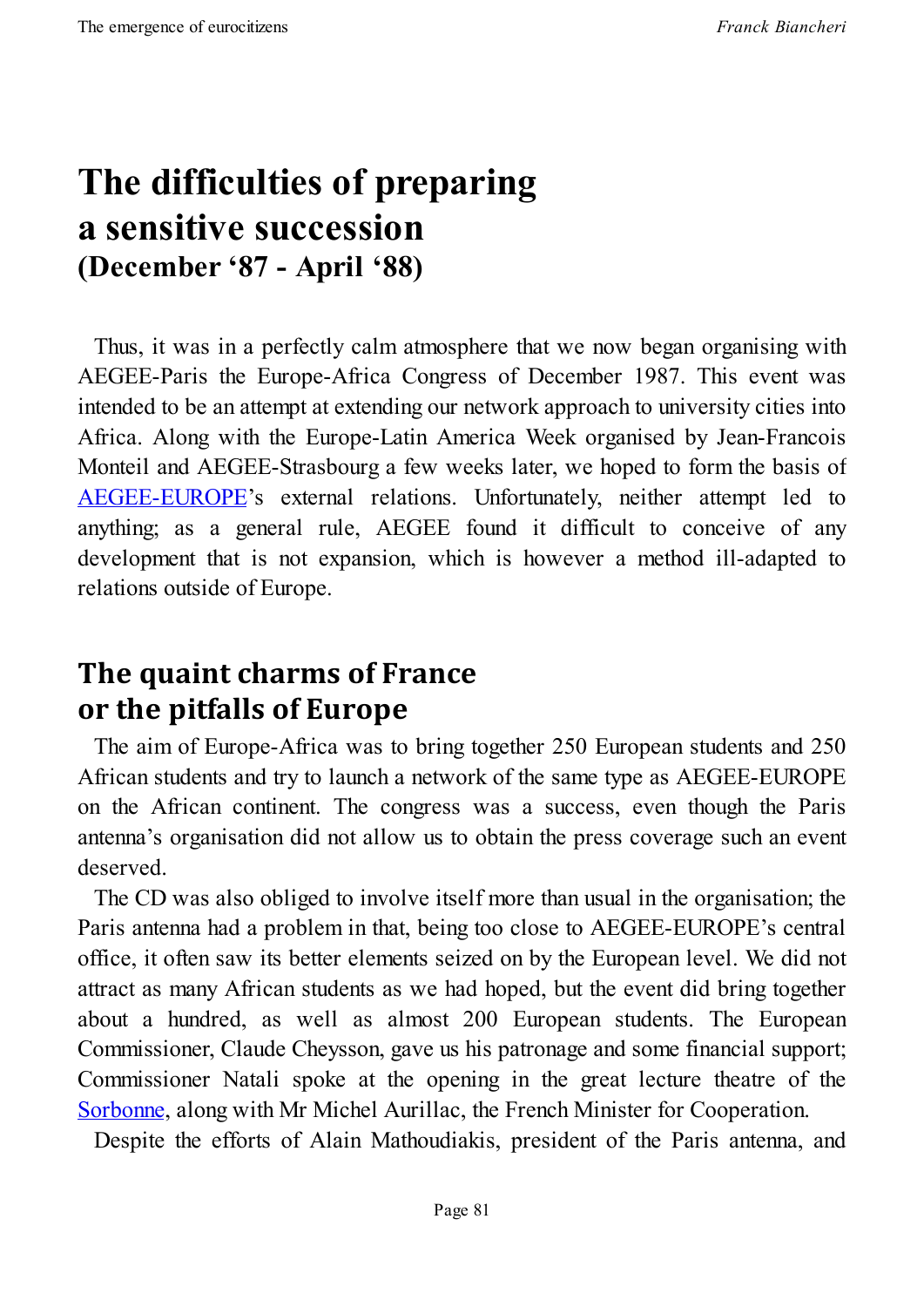Ibrahima Din, the African student in charge of the congress, it suffered from a certain amount of disorganisation; but it nevertheless provided an opportunity for interesting contacts with African students.

About a hundred of us (fifty Europeans, fifty Africans) were received at the Elysée by President Francois Mitterrand for a cocktail party. This once again demonstrated the very cohabitational character of our movement. The French Ministry for Co-operation also gave us considerable help, in particular thanks to the participation of Christian Sabbe, the Minister's chief private secretary, who turned out to have been one of my senior lecturers at Sciences-Po, and who had followed the launch of EGEE I.

However, to obtain this support, we had above all to get the go-ahead from Matignon. So Philippe Micaelli and I met with an adviser to [Jacque](http://www.sciencespo.fr/en/home)s Chirac, who was then Prime Minister. I must say that the lack of interest in the construction of Europe (and therefore in the logic behind our project) that we encountered at this level led us to utilise an argument which, although efficient, was perfectly foreign to the very spirit of AEGEE-EUROPE. Faced with a very nationalist attitude, I felt that my arguments were not convincing him and were even worrying him, so I decided in mid-meeting to radically change my strategy and talk of a Europe that the person I was addressing would understand, that is to say a Europe of peoples who are hereditary enemies.

I explained to him that we desperately needed this French financial support (which was true) since the role of the French language and people was being progressively threatened by a massive rush into the network of the British, supported financially by the United Kingdom (which was of course false).

Why the British in particular? Because I strongly suspect that, at the heart of French nationalism, the only "real" hereditary enemy is England. So it might work! For a long minute Philippe Micaelli and myself dared not look at each other ... thinking that it was not going to work.

The man opposite us looked at us for a long time without speaking; then he declared that it would not seem normal to him that the English take control of a pro-European structure such as AEGEE, given their attitude of constant opposition to the European Community. He would therefore send a note giving the Prime Minister's go-ahead to the financing for our congress! This story made our British members laugh uproariously a few days later. The man we had spoken to lived in a Europe of another age, and yet because of his position, he could decide whether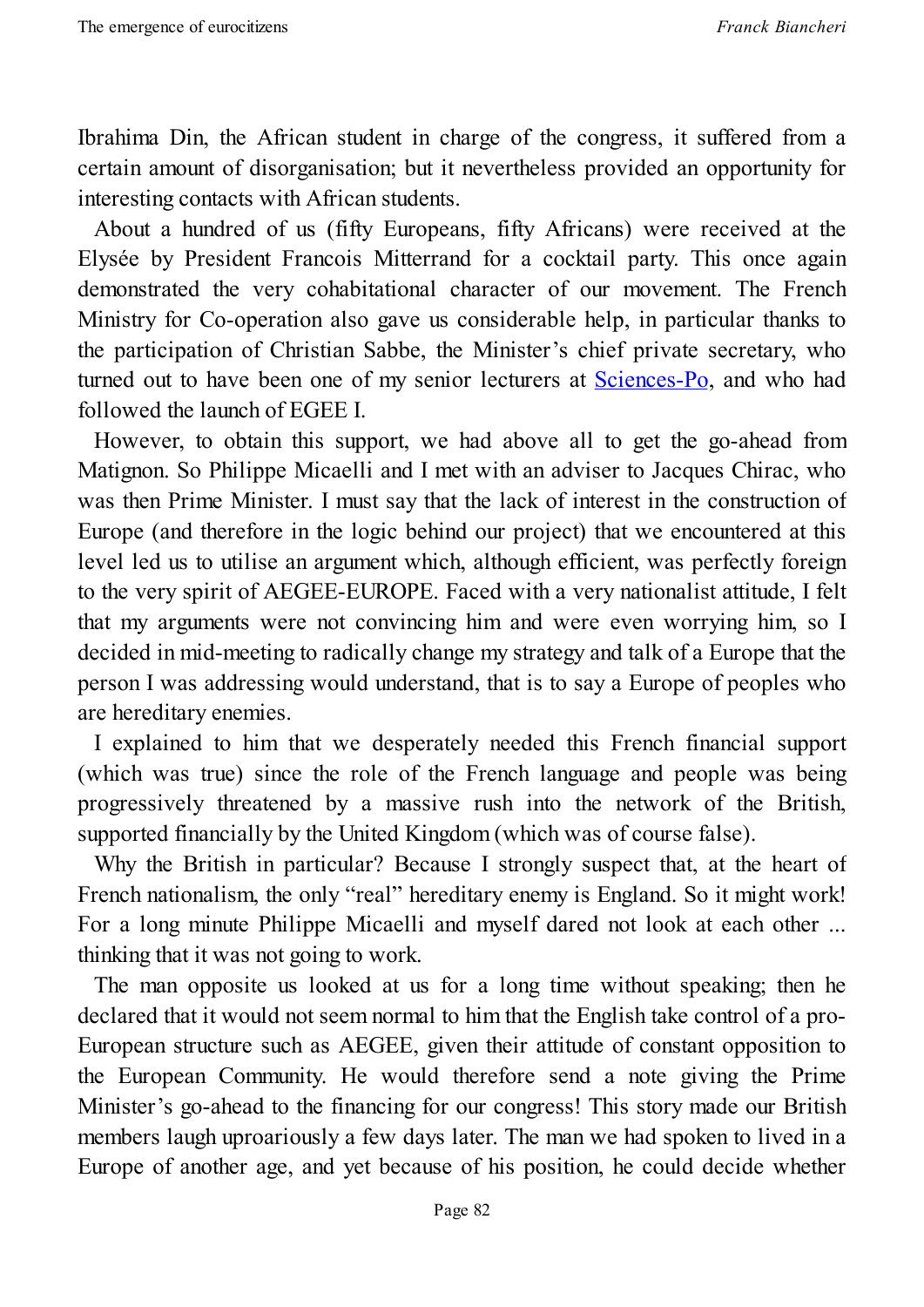this original Europe-Africa experience should exist or not.

I am slightly ashamed to have had to misrepresent our argument in that way; this was one of the rare occasions when it happened, but at that particular time we really needed a means of lifting the blockade. Also, in the end, the Ministry for Cooperation was in fact delighted with the congress. The follow-up with the African students was, on the other hand, disastrous. We had suggested that they themselves organise and manage an association identical to AEGEE for the African continent, with our action being limited to helping them find financial sources in Europe. Despite the general enthusiasm that reigned during a final meeting, held in a bar, nothing productive ever came of these projects. I and many other members of the CD and I were bitterly disappointed by the "elite youth" of the Africa of our generation. But perhaps, there again, we were ten years ahead of our time  $\frac{11}{1}$ .

## **Stepping down for youth ... whilst awaiting retirement**

The CD elected by the Seville Agora was a transitional one. Indeed, contrary to the lists I had previously presented at the Agora, this one was composed of 50% renewals, in particular in all the main posts apart from the presidency. To the surprise of many people who remembered him as one of our fiercest opponents at the Leiden Agora, the new treasurer was Marc Dietrich. I had made him this proposal after a meeting Christophe Leclercq had organised between us in Koln. Christophe quite rightly thought that Marc, whom he knew well since he had worked with him in AEGEE-Koln, had been in opposition to us not because he disagreed with our conception of AEGEE, but because he considered we had not carried out our CD work correctly during the Leiden Agora (with which I could not disagree). Aside from his gifts as a "banker", which earned him the nickname of "Deutsch Marc", our meeting had confirmed his seriousness and competence, and so I had offered him the key post that Andrew wished to leave in order to complete his studies.

Carmela Barcia became the new Secretary General, a post that Johannes Heister wished to quit, also because of his studies. Her dynamism and human qualities made her a particularly apt candidate. Others were Sue Farrow, who was to organise a superb congress on transport in London, Roger Kohlmann, extremely motivated by defence questions (a topic around which AEGEE-EUROPE had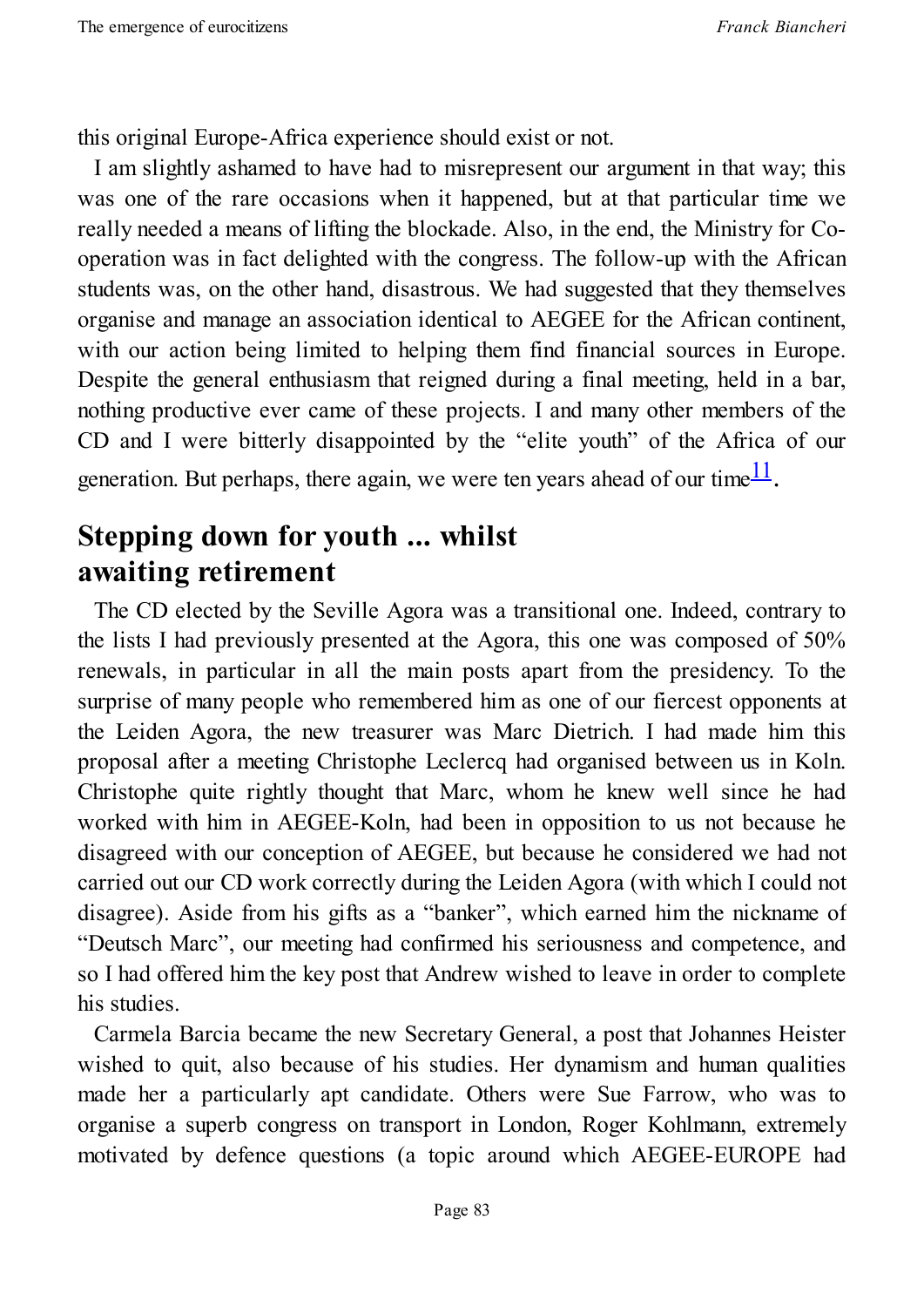succeeded in developing a very active group), Vieri Bracco, in charge of organising EGEE IV in Milan (with Annalisa Occhipinti), Gideon du Marchie Sarvaas, who was very active in AEGEE in the Netherlands, Daisy Kopmels from Amsterdam, who was very actively preparing the first Summer Universities (those summer study courses organised by many antennae which offered language courses, and so provided European students with a new framework of integration, different from the symposia and congresses; they were to be a great success starting with the summer '88 first edition); in all, about ten new titular members emerged from Seville. In my eyes their task consisted more particularly in forming the core of the future CD which would be presented to the Milan Agora as a continuing CD.

It was clear to all of the outgoing team, and to me in particular, that the CD that succeeded us in April '88 should fundamentally embody the continuity of the policy we had pursued since 1985. Apart from my obvious personal convictions that this policy was the right one, the results were also there to prove it. From a few Parisian students weighed down under a 500,000-FF debt in April '85, we had become a network of several thousand students present in about sixty universities of the European Community, recognised and supported by EC heads of state and government leaders, by ministries, by European Commissioners and their services (Secretariat-General, DG I, DG V, DG VIII, DG X, DG XII, DG XIII ...), by major European industries (Renault, Commerzbank, Ibis, BMW, Philips, Telefonica ...), by a multitude of public figures (journalists, academics, company directors ...), by regions and cities, etc. In all good faith, nobody could have denied the brilliant success of those last three years.

On the other hand, and this is what I was trying to make the network understand, many of those in positions of responsibility who supported AEGEE in a significant fashion (whether within the Commission, at our main bank, with our most important sponsors or elsewhere) did so also because they considered me to be a spokesman worthy of confidence. That confidence had been built up through hard work over the course of those three years, and was due more particularly to the fact that the projects we had announced had always taken place whatever the difficulties encountered. This was also true to a lesser extent for all the members of the outgoing CD.

Given the very weak operational reliability accorded student movements by society as a whole, a CD that did not have the full support of the outgoing team would not be viable. What is more, the network did not cause any difficulties about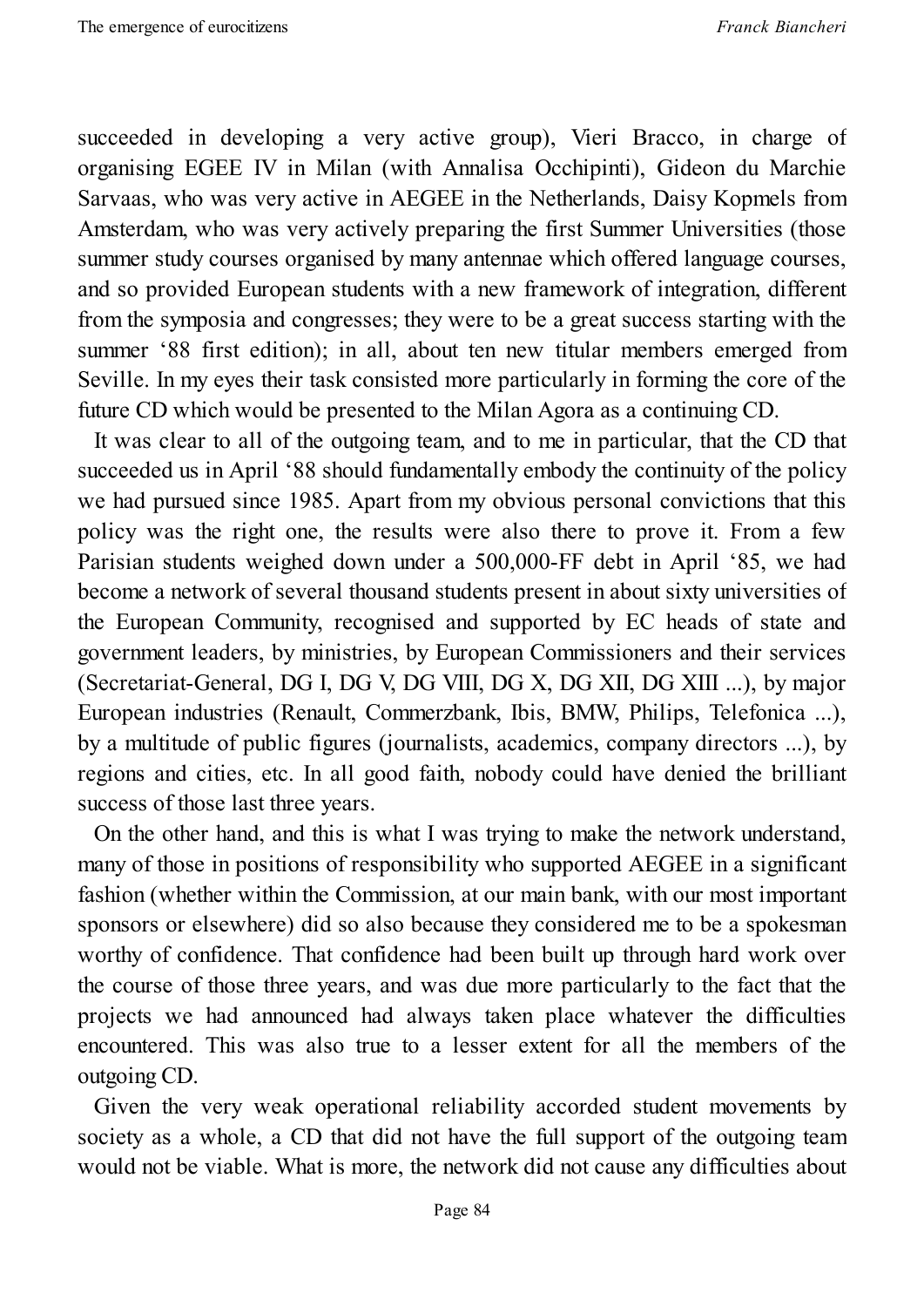this.

Aside from the CD's normal work, the six months from November to April were therefore devoted to preparing the future CD. This consisted more specifically of introducing the new members to our various contacts, teaching them EC functioning and trying to make them understand the subtle balances and the functioning of the AEGEE-EUROPE machine. And we also had to find a new president. On our opponents'side there was a plethora of potential candidates, but since their K.O. at the Seville Agora they had gone very quiet! We would in fact see that most of them were preparing for the Agora following that of Milan, the Orleans Agora, by which point all the founding team would have disappeared. The fact remains that the network was very calm, concentrating on the organisation of events and the development of new activities (Summer Universities, AEGEE-Stages, working groups, etc.).

Yet I still had one problem: finding someone who wished to take on the onerous task of President of AEGEE-EUROPE. It was only in February-March that Vieri Bracco finally told me that he agreed to form a list. Despite the difficulties raised by Italian conditions (incompetent administrations, vote-catching policies and genuinely active voluntary members who could be counted on the fingers of one hand), Vieri was doing good work in Milan and succeeded in making EGEE IV take shape.

### **From Rome to London via Euromanagers**

A good overview of the Italian situation in '88 had been offered to me when Vieri and I went to Rome for a week at the end of January to meet official representatives. This was very edifying, and I decided as of that day never more to waste time meeting Italian political or administrative leaders. Our appointments were all either postponed or took place an hour late; and most of the time the person we met knew nothing about the field he was in charge of (I remember a Managing Director of the Ministry of Education who was supposed to be the Erasmus contact in Italy, and who thought Erasmus was a language learning programme!). And in fact, the only person of quality we met at that time, the [Director](http://en.wikipedia.org/wiki/Erasmus_Programme) of European Affairs in the Italian Presidency, gave us this advice: "Flee this city! What you are doing is superb, but here you have nothing to gain, only to lose. You belong to no clan or clientele so no one will give you a lira; on the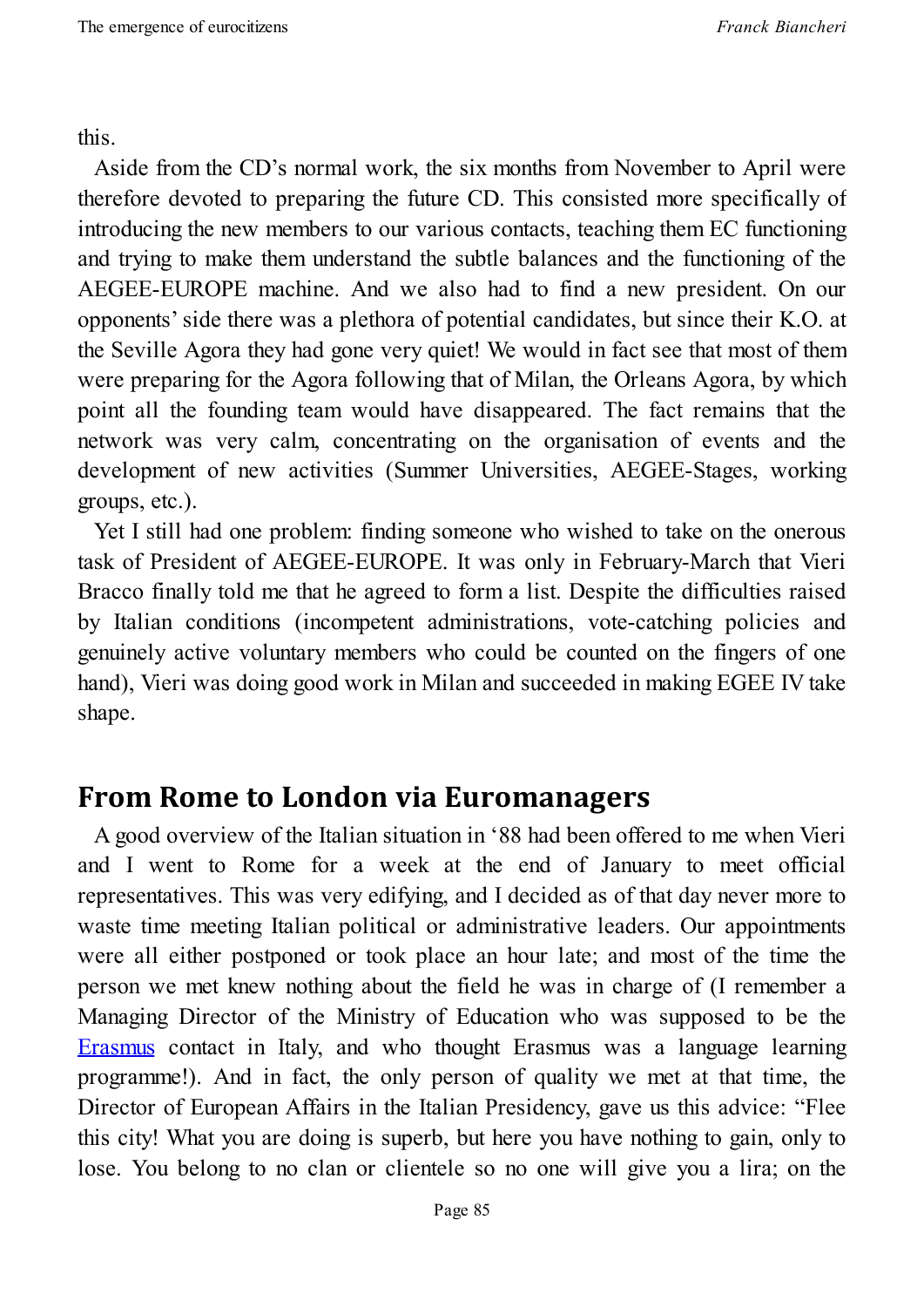....

contrary, people will try to use you without your realising it!". And the worst thing was that he was right!

But other events were to take place before EGEE IV, such as the London congress on transport. It assembled the principal European specialists in the field before over 200 students. That was how, at the beginning of '88, and thanks to the activity of Sue Farrow and the CD, we had the immense privilege of examining the very first maps of the future European high-speed train networks, presented by representatives from the SNCF and Bundesbahn preparatory study groups. We were all agape at the speed of these new journey times between major European cities; it was exactly the kind of transport we needed!

The preparation of this congress had also allowed us to establish good relations with several British ministries, including the DTI (Department of Trade and Industry), which was particularly concerned with making British business and executives aware of the future Single European Market. AEGEE's problem in the United Kingdom, even after this brilliant congress, was to get successfully beyond London and its cosmopolitan students; only about one fifth of AEGEE-London's members were, in fact, British, the others being German, French, Dutch ..., New Zealanders, Americans, Japanese! During the preparation of EGEE I, the Director of the British Council in Paris, Dr. Churchill, had indeed warned me: "Don't start in London, you'll never get out of it! Look for your students elsewhere in the United Kingdom!" It was advice I had ignored, very unwisely.

This period was also that of the Euro managers '88 congress. This time Christophe Leclercq, Christian Hunt and Spiros Nomikos had prepared a huge event: trade fair and congress. In the euphoria of the Single Market project, that as yet unknown category of Euro managers made students dream, while intriguing major European enterprises. So this project, which aimed at bringing both groups together, came at an appropriate time. As for all AEGEE-EUROPE events (other than antenna symposia) I took care of finding the funds from the European Commission. This time we also contacted sponsors. The event was a great success, with the Belgian Prime Minister, Wilfried Martens, and European Commissioner, Abel Matutes paying us the honour of a visit. Hundreds of students took part in the congress, and the trade fair, which in a concrete fashion marked the appearance of "European-scale recruitment", thanks to pressure from the students themselves, attracted major European enterprises such as Renault, Siemens, Commerzbank, ICI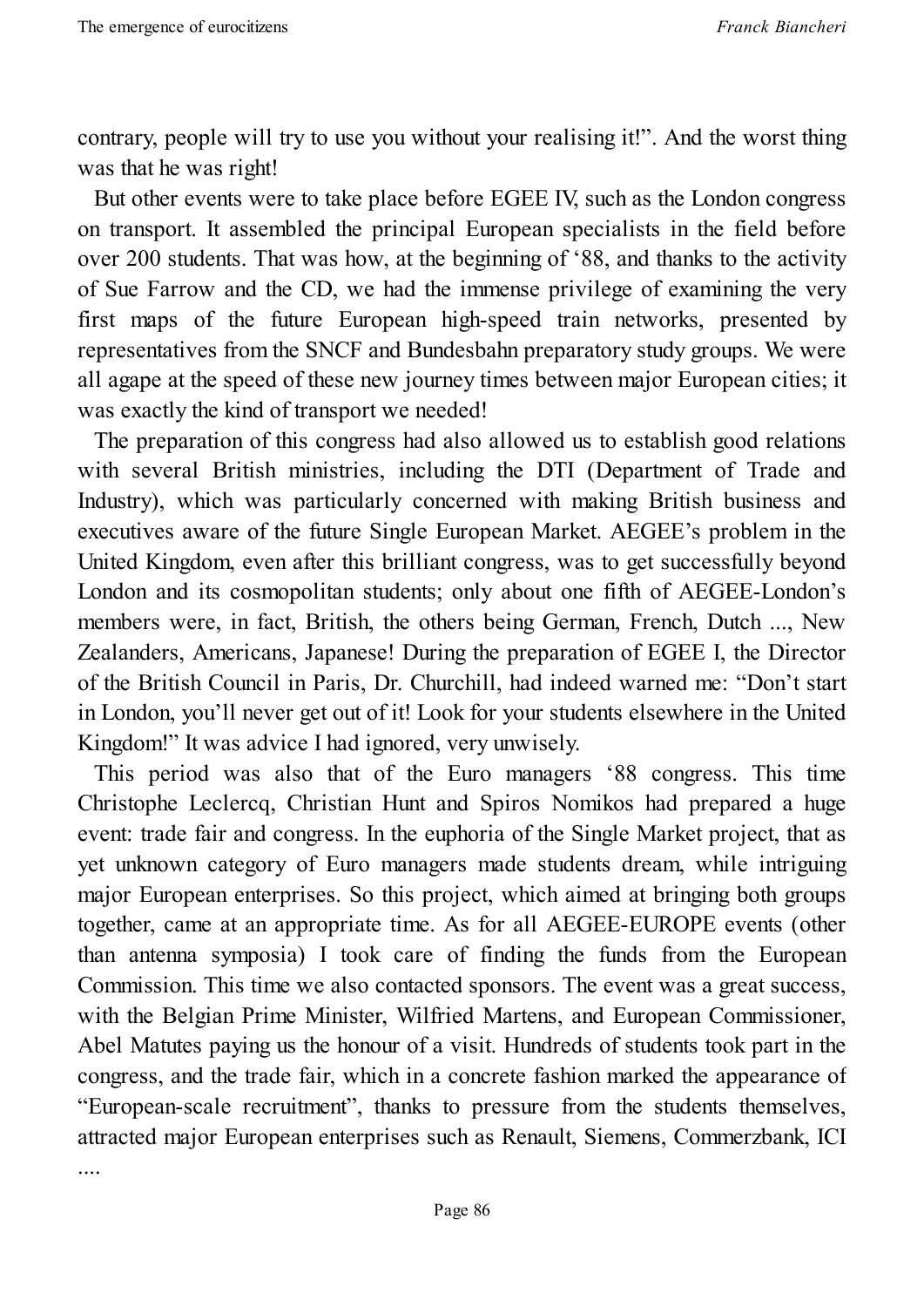Thanks to Euromanagers, AEGEE-EUROPE strongly confirmed its capacity for attracting the attention of the most important European enterprises (a category which was thus added to governments, universities and media). In three years we had well and truly succeeded in placing our movement at the heart of almost everything that moved in terms of the construction of Europe at the end of that decade.

As for the rest, those last months saw the definitive end of Europolis, the AEGEE-EUROPE magazine with a 50,000-copy print-run every three months. For many, this adventure inspired above all an "exhausting" memory: once printed in Belgium, we then had to go and collect (and therefore carry) the cartons and distribute them throughout Europe. Bernard Establie along with many others (including the young Dassonville couple) had done a vast amount of work to which we had convinced young journalists to contribute.

Financing difficulties and problems of unity in the editorial team finally put an end to the adventure, but Europolis' 50,000-copy print-run over two years did indeed teach us a considerable amount about the problems linked to the creation and success of a real European magazine.

I am certain that out of the team that actively collaborated on Europolis will one day appear those behind the launching of the first European news magazine. This student experience taught us, more particularly, that the crucial issue involves the ability to create a strong European editorial identity (i.e. producing something more than an "insipid soup" of one article after another). To achieve that European editorial identity it is necessary to be able to form an editorial team capable of generating it. Those who collaborated on Europolis are capable of doing that, just as soon as they get access to the financial means we lacked.

### **A Dutch excursion with Mikhail Gorbachev's spokesman**

A very surprising and interesting event marked the month preceding the EGEE IV Agora. As I mentioned before, one fine day I learnt that Guennadi Guerassimov, Mikhail Gorbachev's spokesman, was coming to the Netherlands for three days to attend the symposium organised by AEGEE-Leiden on economic relations between the EC and Japan, the United States and the USSR. For this 100 person symposium, AEGEE-Leiden had simply contacted the Soviet Embassy in The Hague to ask for a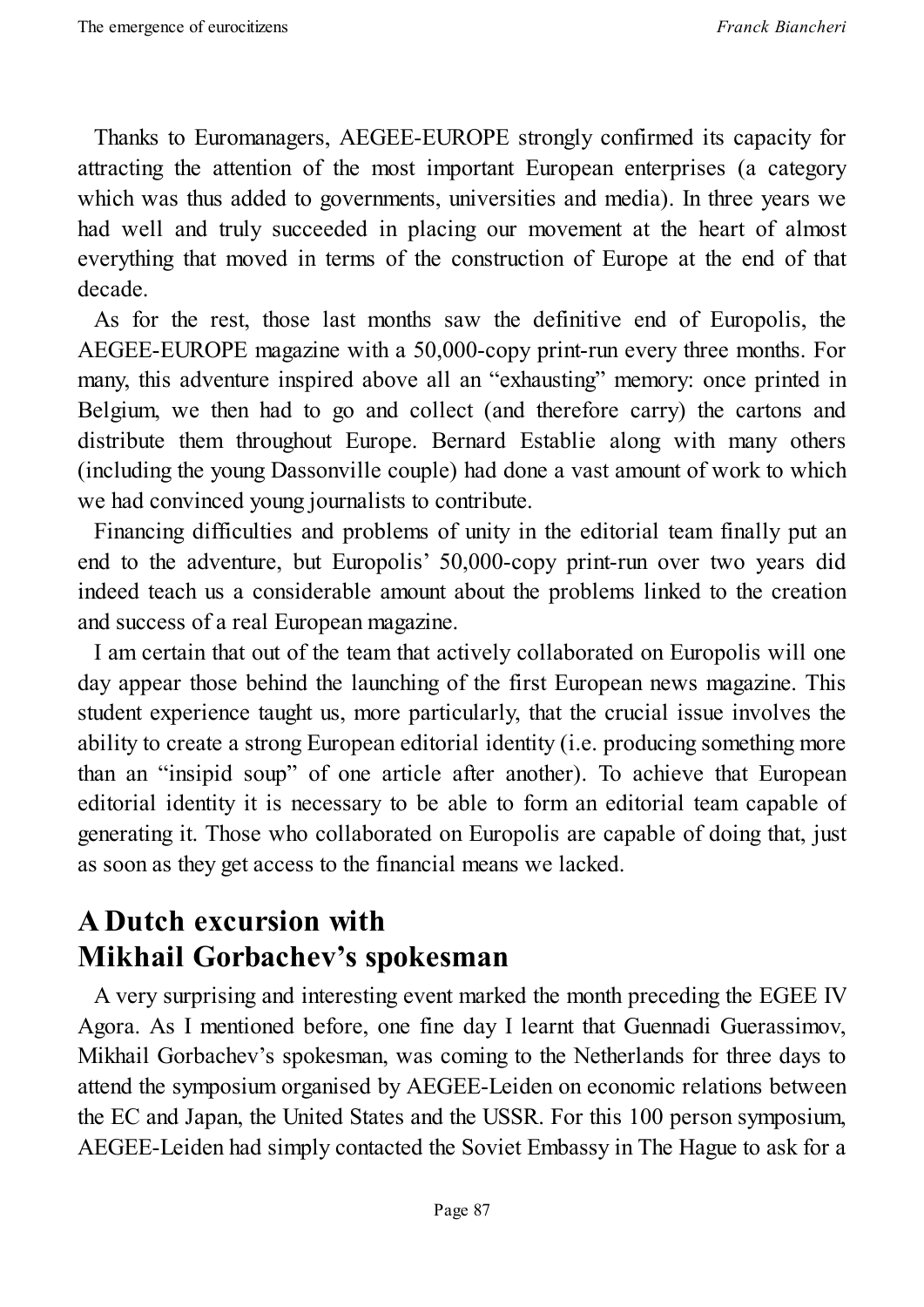representative. When a few days before the symposium they learnt that Guerassimov in person was coming from Moscow for three days and, what was more, wished to be shown around Amsterdam by AEGEE-EUROPE's leaders, Rikstus Oosterhuis and Gideon du Marchie Sarvaas called me immediately and I decided to go to Leiden. We agreed that all three of us would be his guides. My Renault 5 not really being up to the circumstances, Gideon borrowed a large car from his aunt, and off we went to spend a day with Mr Guerassimov.

He was somewhat acerbic throughout the beginning of our excursion. Blessed with a very great sense of humour, he attempted to set us against each other (Dutch against French) or to get us to speak badly of other Europeans (in particular of the Germans). During our visit to the Rijksmuseum his dominating attitude even started to annoy me; we had engaged the services of a very good guide, but Guerassimov rushed through the museum almost without looking. When we came out, I deliberately took my time buying postcards to make him understand that we were not at his service. As for Rikstus, he pointed out to him that he was wasting his time trying to play on nationalist feelings with us. It was only after a halt in a bar where we joined Rikstus' parents that he began to relax, and by the end of the afternoon, with a glass of Dutch gin in front of him, we were explaining to him that he had to understand that we represented a very concrete example of the construction of Europe that had begun in 1957, an example implanted amongst future EC executives; that the USSR had to understand that the European Community really was a new and lasting thing; and that, furthermore, our generation would never work with the USSR as long as it was not democratised. It was at this point in the conversation that he began to feel tired and decided to go home to bed!

At a great turning point in Soviet history we had thus the opportunity of spending several hours with someone very close to the master of the Kremlin and of showing him the reality, tangible and full of promise (a promise that we embodied), of that European Community which Gorbachev was trying to dilute in his common 'European house'. Did we perhaps help Guerassimov to understand this new EC reality better?

Still on the subject of East-West relations, we had decided to participate in the organisation of the second European culture week which was to take place in Berlin in June '88 (the first week had taken place a year earlier on the initiative of AEGEE-Amsterdam). This second week, organised by Georg von der Gablentz and in which Johannes Heister was deeply involved, was an opportunity for making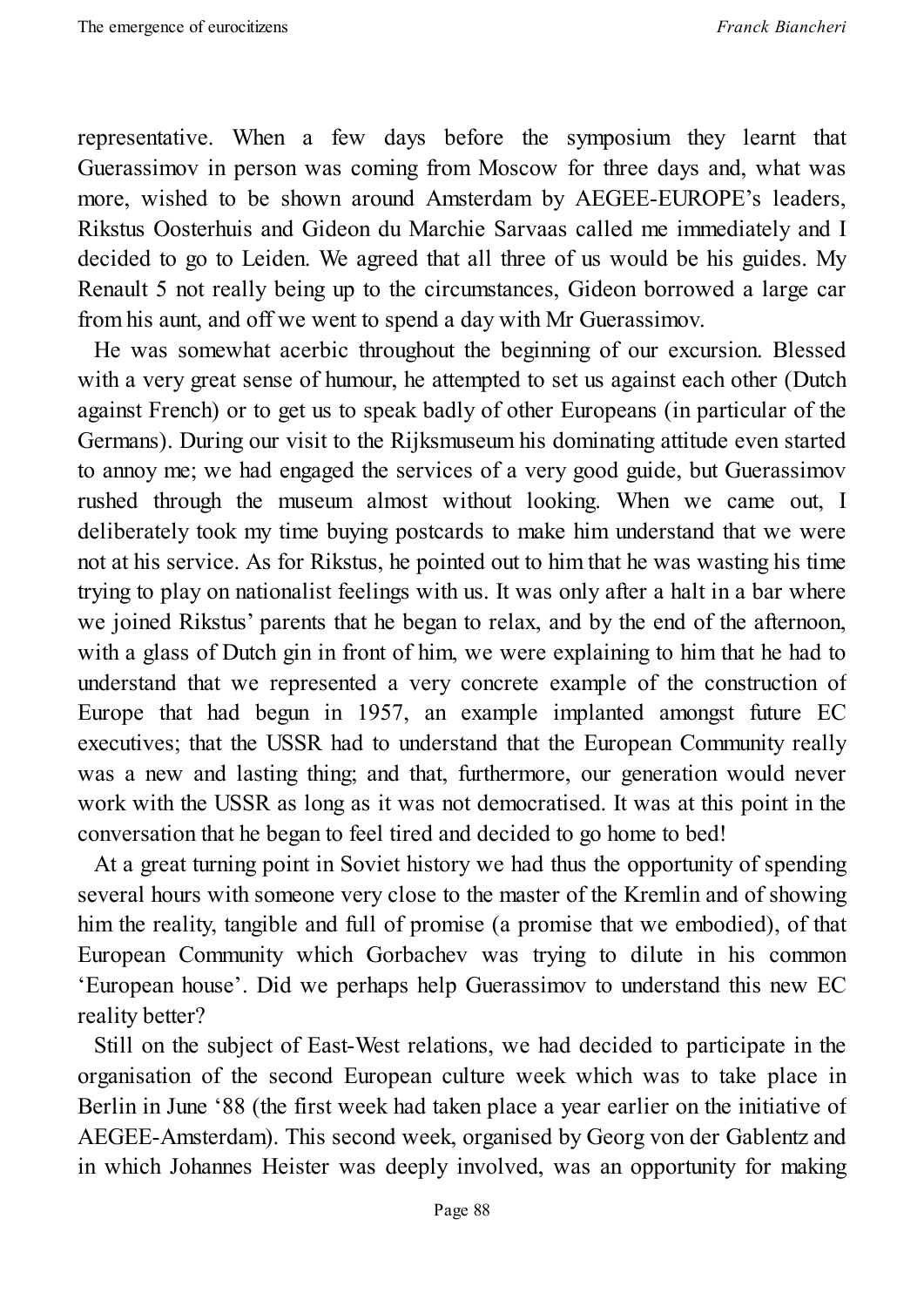contacts in East Berlin. I took part (although I no longer held any position in AEGEE-EUROPE), and I remember in particular a very instructive walk on the other side of the Wall with Vieri Bracco and Frederic Pelard (one previous, one present and one future AEGEE-EUROPE President!)

## **The EGEE IV Agora and the end of my AEGEE years**

Finally, the month of April arrived, and with it the EGEE IV Agora. In one sense I was relieved; those three years had indeed been extraordinary, but also very tiring. And then I had other projects in mind. At 27 years old the student world interested me less and less, and I was impatient to try out my project for the '89 European elections.

The congress went off correctly. Mr van Ekelen, the Dutch Minister of Defence, had agreed to come from The Hague for the day (he was a faithful supporter of AEGEE, and this was the third time he participated in one of our events). On the other hand, two rectors of Milan universities caused us problems by canceling on the very morning of the opening, one because he was tired after a journey, the other because of illness. As for a third rector, he did in fact come to the congress, but fell asleep on the platform. When you see the Dutch Minister of Defence taking the trouble to come, especially (like other European speakers) to spend a day at a congress of several hundred European students, and the rectors of the very city in which that congress is taking place unable to find the time to attend, you better understand some of Italy's problems!

The Agora itself was being prepared calmly. A new candidate list had been formed around Vieri Bracco. The opponents of the Seville Agora, still groggy, were holding back for later.

The Agora had become a machine in which the committees made their reports, and the groups and antennae presented their projects. As usual, the same things were repeated: no, member by member election of the CD was not a good idea; no, AEGEE was not apolitical but apartisan...! My parents, who had come from neighbouring La Turbie to be present at my "goodbye to arms", found the discussions violent and the Agora's remarks to the CD aggressive. I reassured them by telling them that in comparison to other Agorae, this one was remarkably calm.

More than 300 people came to Milan (if we total the seven large events organised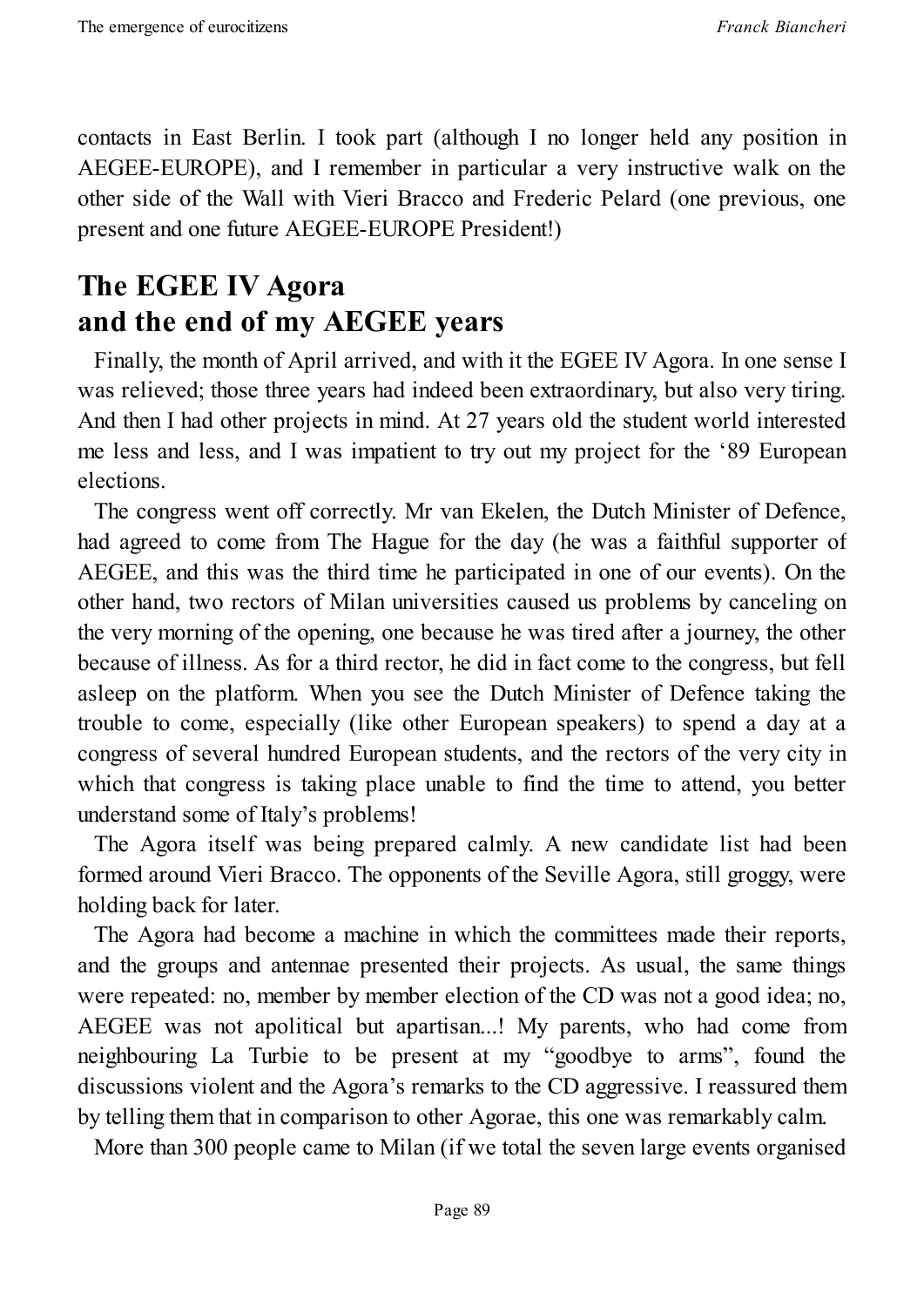by AEGEE-EUROPE, a total of almost 2,000 European students had met together in less than six months ... without taking into account the dozens of antenna symposia). The members of the previous CD had also come to Milan so that everyone could celebrate together on the last evening. When the new CD was elected I was treated to long applause. I felt as if I was a 100 years old; it was very moving. One page had been definitively turned.

However, an incident hurtful for me occurred during the Agora. Jose Maria Compagni Morales (Pepe from Seville) proposed that the Agora elect me President of Honour of AEGEE-EUROPE (a purely honorary title, but a nice thought). I had to leave the room because what seemed to be only a formality at the start suddenly began to turn into the issue of a political struggle. A vice president of AEGEE-Paris, Vincent Delivet, opposed this vote, arguing that it would give me too much influence over AEGEE (as if my future influence depended on a title!). The debate finally broke down in chaos, and the proposition was withdrawn and postponed to a later Agora. It was not until a year later, during the Salamanca Agora (at which I was not present), that Alberto Camino introduced the motion again, and it was passed.

This episode revealed to me that our opponents were not far away and were no doubt counting on bringing the new CD team down rapidly. Proof of this was also provided by all the problems, to which Vieri Bracco's irresponsibility greatly contributed (he in particular took three months holiday in Brazil!) and with which the following President, Frederic Pelard from AEGEE-Toulouse, member of the new CD, was going to have to deal with.

It was on leaving AEGEE-EUROPE that I discovered how immensely difficult it is to organise a correct succession. Perhaps that is indeed the most difficult thing in politics, but that is another story!

At the end of this account of those three years, how can I sum up my AEGEE years?

For me, as for thousands of students yesterday, today and tomorrow, AEGEE was first and foremost an opportunity for accumulating wonderful memories of cities, people and new, unknown atmospheres. Thanks to AEGEE I made friends (and they still are, ten years later) all over Europe. Thanks to AEGEE, and like many of its members, I completed my sentimental education on a European scale. Thanks to AEGEE and to others' opinions, I learnt to understand better what in me comes from my nationality (and consequently what is specific to Franck Biancheri). I have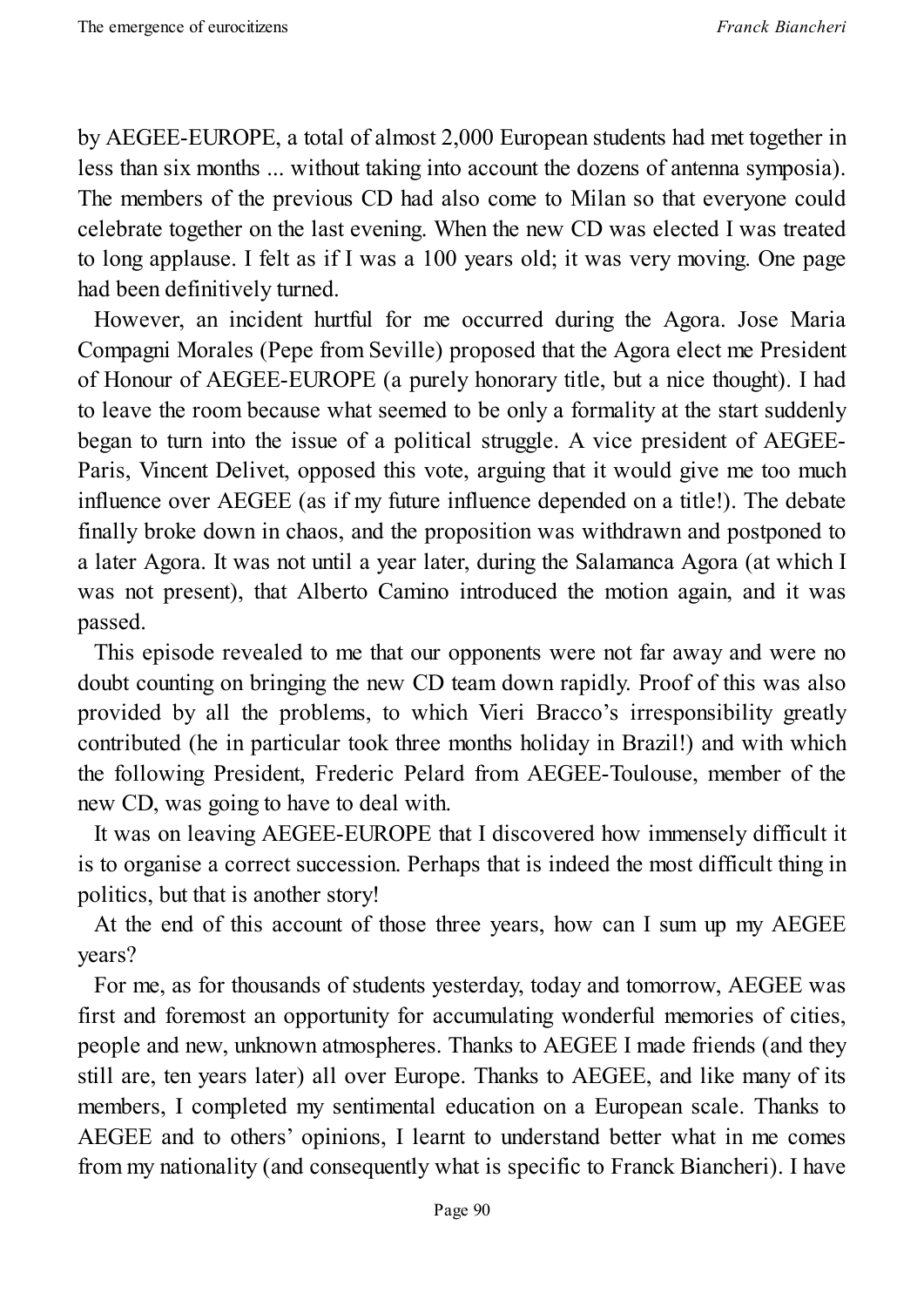also come to understand better how my country is seen by other Europeans. By discovering, for example, in a chapel in Leiden University, a stained glass window depicting, in the same way, a Nazi soldier and a Napoleonic soldier both cutting the throat of a Dutchman, I understood, that my vision, as a Frenchman, of Napoleon was far from being shared by everyone.

Thanks to AEGEE, and because I worked with them and struggled with them against others, I learnt a lot about Europeans, and that comprehension is less complete when you are a tourist or even a simple friend. It is the difficulties we went through that have allowed me to realise that a European team, if it is formed correctly, constitutes an extraordinary force because of the complementarity of its members' mentalities.

It is also thanks to AEGEE that I began to be able to decipher the obscure functioning of EC construction and of its institutions (which today allows me to attempt to bring more transparency and efficiency to them). For it should not be imagined that our relations with the European Commission, in particular, were simple. I have explained that the Commission only gave AEGEE its support after the first congress. We were therefore an independent organisation, coming from the "roots"; a dream for getting Erasmus adopted, but elsewhere a nightmare, for we were critical and uncontrollable, two characteristics closer to flaws than to qualities from the point of view of an administration. On the other hand, the European Commission was not used to dealing with organisations such as ours. As for our lack of national levels, it continually caused us problems as soon as we tried to gain access to EC subsidies, and people tried systematically to affiliate us to one country or another, if only because the spaces on the forms were not designed for organisations that did not depend on a specific country!

Our uncontrollable character caused us strong tension with that institution, which did not understand that we decided on our programme by ourselves, and only afterwards came to see them to discuss support and subsidies. I know that in 1987 there were numerous internal discussions aimed at finding a means of "controlling" AEGEE-EUROPE. Some recommended the various services co-ordinate so that we would have only one contact and would no longer be wandering from Directorate-General to Directorate-General (the diversity of our centres of interest also surprised the Commission). As we were not in favour of this, and insofar as the Commission at that time was certainly incapable of organising such co-ordination without us, since they never knew in advance who we were going to contact, the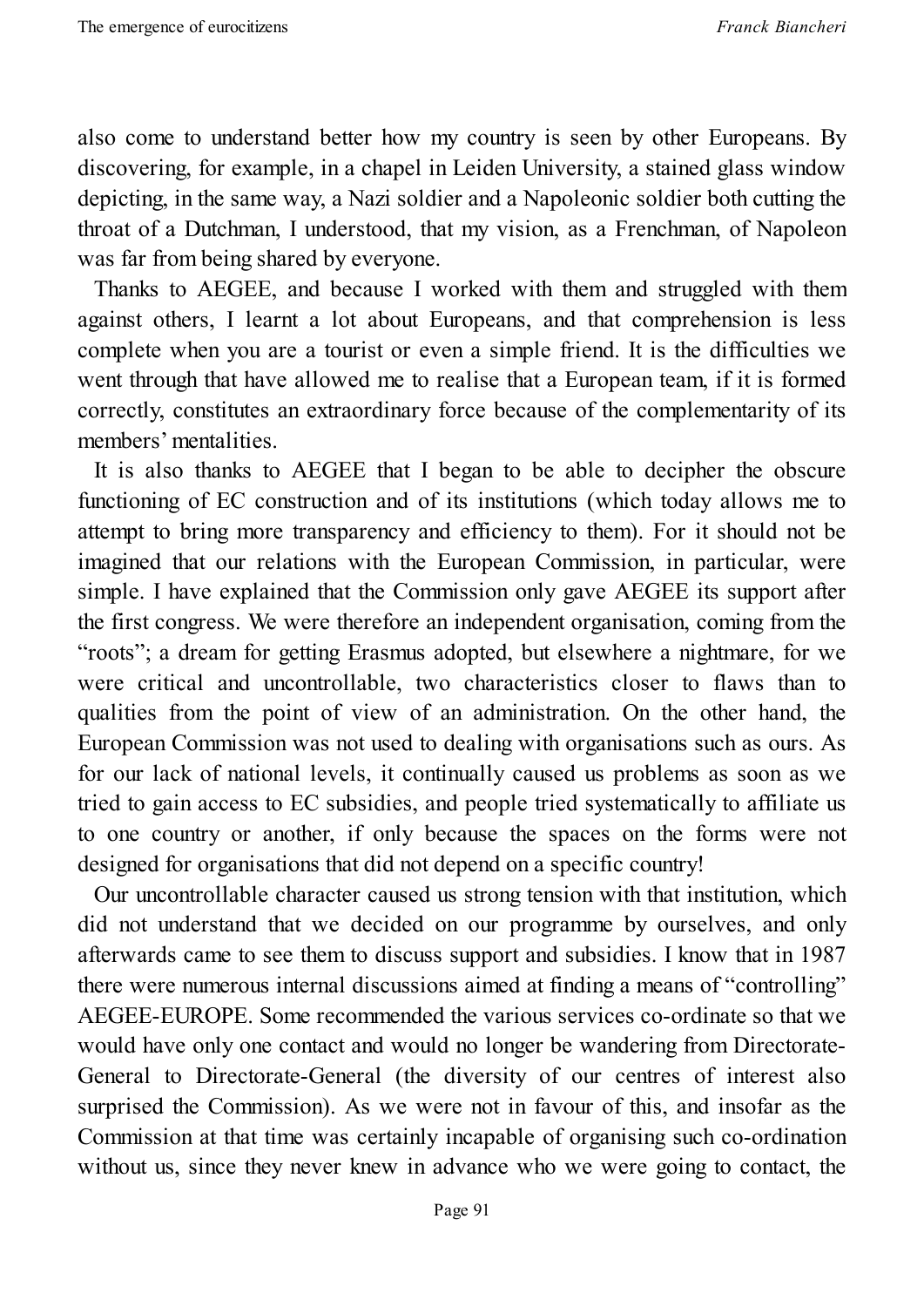attempt soon came to nothing. Others wished to create rival student movements, which is how a few associations saw the light of day very artificially.... but without causing us the slightest problem since they lacked any anchorage in reality and credibility. A play on words that was made about us at the time sums up nicely the concern that reigned within some services: "AEGEE-mony". We were systematically kept away from congresses dealing with topics concerning our actions, which was not difficult either, since those events did not interest us; organised by movements we believed existed only thanks to EC finance injections and/or made up entirely of totally out-of-date old fogies, what could we expect of them? On the other hand, on the rare occasions we saw an interest in participating in one of those events, as was the case of the large congress on Erasmus held in Paris in 1988, we successfully put all our weight in the balance so as to occupy an advantageous position.

It is also thanks to AEGEE that I learnt to become a responsible European citizen; that is to say, not only a citizen able to understand, choose and act on a European scale, but above all a person capable of trusting other people who live far away, speak a different language and have a different culture.

And lastly, it was with AEGEE that I realised that in our modern democracies confronted with complex problems, the worst opponent is not he who is against you because he does not like you, but he who is against you because he does not understand the situation. With a bit of political sense one can always deal with the first, whilst the second is a mortal enemy because he is unaware! This is why it is essential to circulate the information (all the information) in one's possession to avoid lack of awareness, and to associate it with explanation so as to avoid incomprehension. This problem, which was noticeable in AEGEE, is getting greater in our increasingly complex societies in which the trans-national dimension intervenes increasingly often. If, previously, power went hand in hand with detention of information, today and tomorrow it will go with the most widespread and comprehensible transmission of it possible. It goes without saying that here I am talking about the power of doing, the one we used in AEGEE-EUROPE, and not the power of having!

Now that I have answered the question "What did AEGEE-EUROPE teach me?", it remains for me to ask what I learnt about AEGEE-EUROPE. I understood that some problems cropped up time and again and would be veritable snares as long as AEGEE-EUROPE depended on oral memory. It is for that reason that, in particular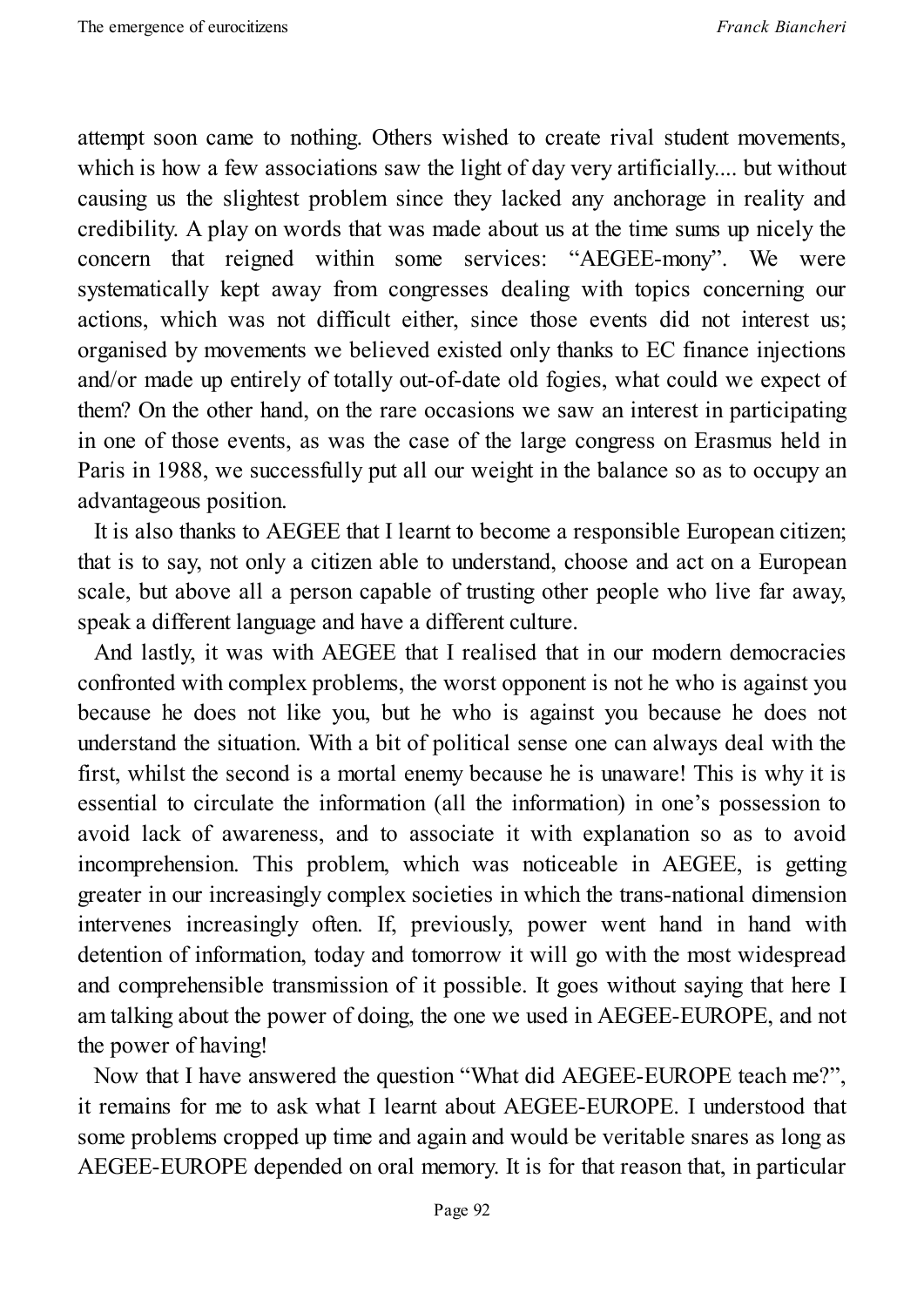through this book, I am trying to contribute to making AEGEE-EUROPE enter the era of written tradition so that it may capitalise on its past, acquire elements for comparison and avoid repeating the same errors indefinitely. The rest figures in the previous pages, not as a theoretical whole, but as commentaries made on very real acts. I hope that these pages will have revived happy memories in many former members of AEGEE-EUROPE, and I hope they may be useful to those who make up AEGEE today, and to those who will form it in the future. They will also perhaps have brought some useful ideas to those who are interested in collective action and European-level citizenship.

A movement's dynamism comes from a few people who set off a snowball effect in the vast majority. To do this, those individuals must set for themselves strict constraints, in particular, that of doing (instead of having done), that of knowing what they want (instead of asking others what objectives to pursue), that of constantly checking that results conform to objectives fixed, that of frequently putting themselves to member vote (once or twice a year), that of always making an effort to explain to as many as possible the real issues at stake in the choices offered (instead of giving in to the suicidal temptation of cynicism).

To provoke in AEGEE-EUROPE a dynamism as fantastic as that of those first three years, its leaders at all levels (CD, antennae, working groups) must not play at being either pure or cynical, but must be content to act as young European citizens, aware that their future is also their business! And they should bear in mind that the difficulties they will encounter are most unlikely to be greater than those described in this text, and that there is therefore no reason why they will be unable to overcome them. No system is so powerful that motivated and perceptive individuals cannot modify it (radically or progressively). And that was the main lesson of the year 1989!

In order to measure the success of their actions, they should establish criteria that are clear to them, their members and outside observers. For AEGEE-EUROPE, my experience leads me to retain the following four criteria:

train future actors in European integration (desirous of prolonging European-scale action after AEGEE)

train future European citizens (capable of understanding European issues)

make the European dimension of education and the educational dimension of Europe progress (to "democratise" experience and knowledge in European affairs) relay the preoccupations of European youth to the decision-makers (to contribute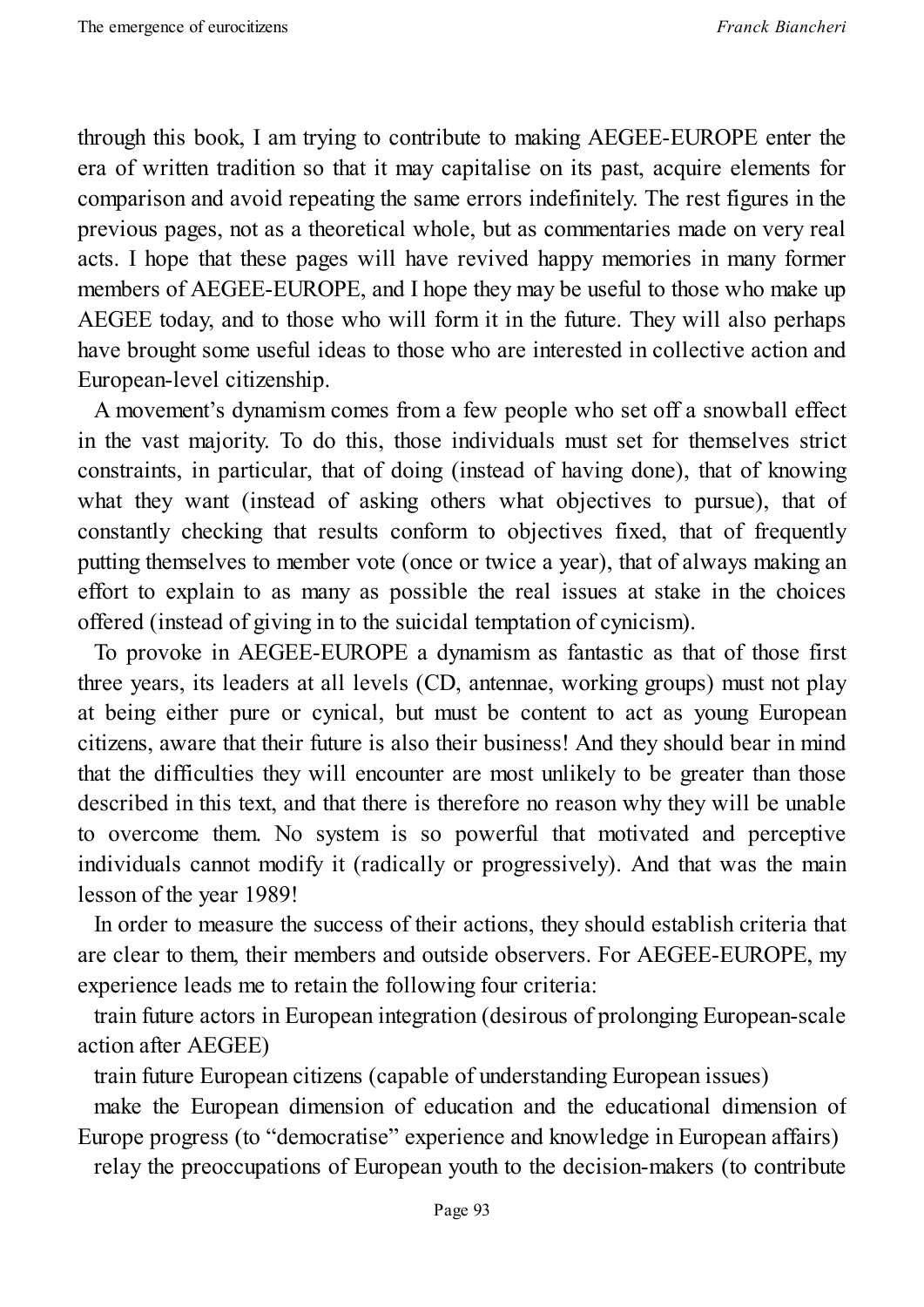to pushing the European Union down the paths of the future).

Provoking and mobilising student motivation today is certainly no more difficult than yesterday, and I observe this every day with the success of PROMETHEUS-Europe, which also attracts numerous students (even if they are not its main target).

Since "to know where we should be going, it is useful to know where we have come from", I hope that this book will be useful to new AEGEEs, as well as to all those who aspire to playing an active role on a European scale!

11 This Europe-Africa experience was useful in the long run, particularly for PROMETHEUS-Europe, for it influenced the way we conceived our external networks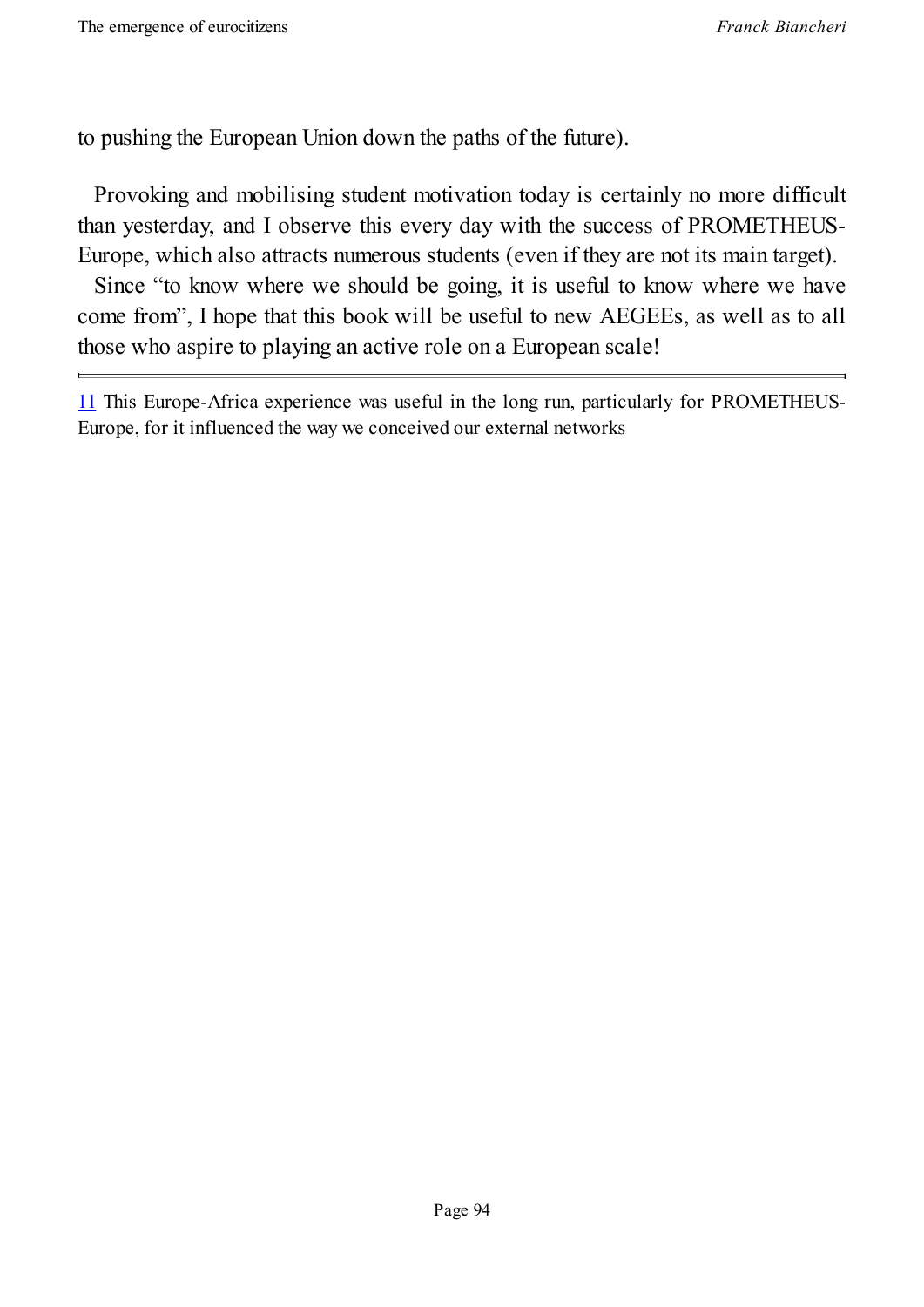# **Chronology**

#### **The principal AEGEE-EUROPE events up until 1988**

## **[1985](http://www.aegee.org/)**

| April    | <b>EGEE I Congress</b>                                                                          | Paris  |
|----------|-------------------------------------------------------------------------------------------------|--------|
| July     | Creation of the statutes                                                                        | Paris  |
| November | Election of the 1st provisional<br><b>European Board of Directors</b><br>(Comite Directeur, CD) | Munich |

# **1986**

| January | Eight simultaneous symposia:                                                 |                              |
|---------|------------------------------------------------------------------------------|------------------------------|
|         | The European Student:<br>Utopia or Reality?                                  | <b>Brussels</b>              |
|         | Industrial Europe                                                            | Leiden                       |
|         | <b>European Space Technology</b>                                             | London                       |
|         | European Defence Policy:                                                     | Paris                        |
|         | Towards a European<br><b>Financial System</b>                                | Milan                        |
|         | Integration of Southern Europe                                               | Munich                       |
|         | Data Processing in Europe                                                    | <b>Nice</b>                  |
|         | Media in Europe                                                              | Strasbourg                   |
| March   | The Great European Nights Amsterdam<br>(by satellite video link-up Brussels) | Amsterdam<br><b>Brussels</b> |
|         | between 7 cities)                                                            | London                       |
|         |                                                                              | Paris                        |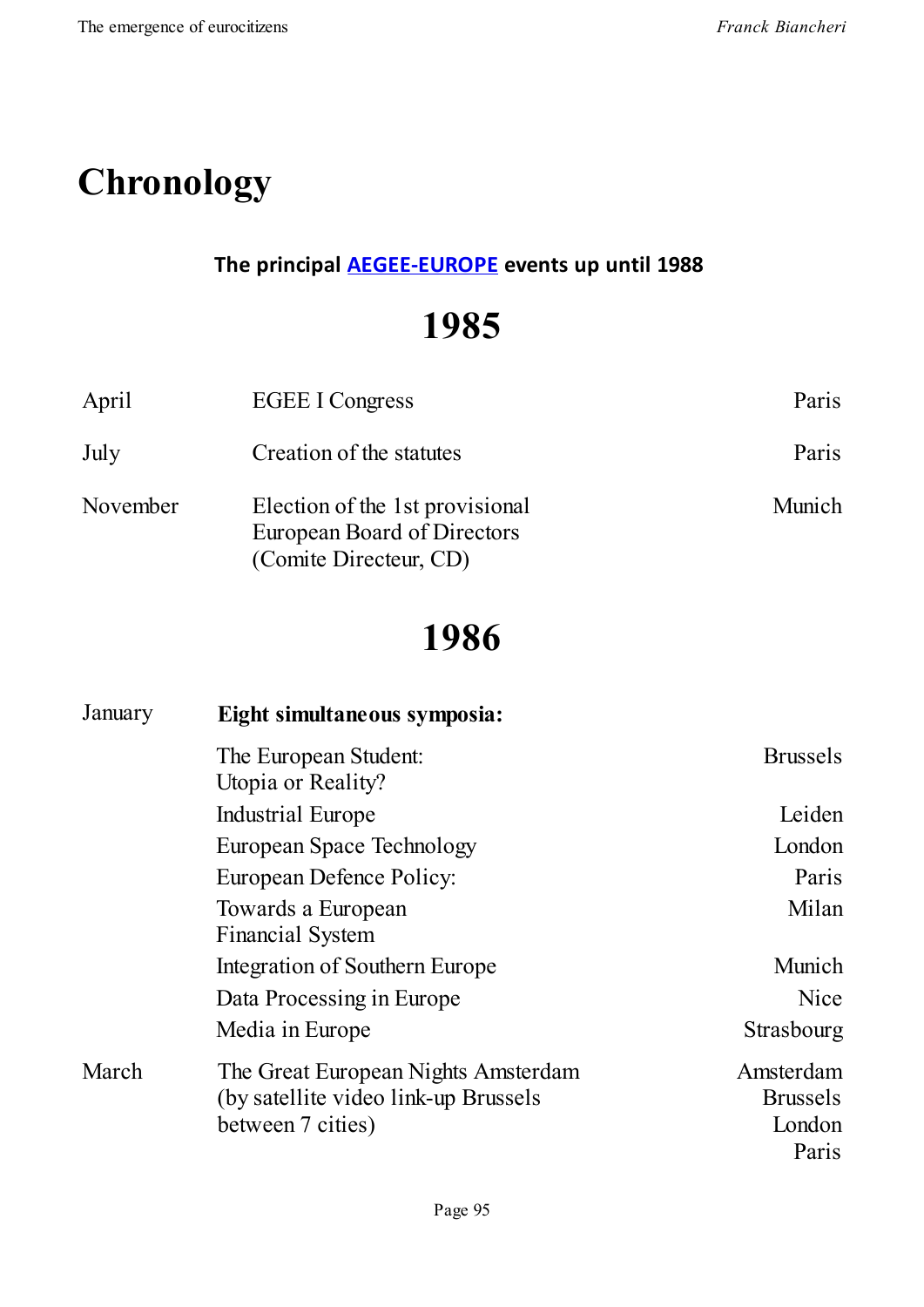|          |                                       | Munich          |
|----------|---------------------------------------|-----------------|
|          |                                       | Nice            |
|          |                                       | Strasbourg      |
| April    | <b>EGEE II</b>                        | Munich          |
| July     | Seminar                               | <b>Nice</b>     |
| October  | Cross-borderline Development          | Nijmegen        |
| November | Europe and the Middle East            | Heidelberg      |
|          | Agora                                 | Heidelberg      |
|          | Presidents' Conference                | <b>Brussels</b> |
|          | The European Monetary System          | Munich          |
|          | 1st European Space Congress           | Toulouse        |
|          | The Pharmaceutical Industry in Europe | Paris           |
|          |                                       |                 |

# **1987**

| January  | First European Week                            | Madrid          |
|----------|------------------------------------------------|-----------------|
|          | European Environmental                         | Heidelberg      |
| February | New Electronic Technology                      | <b>Brest</b>    |
|          | <b>EGEE III</b>                                | Leiden          |
| March    | 2nd Series of Simultaneous Symposia            |                 |
|          | Which Defence for Europe?                      | Amsterdam       |
|          | European Culture                               | Barcelona       |
|          | The Future for the European<br>Community       | <b>Brussels</b> |
|          | Genetic Engineering in Europe                  | Delft           |
|          | Europe's Position in the Concert<br>of Nations | Luxembourg      |
|          | Euro managers '87                              | Koln            |
|          | Europe between East and West                   | Kiel            |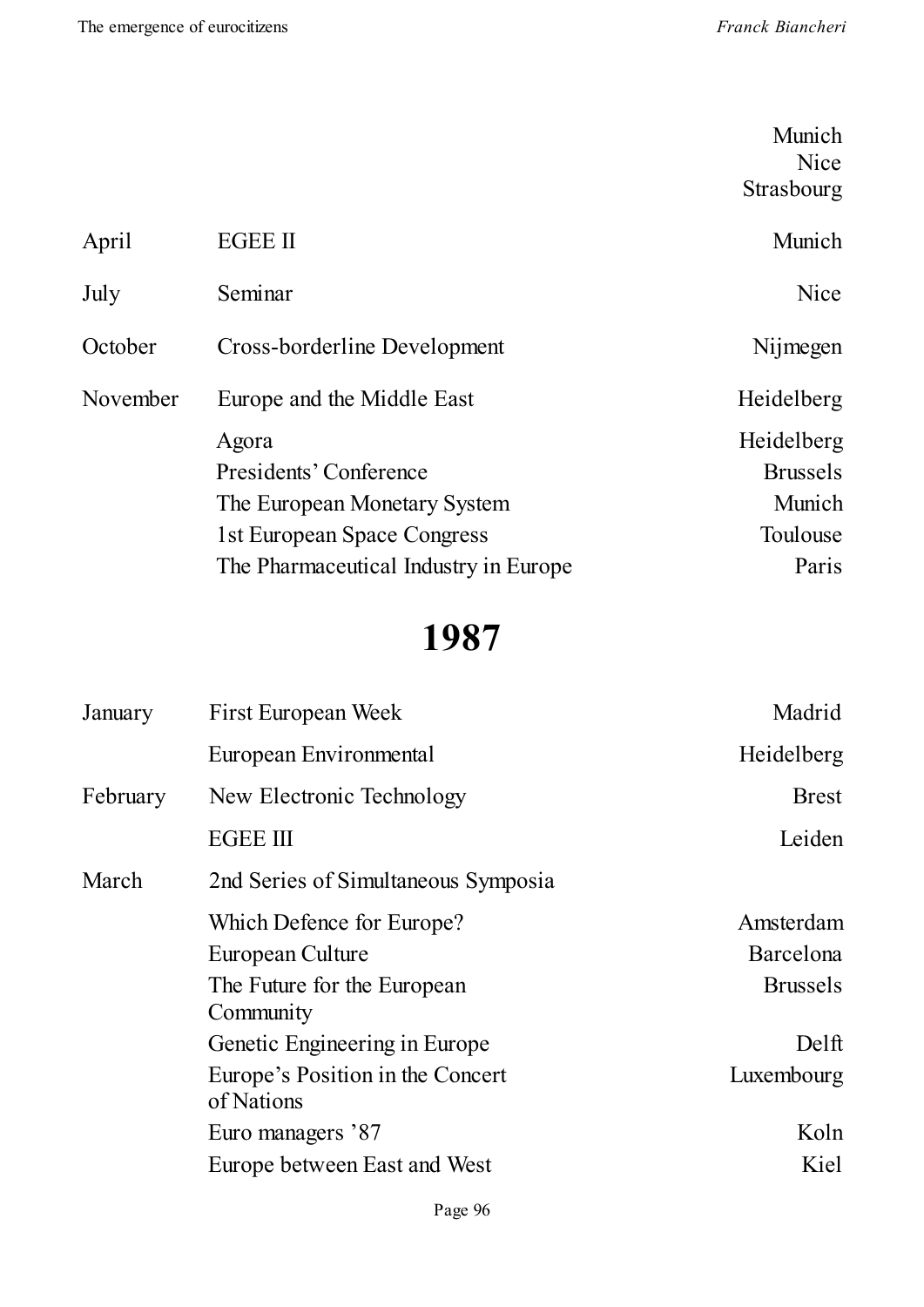|           | Mediterranean Environment                                          | Madrid<br>Milan                |
|-----------|--------------------------------------------------------------------|--------------------------------|
|           | A Technology Strategy for Europe                                   |                                |
|           | Sports in Europe                                                   | Nice                           |
|           | Political Marketing in Europe                                      | Paris                          |
|           | Business:<br>Which Approach for Europe?                            | Strasbourg                     |
|           | Media in Europe                                                    | Lyons                          |
| April     | Between Europe and the Middle East                                 | Athens                         |
| July      | European Literature                                                | Heidelberg                     |
| August    | Seminar                                                            | Madrid                         |
| September | Presidents' Conference                                             | Delft                          |
| October   | Europe beyond Reykjavik                                            | Nuremberg                      |
|           | Completing the Internal Market<br>Europe of the Technology Parks   | Hamburg<br>Nice                |
| November  | The European Currency Unit                                         | Louvain-la Neuve               |
|           | Agora<br>Youth Employment in Europe<br>2nd European Space Congress | Seville<br>Bonn/Koln<br>Munich |
| December  | Europe-Africa Congress                                             | Paris                          |

## **1988**

| January | Multilingualism in Europe  | Kiel             |
|---------|----------------------------|------------------|
|         | February Euro managers '88 | <b>Brussels</b>  |
|         | Presidents' Conference     | Louvain-la-Neuve |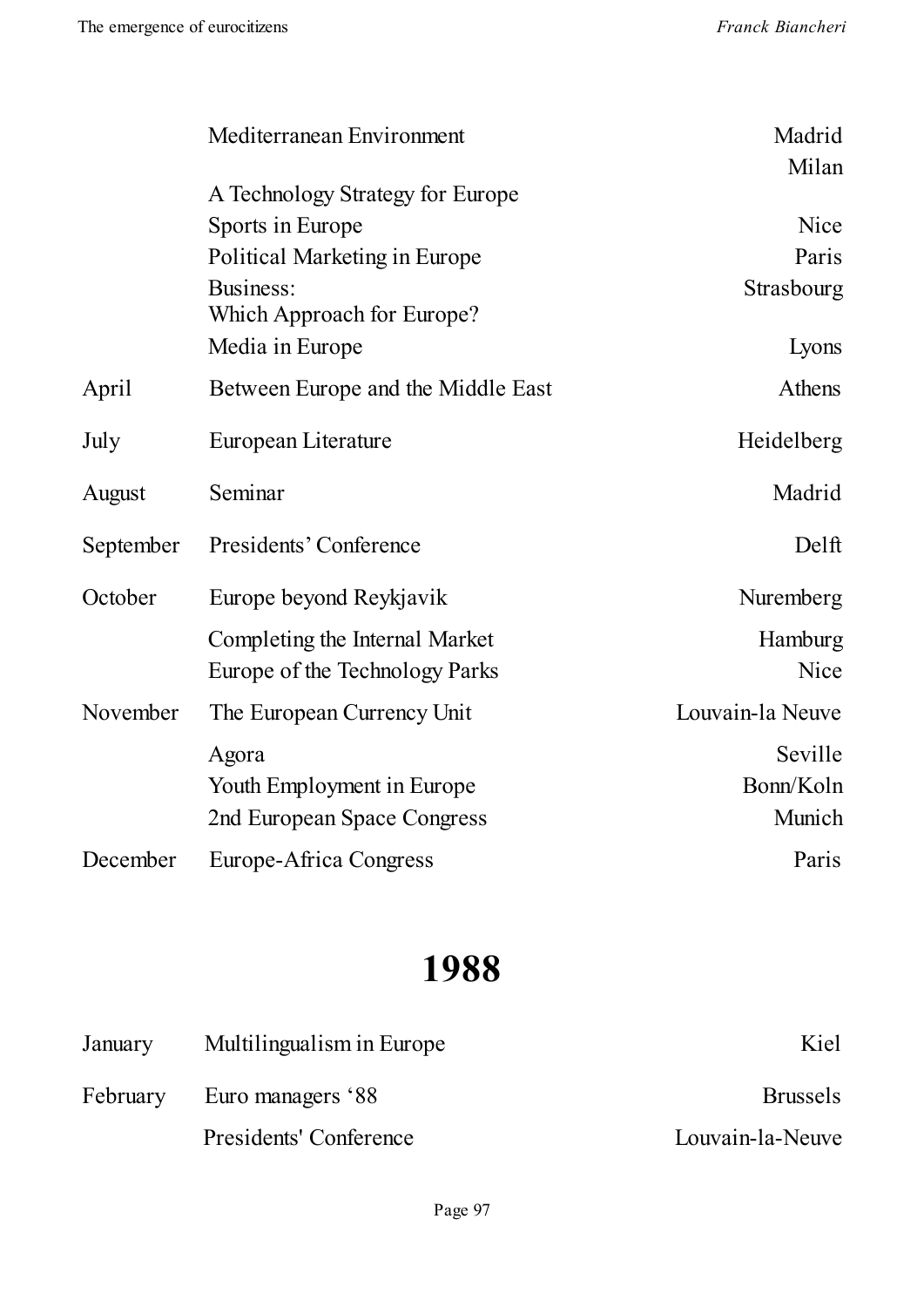| March | European Technology                                   | Mainz                |
|-------|-------------------------------------------------------|----------------------|
|       | The EC and Eastern Europe                             | Lyons                |
|       | The External Economic Relations of the EC             | Leiden               |
|       | Europe-Latin America Congress                         | Strasbourg           |
|       | The European Week                                     | London               |
| April | <b>EGEE IV</b>                                        | Milan                |
| May   | Euro-Defence '88                                      | Mainz                |
|       | The Utilisation of EC Law                             | Reims                |
|       | Who builds Europe?                                    | Lille                |
| June  | The European Cultural Week                            | Berlin               |
|       | Common Agricultural Policy                            | Hamburg              |
|       | July/August Summer Universities<br>(language courses) | all over the network |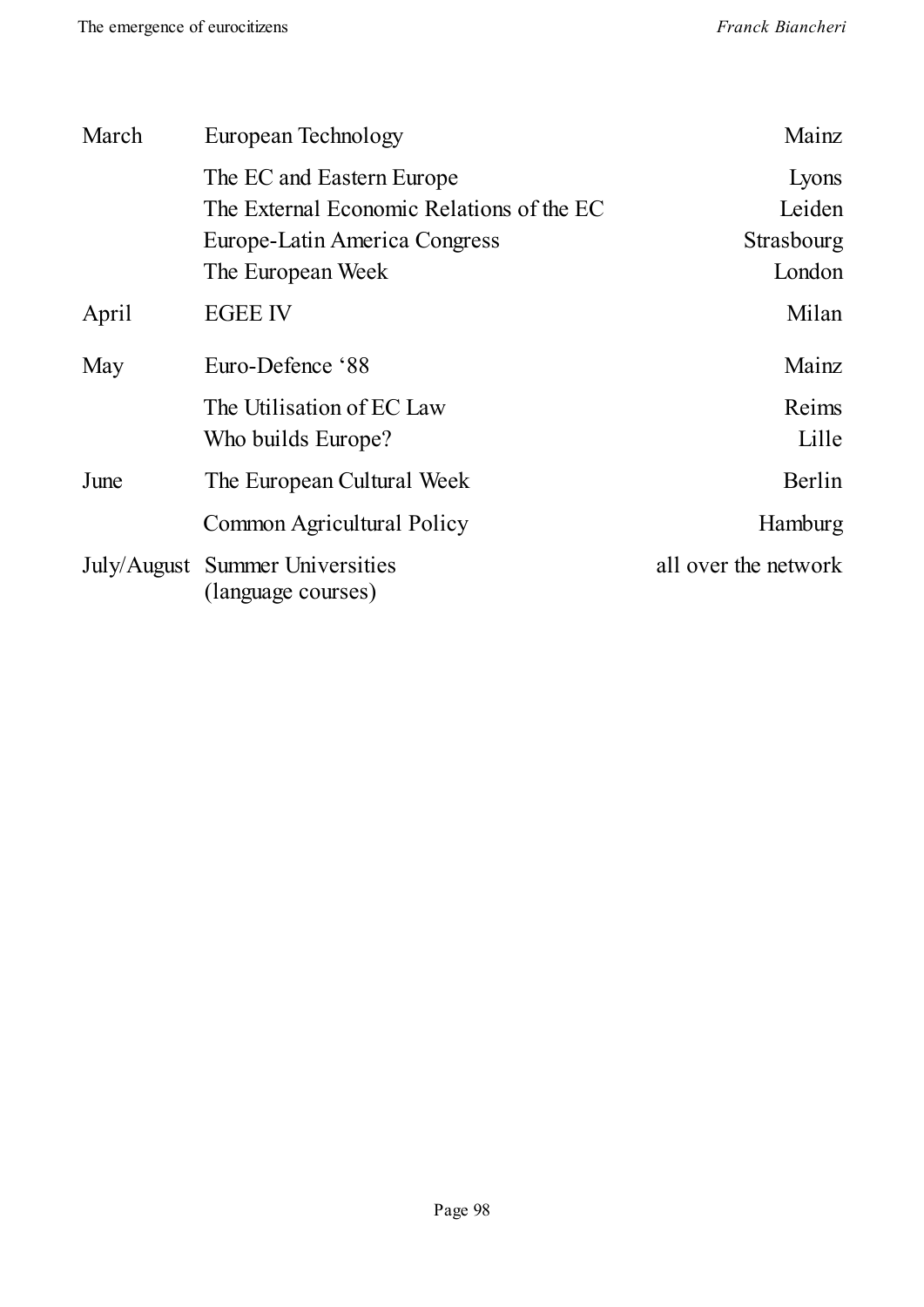# **Index**

This index lists proper names contained in the book. The chronology of AEGEE-EUROPE events is not indexed. Look for AEGEE-(city) under the name of the city. The indicated page numbers relate to their locations in the [paperback](http://www.aegee.org/) version.

**A**EGEE-Stage (traineeships) 78, <sup>105</sup> Africa 84, 100-2 Agora 11, 37-43, 51-54, 58-60, 68-71, 73-79, 81-89, 94-99, 103-105,108, 110- 112, 119, 120 Ahrweiller, Hélène (Chancellor of Universities, Rector of the Paris Academy) 30, 47 Amsterdam 46, 55, 61, 64, 75, 78, 81, 83, 103, 108, 110, 118, 119 Anacker, Béatrice 36, 45, 48, 49, 51 Aurillac, Michel (French minister) 101

**B**arcelona 75-119 Barcia-Bustelo, Carmela 20 Barre, Raymond (former French Prime Minister) 27,28,57,84 Belgium 14, 17, 62, 66, 92, 107 Berlin 9, 110, 121 Bitterlich, Joachim (adviser of Chancellor Kohl) 93 Blüm, Norbert (German minister) 90, 92 BMW 93, 104 Boer, Klaas de 91 Boniteau, Maxime 25 Bonn 67, 79, 83 ,84, 85, 89, 90, 92, 93, 120 Borchardt, Katharine 50 Bourges-Manoury, Michel 59, 84 Bracco, Vieri 103, 105, 110-112 Brosses, Alec de 26 Brugmans, Hemi (founder of the Bruges college) 66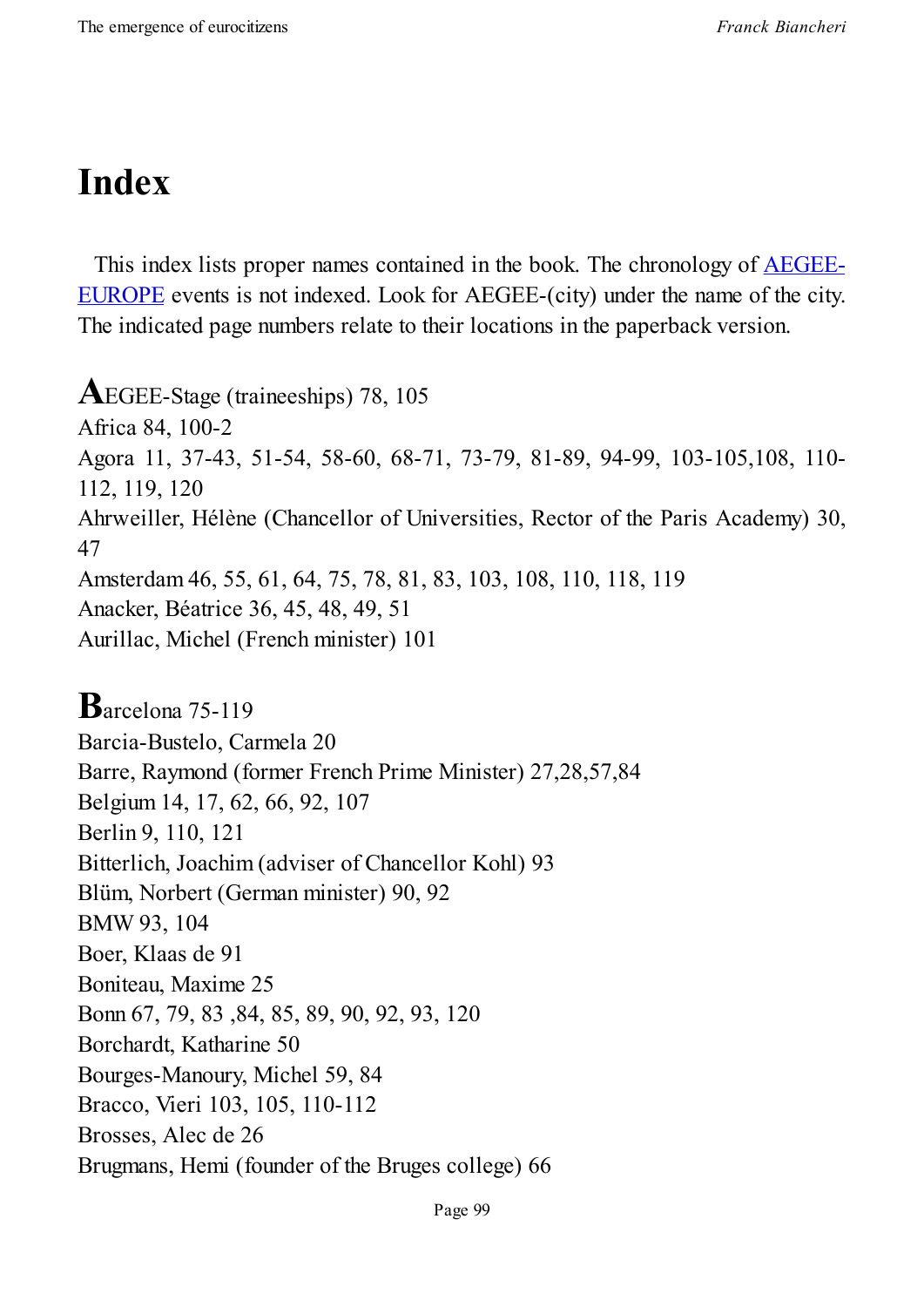Brussels 36, 45, 46, 60, 81, 84, 118-120 Bureau des Elèves (BDE, student office) 24, 25, 27, 31, 42, 43

**C**allaghan, James <sup>64</sup> Camino, Alberto 112 CCF (Crédit Commercial de France) 33 CHARFA 55 Cheysson, Claude (European Commissioner) 100 Chirac, Jacques (Mayor of Paris, French Prime Minister) 27 101 Churchill, Dr. (Director of the British Council in Paris) 107 Koln 58, 87, 91, 103, 119, 120 COMETT 59, 62 Commerzbank 104, 107 Compagni Morales, José-María 94, 111

Dassonville, Carine 73, 108 Davies, Climton (European Commissioner) 47 Davignon, Vicomte (former European Commissioner) 67 Delattre, Emilie 26 Delft 58, 60, 83, 88, 119, 120 Delivet, Vincent 111 Delors, Jacques (President of the European Commission) 32, 51 Deutsche Bundesbahn 106 DG (Directorate-General in the European Commission) 47, 85, 104 Die Grünen (German Green Party) 78, 98 Dietrich, Marc 58, 70, 91, 93, 103 Din, Ibrahima 101 Doncieux, Marc 58 Drutskoy, Ilyena 36, 45 DTI (Department of Trade and Industry) 106 Dupont, Jean-Marie 27 Duverger, Frédéric 20, 25, 31, 36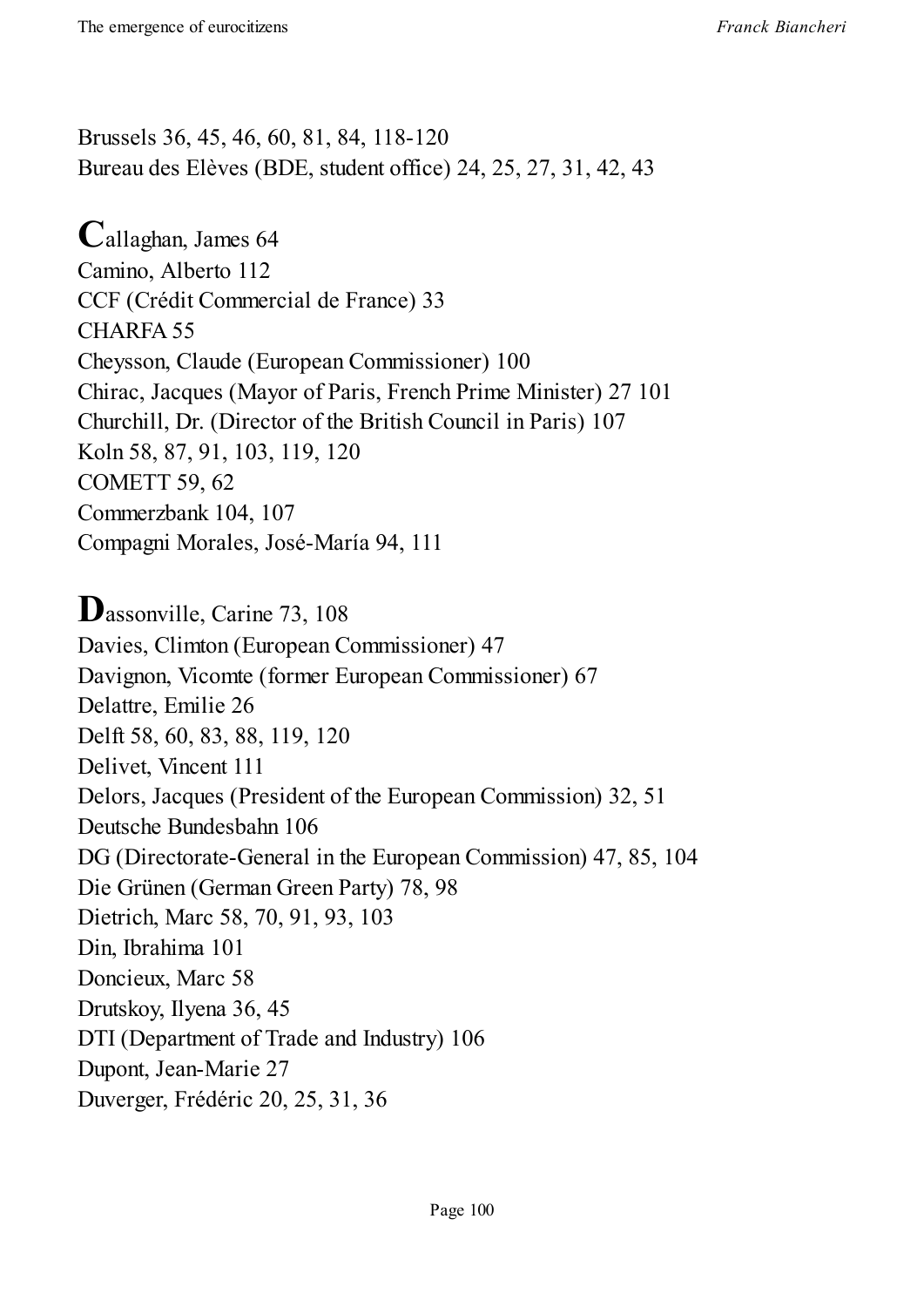**E**astern Europe 30, 31, 52, 78-80, <sup>120</sup> EGEE I 5, 22, 25, 26, 28, 34, 36, 42, 43, 48, 49, 60, 61, 76, 101, 106, 118 EGEE II 49-52, 55, 89, 90, 119 EGEE III 60-62, 66, 67, 69, 119 EGEE IV 8, 70, 84, 103, 105, 106, 108, 110, 121 Ekelen, van (Dutch minister) 47, 110 Elysée 36, 64-66, 101 Erasmus 6, 7, 9, 11, 12, 33, 48, 57, 59, 60, 62-65, 106, 113, 114 Establie, Bernard 36, 58, 61, 87, 107 Euromanagers 8, 105, 107 [European](http://en.wikipedia.org/wiki/Erasmus_Programme) Board of Directors (CD, Comité Directeur) 12, 17, 36-38, 41, 42, 48, 49, 51, 52, 58-64, 66-71, 73, 74, 77, 82-85, 87-89, 94-98, 100, 102-106, 111, 112, 116, 118 European Commission 33, 47, 51, 59, 83, 84, 100, 104, 107, 113 European Community (EC) 7, 18, 19, 22, 23, 25, 31-33, 35, 40, 43, 45, 54, 58, 61- 67, 80, 82, 83, 85, 96, 102, 104, 105, 108-110, 113, 114, 119, 120 European Council 9, 10 European Night 39, 118 European Parliament 38, 47 European Space Weekend 84 European Week 25, 67, 84, 119, 121 [Europolis](http://www.europarl.europa.eu/portal/en) 58, 85, 107, 108 Eurosclerosis 33

**F**abius, Laurent (French Prime Minister) 28, <sup>29</sup> Farrow, Sue 103, 106 Faurennes, Frédéric 58 Fonck, Gilio 64, 82, 83, 88, 95 France 8, 17, 25, 26, 31, 35, 57, 61-63, 66, 76, 78, 87, 92, 100 Forum Europäischer Studenten 48

Gablentz, Georg von der 110 Gablentz, Otto von der (German ambassador) 45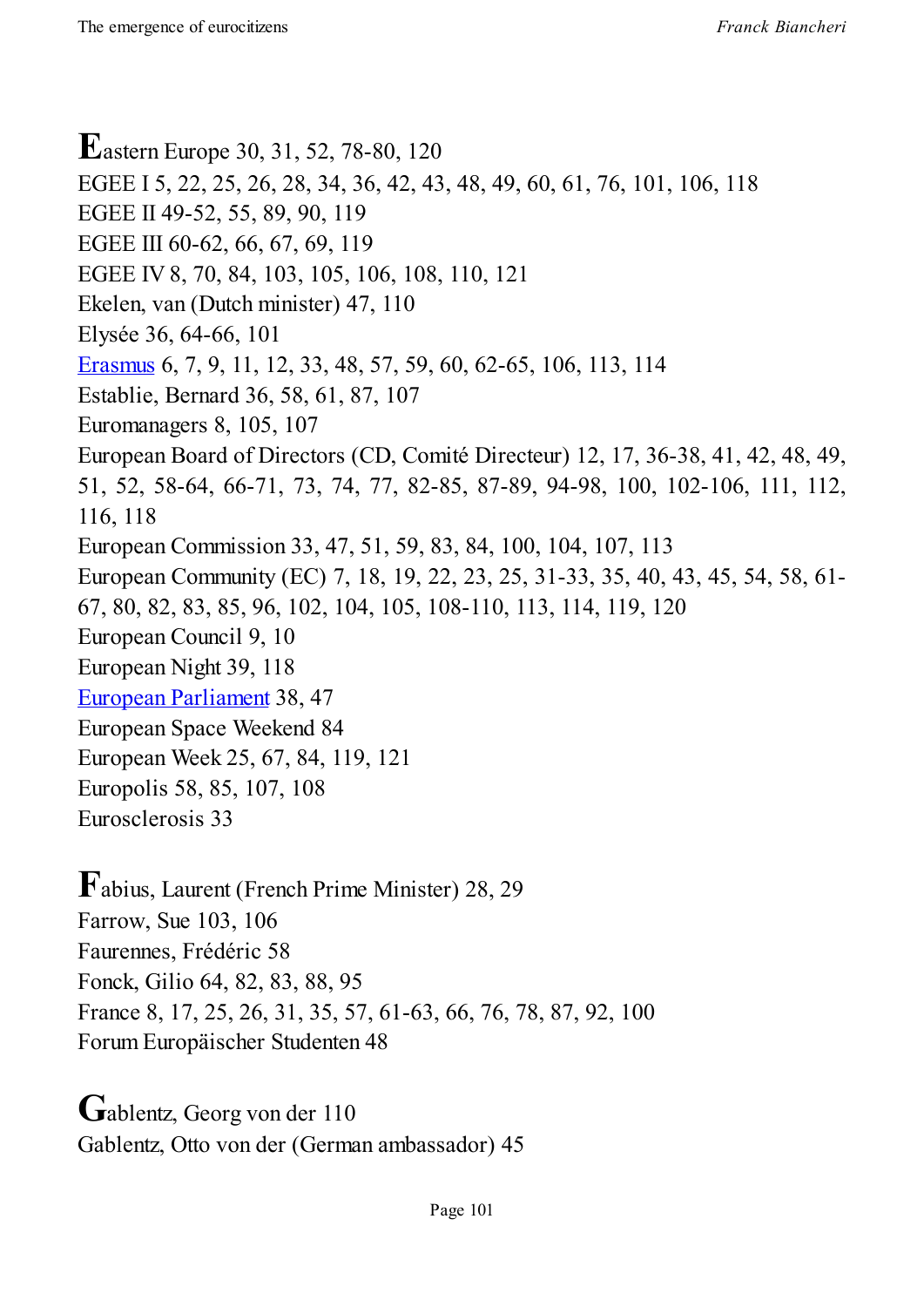Garnaud, Stéphane 45 Gendreau-Massaloux, Michèle (Adviser of President Mitterand) 27, 35, 63 Gentot, Michel (Director of the I.E.P. in Paris) 25 Germany 7, 17, 31, 35, 46, 48, 57, 62, 63, 66, 76, 79, 86-89, 93 Girard, Ilann 25 Giscard d'Estaing, Valéry (former President of the French Republic) 27, 28, 57 Gody, Anaïk 26 Gorbatchev, Mikhail (President of the USSR) 8, 80, 81, 108, 109 Grandes Ecoles 24, 25 Guerassimov, Guennadi (speaker of President Gorbachev) 81, 108, 109 Guigou, Elisabeth (adviser of President Mitterrand) 63-65, 92 Gutmann, Francis (Secretary General, French Ministry of Foreign Affairs) 30 Gutmann, Marie-Pierre 20, 25

**H**amburg 75, 120, <sup>121</sup> Heel, Bram van 46 Heidelberg 49, 52, 58, 60, 79, 119, 120 Heister, Dorothea 58 Heister, Johannes 20, 55, 60, 79, 89-91, 93, 103, 110 Hofmann, Heike 58 Hunt, Christian 107

**I**bis <sup>104</sup> ICI 107 IDE (Initiative for Democracy in Europe) 18, 31, 71, 94 Imbert, Marie-Noëlle 26 Italy 17, 35, 61, 66, 78, 106

**J**apan <sup>108</sup>

**K**alnein, Alexandra von <sup>49</sup> Kiel 49, 83, 86, 90, 119, <sup>120</sup> Kohl, Helmut (German Chancellor) 92, 93, 103 Kohlmann, Roger 93, 103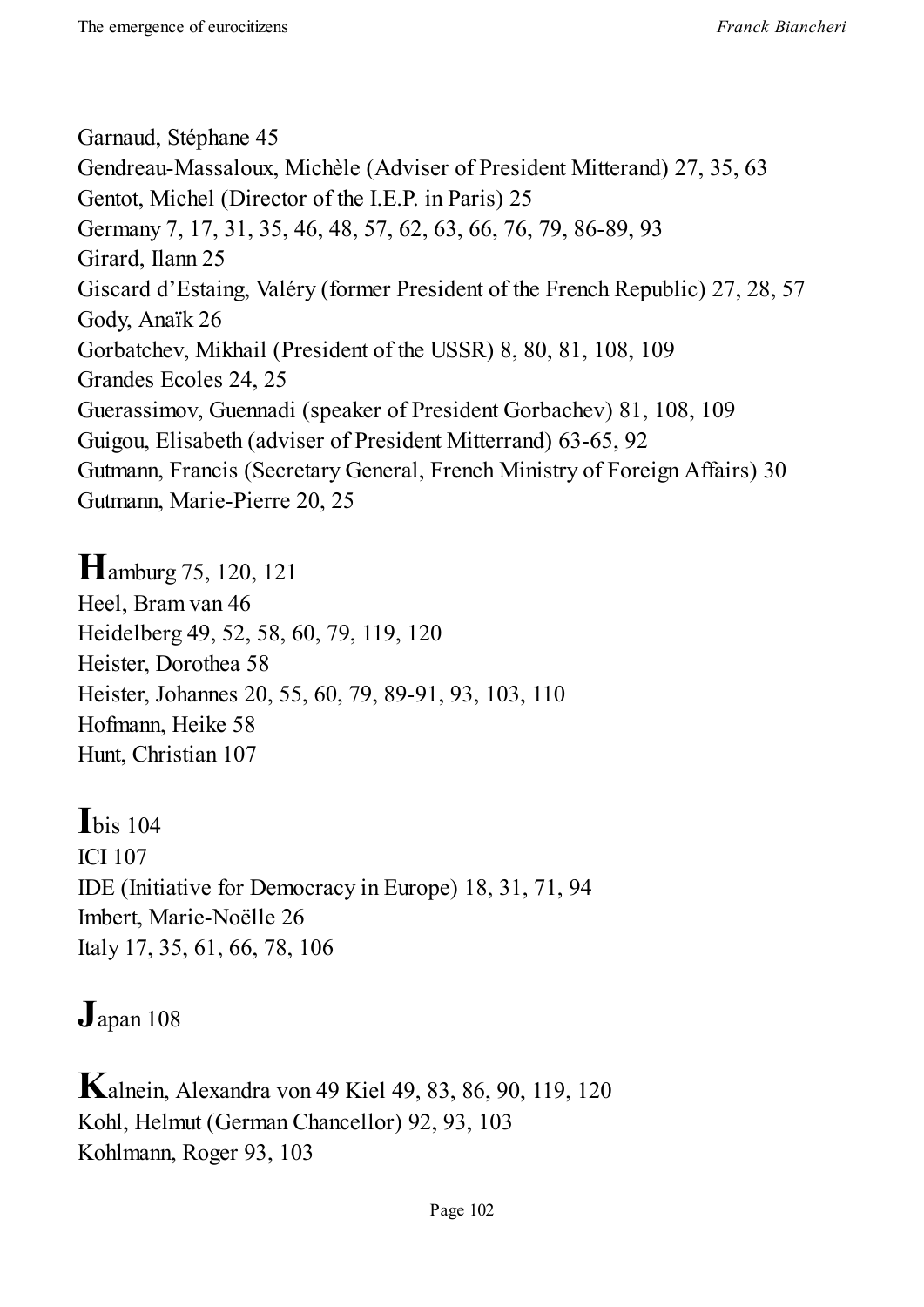Kopmels, Daisy 103 Kruitwagen, Bart 20, 55, 60, 67, 87 **L**<sup>a</sup> Chapelle, Bertrand de <sup>26</sup> Lamassoure, Alain 27 Lancelot, Alain 92 Latin America 100, 121 Le Monde 27-30, 32, 55 Lecharny, Hugues 26, 30 Leclercq, Christophe 20, 58, 97, 103, 107 Lehr, Ann-Katrin 36, 45 Leiden 36, 45, 49, 60-62, 67, 71, 81, 83, 97, 103, 108, 109, 112, 118, 119, 121 Lemarrois, Olivier 25 Lenarduzzi, Domenico 33, 59, 62, 84 Lévy, Elisabeth 77 London 8, 35, 43, 45, 46, 63, 64, 84, 103, 105-107, 118, 121 Lonski, Ulrike von 58, 87 Lopez-Aranda, Richard 46, 67, 87 Louvain-la-Neuve 83, 120 Lubbers, Ruud (Dutch Prime Minister) 66, 67 Luxembourg 64, 82, 88, 95, 119

**M**adrid 46, 58, 67, 75, 83, 88, 95, 98, 119, <sup>120</sup> Marchie Sarvaas, Gideon 81, 103, 109 Marin, Manuel (European Commissioner) 47, 51, 65 Marin, Michèle 25 Martens, Wilfried (Belgian Prime Minister) 73, 107 Mathoudiakis, Alain 101 Matutes, Abel 107 Merker, Michael 16 Micaelli, Philippe 20, 36, 44, 47, 58, 87, 101, 102 Milan 36, 45, 46, 83, 84, 103-105, 110, 111, 118, 119, 121 Mitterrand, Francois (President of the French Republic) 27-29, 36, 51, 57, 63-66, 83, 90, 92, 101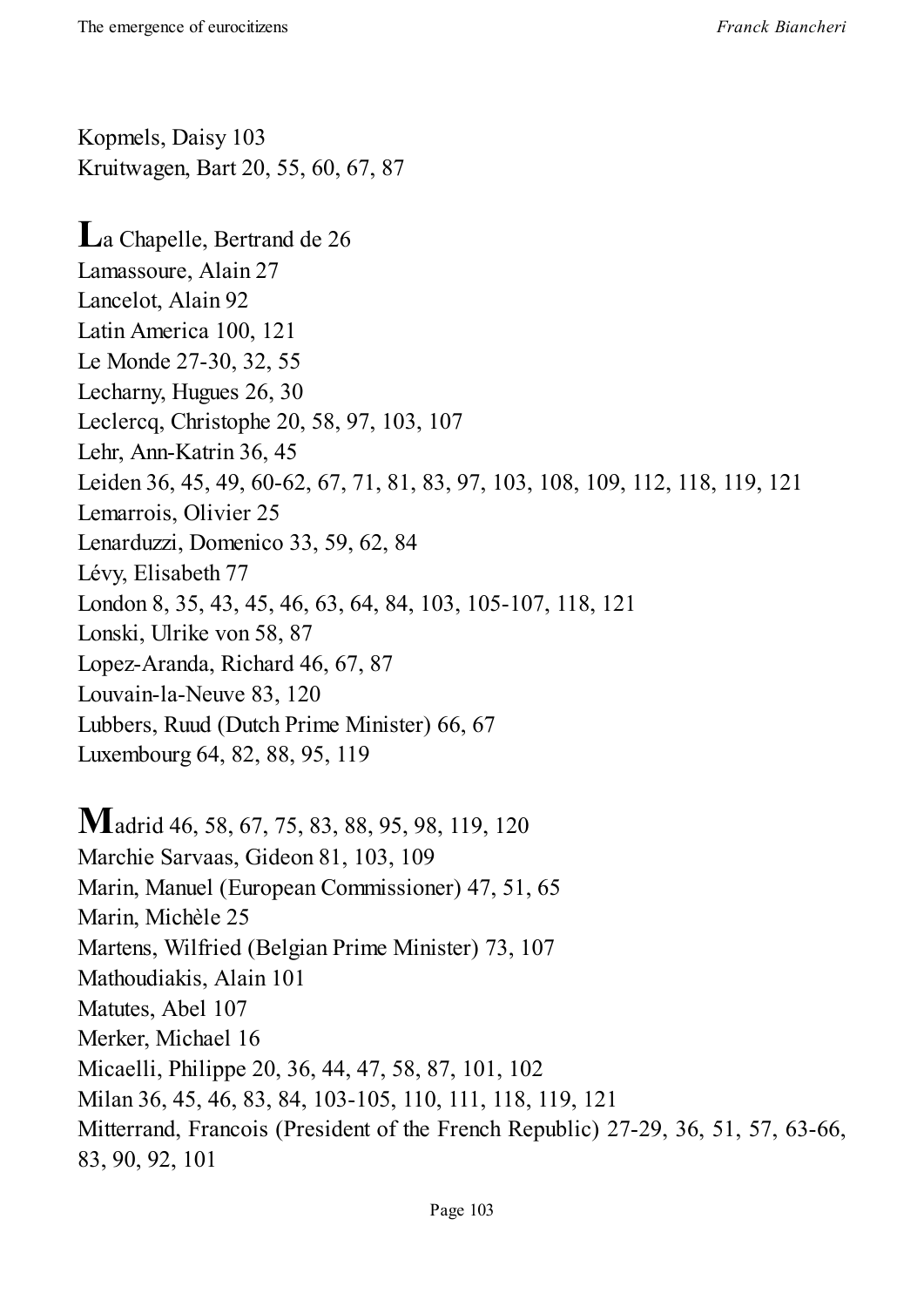Monteil, Jean-Francois 36, 45, 87, 100 Moscow 81, 108 Motoulle, Jocelyne 47, 59 Munich 84, 88, 89, 92, 93, 118-120 Münster 95

**N**apoleon 49, <sup>112</sup> Natali (European Commissioner) 101 Neri, Giacomo 20, 36, 45 Nice 45, 46, 118-120 Nijmegen 58, 68, 75, 119 Nomikos, Spiros 107 Notten, Henriette van 61

**O**cchipinti, Annalisa <sup>103</sup> Oldland, Andrew 20, 43, 45, 46, 50, 58, 61, 92, 95 Oosterhuis, Rikstus 20, 46, 58, 61, 81, 87, 108 OPCE (Organisation pour la Création des Etats-Unis d'Europe) 55 Opus Dei 78 Orleans 105

**P**aix, Stéphanie 25, <sup>45</sup> Paris 5, 24-27, 30, 44, 36, 37, 45, 46, 55, 61, 66, 75-78, 82-84, 100, 101, 106, 111, 115, 118-120 Pebereau, Michel 33 Pelard, Frédéric 110, 112 Pflimlin, Pierre (President of the European-Parliament) 47 Philips 104 Pierre, Cécile 77 Pietruschi, Guillaume 26, 45 Portalier, Philippe 82 Portugal 67 Prague 30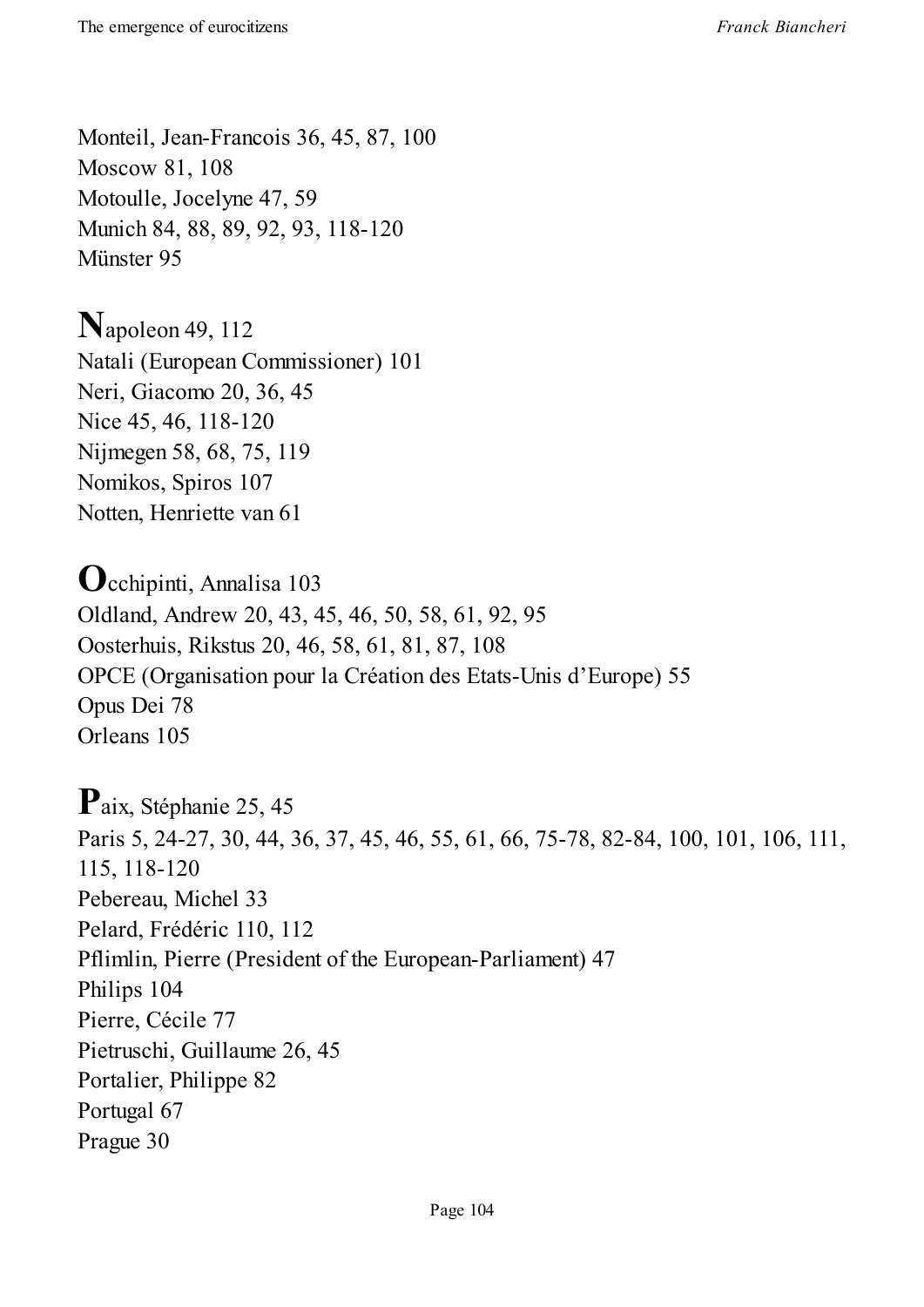Presidents' Conference 59, 60, 88, 89, 120 PROMETHEUS-EUROPE 15, 80, 84, 18, 78, 82, 96, 102, 116

### **R**aispaut, Bernard 36, <sup>60</sup>

Reims 93, 121 Renault 104, 107, 109 Resa, José-María 94 Richonnier, Michel 33 Riesenhuber, Heinz (German minister) 92 Rigaud, Jacques 27 Rocard, Michel 28 Rogmans, Tim 43, 45 Rome 105 Rossmann, Bernard 43, 54-56 Royal Institute 63, 64 RTL27 Rus, Jose 88, 95, 98

**S**abbe, Christian <sup>112</sup> Salamanca 117 Satellite video link-up 34, 44, 45, 118 Schnöll, Sepp 49 Schouker, Yvan 25 Seville 7, 58, 71, 83-87, 94, 97, 103-105, 111, 1120 Siemens 107 Single European Market 62, 106 SNCF 106 Socialist Party 66, 78 Spain 17, 31, 57, 62, 66, 67, 78, 87, 92 Strasbourg 13-15, 36, 45, 46, 55, 75, 100, 118, 120 Sutherland, Peter (European Commissioner) 33

**T**elefonica <sup>93</sup>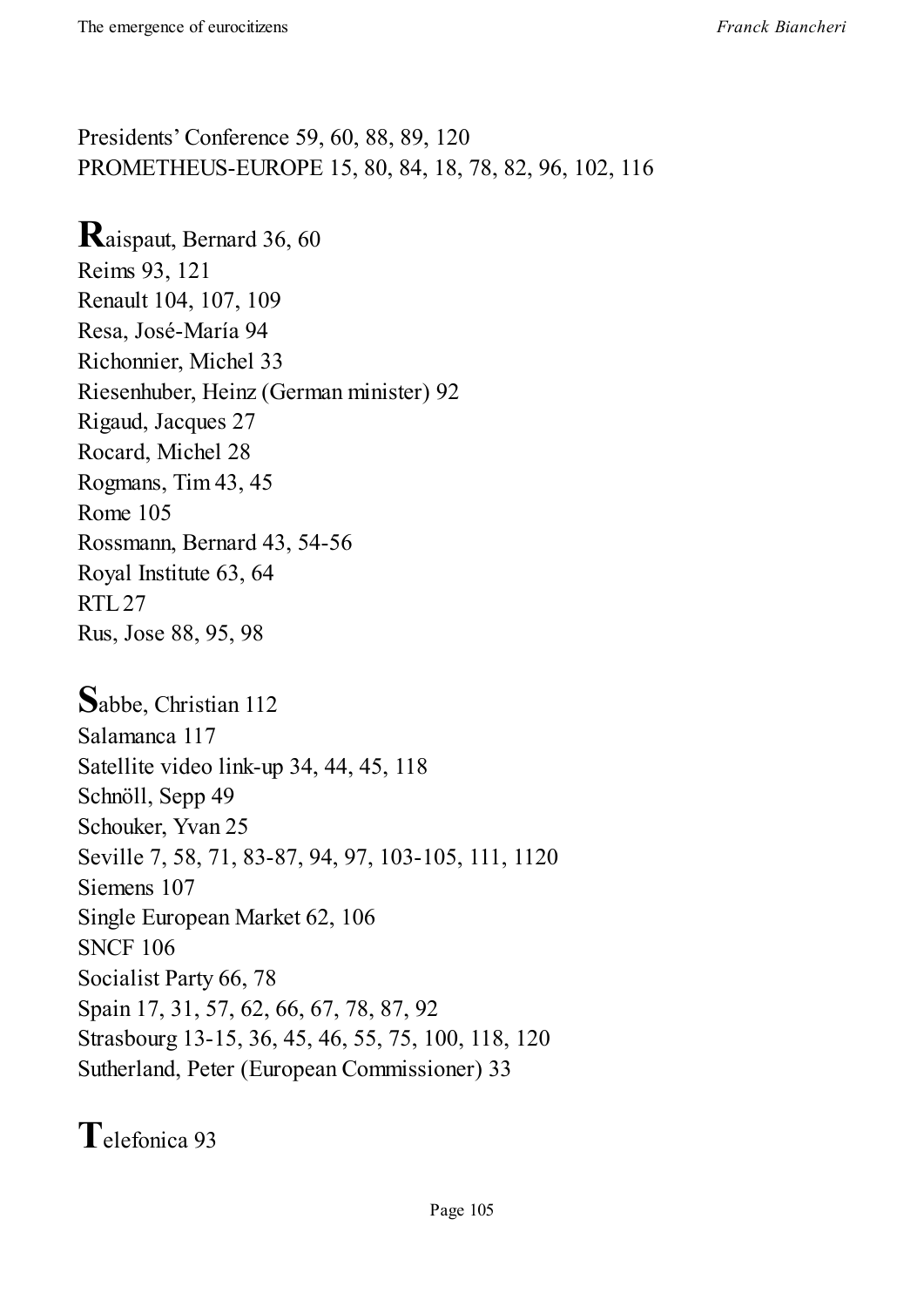Teltschik, Horst (adviser of Chancellor Kohl) 97 Thatcher, Margaret (British Prime Minister) 50, 90 The Netherlands 7, 17, 31, 45, 46, 57, 60, 61, 87, 92, 103, 108 Thiwissen, Stefan 78, 85, 98 Toledo, Blanca de 67 Toulouse Toulouse 58, 75, 84, 112, 119

**U**nited Kingdom 35, 63, 88, 89, 92, 102, 106, <sup>107</sup> United States 10, 26, 55, 62, 108 United States of America 15, 104, 111 USSR 52, 79, 108, 109

**V**aagt, Christoph 88, <sup>89</sup> Venice 24-25 Verbücheln, Norbert 88 Viala, Thibaud 26

**W**eizsäcker, Richard von (President of the Federal Republic of Germany) 50, 79, 89, 90, 92

**Z**waan-Masson, Tania <sup>20</sup>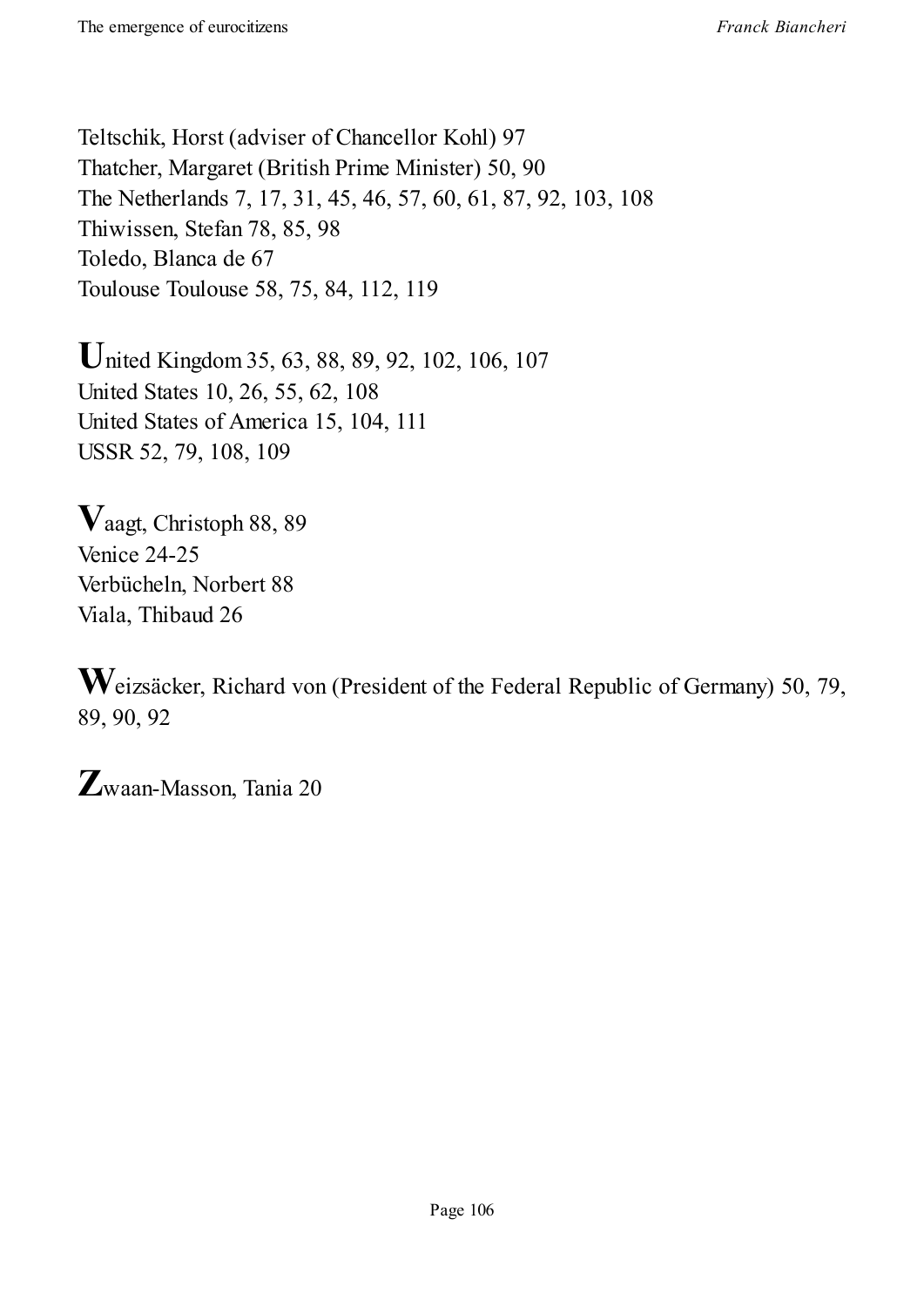© Editions Anticipolis, Paris 2015 All rights of reproduction and translation reserved Digital producing: www.ebooksarchitect.com ISBN [paperback:](http://www.anticipolis.eu/en_index.php) 978-2-919574-14-8 ISBN ebook: 978-2-919574-17-9 Editions [Anticipolis](http://www.anticipolis.eu/fr_index.php) 47, boulevard des Deux Corniches 06300 Nice, France contact@anticipolis.eu, [http://www.antic](http://www.anticipolis.eu/en_index.php)ipolis.eu/fr\_index.php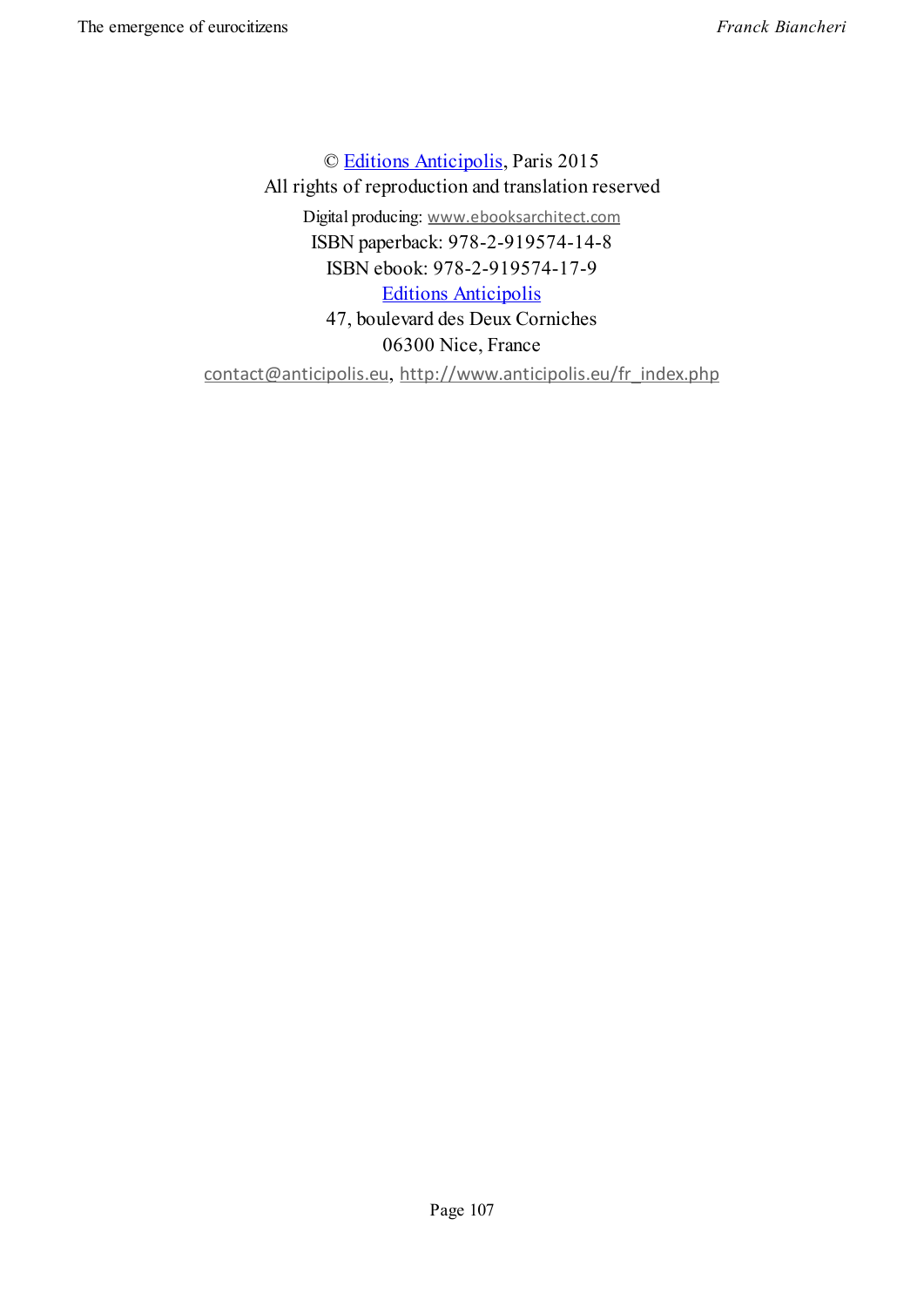## **Table des Matières**

| Back cover                                                                                                                  | 3  |
|-----------------------------------------------------------------------------------------------------------------------------|----|
| Contents                                                                                                                    | 6  |
| Preface Edition 2015                                                                                                        | 8  |
| AEGEE-EUROPE turned the Erasmus generations into generations of Euro-<br>citizens                                           | 8  |
| Foreword                                                                                                                    | 12 |
| Preface Edition 1996                                                                                                        | 14 |
| Acknowledgements                                                                                                            | 17 |
| EGEE I (January $84 -$ June $85$ )                                                                                          | 19 |
| From a project for a student "megarave" in Paris to the launching of the first<br>"Etats Généraux des Etudiants Européens"6 | 20 |
| How a Prime Minister almost nipped EGEE I in the bud                                                                        | 24 |
| How to survive a 500,000-FF deficit                                                                                         | 26 |
| Never did so many (European students) owe so much to so few                                                                 | 27 |
| Creating the statutes $(July - November '85)$                                                                               | 31 |
| Making Europe on the 14th of July in Paris                                                                                  | 31 |
| A European organisation with no national level                                                                              | 32 |
| Bringing Europeans into contact, rather than talking about Europe                                                           | 32 |
| Non translated French-English: EGEE-speak                                                                                   | 33 |
| A new organisation founded on three innovations                                                                             | 34 |
| EGEE takes off (December '85 – April '86)                                                                                   | 37 |
| EGEE confronted with the three plagues of Europe                                                                            | 37 |
| Existing $-$ in the eyes of European students, institutions and media                                                       | 37 |
| Developing $-$ or: when modern technology needs innocence to be useful                                                      | 39 |
| Taking care not to implode                                                                                                  | 40 |
| First experiences of European democracy in a Bavarian tavern                                                                | 42 |
| Discovering an organisation amnesic from birth                                                                              | 43 |
| An essential lesson in European politics and democracy                                                                      | 44 |
| The arrival of a providential man                                                                                           | 46 |